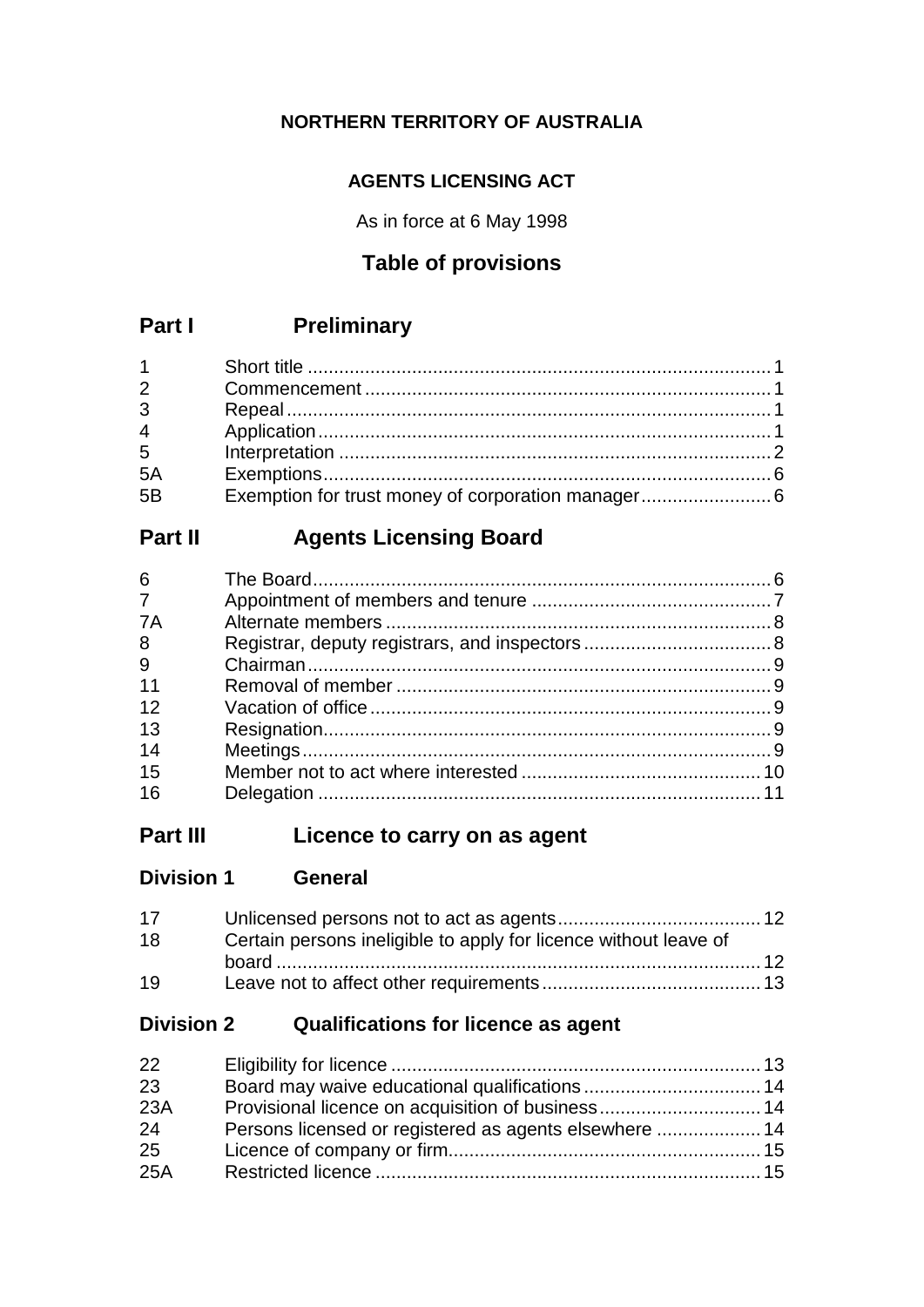### **Division 3 Applications, objections and determination of applications for licences**

| 26  |  |
|-----|--|
| 27  |  |
| 28  |  |
| 29  |  |
| 30  |  |
| 31  |  |
| 32  |  |
| 32A |  |
| 32B |  |

# **Part IV Registration of agents' representatives**

| 33<br>34 |                                                              |  |
|----------|--------------------------------------------------------------|--|
| 35       | Licensed agents not to employ unregistered representatives22 |  |
| 36       |                                                              |  |
| 37       |                                                              |  |
| 38       |                                                              |  |
| 39       |                                                              |  |
| 41       |                                                              |  |
| 41A      |                                                              |  |
| 42       |                                                              |  |
| 43       |                                                              |  |
| 43A      |                                                              |  |
| 44       |                                                              |  |
| 44A      |                                                              |  |
| 44B      |                                                              |  |
| 44C      |                                                              |  |
| 45       | Employer to be notified of suspension or cancellation of     |  |
|          |                                                              |  |
| 46       |                                                              |  |
| 47       |                                                              |  |
| 48       |                                                              |  |

## **Part V Trust moneys, trust accounts and agent's records**

# **Division 1 Trust moneys and accounts**

| 49 |                                                        |  |
|----|--------------------------------------------------------|--|
| 50 |                                                        |  |
| 51 |                                                        |  |
| 52 |                                                        |  |
| 53 |                                                        |  |
| 54 | Provisions applicable to banks or building societies31 |  |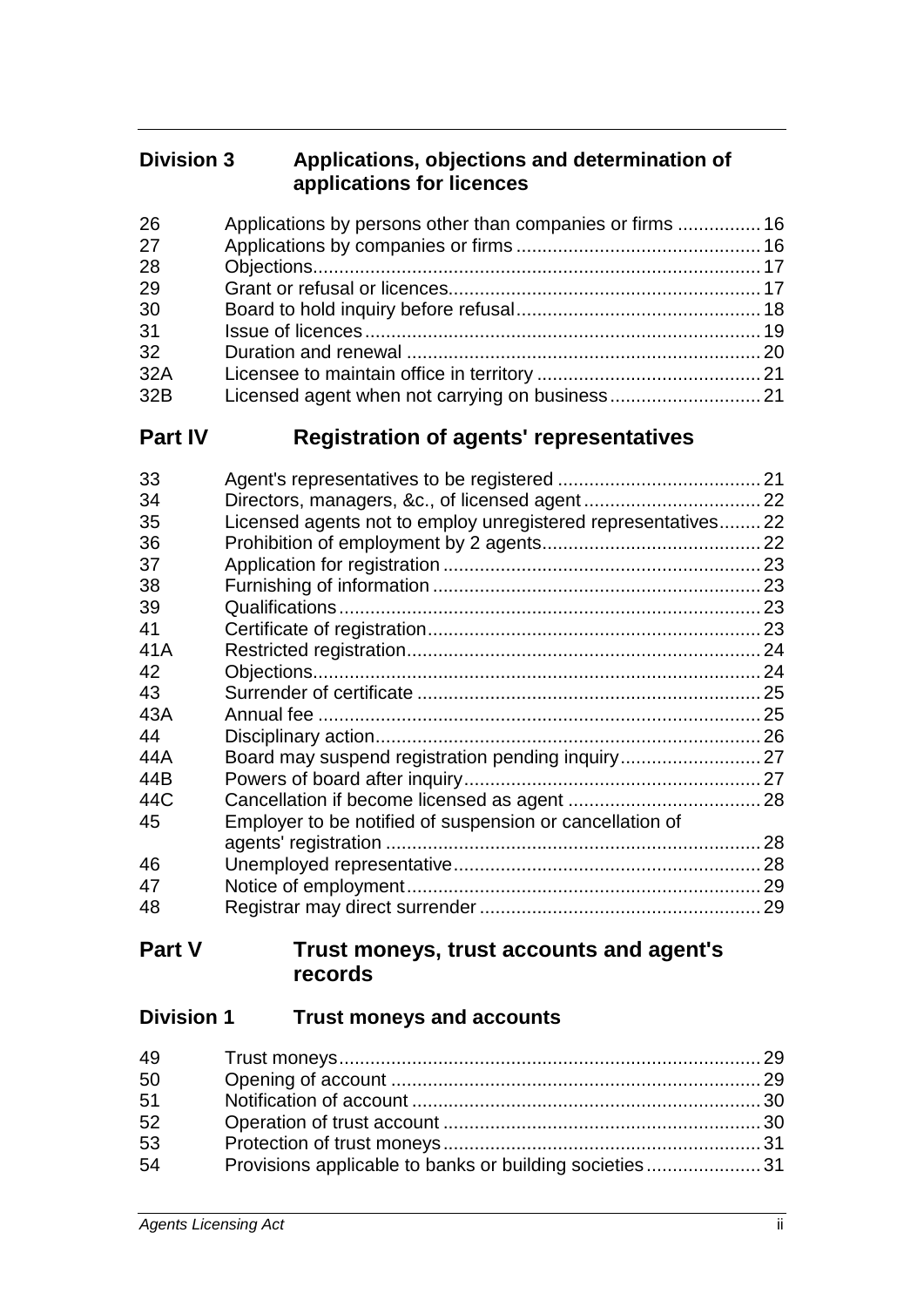# **Division 2 Agents' records**

| 55<br>56<br>57                           |                                                   |  |
|------------------------------------------|---------------------------------------------------|--|
| <b>Division 3</b>                        | Audit and inspection of trust accounts            |  |
| 58<br>59<br>60<br>61<br>62<br>63         |                                                   |  |
| <b>Division 4</b>                        | <b>Inspections</b>                                |  |
| 64                                       |                                                   |  |
| <b>Part VI</b>                           | <b>Rules of conduct for agents</b>                |  |
| 65                                       |                                                   |  |
| <b>Part VIA</b>                          | Agreements between licensed agents and<br>clients |  |
| 65A<br>65B<br>65C<br>65D                 |                                                   |  |
| <b>Part VII</b>                          | <b>Surrender and revocation of licences</b>       |  |
| 66<br>67<br>68<br>68A<br>69<br>69A<br>70 | Board may suspend licence pending inquiry  44     |  |
| <b>Part VIII</b>                         | <b>Receivers</b>                                  |  |
| 71<br>72<br>73<br><b>73A</b><br>74       |                                                   |  |

74 Powers of receiver......................................................................... 48

75 Remuneration................................................................................ 49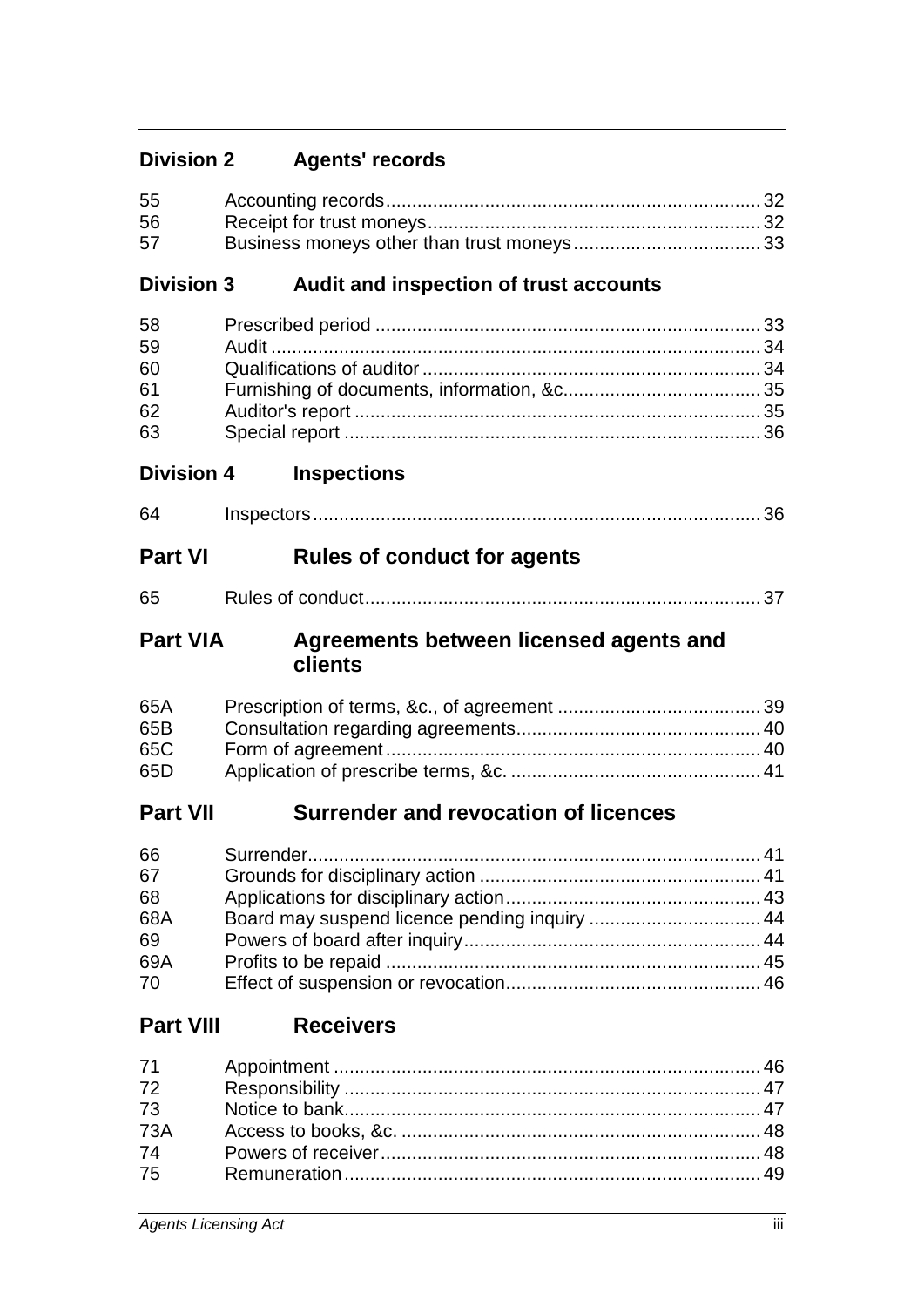| <b>Part IX</b> | <b>Inquiries by Board</b> |
|----------------|---------------------------|
|                |                           |

| 77  |  |
|-----|--|
| 78  |  |
| 79  |  |
| 80  |  |
| 81  |  |
| 82  |  |
| 83  |  |
| 84  |  |
| 84A |  |
| 84B |  |
|     |  |

# **Part X Appeals to Stipendiary Magistrate**

| $\sim$ |  |  |
|--------|--|--|
|--------|--|--|

# **Division 1 Educational schemes**

| 92 |  |
|----|--|
|    |  |

### **Division 2 Agents Licensing Fidelity Guarantee Fund of the Northern Territory**

| 94    |  |
|-------|--|
| 95    |  |
| 95A — |  |
| 95B   |  |

# **Division 3 Claims against Fund**

# **Division 4 Contributions and levies to Fund**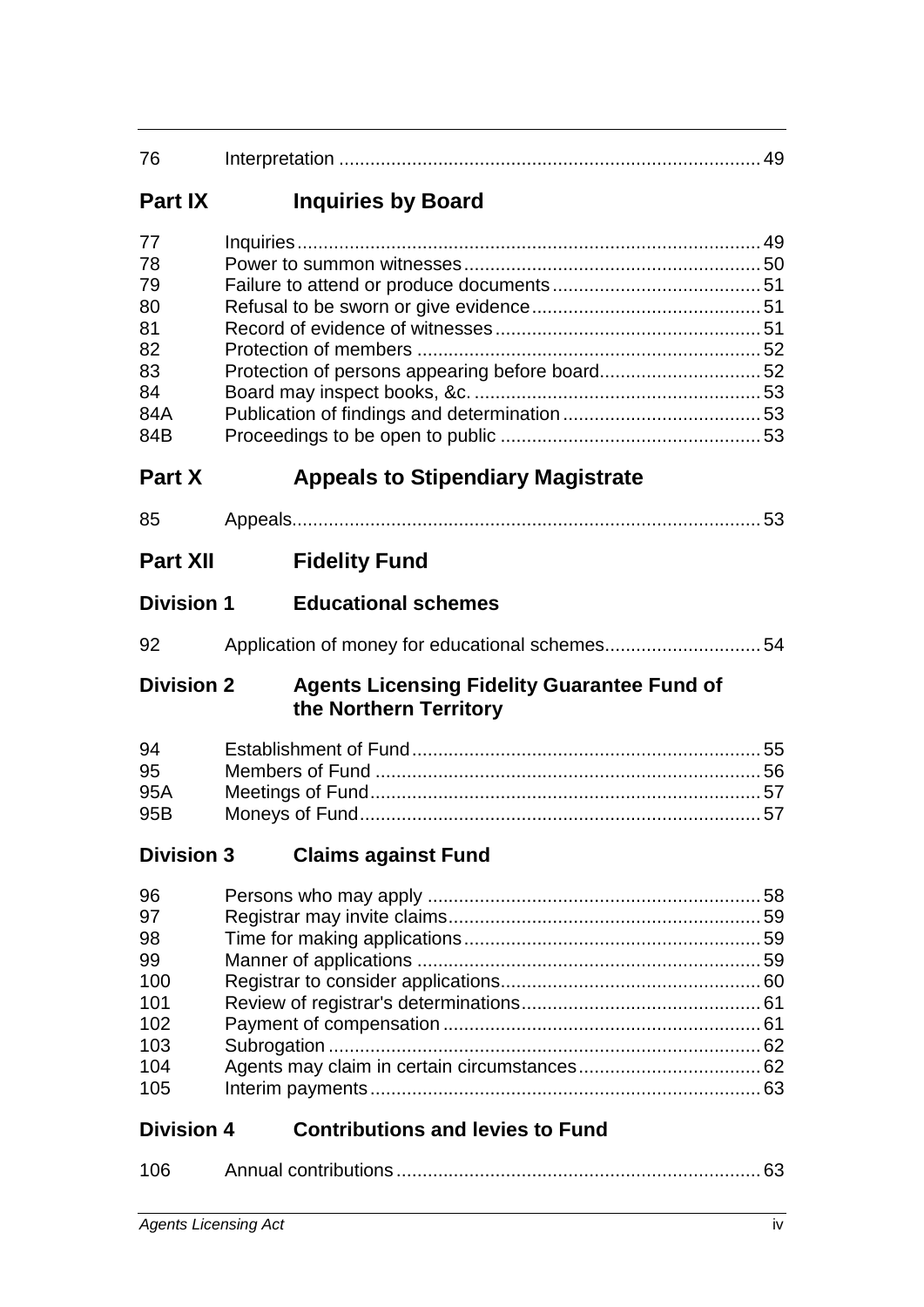| 107 | Contributions not payable in certain circumstances 64 |  |
|-----|-------------------------------------------------------|--|
| 108 |                                                       |  |

# **Part XIIA Indemnity insurance**

# **Part XIII Miscellaneous**

| 109   |                                                              |  |
|-------|--------------------------------------------------------------|--|
| 110   |                                                              |  |
| 111   | Registrar may approve operation of registered office without |  |
|       |                                                              |  |
| 112   |                                                              |  |
| 113   |                                                              |  |
| 114   |                                                              |  |
| 115   |                                                              |  |
| 116   |                                                              |  |
| 117   |                                                              |  |
| 118   |                                                              |  |
| 119   |                                                              |  |
| 120   |                                                              |  |
| 121   |                                                              |  |
| 121A  | Restriction on agent, &c., purchasing or selling property in |  |
|       |                                                              |  |
| 121B  |                                                              |  |
| 122   |                                                              |  |
| 123   |                                                              |  |
| 124   |                                                              |  |
| 125   |                                                              |  |
| 125A  |                                                              |  |
| 125AA |                                                              |  |
| 125B  |                                                              |  |
| 126   | Offences committed by employees, partners, or directors 75   |  |
| 127   |                                                              |  |

# **Part XIV Transitional**

# **Schedule**

**ENDNOTES**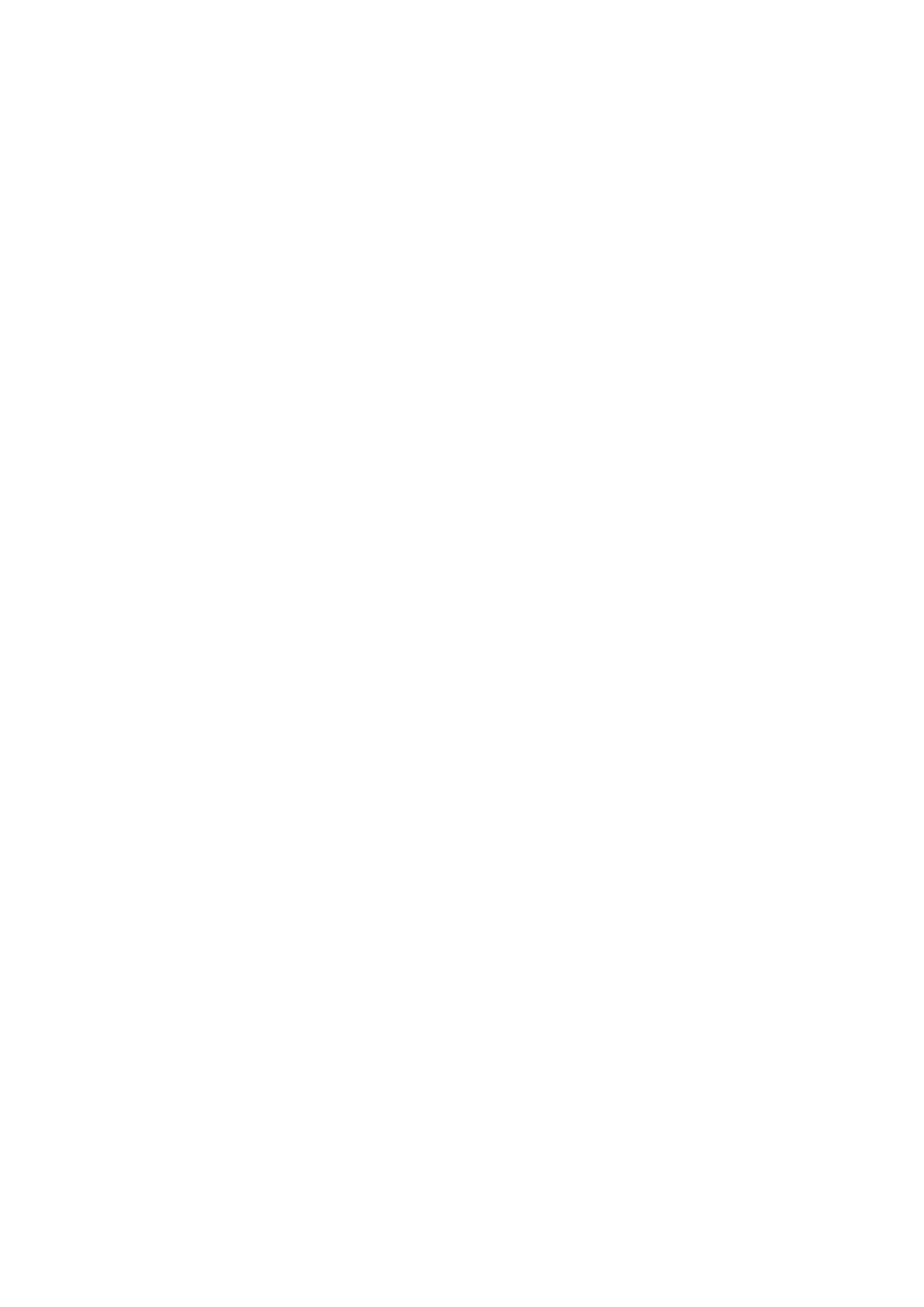# **NORTHERN TERRITORY OF AUSTRALIA**

As in force at 6 May 1998 \_\_\_\_\_\_\_\_\_\_\_\_\_\_\_\_\_\_\_\_

\_\_\_\_\_\_\_\_\_\_\_\_\_\_\_\_\_\_\_\_

### **AGENTS LICENSING ACT**

An Act to provide for the licensing of certain agents, the registration of representatives of those licensed agents and for related purposes

### **Part I Preliminary**

#### **1 Short title**

This Act may be cited as the *Agents Licensing Act*.

#### **2 Commencement**

The several Parts and sections of this Act shall commence on such dates as are respectively fixed by the Administrator by notice in the *Gazette*.

#### **3 Repeal**

The *Land and Business Agents Ordinance 1974* is repealed.

#### **4 Application**

- (1) This Act does not apply in relation to:
	- (a) an executor, administrator, liquidator or receiver other than a receiver appointed under this Act, the committee of the estate of a person appointed under a law relating to mental health or a manager of the estate of a person appointed under a law relating to the property of protected persons, or any other trustee or a bank, building society or credit union in the exercise of rights and powers, or the performance of duties and obligations, as such;
	- (c) a person practising in the Territory as a legal practitioner in the exercise of rights and powers or the performance of duties and obligations in his professional capacity.
- (2) This Act does not bind the Crown or its officers or servants.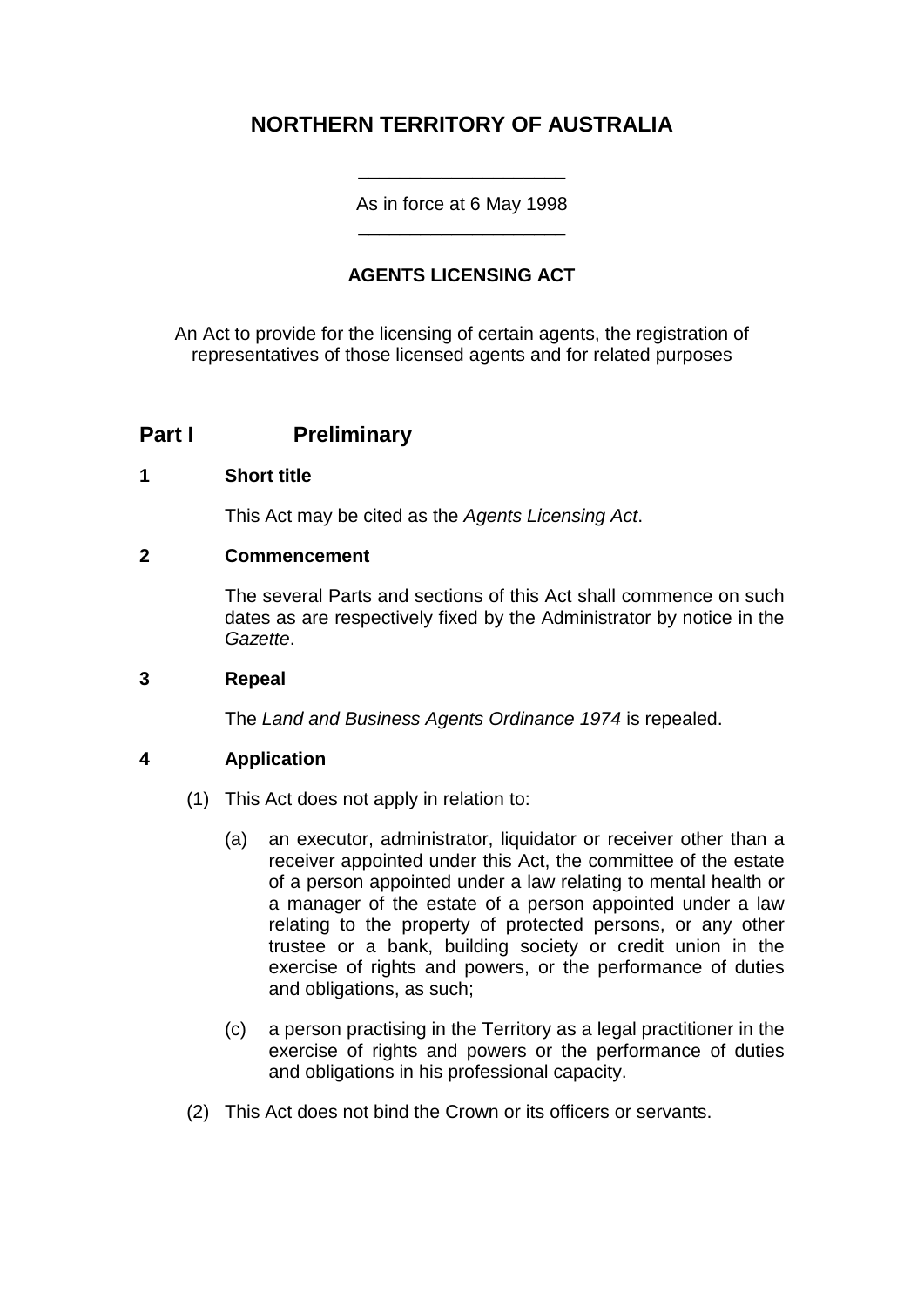#### **5 Interpretation**

(1) In this Act, unless the contrary intention appears:

*accounting records*, in relation to a person, includes such working papers and other documents as are necessary to explain the methods and calculations by which accounts of the person are made up.

*agent* means a real estate agent, business agent or conveyancing agent.

*agent's representative* means a person who, in the service of, and on behalf of, a licensed agent negotiates or holds himself out as being prepared to negotiate any transaction of a description referred to in subsection (2)(a) or (b).

*Board* means the Agents Licensing Board of the Northern Territory constituted under Part II.

*branch manager* means a person of a description referred to in section 25(b).

*Chairman* means the Chairman of the Board appointed under section 9 and includes a Deputy Chairman elected under section  $14(4)(b)$ .

*company* means a corporation within the meaning of the Corporations Law.

*corporation manager under the Unit Titles Act* means a person who for reward (whether monetary or otherwise), and whether or not the person carries on any other business, exercises a power or performs a function on behalf of a corporation or members of a corporation under that Act.

*departmental member* means the member who is an employee within the meaning of the Public Service Act appointed under section 7.

*Deputy Chairman* means the Deputy Chairman of the Board elected under section 14(4)(b).

*Fund* means the Agents Licensing Fidelity Guarantee Fund of the Northern Territory established by section 94.

*inquiry* means a meeting of the Board to conduct an inquiry in pursuance of Part IX.

*inspector* means an inspector appointed under section 8.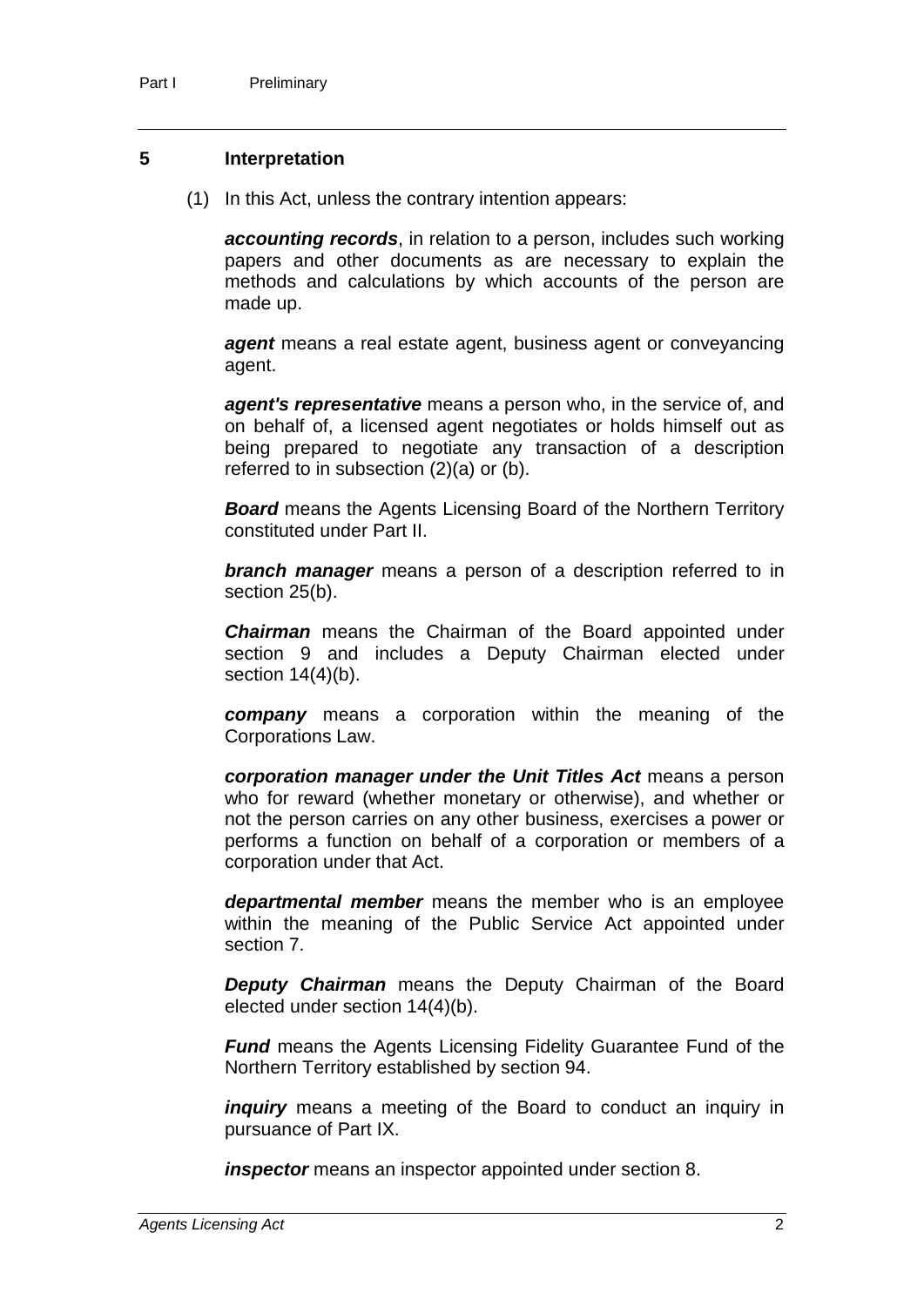**Institute** means the Real Estate Institute of the Northern Territory Incorporated.

*lease* includes a sub-lease.

*legal practitioner* means a person whose name is entered on the Roll of Legal Practitioners kept in pursuance of the *Legal Practitioners Act*.

*licence* means a licence that is in force under this Act.

*licensed agent* means an agent licensed to carry on business as an agent.

*member* means a member of the Board (including the Chairman or Deputy Chairman) and includes an acting appointment.

*register* means the appropriate register kept under section 109.

*registered agents representative* means a person registered under Part IV as an agent's representative.

*registered company auditor* means a registered company auditor within the meaning of the Corporations Law.

*Registrar* means the Registrar of Land and Business Agents appointed under section 8.

*regulations* means regulations made under this Act.

*Stipendiary Magistrate* means a Stipendiary Magistrate within the meaning ascribed to that term in the Magistrates Act.

*trust account* means an account referred to in section 50.

*trust money* means money of a description referred to in section 49.

- (2) For the purposes of this Act, but subject to section 4:
	- (a) *real estate agent* means a person whose business either alone or as part of or in connection with any other business, is to act as agent for consideration in money or money's worth as commission, reward or remuneration, in respect of:
		- (i) the sale, purchase, exchange, leasing, letting or other dealings with, or the disposition of; or
		- (ii) negotiations for the sale, purchase, exchange, leasing, letting or other dealings with, or the disposition of,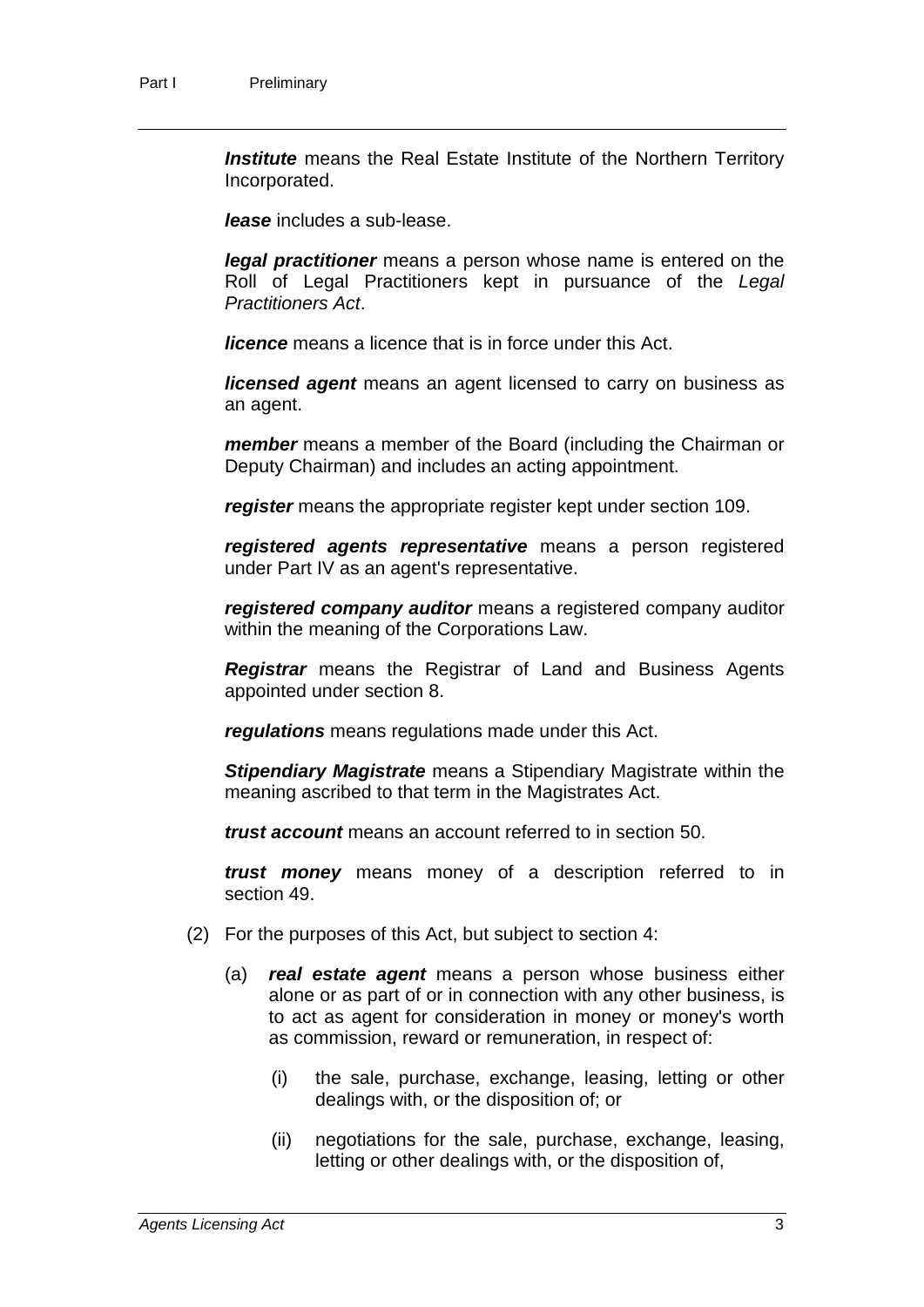land, whether within or outside the Territory, and includes a corporation manager under the *Unit Titles Act*; and

- (b) *business agent* means a person whose business either alone or as part of or in connection with any other business, is to act as agent for consideration in money or money's worth as commission, reward or remuneration, in respect of:
	- (i) the sale, purchase, exchange, leasing or letting or other dealings with, or the disposition of; or
	- (ii) negotiations for the sale, purchase, exchange, leasing, letting or other dealings with, or the disposition of,

a business or any share or interest in a business, or the goodwill in, or stock-in-trade of, a business, but does not include the sale, purchase, exchange or other dealings with, or the disposition of a share in the capital of a body corporate carrying on a business; and

- (c) *conveyancing agent* means a person whose business either alone or as part of or in connection with any other business, is to act as agent for consideration in money or money's worth as commission, reward or remuneration (whether or not paid directly or indirectly for the service provided), in respect of a matter set out in Part 1 of the Schedule in accordance with the requirements specified in Part 2 of the Schedule.
- (3) In this Act, a reference to a person being licensed or registered as a real estate agent, business agent or conveyancing agent under a law of a State or Territory providing for the licensing or registration of real estate agents, business agents or conveyancing agents, as the case may be, includes a reference to a person being licensed or registered in that State or Territory (not being the Northern Territory) to carry on an activity that, if carried on in the Northern Territory, would be an activity of a kind referred to in subsection (2)(a), (b) or (c), as the case may be.
- (4) Part IV does not apply to or in relation to a licensed conveyancing agent.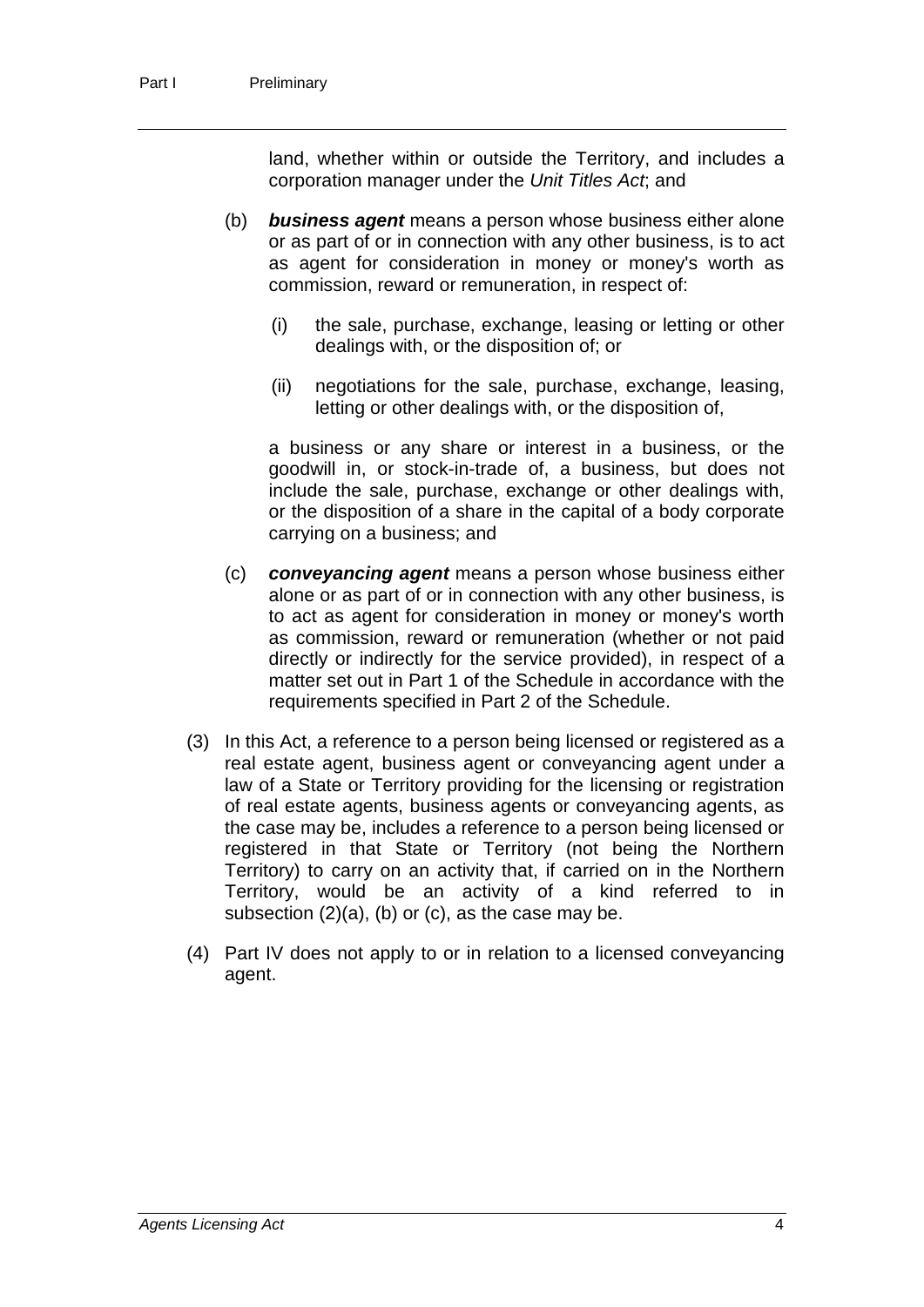- (5) For the purposes of sections 121A and 121B:
	- (a) a purchase or sale of land or a business in which a licensed agent, a registered agent's representative or an employee of a licensed agent is beneficially interested includes a purchase or sale that is or will be made by or on behalf of:
		- (i) in the case of an agent:
			- (A) the spouse, parent, brother, sister or child of that agent;
			- (B) a corporation, body, association of persons, firm or partnership carrying on business for profit or gain of which the agent or the spouse, parent, brother, sister or child of the agent is a member;
			- (C) where the agent is a corporation, that corporation or a member or the spouse, parent, brother, sister or child of a member of the corporation; or
			- (D) where the agent carries on business as such as a member of a firm or partner-ship, a person who is a member of that firm or partnership, or the spouse, parent, brother, sister or child of that person;
		- (ii) in the case of a registered agent's representative or an employee:
			- (A) the spouse, parent, brother, sister or child of the registered agent's representative or employee; or
			- (B) a corporation, body, association of persons, firm or partnership carrying on business for profit or gain of which the registered agent's representative or employee or the spouse, parent, brother, sister or child of the registered agent's representative or employee is a member; and
	- (b) a person (being a licensed agent, a registered agent's representative, an employee of a licensed agent or a person who holds himself out to be an agent) acts as the agent for a principal wishing to purchase or sell land or a business from the time the principal first communicates to that person or a person specified in para-graph (a) in respect of that person, whether orally or in writing, the fact that he wishes to purchase or sell the land or business.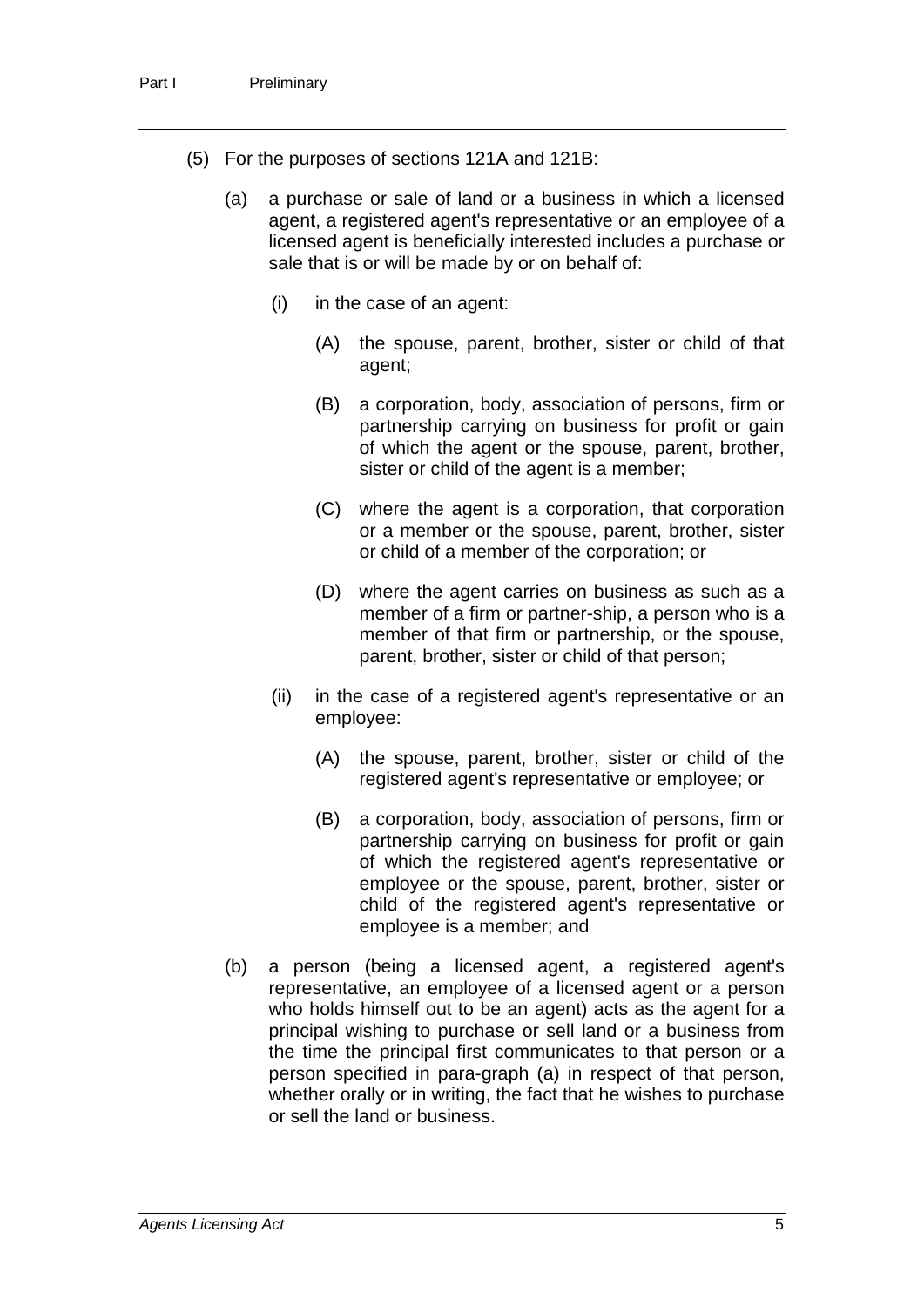(6) For the purposes of sections 121A and 121B:

*agent* means a real estate agent or a business agent.

*business* includes a share or an interest in a business.

*land* includes an interest in land.

*spouse* includes a de facto partner within the meaning of the *De Facto Relationships Act*.

#### **5A Exemptions**

The Board may, subject to any regulations made in that behalf, exempt any person or class of persons from compliance with all or any of the provisions of this Act and, if it thinks fit, make an exemption subject to the imposition of conditions.

#### **5B Exemption for trust money of corporation manager**

A licensed agent:

- (a) who receives trust money in the course of business carried on as a corporation manager under the Unit Titles Act; and
- (b) who holds and deals with the trust money in accordance with a scheme prescribed under section 127(2),

shall, notwithstanding anything to the contrary in this Act, the *Unit Titles Act* or any other Act, be deemed not to have committed any breach of the provisions of this Act or those Acts which would otherwise apply to such trust money.

#### **Part II Agents Licensing Board**

#### **6 The Board**

- (1) For the purposes of this Act, there shall be a Board, to be known as the Agents Licensing Board of the Northern Territory.
- (2) The Board shall be a body corporate with perpetual succession and a common seal and shall be capable of suing and being sued in its corporate name.
- (3) All courts, judges and persons acting judicially shall take judicial notice of the common seal of the Board affixed to a document and shall presume that it was duly affixed.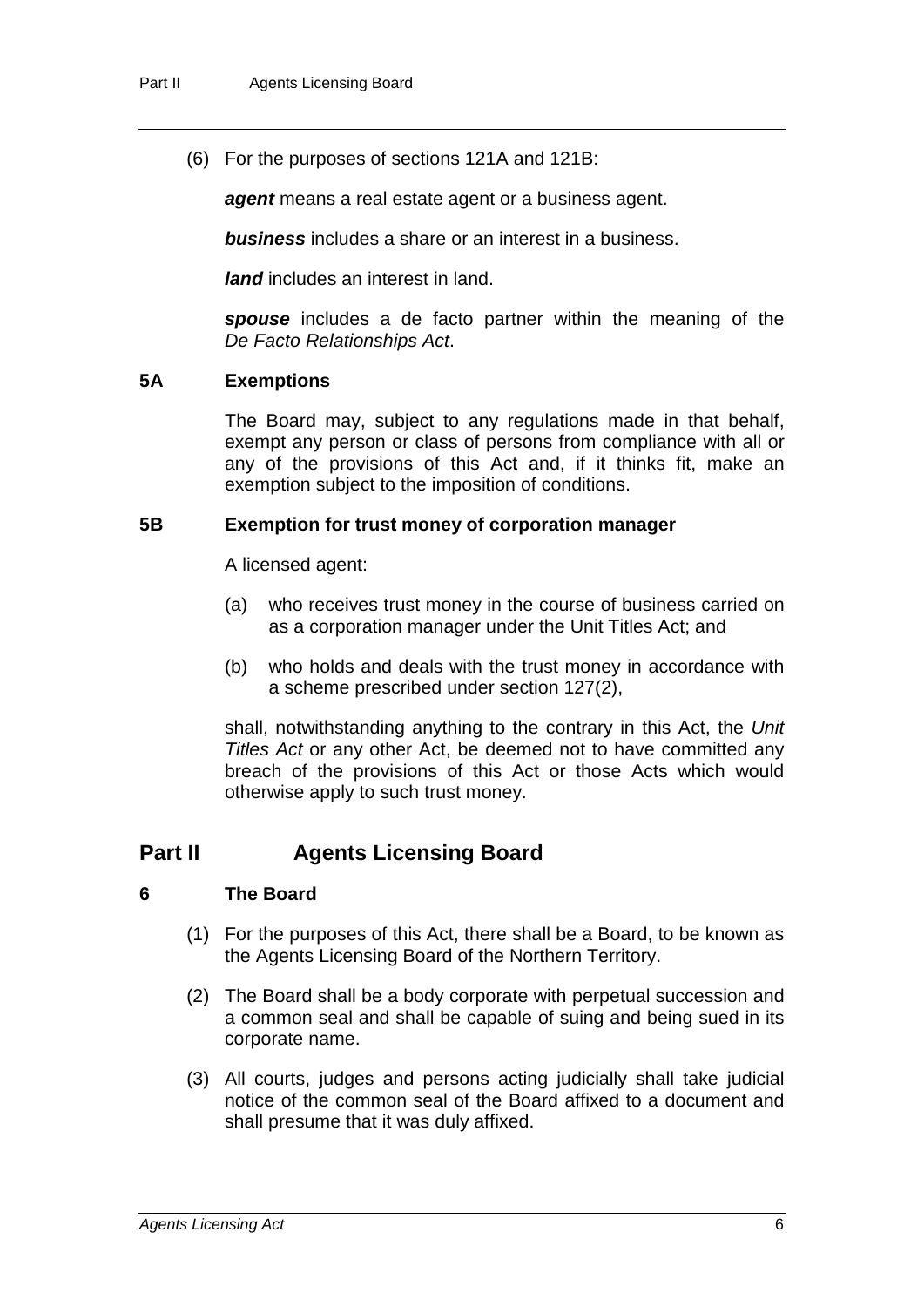#### **7 Appointment of members and tenure**

- (1) Subject to subsection (1A), the Board shall consist of:
	- (a) a departmental member, being a person who is an employee within the meaning of the Public Service Act;
	- (b) a legal practitioner;
	- (c) subject to subsections (5), (6) and (7), 2 persons who are members of the Real Estate Institute of the Northern Territory Incorporated nominated for appointment by the Institute; and
	- (d) a person who, in the opinion of the Minister, is suitable to represent the interests of consumers of the services offered by agents.
- (1A) For the purposes of considering an application for a licence as a conveyancing agent or any other matter relating to conveyancing agents, the Board shall consist of the Registrar and the members appointed under subsection (1)(b) and (d) and, if the Minister thinks fit, 2 licensed conveyancing agents appointed by the Minister for that purpose.
	- (2) Subject to this section, the Minister shall appoint the members of the Board.
	- (3) The departmental member shall hold office during the pleasure of the Minister.
	- (4) Subject to this Act, a member, other than the departmental member, shall hold office for a period of 3 years.
	- (5) Prior to the first occasion on which an appointment is to be made to the office of a member referred to in subsection (1)(c), the Minister shall, in writing, request the Institute to nominate to him in writing the names of 4 members of the Institute who are willing to act as members of the Board.
	- (6) Where the office of a member referred to in subsection (1)(c) becomes vacant or will become vacant the Minister shall, in writing, request the Institute to nominate to him in writing the names of 2 members of the Institute who are willing to act as members of the Board.
	- (7) Where a request has been made pursuant to subsection (5) or (6) the Minister may, if nomination is not made pursuant to that subsection within 21 days of the request being made, appoint to the office such member or members of the Institute, as the case requires, as the Minister thinks fit.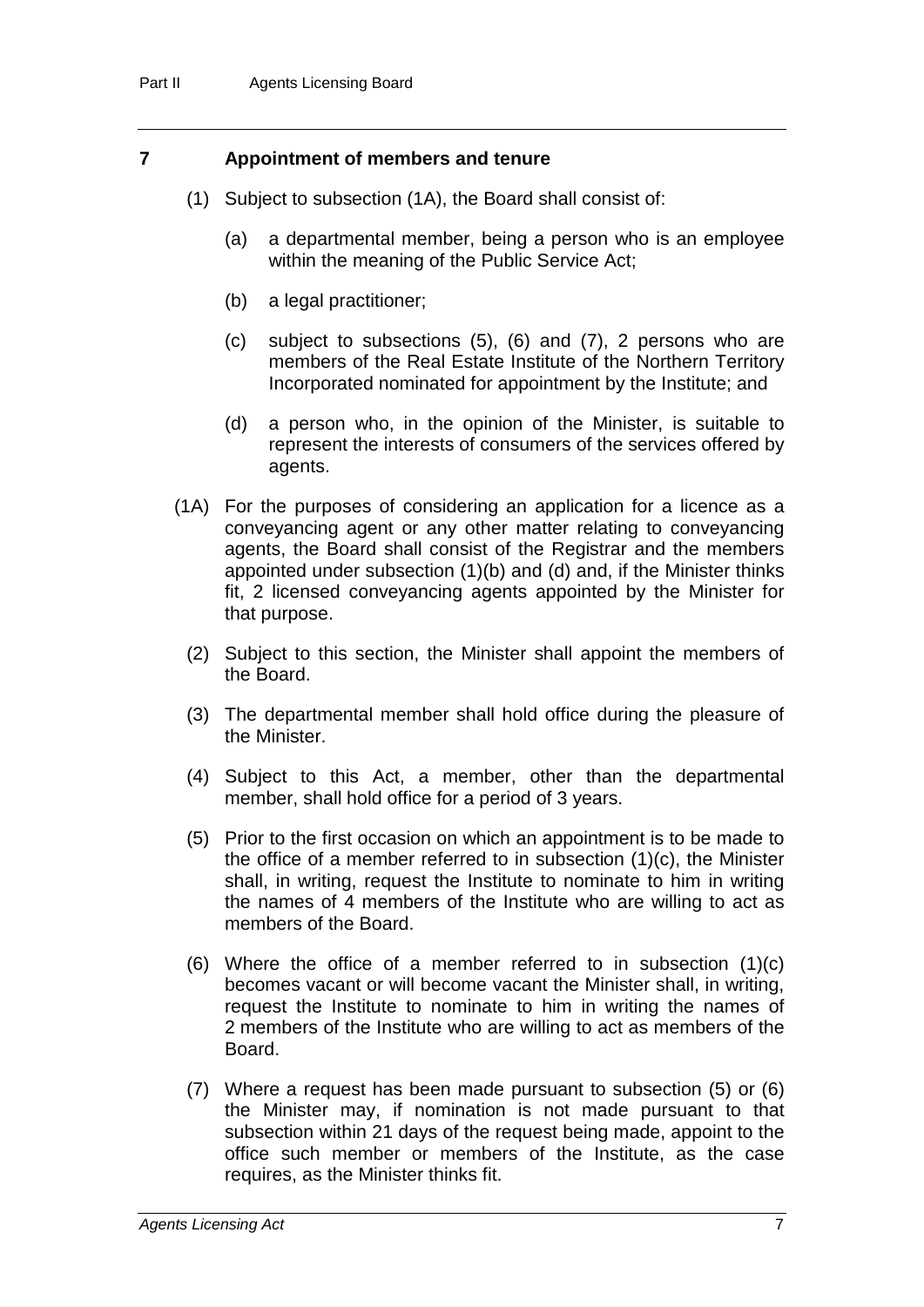- (8) Where the office of a member referred to in subsection (1)(b) or (d) becomes vacant before the expiration of his term of office, the Minister may appoint:
	- (a) a legal practitioner; or
	- (b) a person of a description referred to in sub-section  $(1)(d)$ ,

as the case requires, to hold that office for a period of 3 years.

- (9) A person who has attained the age of 65 years shall not be appointed or re-appointed as a member and a person shall not be appointed or re-appointed as a member for a period that extends beyond the date on which he will attain the age of 65 years.
- (10) Subject to this section, a member shall be eligible for re-appointment.
- (11) The exercise of a power or the performance of a function of the Board is not affected by reason only of there being a vacancy or vacancies in the membership of the Board.

#### **7A Alternate members**

- (1) The Minister may, either concurrently with the appointment of a member to the Board or at any time thereafter, appoint a person to act as the alternate of that member while the member is prevented by illness, absence, the operation of section 15, or other cause considered sufficient by the Chairman, from performing the duties of office.
- (2) An alternate member appointed under subsection (1) holds office during the period the member for which he is appointed alternate holds office, or for such shorter period as may be specified by the Minister.
- (3) The Minister shall not appoint an alternate member under subsection (1) unless that person would be qualified in their own right to be appointed as a member.

#### **8 Registrar, deputy registrars, and inspectors**

- (1) The Minister may appoint a person to be the Registrar of Land, Business and Conveyancing Agents.
- (2) The Minister may appoint such persons as he thinks fit to be Deputy Registrars of Land, Business and Conveyancing Agents.
- (3) Subject to Division 2A of Part XII, the Registrar and Deputy Registrar are subject to the directions, if any, of the Board.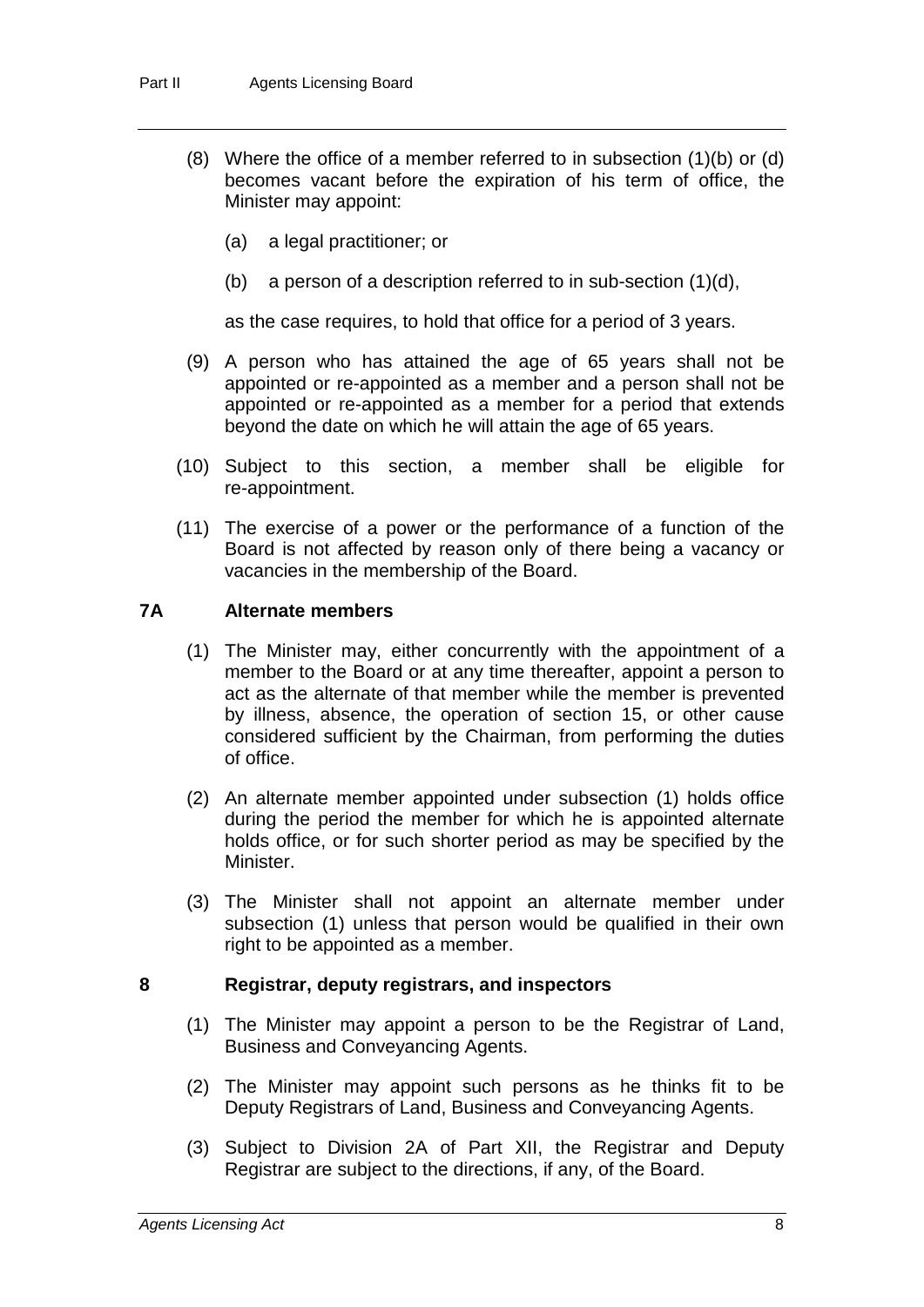- (4) Subject to this section and to the directions of the Registrar, a Deputy Registrar may exercise any power, or perform any function, of the Registrar.
- (5) The Minister may appoint such persons as he thinks fit to be Inspectors of Land, Business and Conveyancing Agents.
- (6) Inspectors shall be subject to any directions of the Registrar.
- (7) The Registrar and each Deputy Registrar is an inspector for the purposes of this Act.

#### **9 Chairman**

(1) There shall be a Chairman of the Board who shall be the member appointed under section 7(1)(b).

#### **11 Removal of member**

The Minister may terminate the appointment of a member for inability, inefficiency, misbehaviour or physical or mental incapacity.

#### **12 Vacation of office**

Where a member:

- (a) becomes bankrupt, applies to take the benefit of a law for the relief of bankrupt or insolvent debtors or compounds with his creditors or makes an assignment of his remuneration for their benefit;
- (b) is absent, except on leave granted by the Board, from 3 consecutive meetings of the Board; or
- (c) ceases to have the qualification by reference to which he was appointed or, being a person referred to in section 7(1)(c) ceases to be a member of the Institute,

the Minister shall terminate the appointment of that member.

#### **13 Resignation**

A member may resign his office by writing under his hand delivered to the Minister.

#### **14 Meetings**

(1) The Board shall meet when necessary for the exercise of its powers and the performance of its functions, but so that a period not exceeding 6 months elapses between any 2 meetings of the Board.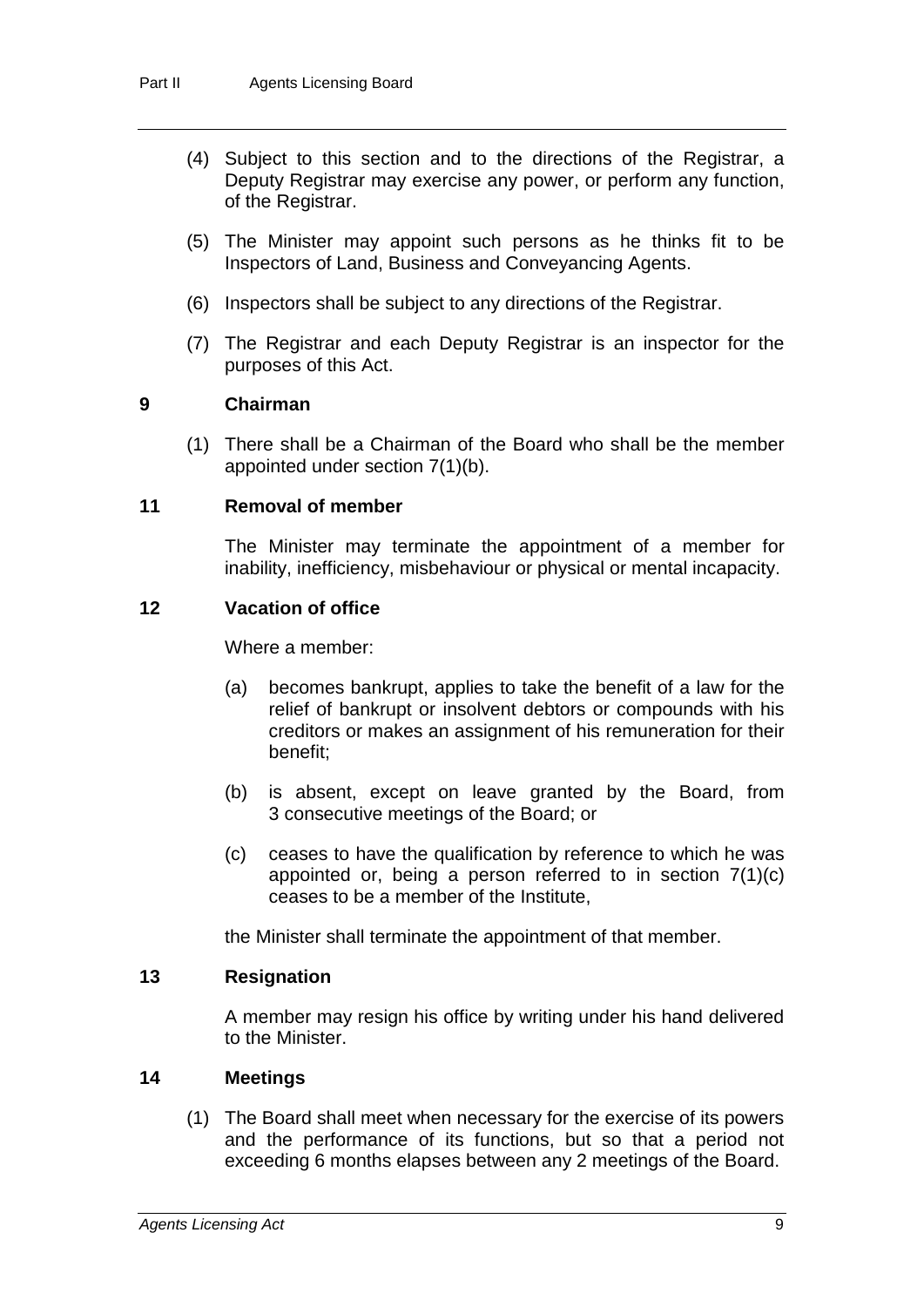- (2) The Chairman shall, by notice in writing to other members, convene a meeting of the Board.
- (3) A meeting of the Board shall be held at the time and place specified in the notice referred to in subsection (2).
- (4) At a meeting of the Board:
	- (a) the Chairman, when present, shall preside;
	- (b) in the absence of the Chairman or the alternate Chairman (if any) appointed pursuant to section 7A, the members present and voting shall elect a Deputy Chairman, and that person may exercise the powers and perform the duties of the Chairman for that meeting;
	- (c) 3 members constitute a quorum;
	- (d) all questions arising shall be decided by a majority vote of the members present and voting;
	- (e) the member presiding shall have a deliberative vote and, in the event of an equality of votes, shall also have a casting vote;
	- (f) the Board shall keep a record of its proceedings; and
	- (g) subject to this Act, the Board shall determine its own procedure.

#### **15 Member not to act where interested**

- (1) A member who has a direct or indirect pecuniary interest in a matter being considered or about to be considered by the Board, otherwise than as a member of, and in common with the other members of, a company consisting of not less than 25 persons and of which he is not a director, shall, as soon as possible after the relevant facts have come to his knowledge, disclose the nature of his interest at a meeting of the Board.
- (2) A disclosure under subsection (1) shall be recorded in the minutes of the Board.
- (3) Where:
	- (a) a member has an interest of a description referred to in subsection (1); or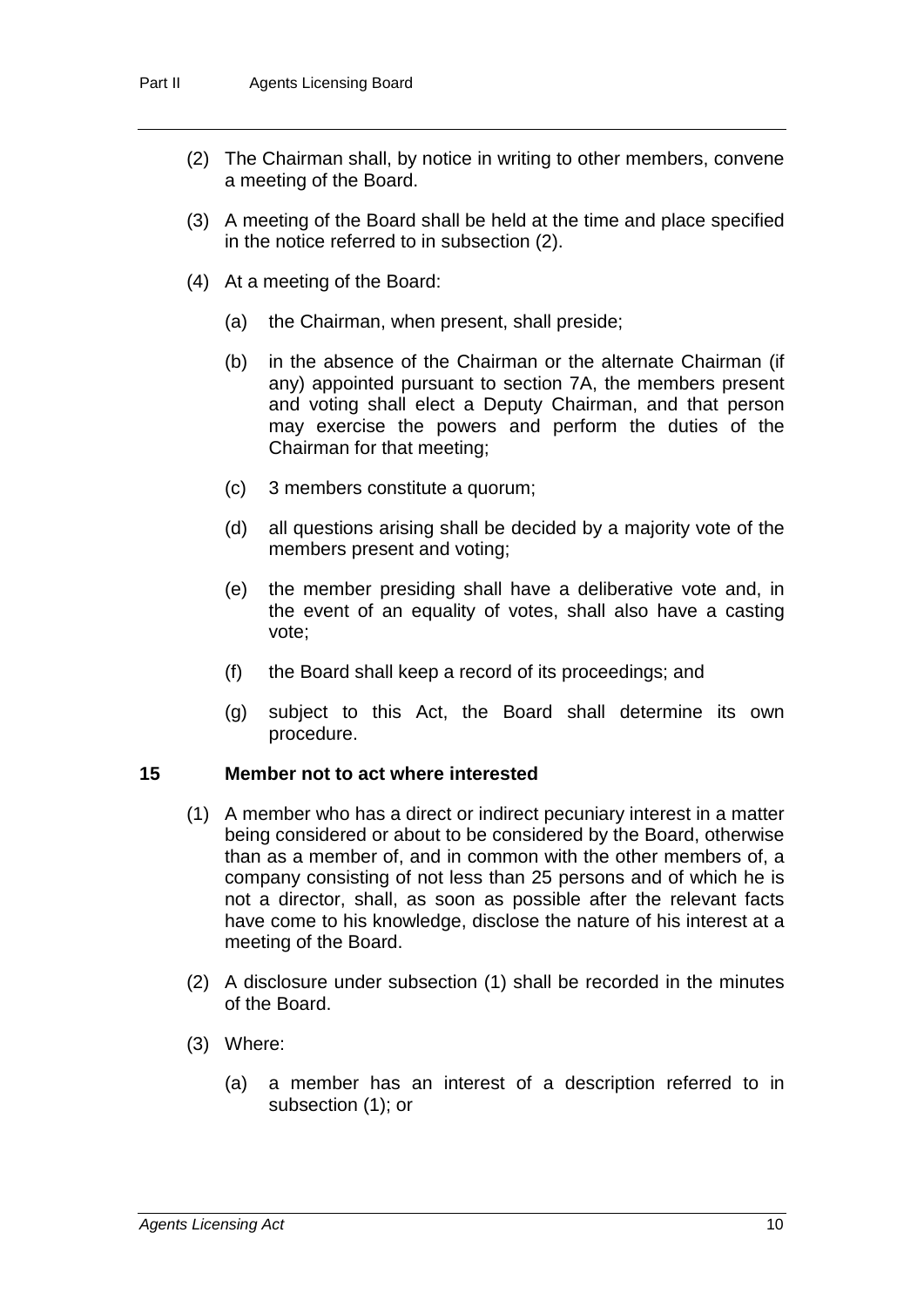(b) an application by a member for the grant of a licence or for registration as an agent's representative is being considered or about to be considered by the Board,

that member shall not take part in any deliberation or decision of the Board in relation to the matter which is the subject of the member's interest or in relation to the application, as the case may be, and shall be disregarded for the purpose of constituting a quorum of the Board in relation to that matter or application.

Penalty: \$1,000 or imprisonment for 6 months.

#### **16 Delegation**

- (1) The Board may, either generally or in relation to a matter or class of matters, by instrument under its common seal, delegate to:
	- (a) a member;
	- (b) a committee consisting of members;
	- (c) the Registrar; or
	- (d) a Deputy Registrar,

all or any of its powers or functions under this Act other than:

- (e) a power to conduct an inquiry under this Act;
- (f) a power or function where, prior to the exercise of that power or function, the Board is required to conduct an inquiry under this Act; or
- (g) this power of delegation.
- (2) A power delegated in accordance with subsection (1) may be exercised by the delegate in accordance with the instrument of delegation.
- (3) A delegation under this section is revocable at will and does not prevent the exercise of a power so delegated by the Board.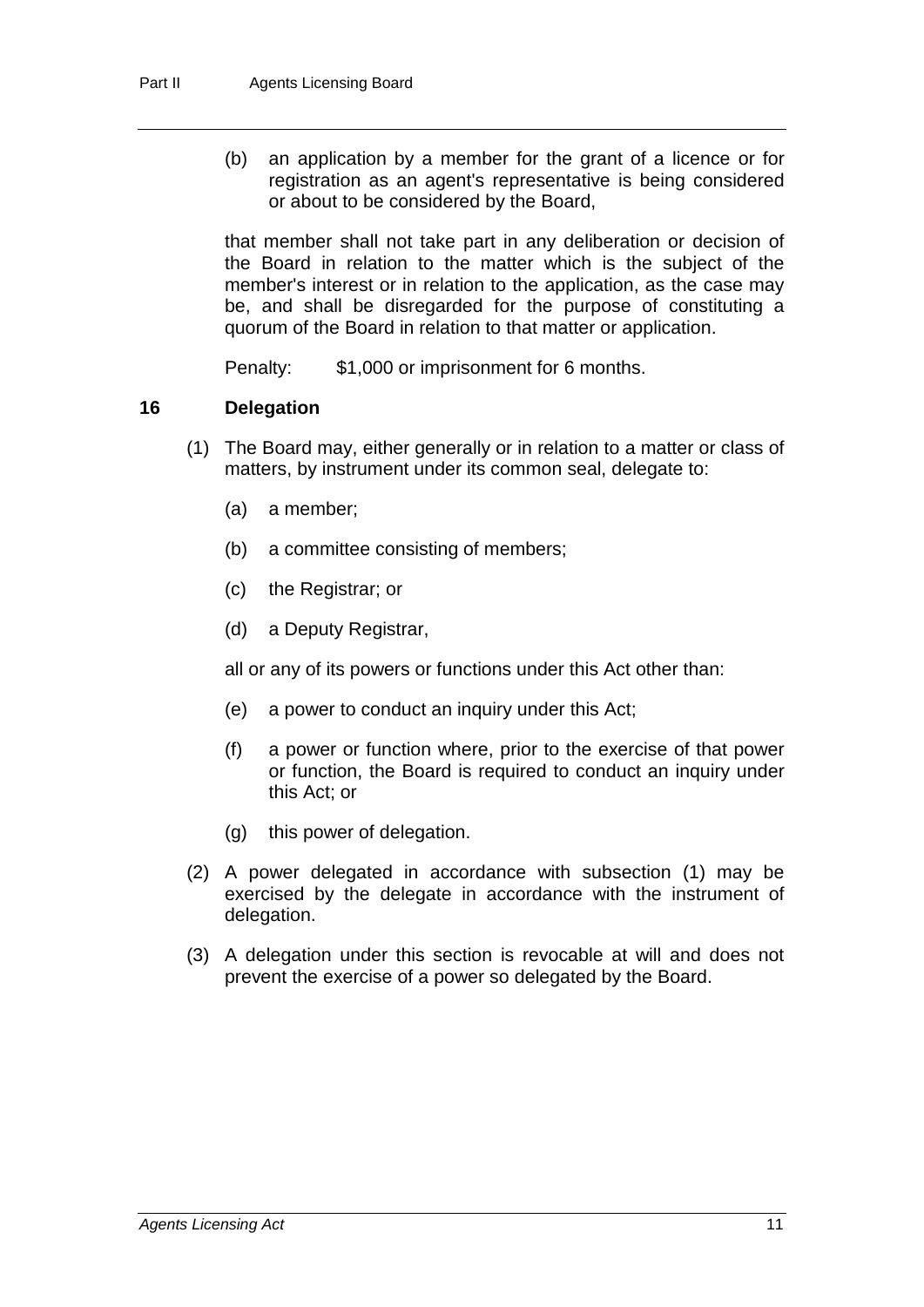### **Part III Licence to carry on as agent**

#### **Division 1 General**

#### **17 Unlicensed persons not to act as agents**

(1) Subject to subsection (1A), a person, company or firm shall not carry on business, or by any means hold himself or itself out, as a real estate agent, business agent or conveyancing agent unless he or it is licensed as such under this Act.

Penalty: \$50,000.

- (1A) A licensed real estate agent may arrange for the preparation and execution of a contract of sale of land, but only where the contract is in a form:
	- (a) approved by the Registrar for the purposes of this Act; or
	- (b) approved by the Law Society of the Northern Territory for use by persons who are not legal practitioners.
	- (2) A person, company or firm, being the holder of a restricted licence under section 25A, shall not carry on business, or by any means hold himself or itself out, as a real estate agent or business agent other than in accordance with the conditions of the restricted licence.

Penalty: \$5,000.

#### **18 Certain persons ineligible to apply for licence without leave of board**

- (1) This section applies to:
	- (a) a person who, having held a licence or been registered under a law of a State or Territory providing for the licensing or registration of agents, is no longer the holder of such a licence or so registered by reason of the revocation of the licence or registration; or
	- (b) a person whose application for a licence or registration under such a law has been refused.
- (2) A person to whom this section applies is ineligible to apply for a licence unless the Board has, on an application made by the person under this section, granted special leave to that person to apply for a licence.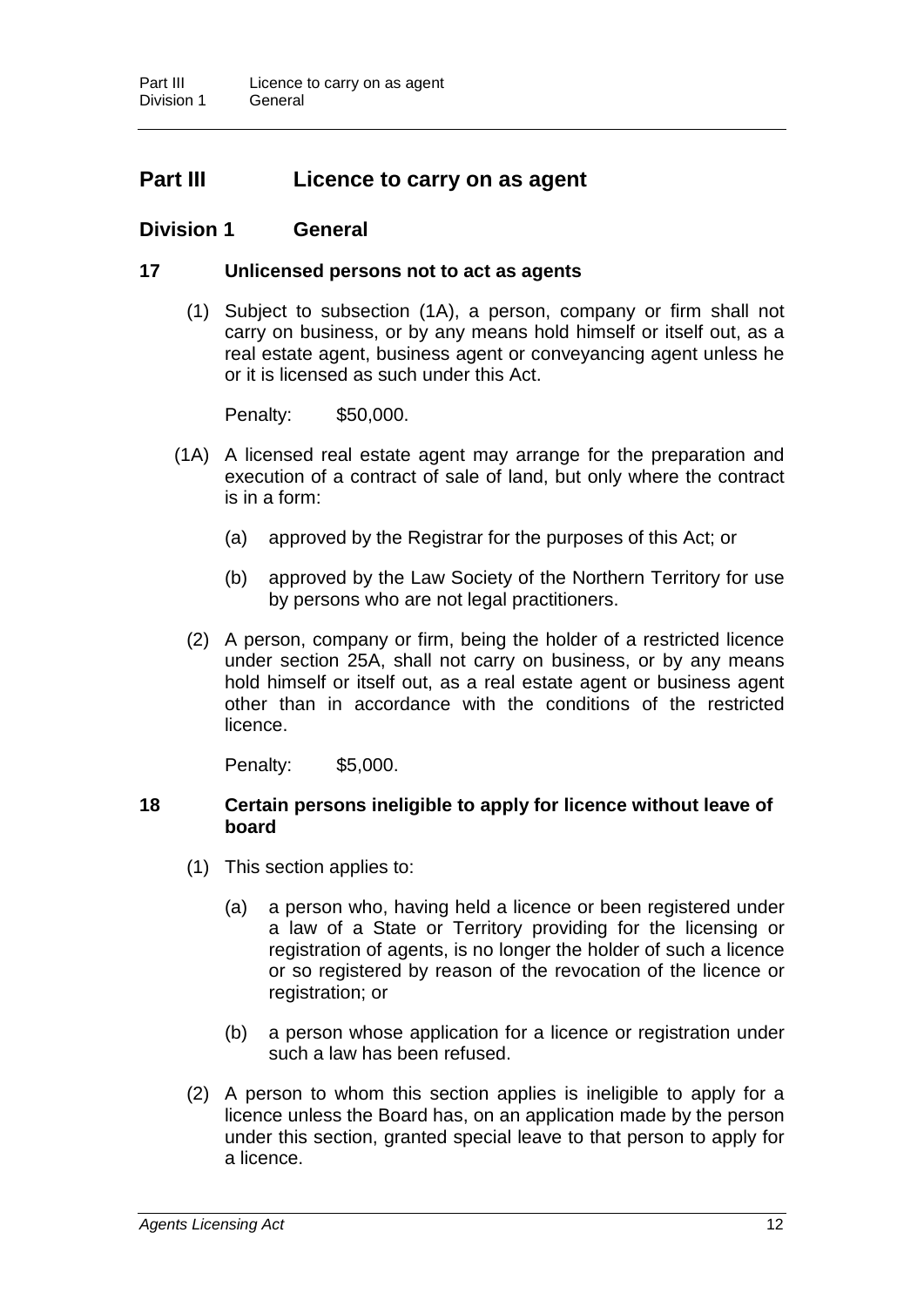(3) Where, after an application for a licence has been made, the Board is satisfied that the applicant is a person to whom this section applies, the application for a licence shall, unless the Board grants special leave under this section, be deemed to have been withdrawn.

#### **19 Leave not to affect other requirements**

The grant under section 18 of special leave to apply for a licence does not affect the onus placed on an applicant for a licence under this Part to establish that he has the specified qualifications for the licence which is the subject of the application.

#### **Division 2 Qualifications for licence as agent**

#### **22 Eligibility for licence**

- (1) A person, not being a company or firm, is eligible for the grant of a licence where the Board is satisfied that:
	- (a) he has attained the age of 18 years;
	- (b) he is a fit and proper person;
	- (c) he holds the prescribed educational qualifications for the class of licence which is the subject of the application or has other prescribed qualifications or experience;
	- (d) by reason of his qualifications and experience he is competent to carry on business on his own account as a licensed agent; and
	- (e) he will, when licensed, be carrying on business as a licensed agent within the Territory.
- (2) In subsection (1)(c) *other prescribed qualifications or experience* includes, in the case of an applicant for a conveyancing agent's licence, experience gained for the prescribed period in the employ of:
	- (a) a person (however described) authorised to act as a legal practitioner under the law of a State or Territory of the Commonwealth and who was during the period of that employment engaged from time to time in the sale and transfer of real property;
	- (b) a conveyancing agent licensed under this Act;
	- (c) a person authorised under the law of the State of South Australia to act as a land broker;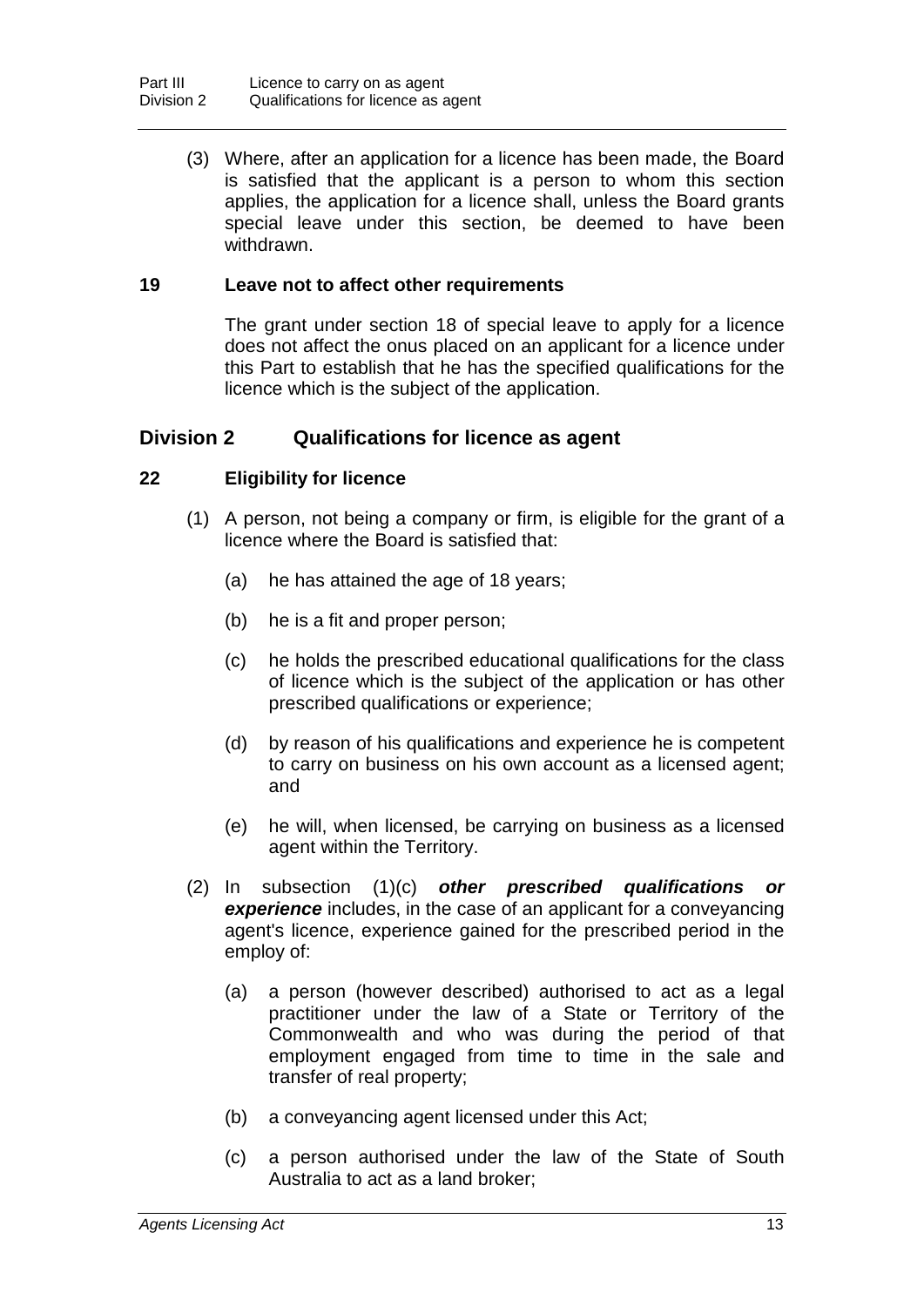- (d) a person authorised under the law of the State of Western Australia to act as a settlement agent; or
- (e) such other person or body as may be prescribed.
- (3) Where a person applies for a licence under section 26 on the basis that the person holds other prescribed qualifications or experience referred to in subsection (1)(c), the person's application under section 26 shall be accompanied by a certificate in the prescribed form.

#### **23 Board may waive educational qualifications**

The Board may waive in whole or in part the prescribed educational qualifications where the Board is satisfied that the applicant for a licence holds educational qualifications equivalent in whole or in part to the prescribed educational qualifications or where, by reason of his experience as an agent, the Board considers that the applicant should be exempted in whole or in part from a requirement to hold the pre-scribed educational qualifications.

#### **23A Provisional licence on acquisition of business**

Where a person, not being a company or firm, acquires from a licensed agent a business, the carrying on of which requires a licence under this Act, that person is eligible for the grant of a provisional licence where:

- (a) he satisfies the requirements specified in section  $22(1)(a)$ , (b) and (d); and
- (b) he undertakes in writing to obtain the educational qualifications referred to in section 22(1)(c) within such period as is specified by the Board.

#### **24 Persons licensed or registered as agents elsewhere**

- (1) Notwithstanding section 22, a person, not being a company or firm, who is licensed or registered as an agent under a law of a State or another Territory of the Commonwealth providing for the licensing or registration of agents, is eligible for the grant of a licence of a like kind by the Board.
- (2) Where a licence is granted to a person by virtue of subsection (1), the licence shall be:
	- (a) subject to the conditions as nearly as practicable the same as those to which the licence or registration granted under the law of the State or Territory is subject; and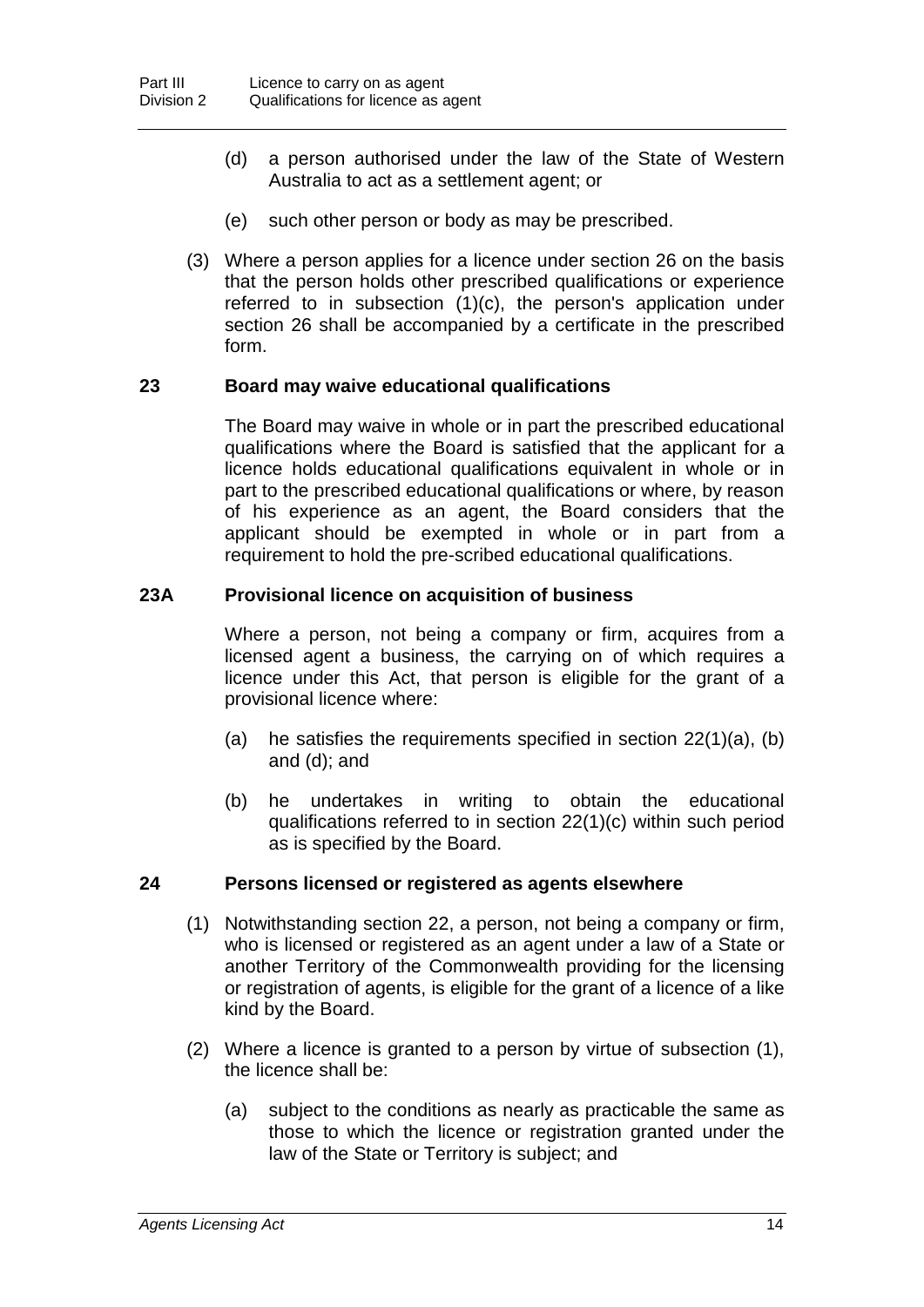- (b) revoked immediately upon the revocation or suspension of the licence or registration granted under the law of the State or Territory, except where the revocation or suspension under the law of the State or Territory is for the non-payment of a fee.
- (3) The revocation of a licence under subsection (2)(b) shall be deemed to be a revocation by the Board pursuant to section 69(1)(d).

#### **25 Licence of company or firm**

A company or firm constituted by 2 or more persons is eligible for the grant of a licence where the Board is satisfied that:

- (a) in the case of a company:
	- (i) the company is, by its memorandum of association, authorised to carry on business as an agent; and
	- (ii) all of the directors of the company and all of the persons concerned in the management or control of the company are fit and proper persons;
- (b) each person in effective and substantial control of the business to be operated under the licence sought at an office of the company or firm is a licensed agent; and
- (c) in the case of a firm, all of the persons by whom the firm is constituted and all of the persons concerned in the management or control of the firm are fit and proper persons.

#### **25A Restricted licence**

- (1) Where it appears to the Board that an applicant for a licence is not qualified or not entitled to obtain a grant of a licence but the applicant, pursuant to section 5A, may be exempted from complying with the provisions of this Act that may disentitle or disqualify him, the Board may, if it thinks it appropriate or expedient, exempt the applicant accordingly and authorise under section 29 the issue of a restricted licence.
- (2) A restricted licence under subsection (1) entitles the holder to perform only the functions of an agent specified in the licence, and may be subject to such conditions on performance as may be specified.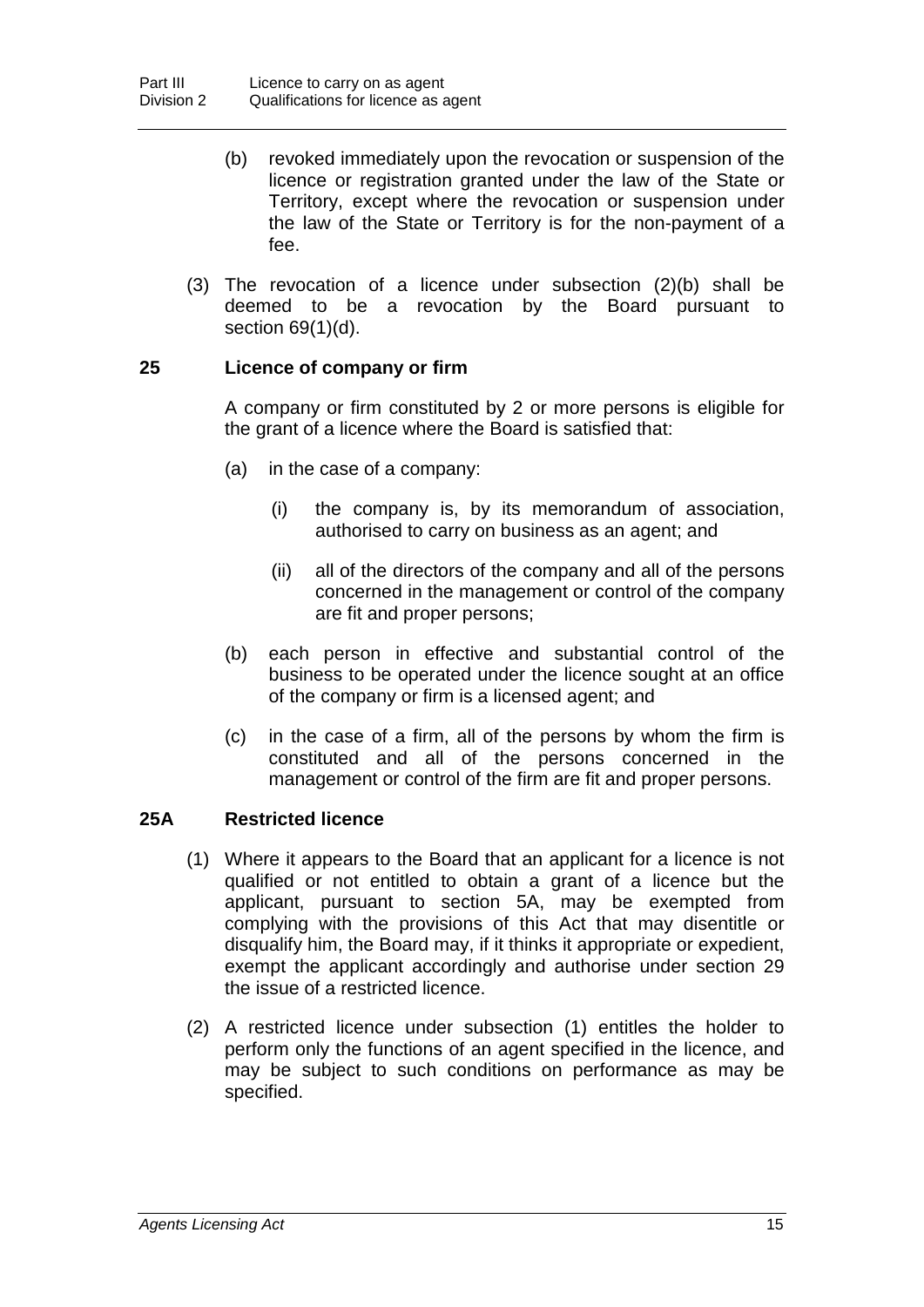#### **Division 3 Applications, objections and determination of applications for licences**

#### **26 Applications by persons other than companies or firms**

An application for the grant of a licence by a person, not being a company or firm, shall be:

- (a) in writing in a form approved by the Board;
- (aa) accompanied by the prescribed fee; and
- (b) lodged with the Registrar not earlier than 7 days after, and not later than 14 days after, the applicant has:
	- (i) caused to be published in a newspaper or newspapers nominated by the Board notice of the fact that he intends to apply for the grant of a licence to carry on business as a real estate agent or business agent, as the case may be, and stating his full name and residential address; and
	- (ii) served on the Commissioner of Police notice of the fact that the applicant intends to apply for the grant of such a licence and setting out his full name, the date and place of his birth, his present residential address and any other addresses at which he has resided during the 3 years immediately preceding the date on which the notice is given to the Commissioner of Police.

#### **27 Applications by companies or firms**

An application by a company or firm for the grant of a licence shall be:

- (a) in writing and signed by one of the directors of the company or one of the persons by whom the firm is constituted, as the case may be, in a form approved by the Board;
- (aa) accompanied by the prescribed fee; and
- (b) lodged with the Registrar not earlier than 7 days after, and not later than 14 days after, the company or firm has:
	- (i) caused to be published in a newspaper or newspapers nominated by the Board notice of the fact that the company or firm intends to apply for the grant of a licence to carry on business as a real estate agent or business agent, as the case may be; and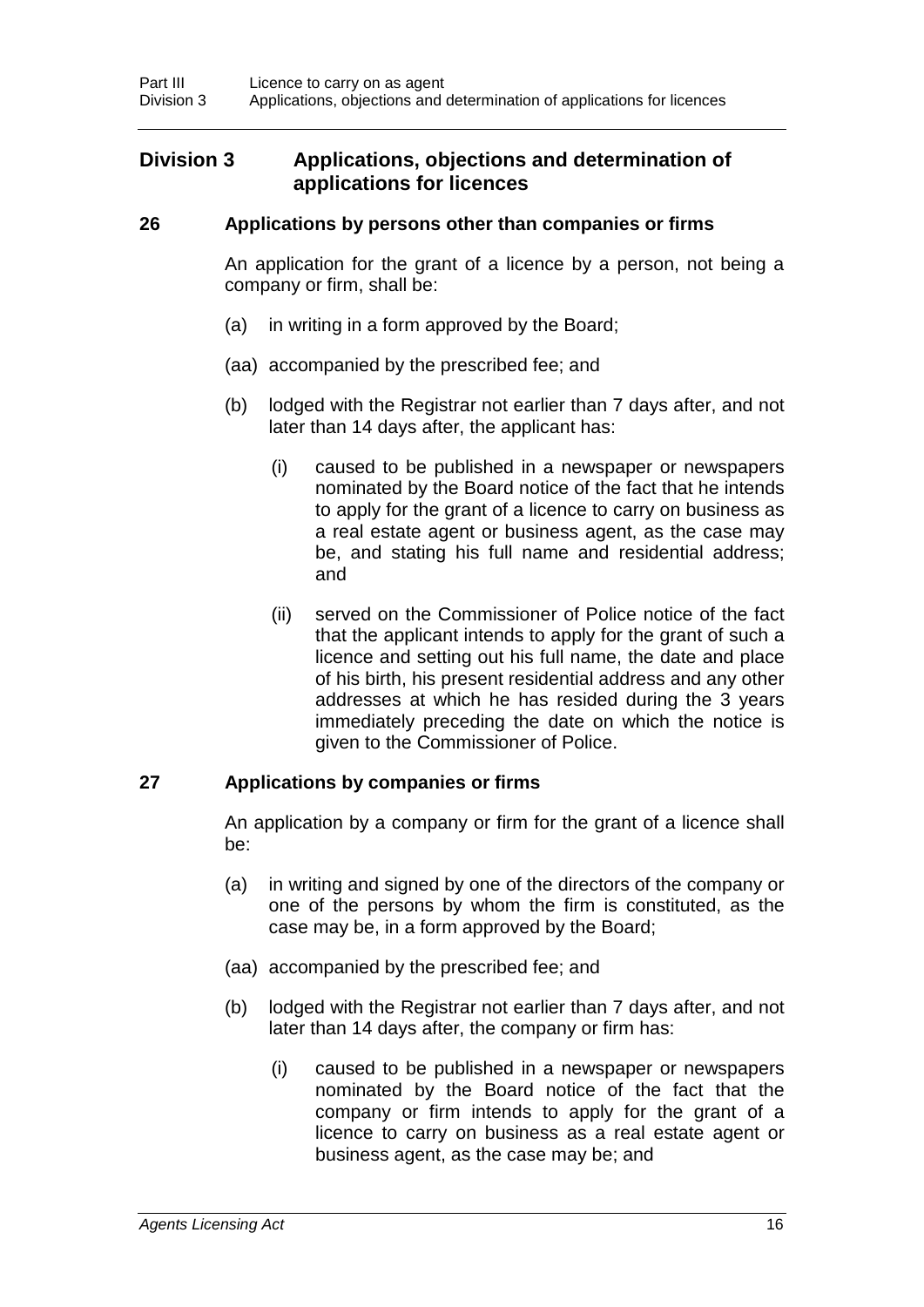- (ii) served on the Commissioner of Police notice of the fact that the company or firm intends to apply for the grant of such a licence and setting out the full name, the date and place of birth and present residential address of:
	- (A) in the case of a company each of the present directors of the company and of each of the persons whom it is proposed to appoint as a branch manager of the company; or
	- (B) in the case of a firm each of the persons by whom the firm is constituted and of each of the persons whom it is proposed to appoint as a branch manager of the firm,

and any other residential addresses at which each of those directors and persons has resided during the 3 years immediately preceding the date on which the notice is given to the Commissioner of Police.

#### **28 Objections**

- (1) The Commissioner of Police may, within 21 days after the date on which a notice under this Division is served on him, object by notice in writing lodged with the Registrar to the grant of the application.
- (2) The Registrar may, within 14 days after an application by a person, company or firm for a licence is lodged with him, object by notice in writing under his hand to the grant of the application.
- (3) Any person may, within 14 days after the publication of a notice referred to in section 26(b)(i) or 27(b)(i) object, by notice in writing lodged with the Registrar, to the grant of the application.
- (4) A notice of objection shall include particulars of the ground or grounds of objection.
- (5) Where a notice of objection is lodged with the Registrar in accordance with this section, he shall, as soon as is reasonably practicable, serve a copy of that notice on the applicant for a licence.

#### **29 Grant or refusal or licences**

- (1) The Board shall consider an application for the grant of a licence and:
	- (a) shall grant the application and authorise the issue of the licence; or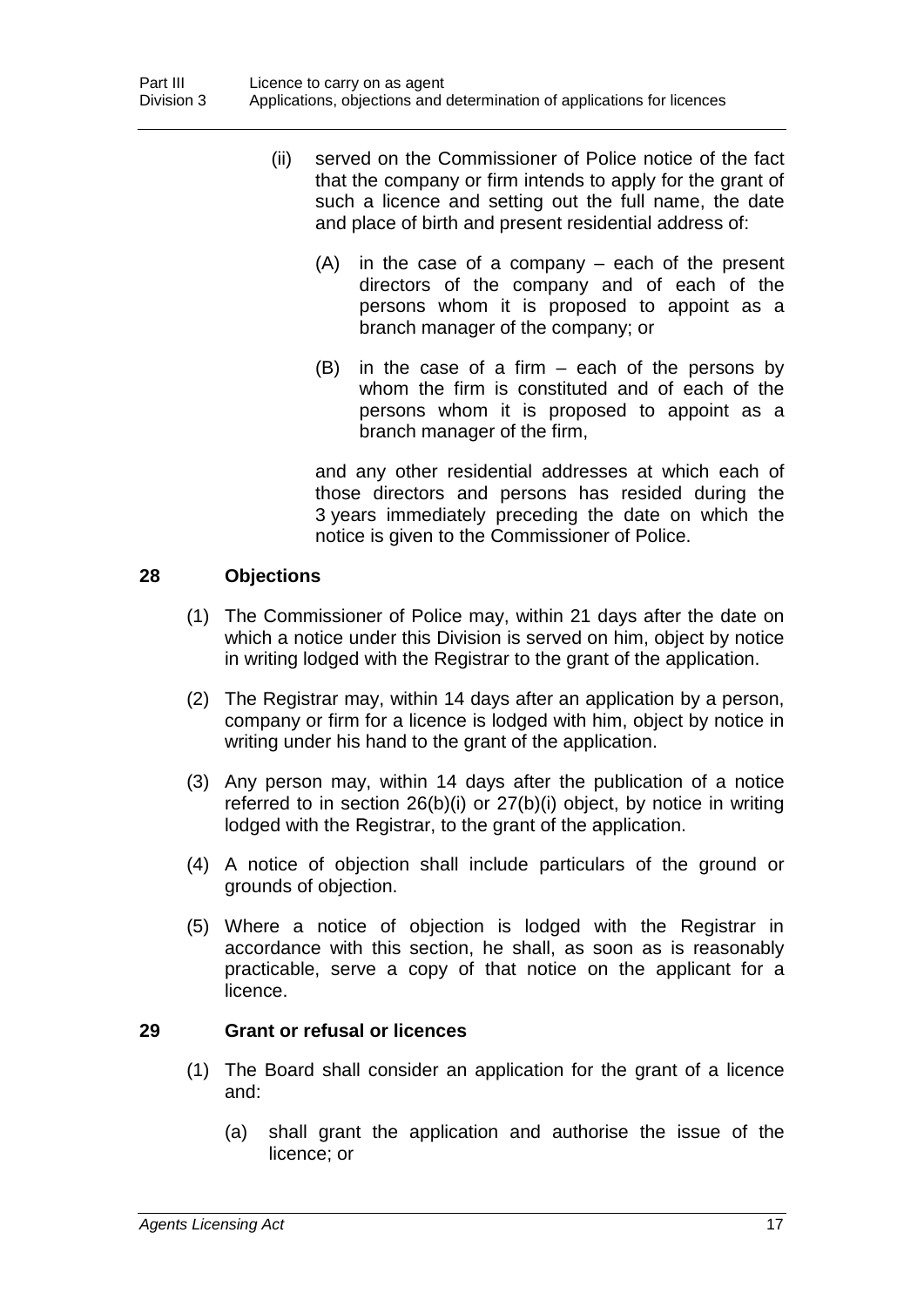- (b) may, subject to this Division, refuse the application.
- (2) The Board may, whether or not an objection to the grant of an application for a licence has been lodged, require any person to attend before the Board and to furnish to the Board, such documents and such information, either orally or in writing, as it requires.
- (3) The Board shall not refuse an application for the grant of a licence unless:
	- (a) any person refuses or otherwise fails to attend before the Board or to furnish the documents or information required by the Board in accordance with subsection (2);
	- (b) the applicant for the grant of a licence fails to establish that he is eligible for the grant of the licence;
	- (c) the application does not comply with the requirements of section 26 or 27, as the case requires; or
	- (d) in the case of an application by a person other than a company or firm, the applicant is a bankrupt, is a person who is, for the time being, taking the benefit of a law for the relief of bankrupt or insolvent debtors or is a person whose remuneration is, for the time being, assigned for the benefit of his creditors.
- (3A) Notwithstanding subsection (3), the Board must refuse an application for the grant of a licence if the Board is not satisfied that the applicant will, when licensed, be carrying on business as a licensed agent within the Territory.
	- (4) Where the Board refuses to grant an application for the grant of a licence, the Board shall:
		- (a) record the reasons for its decision;
		- (b) serve on the applicant, within 7 days after so deciding, notice of its decision; and
		- (c) if the applicant so requests, supply him with a copy of the reasons recorded under paragraph (a).

#### **30 Board to hold inquiry before refusal**

- (1) Where:
	- (a) subject to subsection (2), a notice of objection is lodged in accordance with section 28; or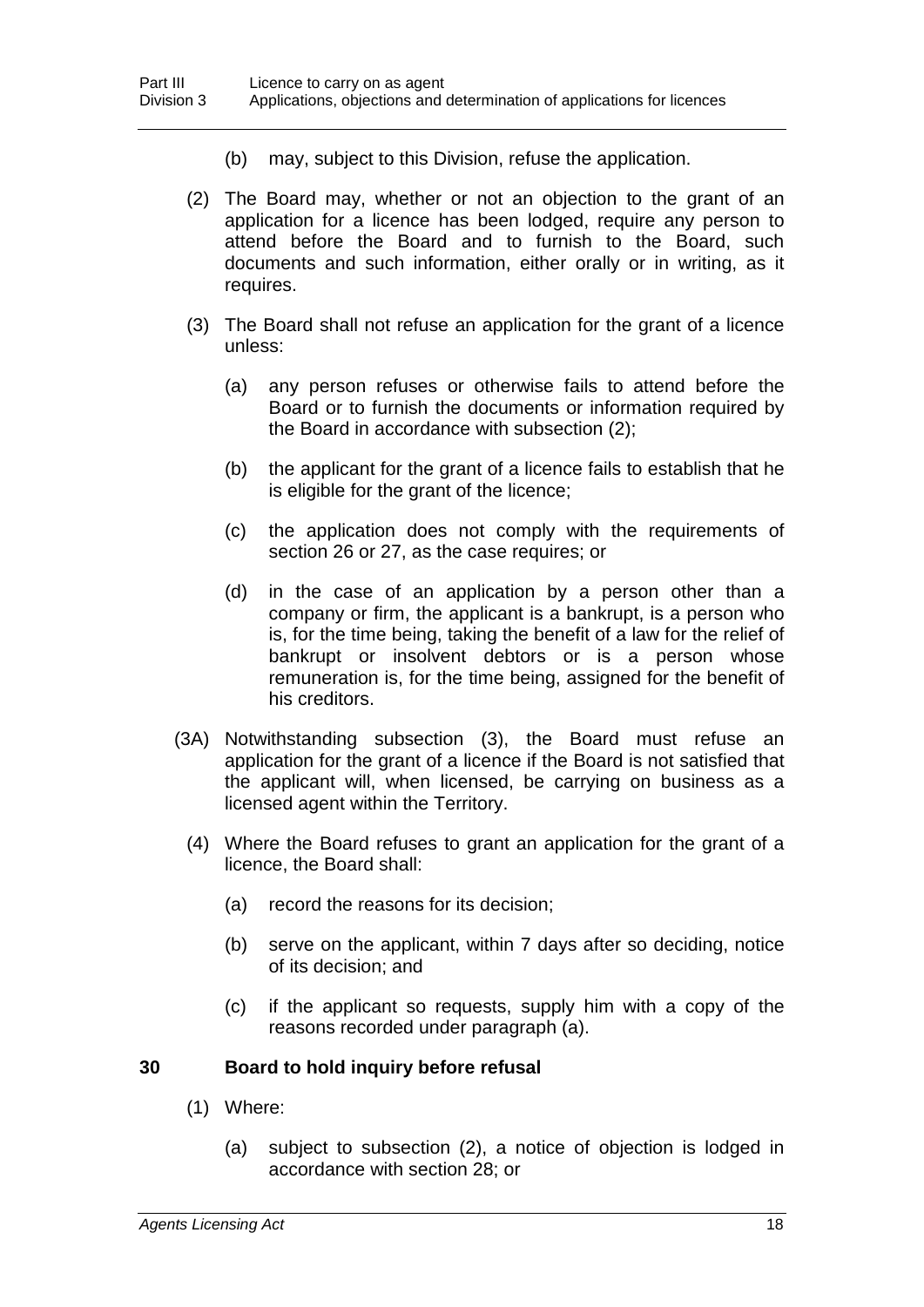(b) the Board considers that there may be grounds for refusing an application for the grant of a licence,

the Board shall hold an inquiry before considering in accordance with section 29 whether to grant the application for a licence.

(2) The Board may, without holding an inquiry, reject an objection made under section 28(3) if, in the opinion of the Board, the objection is of a frivolous, irrelevant or malicious nature.

#### **31 Issue of licences**

- (1) Where:
	- (a) the Board grants an application for a licence; or
	- (b) a Stipendiary Magistrate orders, on the hearing of an appeal under Part X, that an application for a licence be granted,

the Registrar shall issue to him a licence or provisional licence or restricted licence, as the case may be, in the prescribed form to carry on business at the place or places or, in the case of a restricted licence, in accordance with the conditions specified in the licence.

- (2) Where a licence issued under subsection (1) is a provisional licence, the Registrar shall record in the register particulars of the period fixed under section 21(1)(b) in relation to the holder of that provisional licence.
- (3) Where the Registrar is satisfied that a person who is the holder of a provisional licence has obtained the prescribed educational qualifications before the expiration of the period fixed under section 21(1)(b) in relation to that person, he shall, on the surrender to him of that provisional licence, issue a licence to that person.
- (4) A licence issued under subsection (3) shall take effect on and from the date upon which the licence is issued and shall continue in force for the period that the provisional licence referred to in that subsection would have continued in force but for the surrender effected under that subsection.
- (5) A licence issued to a company or firm shall specify the name or names of the branch manager or managers of the company or firm and the approval in writing of the Board shall be necessary before any substitution for, or addition to, the branch manager or managers so specified will be recognized for the purposes of this Act.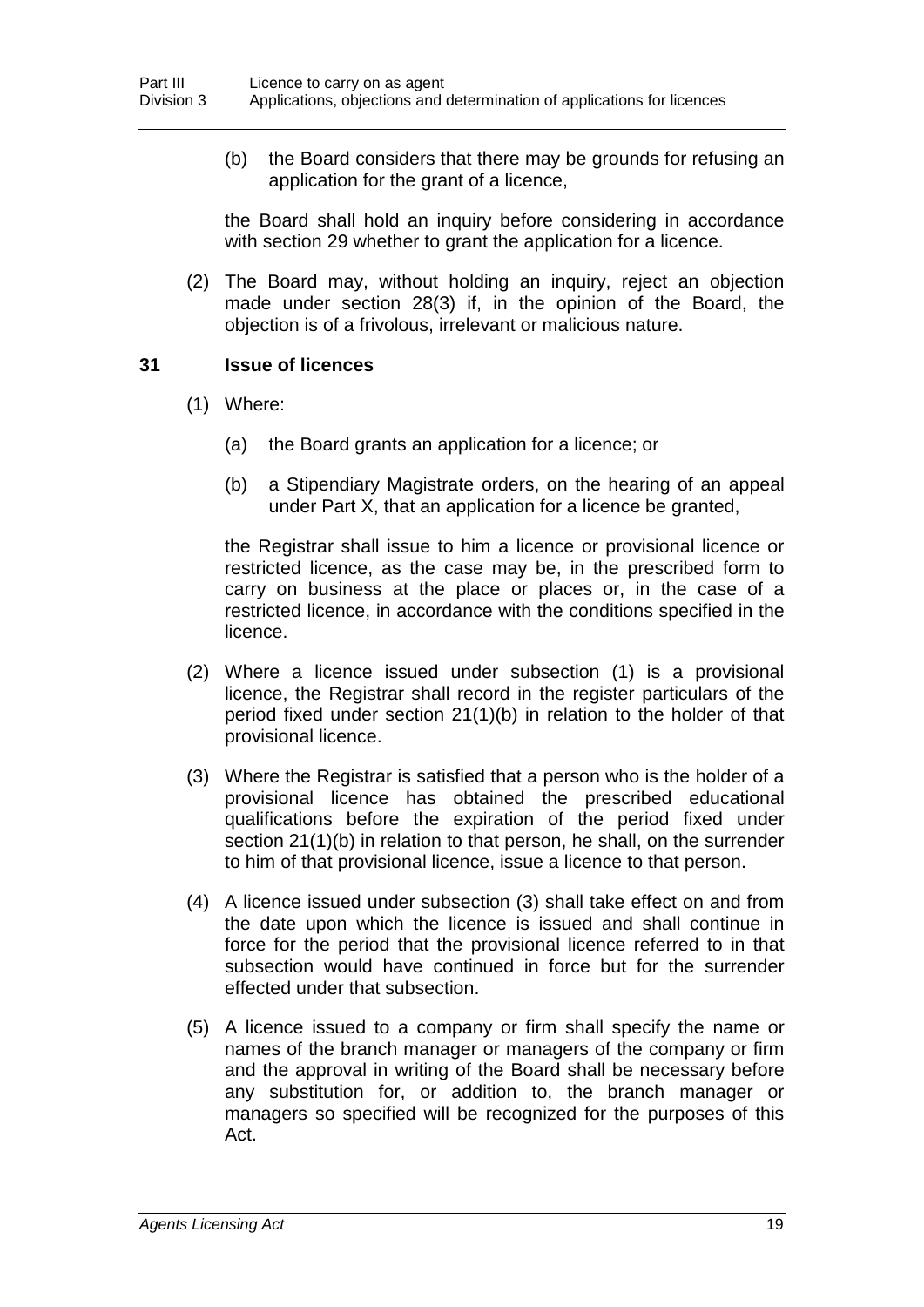- (6) Where, under subsection (5), the Board approves a substitution for, or addition to, the branch manager or managers of a company or firm, the Registrar shall, on the surrender to him of the licence previously issued to the company or firm, issue a new licence to the company or firm specifying the name of the branch manager or managers, for the time being, of the company or firm.
- (7) A licence issued under subsection (6) shall take effect from the date upon which the licence is issued and shall continue in force for the period that the licence would have continued in force but for the substitution or addition effected under subsection (5).

#### **32 Duration and renewal**

- (1) A licence shall take effect from the date upon which the licence is, or is deemed to have been, granted and shall, subject to this Act, continue in force to and including 30 November immediately following the grant of the licence.
- (2) An application for the renewal of a licence shall be lodged with the Registrar in a form approved by the Board and accompanied by the prescribed fee.
- (3) Subject to this Act, the Registrar shall renew a licence where an application is lodged in accordance with subsection (2).
- (3A) Nothwithstanding subsection (3), a licence is not to be renewed unless the Registrar is satisfied that the applicant intends to continue to carry on business as a licensed agent within the Territory.
	- (4) Subject to subsection (5), where the Registrar renews a licence, the licence as renewed shall continue in force for a period of 12 months commencing on the date which, but for the renewal, the licence would have expired.
	- (5) Unless the Board otherwise determines:
		- (a) a provisional licence shall not continue in force for a period longer than the period fixed under section 21(1)(b) or 23A(b) in relation to the holder of that provisional licence; and
		- (b) the Registrar shall not renew a provisional licence for a period that extends beyond the date on which that period fixed under section 21(1)(b) or 23A(b) will expire.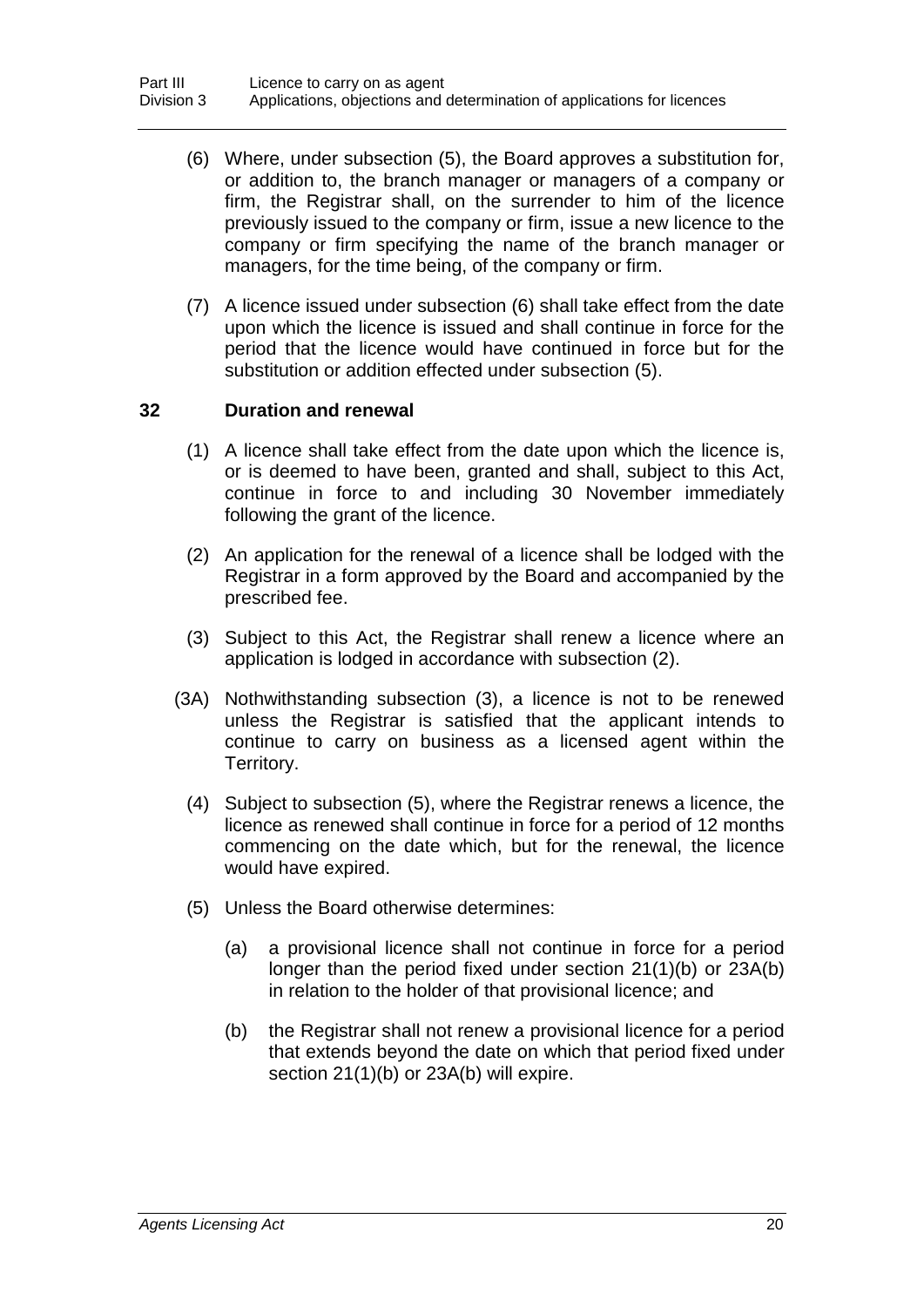#### **32A Licensee to maintain office in territory**

It shall be a condition of a licence issued to a person whose principal place of business is outside the Territory that the licensee maintains an office within the Territory and complies with section 110 in respect of that office.

#### **32B Licensed agent when not carrying on business**

- (1) Where a licensed agent is not, or will not be, carrying on business within the Territory, the licensed agent is to give to the Registrar notice of the period during which the licensed agent is not or will not be carrying on business together with the prescribed particulars, if any.
- (2) Where the Registrar is notified under subsection (1) that a licensed agent is not or will not be carrying on business as a licensed agent within the Territory, the Board may suspend the licensed agent's licence until the licensed agent commences or re-commences carrying on business as a licensed agent within the Territory.
- (3) A licensed agent who is not or will not be carrying on business within the Territory must not fail to give notice under subsection (1).

Penalty: \$200.

### **Part IV Registration of agents' representatives**

#### **33 Agent's representatives to be registered**

- (1) A person other than a licensed agent shall not act as, or carry out any of the functions of, an agent's representative unless he is a registered agent's representative and he acts or carries out those functions for and on behalf of a licensed agent.
- (2) A person other than a licensed agent shall not, unless he is a registered agent's representative, hold himself out by any means as an agent's representative or as being in the employment of, or as acting for or on behalf of an agent as an agent's representative.
- (3) A registered agent's representative shall not hold himself out by any means as being in the employment of, or as acting for or on behalf of an agent, unless that agent is his employer, principal or partner.
	- Penalty: \$500 or imprisonment for 3 months.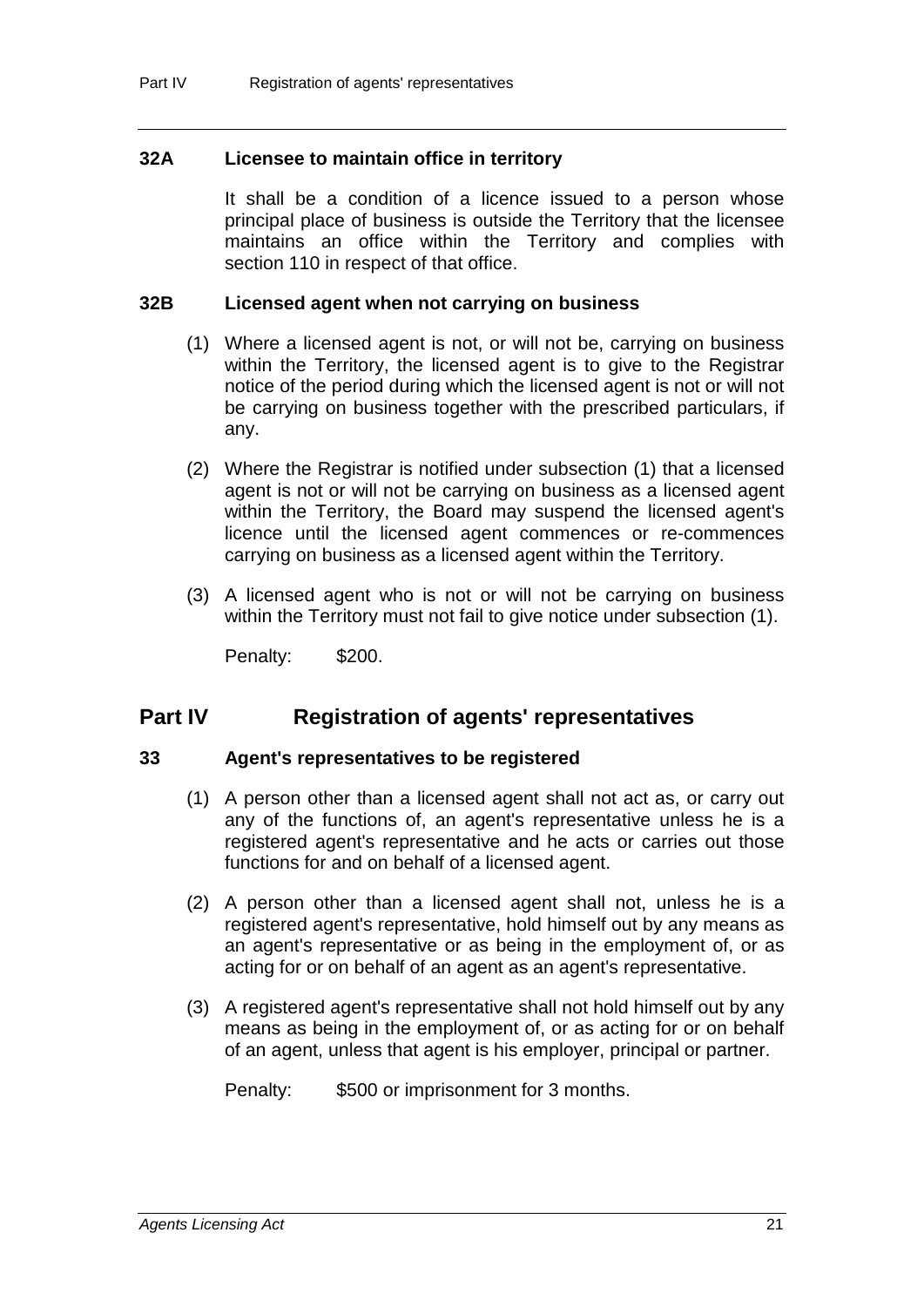#### **34 Directors, managers, &c., of licensed agent**

A person other than a licensed agent:

- (a) shall not, as a member, manager or employee of a firm that is a licensed agent; or
- (b) shall not, as a director, manager or employee of a company that is a licensed agent,

act as or carry out any of the functions of an agent's representative unless he is a registered agent's representative.

Penalty: \$1,000 or imprisonment for 6 months.

#### **35 Licensed agents not to employ unregistered representatives**

A licensed agent shall not engage as an agent's representative, or permit to carry out in the business of the agent any of the functions of an agent's representative, any person, other than a licensed agent, unless that other person is a registered agent's representative.

Penalty: \$500 or imprisonment for 3 months.

#### **36 Prohibition of employment by 2 agents**

- (1) A registered agent's representative shall not accept or undertake employment, or be or remain in the service of, or by any means hold himself out as being in the service of, or act as, an agent's representative for or on behalf of, any person who is an agent at any time when he is employed by, or in the service of, any other person who is an agent.
- (2) A licensed agent shall not employ, or have in his service as an agent's representative, a person who is, to the knowledge of that licensed agent, at that time employed by, or in the service of, any other agent.
- (3) A licensed agent shall not, whether directly or indirectly, give any commission, reward or other valuable consideration to any other person, other than a licensed agent, for acting as, or performing any of the functions of, an agent's representative unless the other person is a registered agent's representative in the service of the licensed agent as an agent's representative.

Penalty: \$500 or imprisonment for 3 months.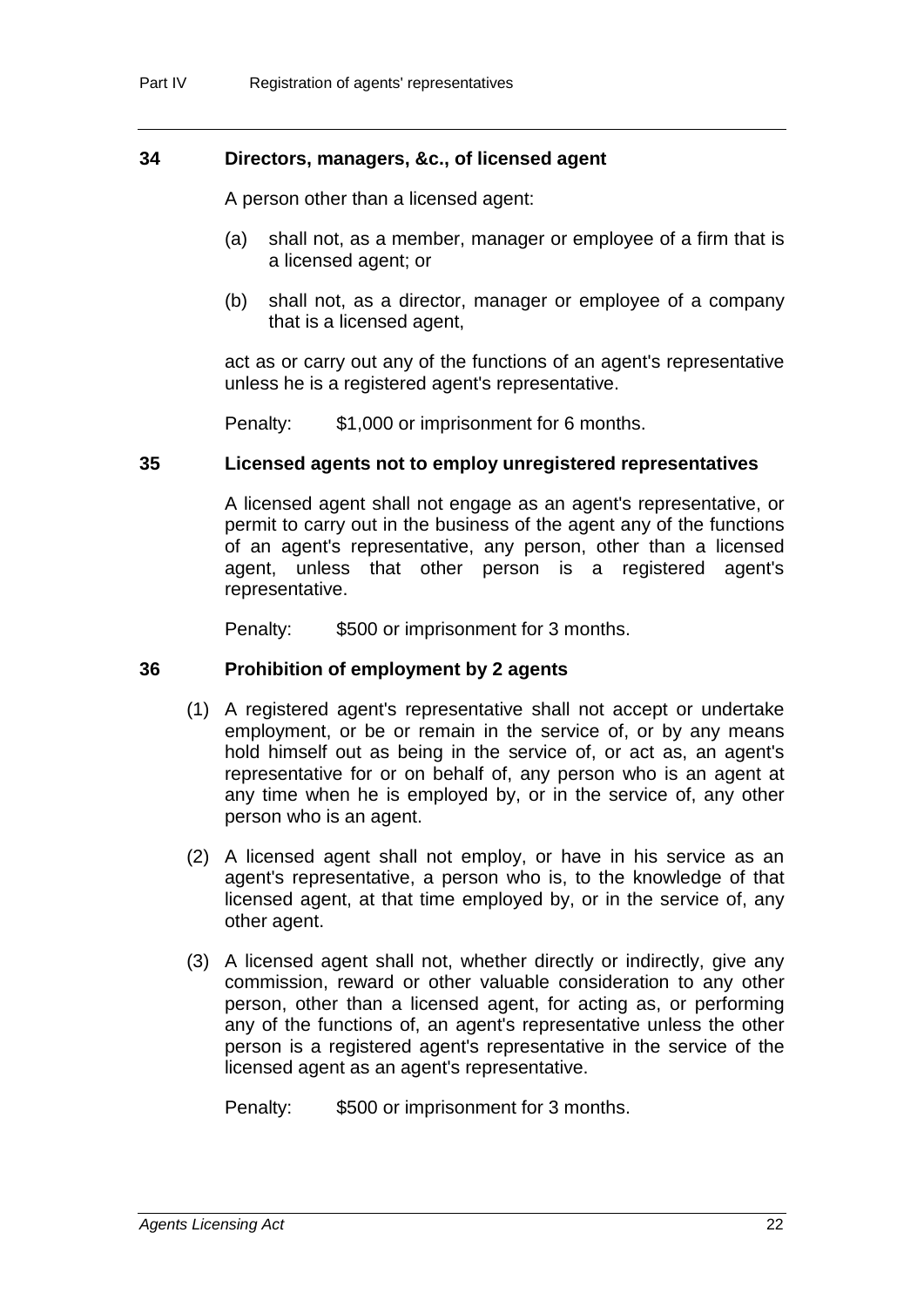#### **37 Application for registration**

An application for the registration of a person as an agent's representative shall be:

- (a) in a form approved by the Board; and
- (b) lodged with the Registrar.

#### **38 Furnishing of information**

The applicant shall furnish to the Board such documents and such information as the Board requires to enable it to consider the application.

#### **39 Qualifications**

- (1) Where an application is made in accordance with this Part, the applicant is entitled to be registered as an agent's representative where he proves to the satisfaction of the Board that:
	- (a) he has attained the age of 18 years;
	- (b) he is a fit and proper person;
	- (c) he holds the prescribed educational qualifications; and
	- (d) he will be employed by, or in the service of, a licensed agent as an agent's representative within the Territory.
- (2) The Board may waive the prescribed educational qualifications where in the opinion of the Board the applicant:
	- (a) holds educational qualifications that the Board considers to be equivalent to the prescribed educational qualifications; and
	- (b) by reason of the applicant's experience, is competent to act as a registered agent's representative.
- (3) The experience referred to in subsection (2)(b) may have been gained before or after the commencement of this Act and either within or outside the Territory.

#### **41 Certificate of registration**

- (1) Subject to this Part, on being satisfied that the applicant satisfies the requirements of section 39 and on receiving payment of the prescribed fee, the Board shall direct the Registrar:
	- (a) to register the applicant as an agent's representative; and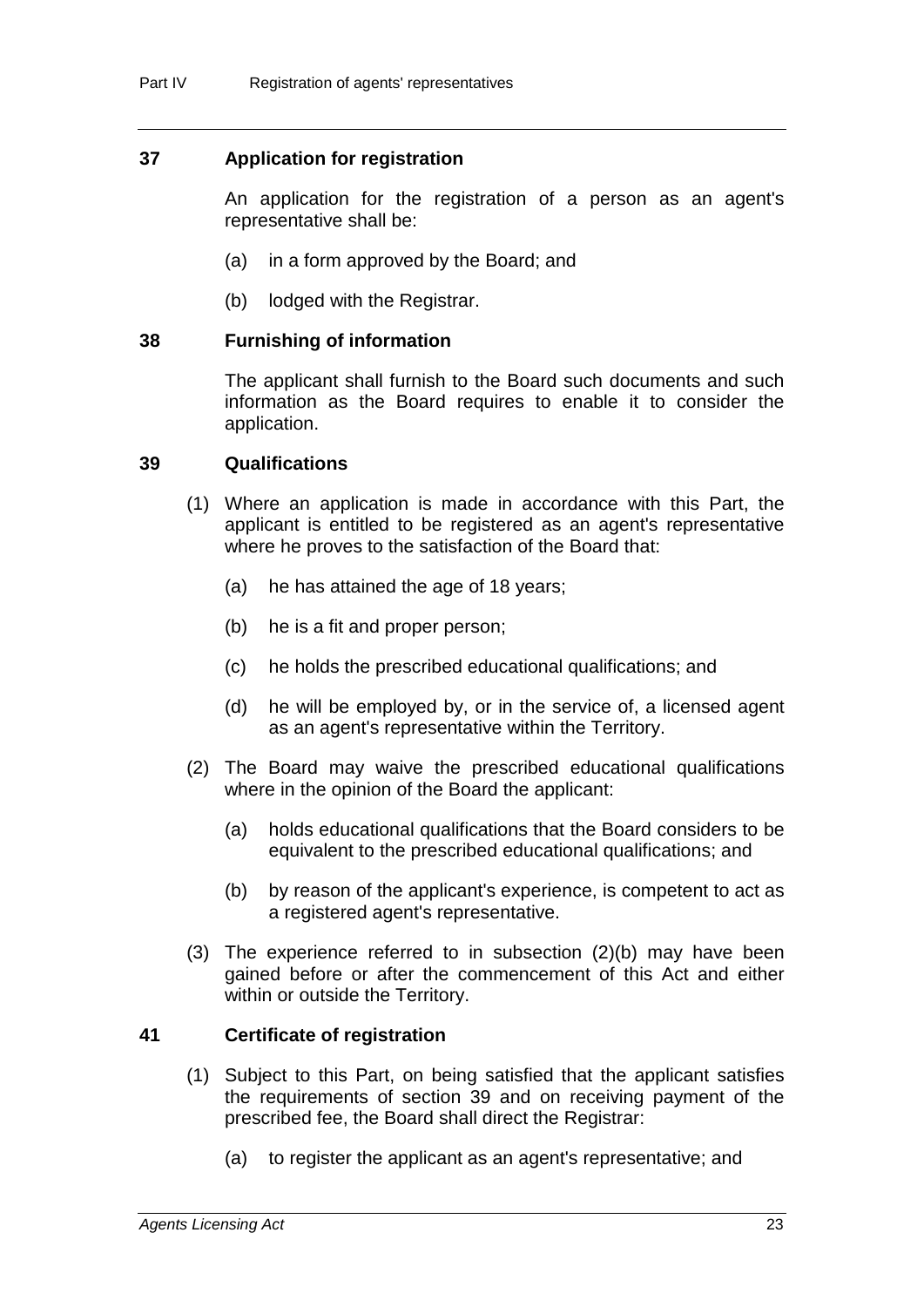- (b) to issue to him a certificate of registration in the prescribed form.
- (2) Notwithstanding subsection (1), the Board must not register an applicant for registration as an agent's representative unless the Board is satisfied that the applicant will, when registered, be employed by, or within the service of, a licensed agent as an agent's representative within the Territory.

#### **41A Restricted registration**

- (1) Where it appears to the Board that an applicant for registration as an agent's representative is not entitled to be registered but the applicant, pursuant to section 5A, may be exempted from complying with the provisions of this Act that disentitle him, the Board may, if it thinks it appropriate or expedient, exempt the applicant from the relevant provision, and direct the Registrar to issue under section 41, a certificate of restricted registration.
- (2) A certificate of restricted registration under subsection (1) entitles the holder to perform only those functions of an agent's representative specified in the certificate, subject to such conditions as may be so specified.

#### **42 Objections**

- (1) The Commissioner of Police may object by notice in writing lodged with the Registrar to the grant of an application for registration as an agent's representative.
- (2) The Registrar may object by notice in writing under his hand to the grant of an application for registration as an agent's representative.
- (3) Any person may object by notice in writing lodged with the Registrar to the grant of an application for registration as an agent's representative.
- (4) A notice of objection shall include particulars of the ground or grounds of objection.
- (5) Where a notice of objection is lodged with the Registrar in accordance with this section, he shall, as soon as is reasonably practicable, serve a copy of that notice on the applicant for registration as an agent's representative.
- (6) Where:
	- (a) subject to subsection (7), a notice of objection is lodged in accordance with this section; or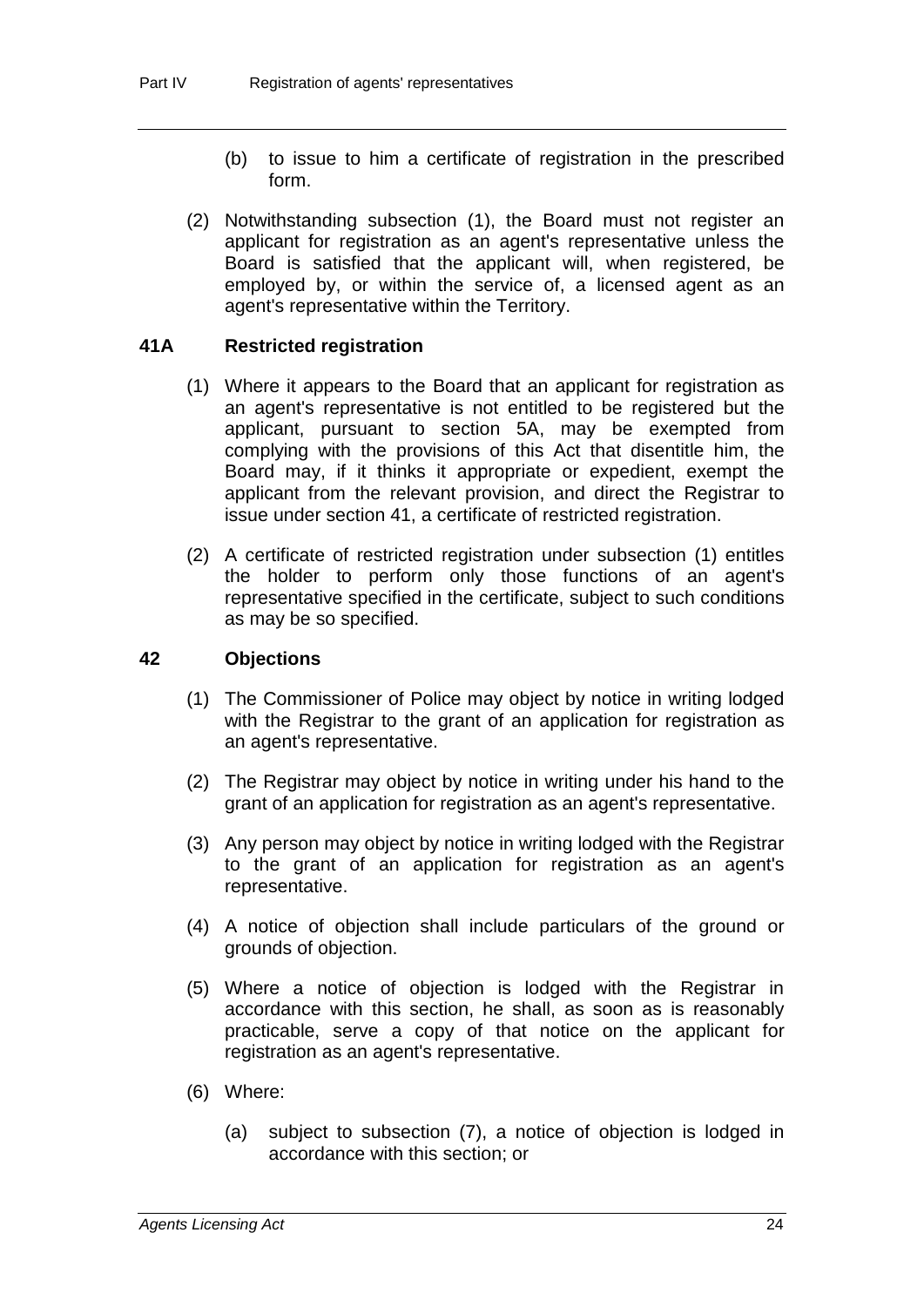(b) the Board considers that there may be grounds for refusing an application for registration,

the Board shall hold an inquiry.

- (7) The Board may, without holding an inquiry, reject an objection made under subsection (3) if, in the opinion of the Board, the objection is of a frivolous, irrelevant or malicious nature.
- (8) Where the Board has held an inquiry pursuant to subsection (6), the Board shall, after that hearing:
	- (a) register the applicant as an agent's representative and issue to him a certificate of registration in the prescribed form; or
	- (b) refuse to register the applicant and direct the Registrar to forward notice of refusal together with a statement of reasons for refusal to the applicant.

#### **43 Surrender of certificate**

- (1) Subject to the consent of the Board, a registered agent's representative may, at any time, surrender to the Board his certificate of registration.
- (2) Upon a surrender in accordance with subsection (1), the registration ceases to have effect.

#### **43A Annual fee**

- (1) A registered agent's representative shall pay to the Registrar the prescribed annual fee on or before 1 May of each year.
- (2) Where an agent's representative does not pay the annual fee required to be paid by subsection (1) to the Registrar before the expiration of one month after the time referred to in that section, the registration of the agent's representative is, by force of this section, cancelled.
- (3) Where the registration of an agent's representative is cancelled by operation of subsection (2), the person formerly registered as an agent's representative is not eligible to apply for registration as an agent's representative without the approval of the Board.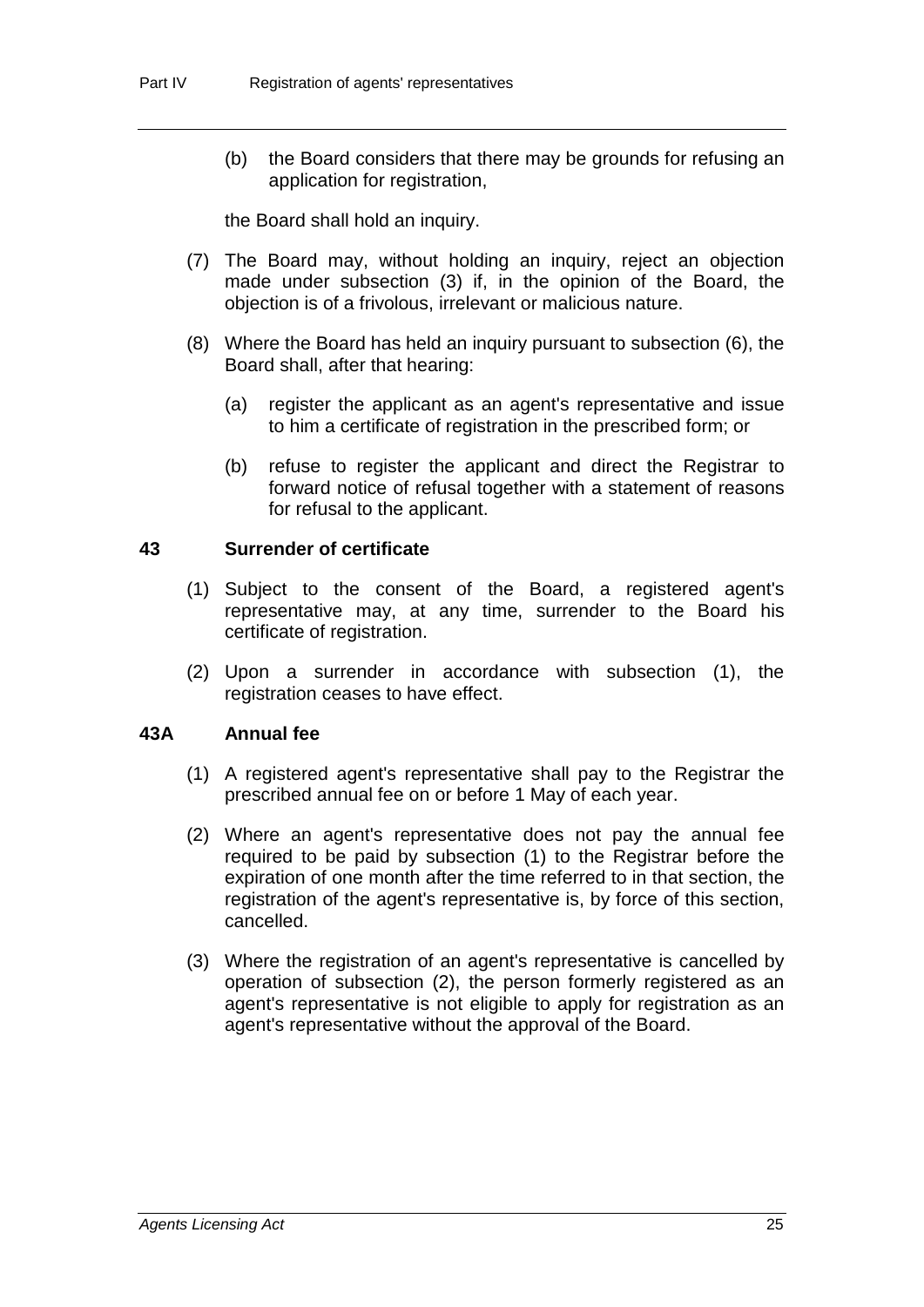#### **44 Disciplinary action**

- (1) The Board may take disciplinary action against an agent's representative on one or more of the following grounds:
	- (a) the registration of the agent's representative was improperly obtained;
	- (b) the agent's representative has been found guilty of an offence against this Act;
	- (c) the agent's representative has been found guilty of an offence against any other law that involves dishonesty, whether the finding of guilt took place before or after the commencement of this Act or within or outside the Territory;
	- (d) the agent's representative has acted in a manner that, had the agent's representative been a licensed agent, would have been in breach of the rules of conduct specified in section 65;
	- (e) any other reasonable ground which, in the opinion of the Board, is sufficient to warrant the taking of disciplinary action against the agent's representative.
- (2) The Commissioner of Police may apply, by notice in writing lodged with the Registrar, for disciplinary action to be taken against an agent's representative on one or more of the grounds referred to in subsection (1).
- (3) The Registrar may apply, by notice in writing under his hand, for disciplinary action to be taken against an agent's representative on one or more of the grounds referred to in subsection (1).
- (4) Any other person may apply, by notice in writing lodged with the Registrar, for disciplinary action to be taken against an agent's representative on one or more of the grounds referred to in subsection (1).
- (5) Subject to subsection (6), where:
	- (a) an application for disciplinary action is made under this section; or
	- (b) the Board considers that there may be grounds under subsection (1) for the taking of disciplinary action against an agent's representative,

the Board must hold an inquiry.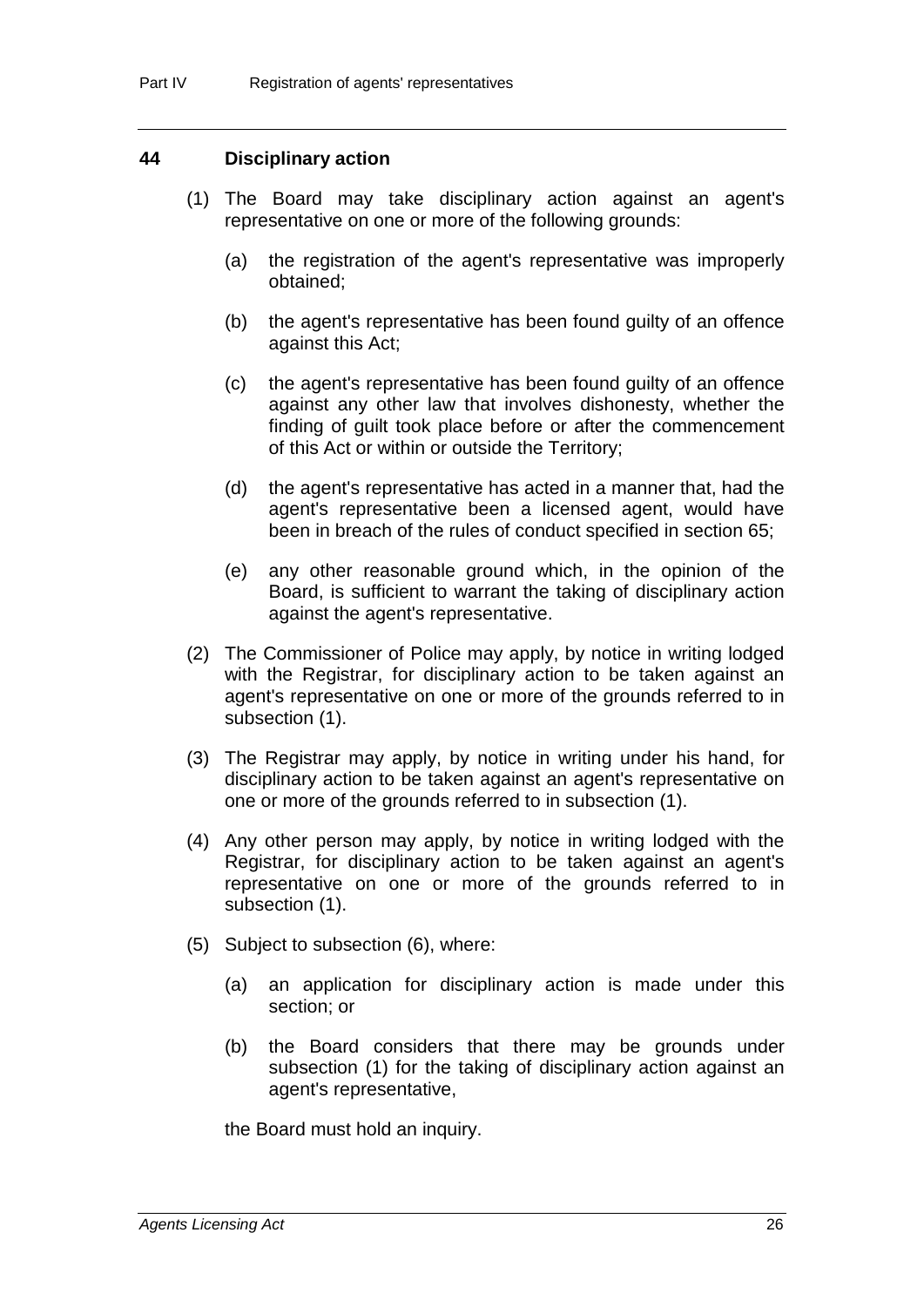- (6) The Board may, without holding an inquiry, reject an application made under subsection (4) if:
	- (a) in the opinion of the Board, the application is of a frivolous, irrelevant or malicious nature; or
	- (b) the Board is satisfied that there are no grounds for holding, or insufficient evidence to hold, an inquiry.
- (7) Where an application for disciplinary action is made under this section, the Registrar must, as soon as is reasonably practicable, serve a copy of the application on the agent's representative in respect of whom the application was made.

#### **44A Board may suspend registration pending inquiry**

- (1) Where the Board is to hold an inquiry under section 44(5), it may suspend the registration of the agent's representative to whom the inquiry relates until the conclusion of the inquiry.
- (2) Where the Board suspends the registration of an agent's representative under subsection (1), the Registrar must, by written notice, inform the agent's representative of the suspension.

#### **44B Powers of board after inquiry**

- (1) Where, at the conclusion of an inquiry under section 44(5), the Board is satisfied that it is authorised to take disciplinary action against an agent's representative, the Board may:
	- (a) reprimand or caution the agent's representative;
	- (b) by notice in writing, impose a fine not exceeding \$500 on the agent's representative;
	- (c) by notice in writing, suspend the registration of the agent's representative until the expiration of the period, or the fulfilment of a condition, specified in the notice; or
	- (d) by notice in writing, cancel the registration of the agent's representative and, if the Board thinks fit, specify a period that is to expire or impose a condition that is to be fulfilled before he or she may apply for registration as an agent's representative again.
- (2) A suspension or cancellation of registration under subsection (1) takes effect on:
	- (a) where the Board specifies in the notice the date on which the suspension or cancellation takes effect – that date; or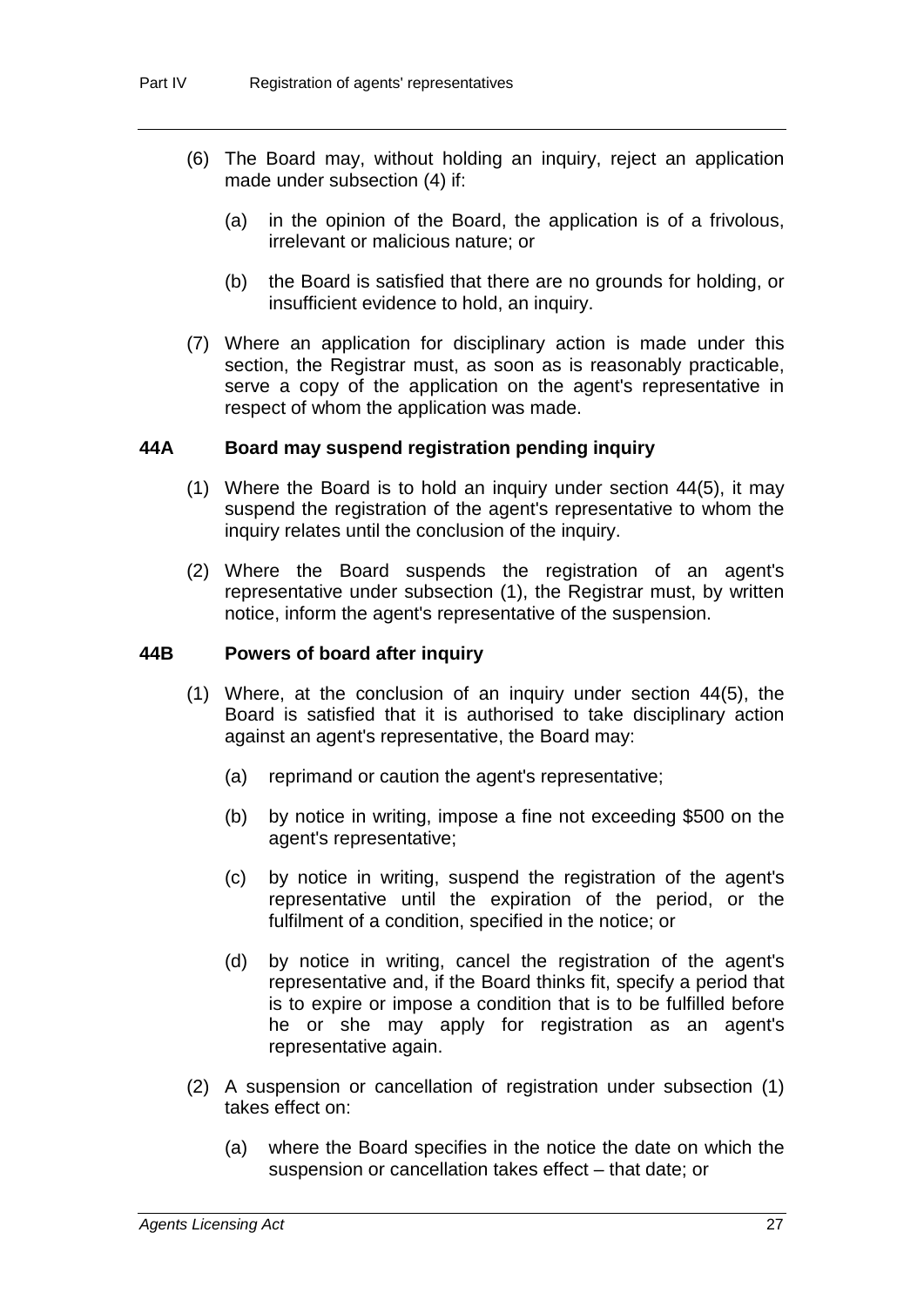- (b) in any other case the date on which the agent's representative receives the notice of suspension or cancellation.
- (3) The Registrar must note in the register, in association with other entries made in respect of the agent's representative the subject of an inquiry under section 44(5), the fact of the holding of the inquiry and the outcome of the inquiry.
- (4) Where, under subsection (1)(c) or (d), the Board:
	- (a) specifies a period; or
	- (b) imposes a condition,

in relation to the suspension or cancellation of the registration of an agent's representative, the agent's representative may not be engaged as an agent's representative, or the person is not eligible to apply for registration as an agent's representative, until the period has expired or the condition has been fulfilled to the satisfaction of the Board, as the case may be.

(5) Where the Board cancels the registration of an agent's representative under subsection (1)(d) without specifying a period or imposing a condition, the person whose former registration as an agent's representative has been cancelled is not eligible to apply for registration as an agent's representative without the approval of the Board.

#### **44C Cancellation if become licensed as agent**

Where the Registrar issues a licence under section 31 to a person who is an agent's representative, the person's registration as an agent's representative is, on the issue of the licence, cancelled by force of this section.

#### **45 Employer to be notified of suspension or cancellation of agents' registration**

Where the Board cancels, under section 44, the registration of an agent's representative, the Registrar shall accordingly in writing inform the licensed agent who employs that agent's representative.

#### **46 Unemployed representative**

While a registered agent's representative is not in the employ of a licensed agent, his registration shall be deemed to be suspended and to have no effect.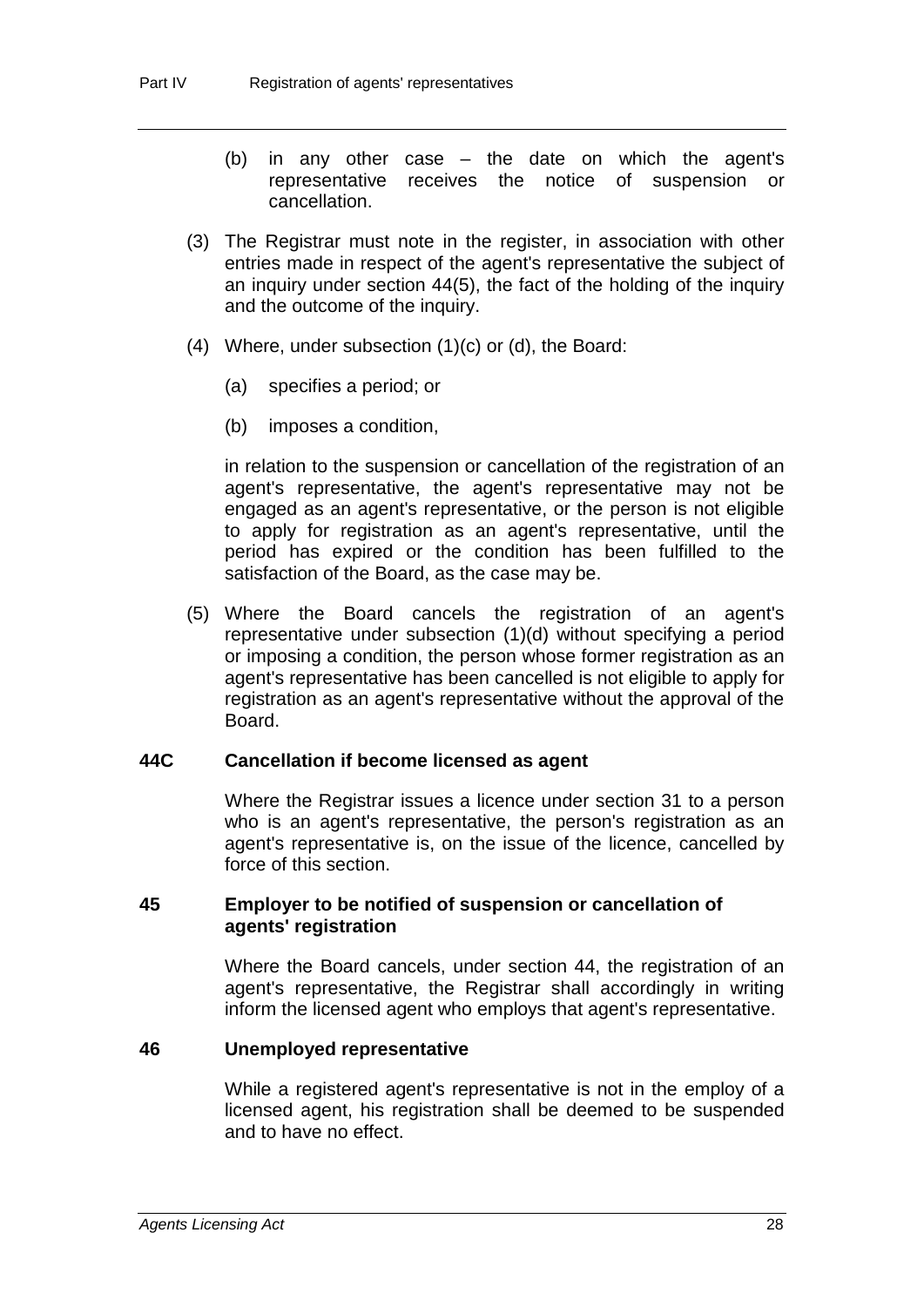#### **47 Notice of employment**

Not later than 14 days after the commencement of or termination of the employment of a registered agent's representative by a licensed agent, the agent's representative and the agent shall each give the Registrar notice in writing of that commencement or termination together with the prescribed particulars, if any.

Penalty: \$200.

#### **48 Registrar may direct surrender**

- (1) Where the Registrar is notified under section 47 of the termination of the employment of an agent's representative, the Registrar may, in his discretion, direct the agent's representative to surrender to the Board his certificate of registration.
- (2) An agent's representative shall not fail to comply with a direction under subsection (1) within 14 days after the date on which the direction is given.

Penalty: \$200.

### **Part V Trust moneys, trust accounts and agent's records**

#### **Division 1 Trust moneys and accounts**

#### **49 Trust moneys**

All moneys received by a licensed agent in his capacity as an agent and in the course of the business that he is licensed to carry on and all moneys received by a licensed agent as a stakeholder shall, for all purposes, be held in trust by the agent.

#### **50 Opening of account**

- (1) A licensed agent shall, within 7 days after the licence is granted to him, open an account at a bank, building society or credit union in the Territory, being an account under a title that includes:
	- (a) the name of the agent or, if he carries on the business under a business name registered under the *Business Names Act* the name under which he carries on the business;
	- (b) the words "Trust Account"; and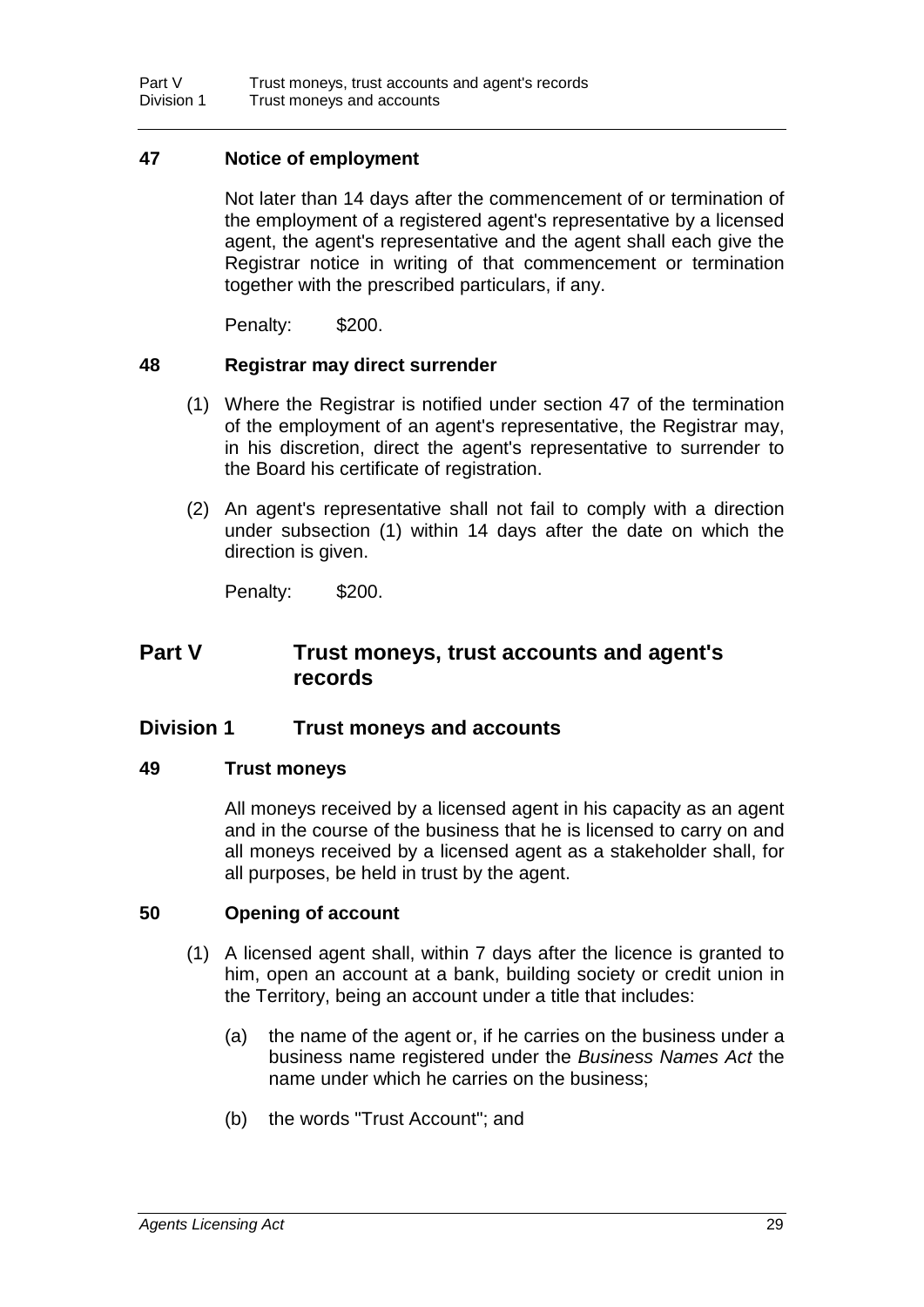- (c) if it is an account in which only security deposits, within the meaning of the *Tenancy Act*, and interest on such deposits, are held, the additional words "Security Deposits".
- (2) A licensed agent shall maintain an account so opened.
- (3) Subsections (1) and (2) do not prevent a licensed agent from opening and maintaining 2 or more trust accounts at a bank or banks, a building society or building societies or credit union or credit unions under titles that include the matters referred to in subsection (1)(a) and (b).
- (4) In this section *account* means an account of a particular class or classes (being an account that carries interest at a rate considered satisfactory by the Fund) that has been agreed between the Fund and a bank, building society or credit union to be a class of account approved for the purposes of this section.
- (5) A bank, building society or credit union which holds an account of a class approved pursuant to subsection (4) shall, on such day or days as may be agreed with the Fund pay to the Fund any interest accrued in respect of the account.
- (6) Subsections (4) and (5) do not apply to or in relation to an account indicated in accordance with subsection (1)(c) as a security deposit account.

#### **51 Notification of account**

A licensed agent shall, within 7 days after he opens an account in pursuance of section 50, notify the Registrar in writing of:

- (a) the name and address of the bank, building society or credit union at which the trust account is maintained; and
- (b) the title of the account.

Penalty: \$500.

#### **52 Operation of trust account**

- (1) When a licensed agent receives trust moneys, he shall pay those moneys into a trust account maintained by him.
- (2) A payment under subsection (1) shall be made as soon as is reasonably practicable after the licensed agent receives the trust moneys.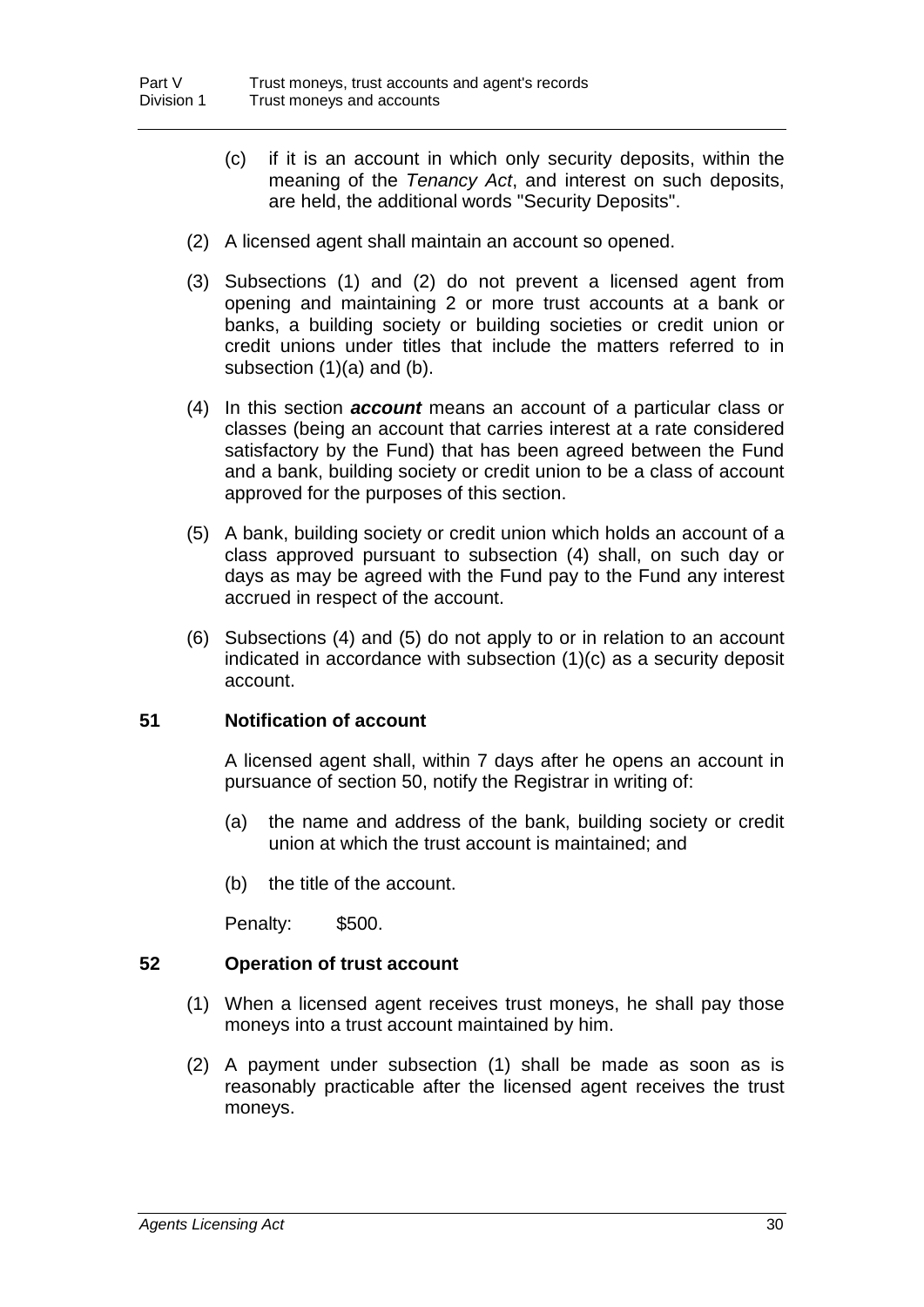- (3) A licensed agent shall not pay money out of a trust account maintained by him except by means of a cheque made payable to a specified person, being a cheque that is crossed and marked "not negotiable".
- (4) A licensed agent shall not withdraw money from a trust account maintained by him except for the purpose of:
	- (a) payment of his commission under contract;
	- (b) payment to, or disbursement according to the directions in writing of, the person for whom, or on whose behalf, the money was received; or
	- (c) repaying a debt lawfully required to be repaid from trust moneys.

## **53 Protection of trust moneys**

- (1) Subject to subsection (2), moneys standing to the credit of a trust account maintained by a licensed agent are not:
	- (a) available for the payment of debts of the licensed agent; or
	- (b) liable to be attached or taken in execution for the purpose of satisfying a judgment against the agent.
- (2) Nothing in subsection (1) prevents trust moneys held in trust for the person for whom, or on whose behalf, the moneys were received from being available for the discharge of the liability of the licensed agent to that person.

## **54 Provisions applicable to banks or building societies**

- (1) A bank, building society or credit union at which a trust account is maintained is not under an obligation to control or supervise transactions in relation to the trust account or to verify the application by the agent of moneys drawn out of the account.
- (2) Nothing in subsection (1) authorises a bank, building society or credit union to pay money out of a trust account except by the means referred to in section 52(3).
- (3) With respect to any liability of the agent to the bank, building society or credit union at which the agent maintains a trust account, the bank, building society or credit union does not have and shall not have and shall not obtain, a recourse or right, whether by way of settlement, counter-claim, charge or otherwise, against moneys standing to the credit of the trust account.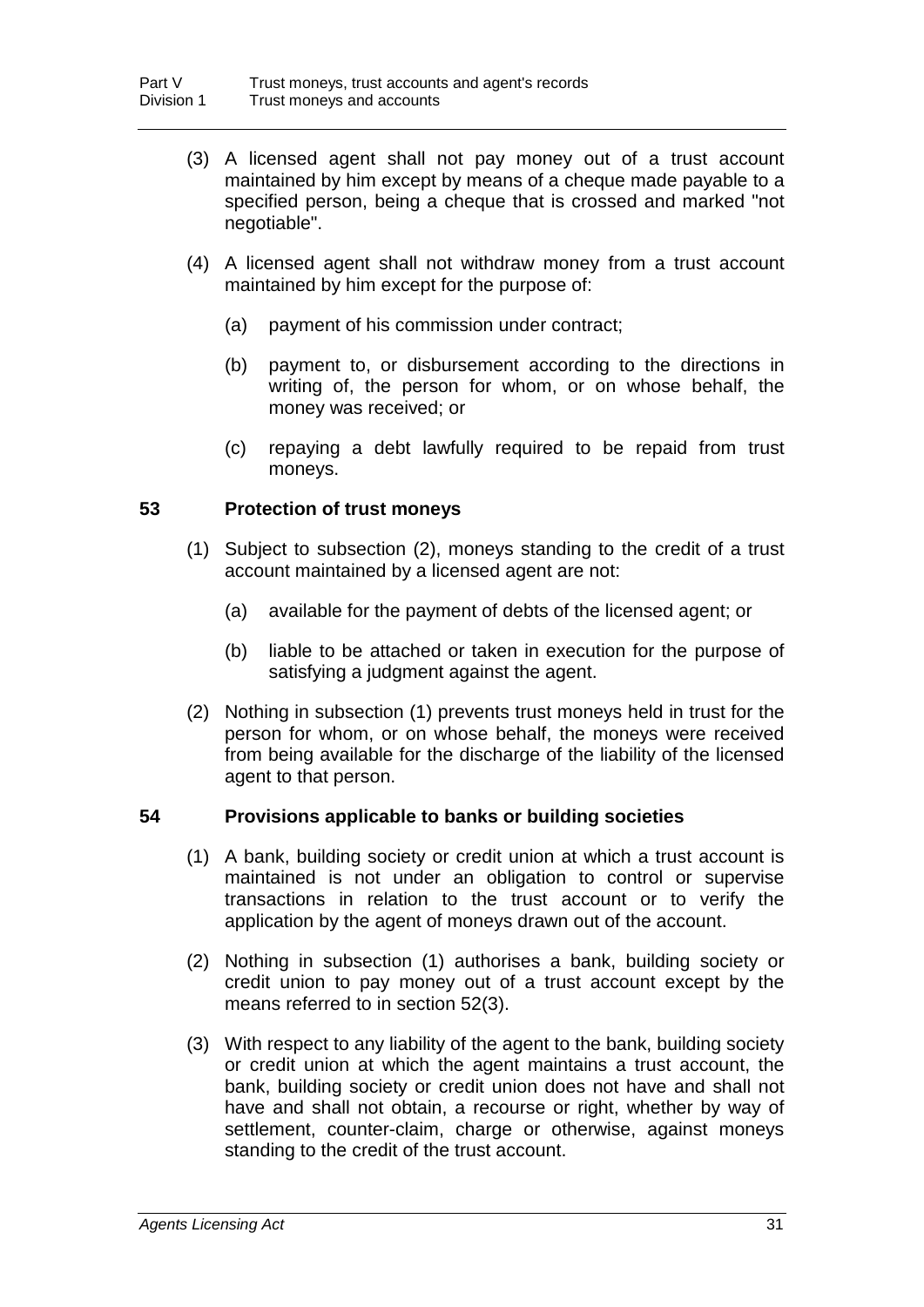(4) This section does not relieve a bank, building society or credit union from a liability or obligation to which it is subject apart from this Act.

## **Division 2 Agents' records**

## **55 Accounting records**

- (1) A licensed agent shall keep such accounting records as disclose particulars of:
	- (a) all trust moneys received from day to day by him on behalf of each principal for whom he acts; and
	- (b) all payments made by him from day to day out of the trust moneys so received.
- (2) A licensed agent shall:
	- (a) keep the accounting records referred to in subsection (1):
		- (i) in written or printed form in the English language; or
		- (ii) so as to enable them to be readily accessible and readily convertible into written or printed form in the English language;
	- (b) cause those records to be kept in such a manner that they can be conveniently and properly audited; and
	- (c) retain those records for a period of not less than 6 years after the date on which the last entry in those records was made.

Penalty: \$2,000 or imprisonment for 12 months.

## **56 Receipt for trust moneys**

- (1) A licensed agent shall give to a person from whom the agent receives trust moneys a receipt clearly marked with the words "Trust Account" and adequately specifying the subject-matter or purpose in respect of which the money was received.
- (2) A licensed agent shall keep a legible carbon duplicate of a receipt given in accordance with subsection (1).
- (3) A receipt relating to trust moneys shall be taken from a book that bears a number or mark identifying the book and contains not less than 50 receipt forms so arranged that a carbon duplicate of each receipt remains in the book.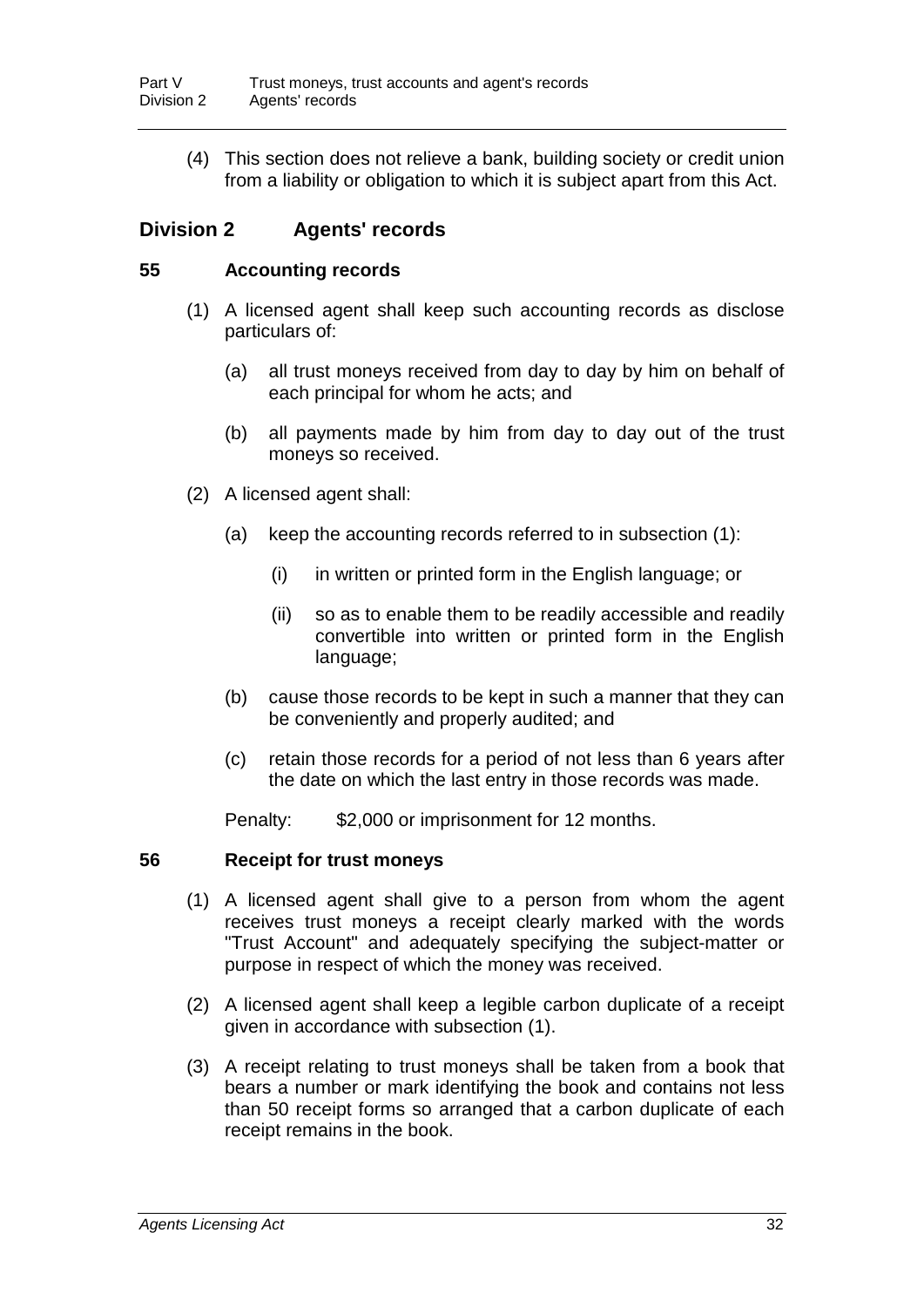- (4) A receipt and the carbon duplicate shall bear the same number or mark, being such number or mark as enables the receipt to be identified by reference to that number or mark.
- (5) Subsections (2), (3) and (4) do not apply in relation to a licensed agent who, in accordance with an authority given by the Board for the purpose of this subsection, issues receipts in a manner specified in the authority.

Penalty: \$500.

#### **57 Business moneys other than trust moneys**

- (1) Subject to subsection (2), a licensed agent shall keep such accounting records as disclose particulars of:
	- (a) all moneys, other than trust moneys, received by him in the course of his business as a licensed agent; and
	- (b) all payments out of those moneys made by him.

Penalty: \$1,000 or imprisonment for 6 months.

- (2) Subsection (1) does not apply to a licensed agent that:
	- (a) is a company carrying on business as an agent within and outside the Territory; and
	- (b) keeps accounting records, which include accounting records of a description referred to in subsection (1), in accordance with the requirements of the law in force in a State or Territory, not being the Northern Territory, relating to the keeping and audit of accounting records of companies.

## **Division 3 Audit and inspection of trust accounts**

## **58 Prescribed period**

In this Division, *prescribed period* means:

- (a) the period of 12 months ending on 30 June in each year; or
- (b) the period of 12 months ending on such other date as the licensed agent specifies, by notice in writing lodged with the Registrar, to be the date in each year for the purpose of this Part.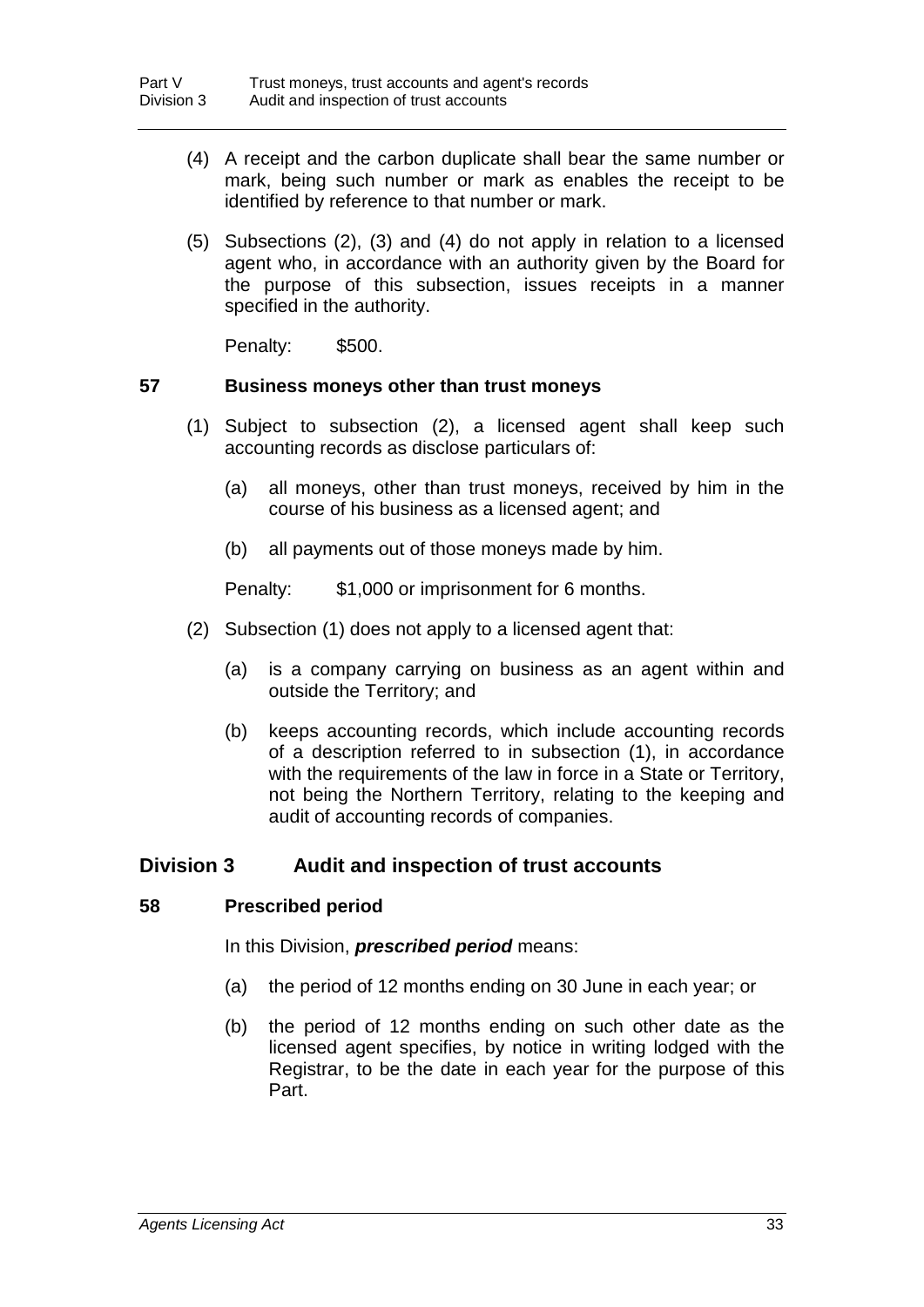## **59 Audit**

- (1) A licensed agent shall ensure that his accounting records relating to trust moneys received and paid by him during the prescribed period are audited within 3 months after the expiration of each prescribed period.
- (1A) It is a defence to a prosecution for an offence against subsection (1) if the licensed agent charged with the offence proves that:
	- (a) the licensed agent engaged an auditor to carry out the audit at a time when the auditor would reasonably be expected to complete the audit within the period specified in that subsection, but the auditor had failed to do so; and
	- (b) a written statement was forwarded to the Registrar by the auditor or the licensed agent before the expiration of the period specified in that subsection setting out the reasons for the auditor's failure to complete the audit and specifying the period within which the audit will be completed.

## **60 Qualifications of auditor**

- (1) A licensed agent shall not engage as his auditor, or permit the audit of his accounting records relating to trust moneys to be made by, a person who:
	- (a) is not a registered company auditor;
	- (b) is an employee of, or is a partner of, or is a relation of, the licensed agent;
	- (c) is an employee of any other licensed agent;
	- (d) is engaged in keeping and entering those records or has those records in his custody or control;
	- (e) is himself a licensed agent;
	- (f) is a director, officer or employee of a company that is a licensed agent;
	- (g) is a person by whom a firm is constituted that is a licensed agent; or
	- (h) is an employee of, or is a partner of, or is a relation of, a branch manager of a company or firm that is a licensed agent.

Penalty: \$500 or imprisonment for 3 months.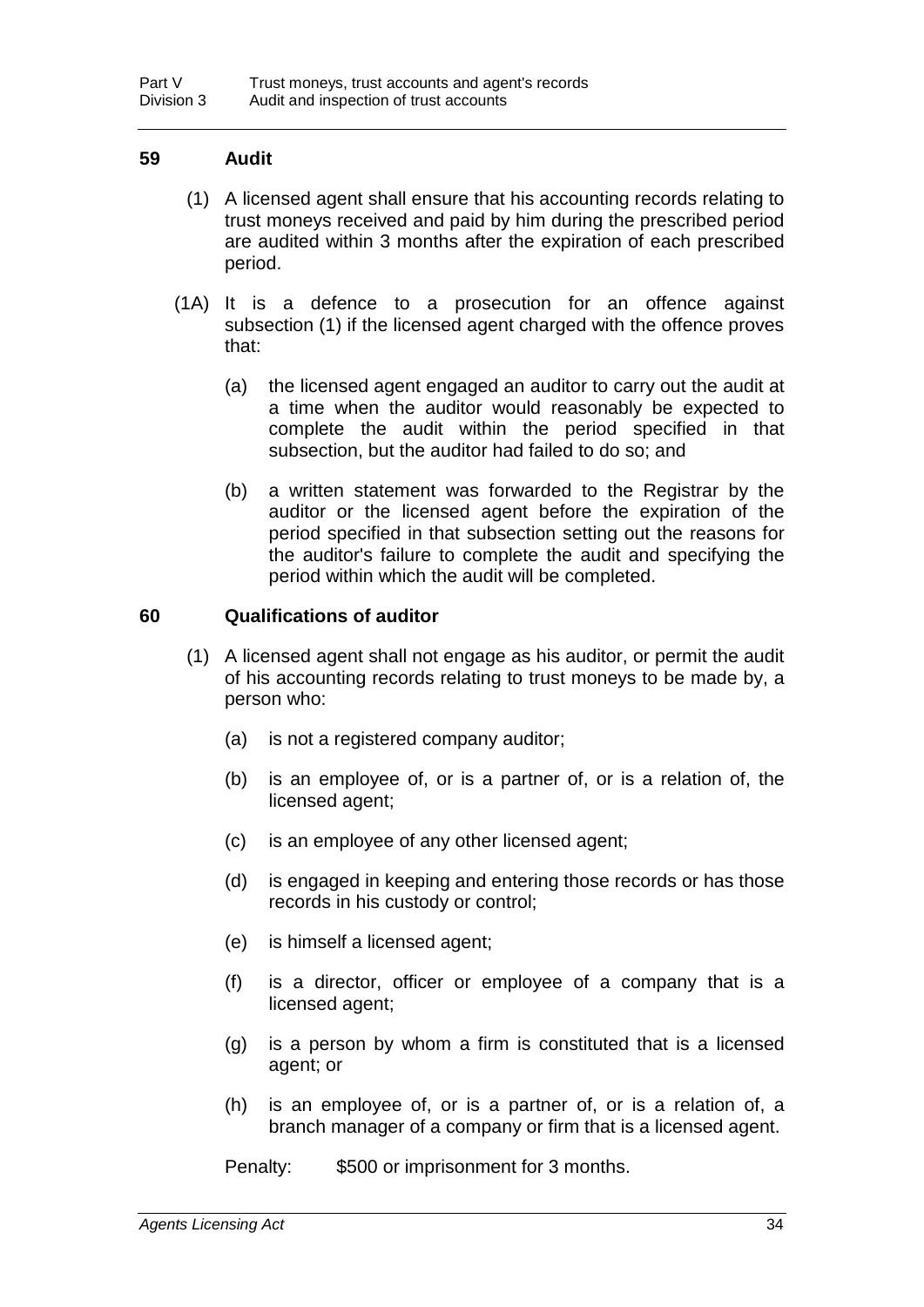- (2) For the purposes of this section, *relation* means:
	- (a) the parent, grandparent, brother, sister, uncle, aunt, nephew, niece, lineal descendant or adopted child of that person or of his or her spouse; or
	- (b) the spouse or de facto spouse of that person or of any other person specified in paragraph (a).

#### **61 Furnishing of documents, information, &c.**

Where an auditor requires a licensed agent for the purpose of an audit of his accounting records relating to trust moneys, the licensed agent shall:

- (a) produce to the auditor all receipt and other books, accounts, securities and other documents and papers in his possession relating in any way to trust moneys received or paid by the agent or relating to the transactions in respect of which such moneys were received or paid during the prescribed period to which the audit relates; and
- (b) furnish to the auditor such information and answer such questions relating to those receipt and other books, accounts, securities and other documents and papers and in relation to transactions by the agent in the course of his business as a licensed agent, as the auditor requires.

Penalty: \$500 or imprisonment for 3 months.

## **62 Auditor's report**

- (1) As soon as is reasonably practicable after the completion of an audit pursuant to section 59, the auditor shall:
	- (a) prepare a report of the result of the audit; and
	- (b) deliver the report to the licensed agent and a copy of the report to the Board.
- (2) An auditor shall state in his report:
	- (a) whether, in his opinion, the licensed agent had kept the accounting records relating to all trust moneys received and paid by him in accordance with this Act;
	- (b) whether those records were ready, within a reasonable time, for his examination after he had required their production;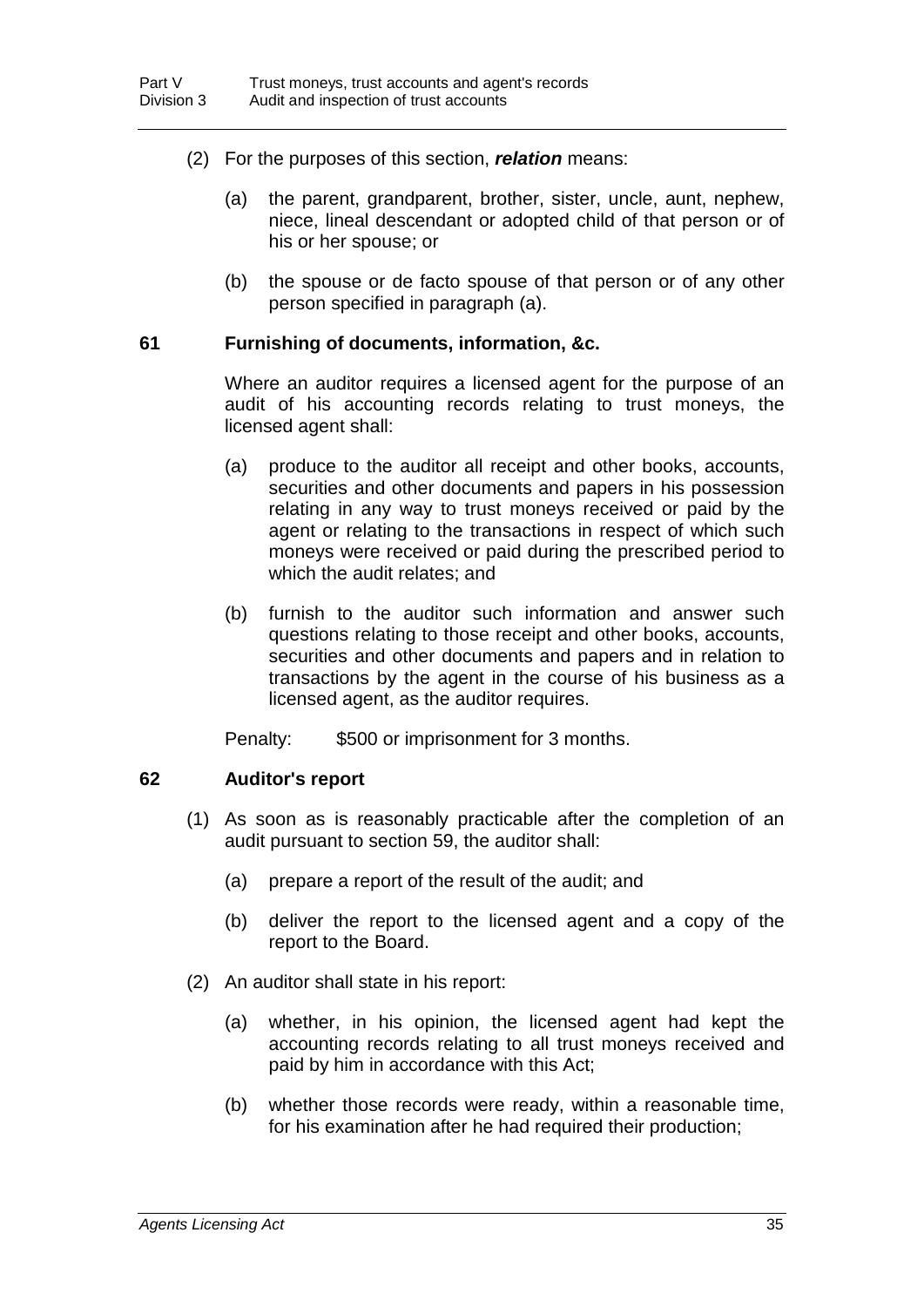- (c) whether the agent had complied with the auditor's other requirements and so complied within a reasonable time; and
- (d) anything in relation to those records of which the agent or the Board should, in the opinion of the auditor, be informed.

## **63 Special report**

Where, in the course of an audit, an auditor considers:

- (a) that the accounting records relating to trust moneys have been so kept that he has not been able to audit them properly;
- (b) that there is a loss or deficiency of trust moneys or a failure to pay or account for trust moneys; or
- (c) that there has been a failure to comply with a provision of this Part,

the auditor shall forthwith report accordingly, in writing, to the agent and, at the same time, forward a copy of the report to the Board.

## **Division 4 Inspections**

### **64 Inspectors**

- (1) An inspector may, at any reasonable time:
	- (a) inspect all receipts, books, accounts, securities and any other documents and papers relating to the operation of the business of the licensed agent, including trust moneys received or paid by the licensed agent;
	- (aa) inspect all documents or certificates relating to indemnity insurance referred to in Part XIIA of a licensed agent or former licensed agent;
	- (b) inspect all accounting records of a description referred to in section 57 kept by a licensed agent;
	- (c) for the purposes of paragraph (a), (aa) or (b), require a licensed agent or any other person in whose custody or control those receipts or other books, accounts, securities, documents, papers or accounting records, or those documents or certificates relating to indemnity insurance referred to in Part XIIA, are, to produce and to hand over to him those receipts or other books, accounts, securities, documents, papers or accounting records or those documents or certificates relating to indemnity insurance referred to in Part XIIA; and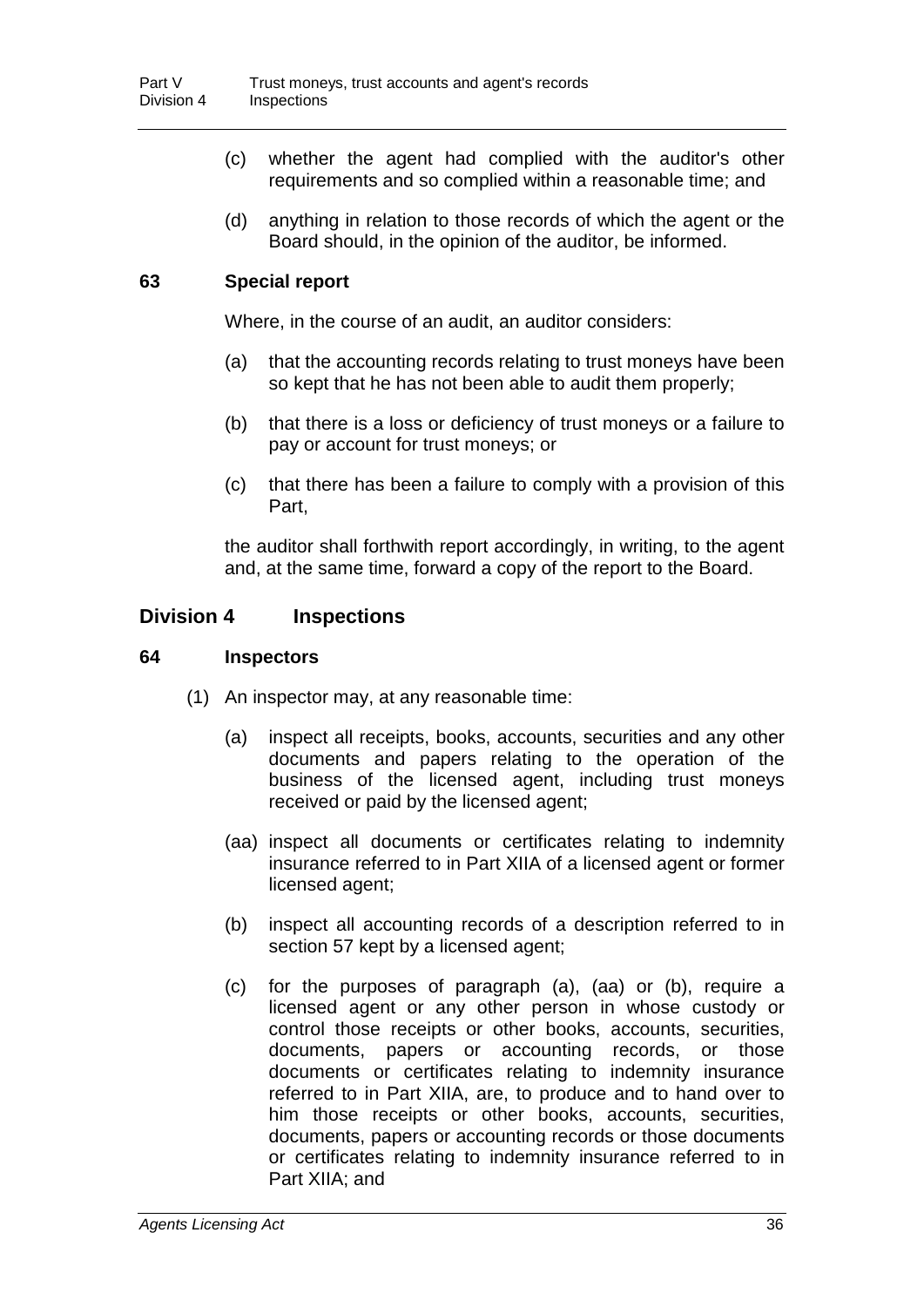- (d) require an explanation of a document or paper referred to in paragraph (c).
- (2) A person to whom a requirement under subsection (1) is made, shall not refuse or fail to comply with that requirement.

Penalty: \$500 or imprisonment for 3 months.

- (3) An inspector may make notes, copies of extracts from or copies of, any books, accounts, securities, documents, papers or accounting records or a document or certificate relating to indemnity insurance referred to in subsection (1).
- (4) For the purposes of subsection (3), an inspector may retain, for such period as he considers necessary, any book, account, security, document, paper or accounting record or a document or certificate relating to indemnity insurance referred to in subsection (1).

# **Part VI Rules of conduct for agents**

## **65 Rules of conduct**

- (1) A licensed agent who:
	- (a) breaches this Act or the regulations, whether or not the licensed agent is found guilty of an offence in respect of the breach;
	- (b) without the consent of the principal on whose behalf he acts, or has acted, makes use in a manner prejudicial to the interests of the principal of any material or information acquired by the agent in the course of so acting;
	- (c) fails to perform his duties to his principal or to carry out the lawful instructions of his principal;
	- (d) fails to exercise due skill, care or diligence in carrying out his duties on behalf of his principal;
	- (da) fails to exercise due skill, care or diligence when dealing with any person whomsoever in the course of conducting business as an agent;
	- (e) having an interest in, or being likely to obtain an interest in, a transaction entered into on behalf of his principal, fails to disclose to his principal the exact nature of his interest or of the interest that he is likely to obtain;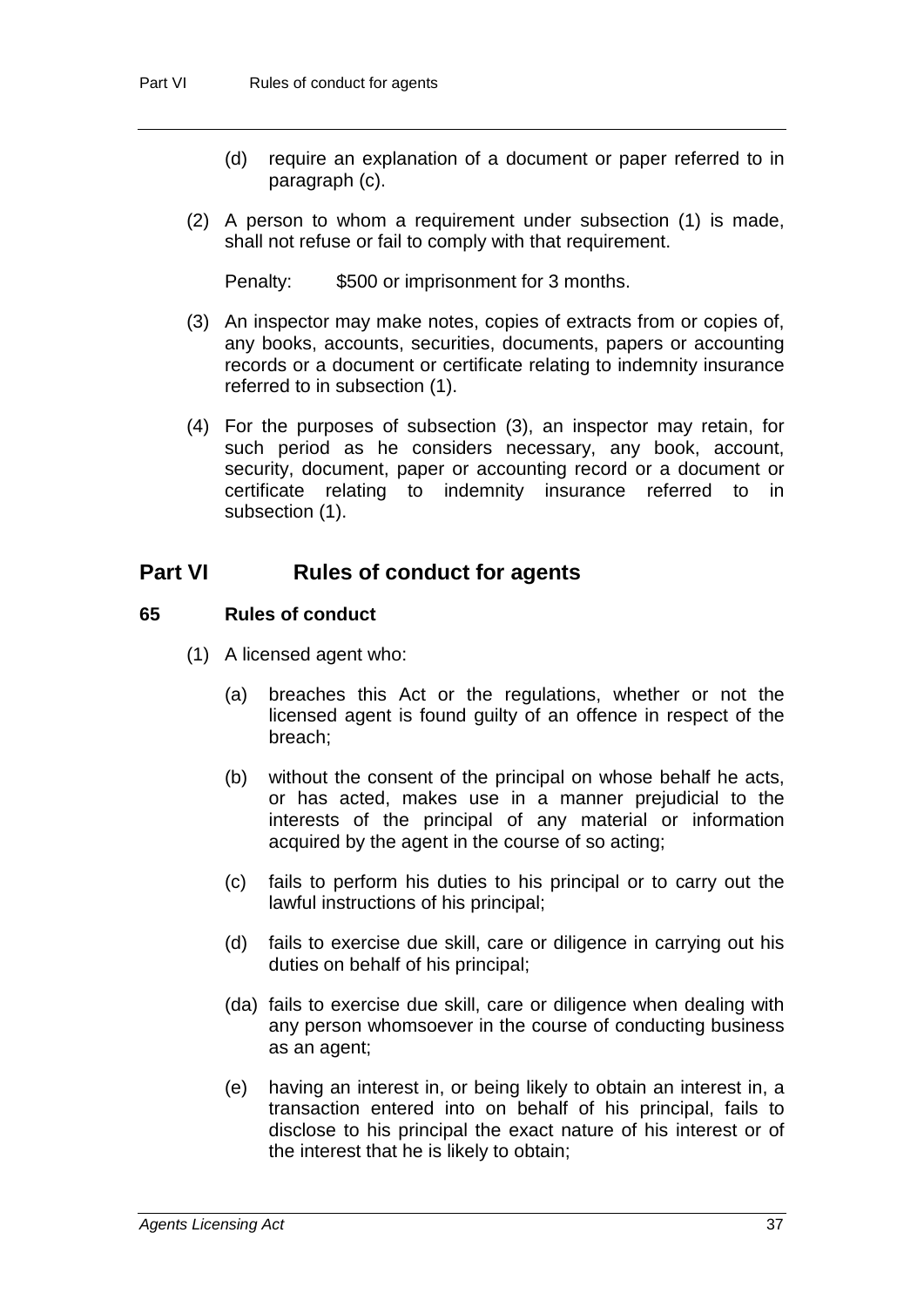- (f) fails to make to his principal a full disclosure of all material facts and circumstances and of everything known to the licensed agent regarding the matter in respect of which he is authorised to act as agent;
- (g) fails to inform his principal that, in the opinion of the licensed agent, a price or other consideration that the principal is prepared to accept on the sale of any property may be less than the fair market value of the property;
- (h) without the consent of the principal on whose behalf he acts or has acted, discloses, except where required to do so in pursuance of a law of the Territory, information relating to the affairs of the principal obtained by the licensed agent while so acting;
- (i) publishes, or causes to be published an advertisement or other statement that he is authorised to sell, or otherwise deal with, property which he is not authorised to so sell or deal with, by instrument in writing under the hand of the owner;
- (j) publishes, or causes to be published an advertisement or other statement that is false, misleading or likely to deceive a person;
- (k) accepts or demands a fee or other payment from a person other than his principal in respect of a service performed or to be performed by the licensed agent, being a service in respect of which he has received payment, or is entitled to receive payment from his principal;
- (m) without the consent in writing of the principal on whose behalf he acts, publishes, or causes to be published an advertisement or other statement that he is authorised to sell property at a price higher than or lower than the price authorised by the principal; or
- (n) contravenes or fails to comply with a rule prescribed by the Regulations for the purposes of this section,

is guilty of a breach of the rules of conduct for agents.

(2) A licensed agent who attempts to do an act the doing of which would be a breach of the rules of conduct for agents, or agents of a class of which he is one, is guilty of a breach of the rules of conduct for agents.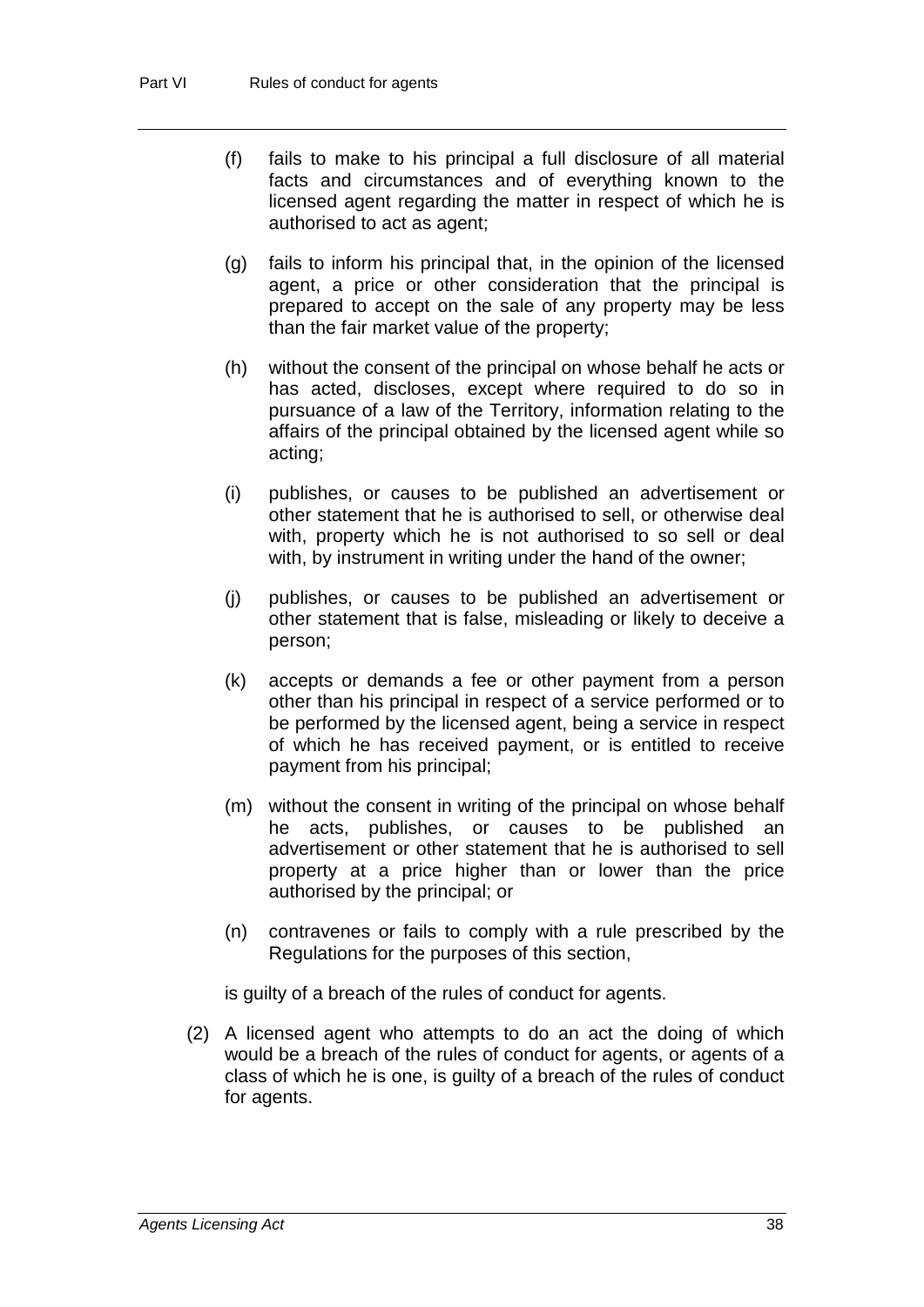- (3) Where a licensed agent who carries on business as a member of a firm contravenes or fails to comply with a provision of Part V, each licensed agent who is a member of the firm shall be deemed to be guilty of the contravention of, or failure to comply with, that provision.
- (4) Where:
	- (a) a company or firm is a licensed agent acting on behalf of a principal; and
	- (b) a director or employee of the company or firm does an act, or fails to do an act, or attempts to do an act, the doing of, or the failure to do, which would, if the director or employee were a licensed agent, make the director or employee guilty of a breach of the rules of conduct for agents,

the company shall be deemed to be guilty of a breach of the rules of conduct for agents.

# **Part VIA Agreements between licensed agents and clients**

## **65A Prescription of terms, &c., of agreement**

- (1) Subject to section 65B, the Minister must, by notice in the *Gazette*, prescribe:
	- (a) the terms, conditions and provisions of an agreement between a licensed agent and a client or a class of client that the Minister considers necessary to be included in the agreement for the purpose of protecting the interests of the client or class of client; and
	- (b) the circumstances when a licensed agent must enter into an agreement with a client or a class of client.
- (2) In addition to prescribing the matters under subsection (1), the Minister may, by notice in the *Gazette*, prescribe the form of an agreement which a licensed agent may choose to use when entering into an agreement with a client or a class of client.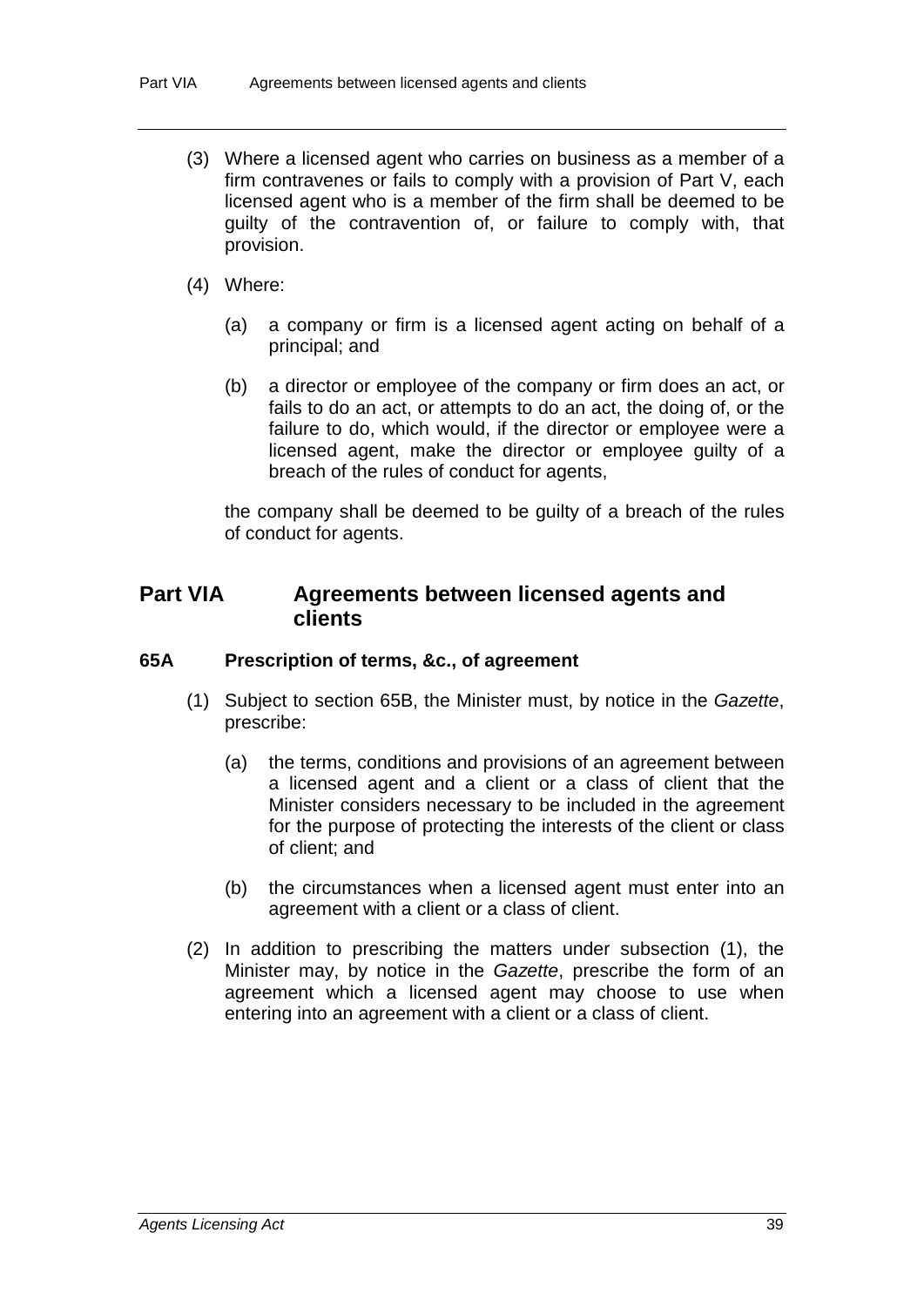#### **65B Consultation regarding agreements**

- (1) For the purpose of prescribing the matters under section 65A(1), the Minister must direct the Registrar to:
	- (a) arrange for consultation with, and invite submissions from, the Board and the prescribed persons and organisations, if any; and
	- (b) give notice in a newspaper circulating in the Territory inviting written submissions from members of the public,

with respect to those matters.

- (2) The Registrar:
	- (a) must report in writing to the Minister on the outcome of each consultation under subsection (1);
	- (b) must provide the Minister with a copy of each submission received under that subsection, if any; and
	- (c) may make recommendations to the Minister in respect of the consultations, submissions and the matters to be prescribed under section 65A(1).
- (3) In prescribing the matters referred to in section 65A(1) the Minister is to consider and take into account:
	- (a) the outcome of each consultation under subsection (1);
	- (b) the submissions received under that subsection, if any;
	- (c) the recommendations made by the Registrar, if any; and
	- (d) any other matter he or she thinks relevant.

## **65C Form of agreement**

An agreement between a licensed agent and a client that is entered into after the commencement of the *Agents Licensing Amendment Act 1997* is to be:

- (a) in writing; and
- (b) if the agreement is entered into in prescribed circumstances read as incorporating and being subject to the terms, conditions and provisions prescribed under section 65A(1).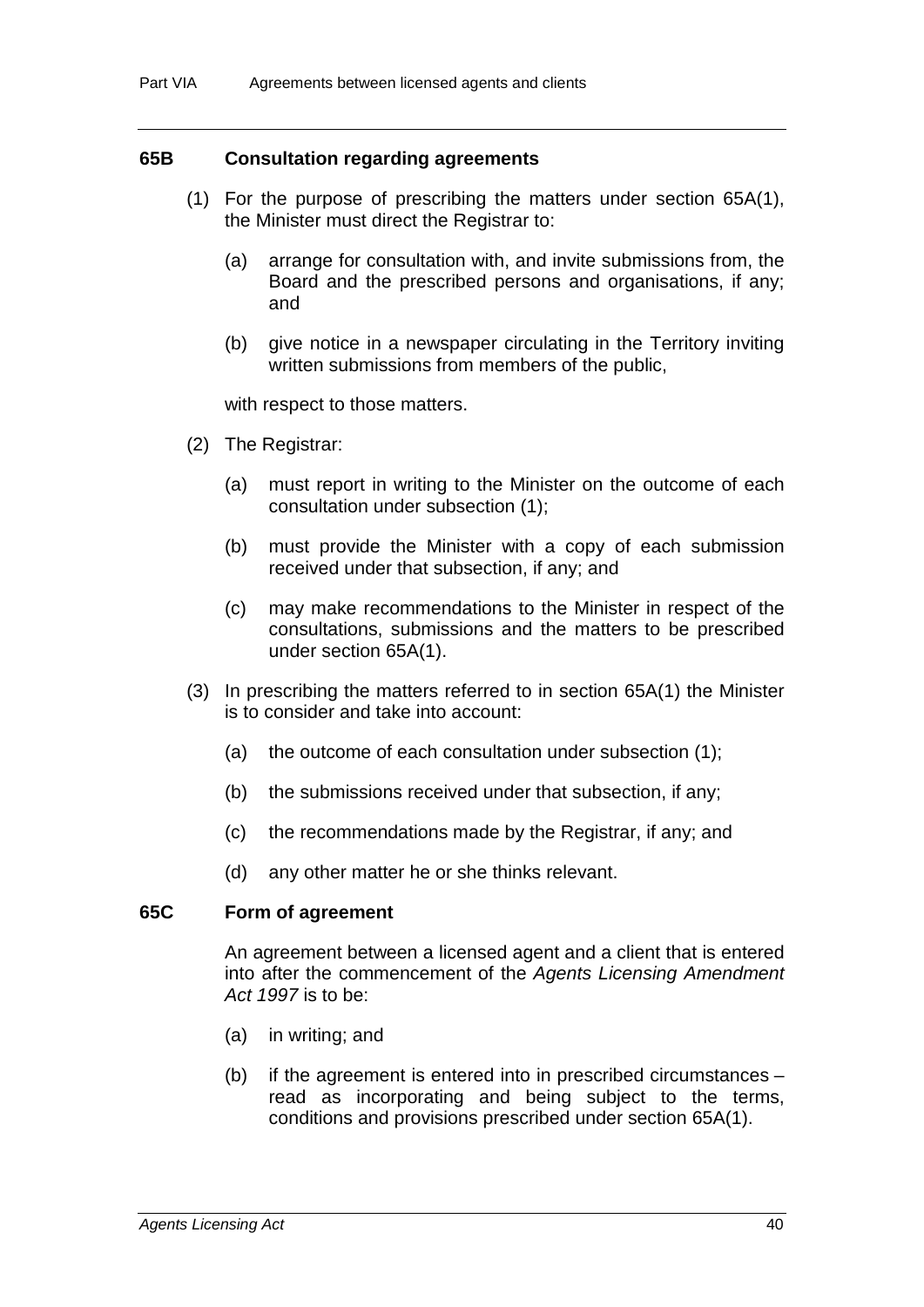## **65D Application of prescribe terms, &c.**

In the event of an inconsistency between a term, condition or provision of an agreement referred to in section 65C(b) and a term, condition or provision prescribed under section 65A(1), the prescribed term, condition or provision prevails, and the firstmentioned term, condition or provision is void and of no effect to the extent of the inconsistency.

# **Part VII Surrender and revocation of licences**

## **66 Surrender**

- (1) A licensed agent may, by notice in writing delivered to the Registrar, apply to the Board for permission to surrender the licence of the agent commencing on a date that is a date not earlier than one month after the date on which the notice is delivered to the Registrar.
- (2) The Board is not required to grant permission to a licensed agent to surrender the licence of the agent where:
	- (a) the Board has, before the date of delivery by a licensed agent of a notice under subsection (1), resolved or resolves, within the period of one month referred to in that subsection, to hold an inquiry under section 68(1); or
	- (b) the Registrar has, before the date of delivery by a licensed agent of a notice under sub-section (1), delivered or delivers, within the period of one month referred to in that subsection, a statement under section 68(2).
- (3) Where the Board holds an inquiry pursuant to section 68 and does not revoke the licence of a licensed agent, the Board may, after that inquiry, grant permission to the licensed agent to surrender his licence.

## **67 Grounds for disciplinary action**

- (1) Subject to this Part, the Board may take disciplinary action in accordance with this Part against a licensed agent on one or more of the following grounds:
	- (a) the licence was obtained by means of misrepresentation, a false or misleading statement;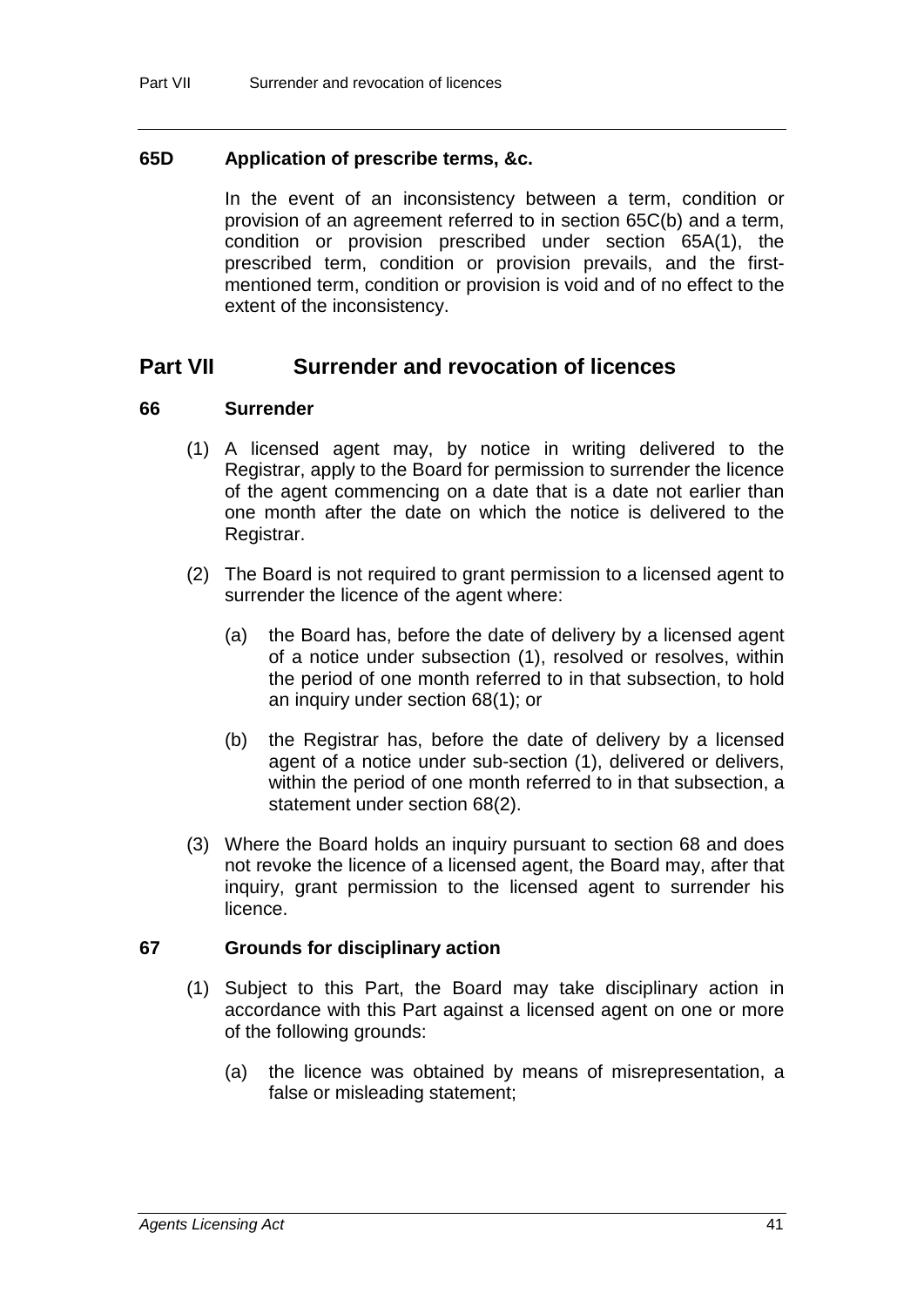- (b) in the case of a licensed agent not being a company or firm, the agent has been found guilty of an offence that involves dishonesty, whether the finding of guilt took place before or after the commencement of this Act and either within or outside the Territory;
- (c) the licensed agent has been guilty of a breach of the rules of conduct for agents referred to in section 65;
- (d) the licensed agent has contravened or failed to comply with a direction of the Board under section 69(2);
- (e) a licence under a law of a State or Territory providing for the licensing of real estate agents or of business agents or of conveyancing agents (by whatever name called) granted to the licensed agent has, under that law, been cancelled or revoked or a renewal of such licence has been refused;
- (f) subject to section 111, in the case of a licensed agent being a company or firm, the company or firm has carried on business as a licensed agent for a period during which a branch manager of the company or firm was not a licensed real estate agent, business agent or conveyancing agent as the case requires;
- (g) the licensed agent has contravened or failed to comply with a provision of Part XII with respect to licensed agents;
- (h) the licensed agent has not paid within the prescribed time the prescribed annual fee payable by the agent;
- (j) the licensed agent has ceased to carry on business in the Territory as a licensed agent or has failed to maintain an office in the Territory;
- (ja) the licensed agent has failed to take out or to maintain indemnity insurance referred to in Part XIIA as required by or under this Act;
- (k) the licensed agent does not meet the conditions of eligibility, specified in Division 2 of Part III, which relate to the licence of the licensed agent, other than such conditions which the Board has, under this Act, waived; or
- (m) any other reasonable ground which, in the opinion of the Board, is sufficient to warrant revocation of the licence of the agent.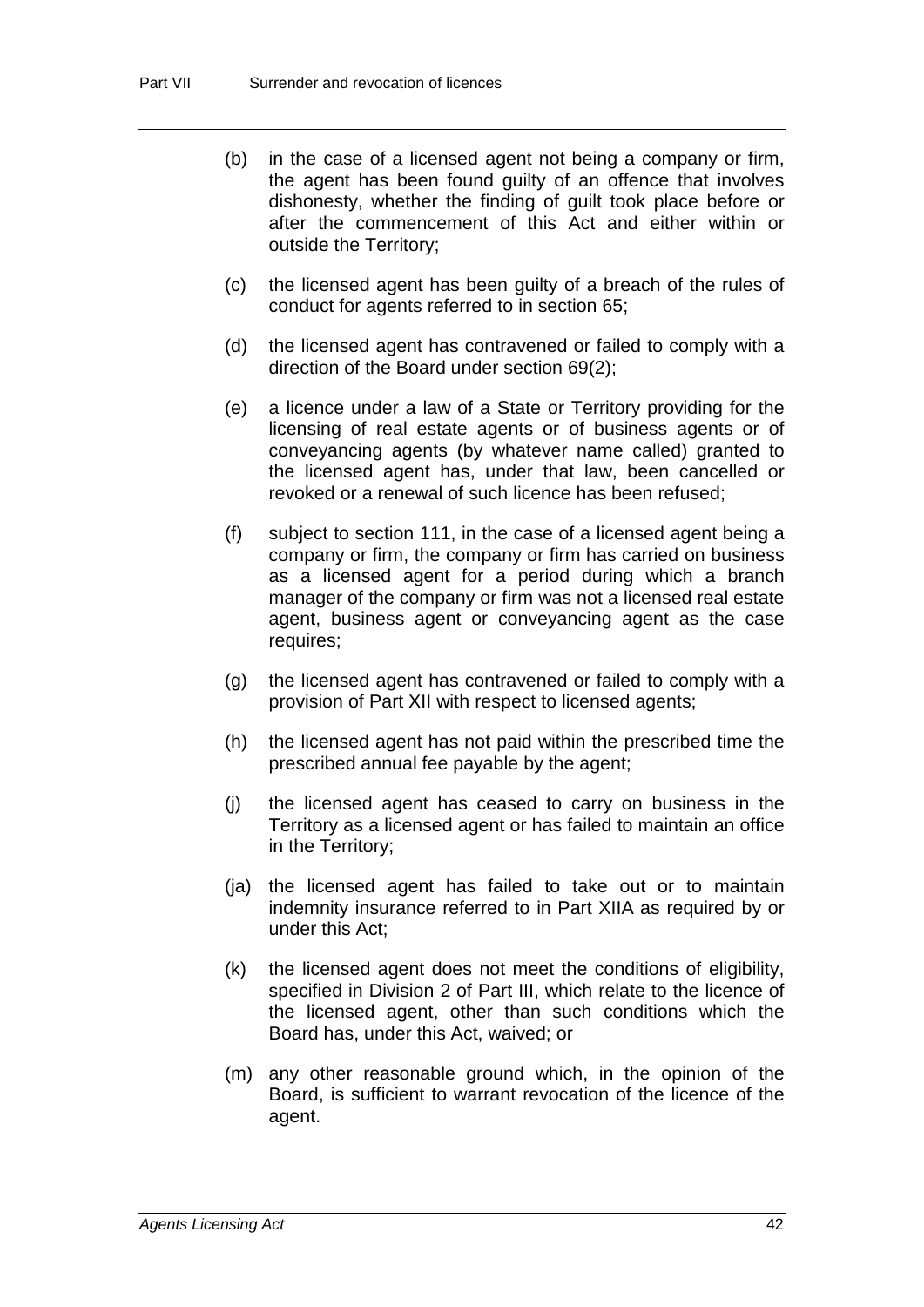(2) For the purposes of this Part, the revocation by the Board of a licence is deemed to include a direction by the Board to the Registrar not to renew a licence.

### **68 Applications for disciplinary action**

- (1) The Commissioner of Police may apply, by notice in writing lodged with the Registrar, for disciplinary action to be taken against a licensed agent on one or more of the grounds referred to in section 67.
- (2) The Registrar may apply, by notice in writing under his hand, for disciplinary action to be taken against a licensed agent on one or more of the grounds referred to in section 67.
- (3) Any person may apply, by notice in writing lodged with the Registrar, for disciplinary action to be taken against a licensed agent on one or more of the grounds referred to in section 67.
- (4) Where:
	- (a) subject to subsection (5), an application for disciplinary action to be taken against a licensed agent is lodged in accordance with this section; or
	- (b) the Board considers that there may be grounds under section 67 for disciplinary action to be taken against a licensed agent,

the Board shall hold an inquiry.

- (5) The Board may, without holding an inquiry, reject an application for disciplinary action to be taken against a licensed agent where:
	- (a) the application was made under subsection (3) and is, in the opinion of the Board, of a frivolous, irrelevant or malicious nature;
	- (b) the application was made (by virtue of section  $67(1)(c)$ ) in respect of a breach of section 59(1) and the Board is satisfied that the licensed agent has, or would have, a defence to a prosecution for an offence against that subsection; and
	- (c) the Board is satisfied that there are no grounds for holding, or there is insufficient evidence to hold, an inquiry.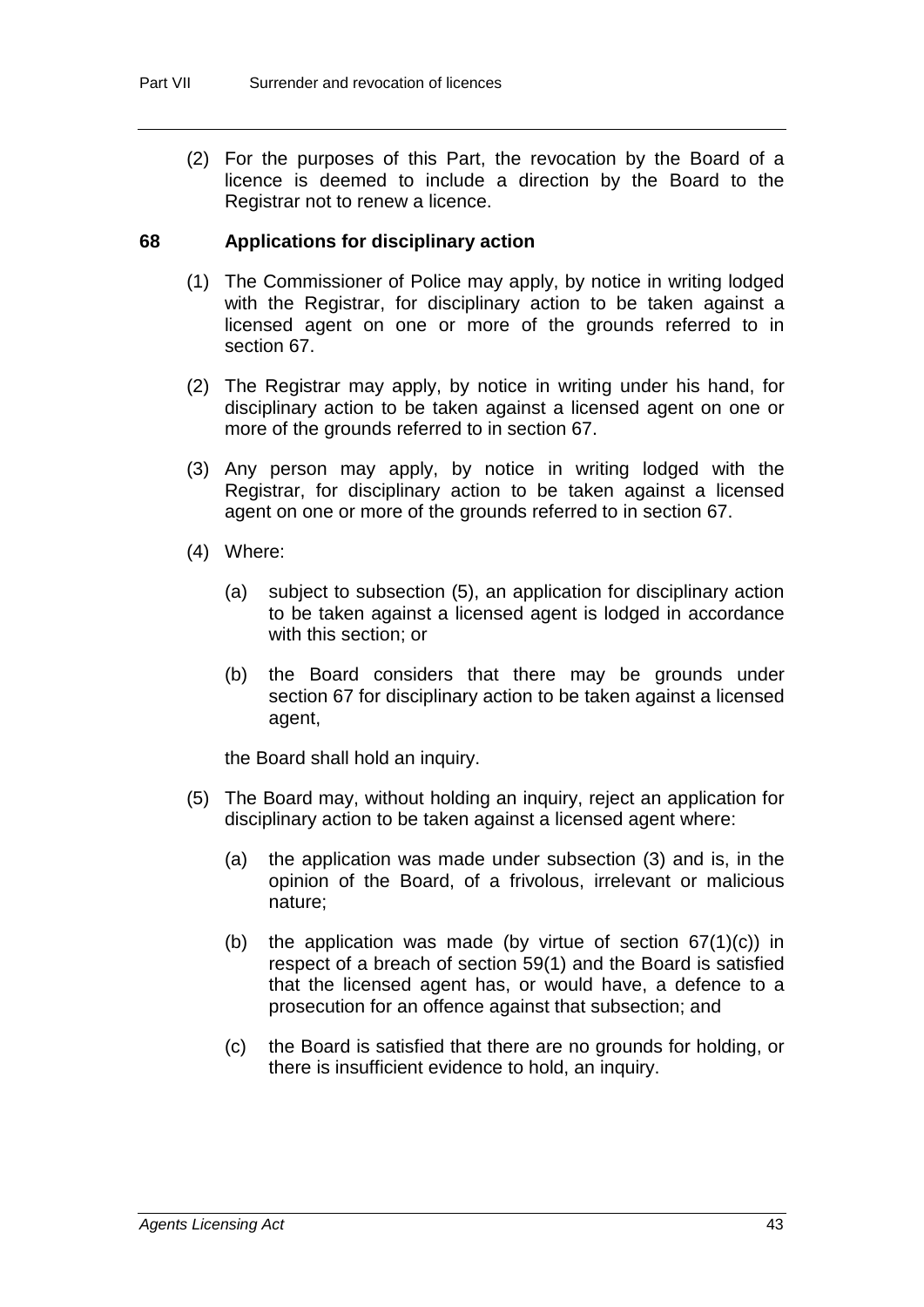(6) Where a notice of application for disciplinary action to be taken against a licensed agent is lodged with the Registrar in accordance with this section, he shall, as soon as is reasonably practicable, serve a copy of that notice on the licensed agent in respect of whom the application is made.

#### **68A Board may suspend licence pending inquiry**

- (1) Subject to this section, where the Board is to hold an inquiry referred to in section 68(4), it may, as it thinks fit, suspend the licence of the licensed agent to which the inquiry relates until the conclusion of that inquiry.
- (2) Where, under subsection (1), the Board suspends the licence of a licensed agent, the Registrar shall accordingly, by notice, inform the licensed agent and where he is:
	- (a) an employee or director of a company which is a licensed agent – the company; or
	- (b) an employee of a firm which is a licensed agent or a person by whom such a firm is constituted – the firm.
- (3) A suspension under subsection (1) does not take effect until the day immediately after the date on which the notice, under subsection (2), is given to the licensed agents.

#### **69 Powers of board after inquiry**

- (1) Where, at the conclusion of an inquiry conducted pursuant to section 68(4), the Board is satisfied that it is authorised to take disciplinary action against a licensed agent, the Board may:
	- (a) reprimand or caution the agent;
	- (b) by notice in writing, impose a fine not exceeding \$5,000 on the agent;
	- (c) by notice in writing, suspend the licence of the agent until the expiration of the period, or the fulfilment of a condition, specified in the notice; or
	- (d) by notice in writing, revoke the licence of the agent.
- (1A) The Board shall, for the purposes of taking action of a kind specified in subsection (1)(a), (b), (c) or (d), take into account a period of suspension, if any, imposed under section 68A(1) on the licensed agent in respect of whom it proposes to take that action.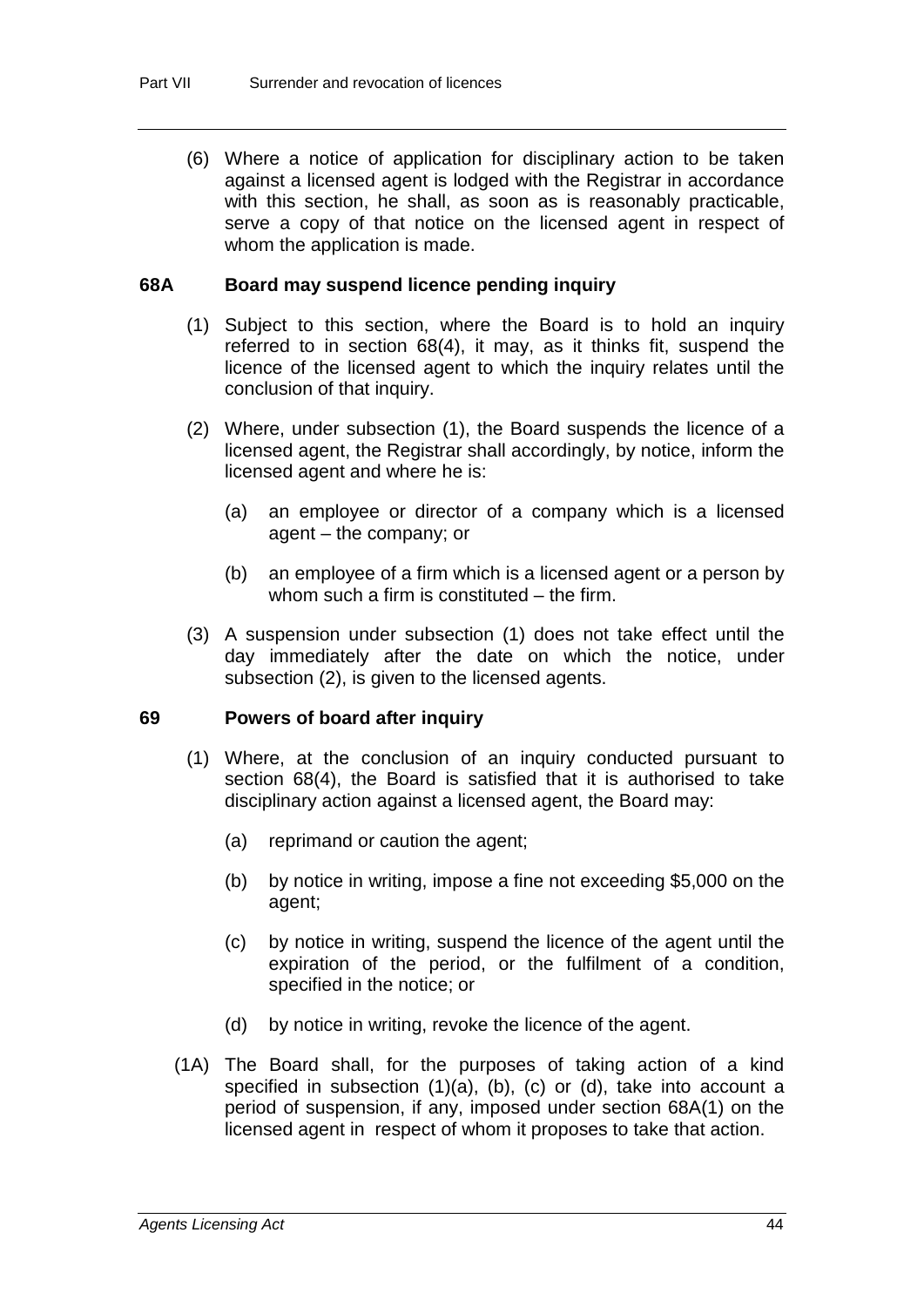- (2) Where the Board decides to take action of a kind specified in subsection (1)(a), (b), (c) or (d), the Registrar shall accordingly in writing inform:
	- (a) in the case of a licensed agent or former licensed agent, as the case may be, who is an employee of, or a director of, a company which is a licensed agent – that company; or
	- (b) in the case of a licensed agent or former licensed agent, as the case may be, who is an employee of a firm which is a licensed agent or a person by whom such a firm is constituted – that firm,

as the case requires.

- (3) Where the Board decides to take action of a kind specified in subsection (1)(a), (b) or (c), the Board may, by notice in writing, direct the licensed agent to take, or to refrain from taking, a specified action within such time as the Board shall in that notice specify.
- (4) The Board may, if it thinks fit, either before or after the expiration of a period fixed under subsection (1)(c) or (3), extend that period.
- (5) Where the Board revokes a licence under subsection (1)(d), the Board may, in the notice referred to in that subsection, specify a period that shall elapse or impose a condition that shall be fulfilled before the person formerly licensed may apply again for a licence.
- (6) Where a period is specified or a condition imposed under subsection (5), the person formerly licensed is not eligible to apply for a licence until the expiration of that period or the fulfilment of that condition to the satisfaction of the Board, as the case may be.
- (7) Where the Board revokes a licence under subsection (1)(d) and does not specify a period that shall elapse or impose a condition that shall be fulfilled under subsection (5), the person formerly licensed is not, without the approval of the Board, eligible to apply for a licence.
- (8) Where the Board decides to take action of a kind specified in subsection (1), the Board shall record the reasons for its decision and shall direct the Registrar to furnish a copy of those reasons to the licensed agent or person formerly licensed.

## **69A Profits to be repaid**

(1) Where the Board has, at the conclusion of an inquiry, taken action under section 69(1), and is satisfied that the licensed agent or person mentioned in section 65(4)(b) has by means of his breach of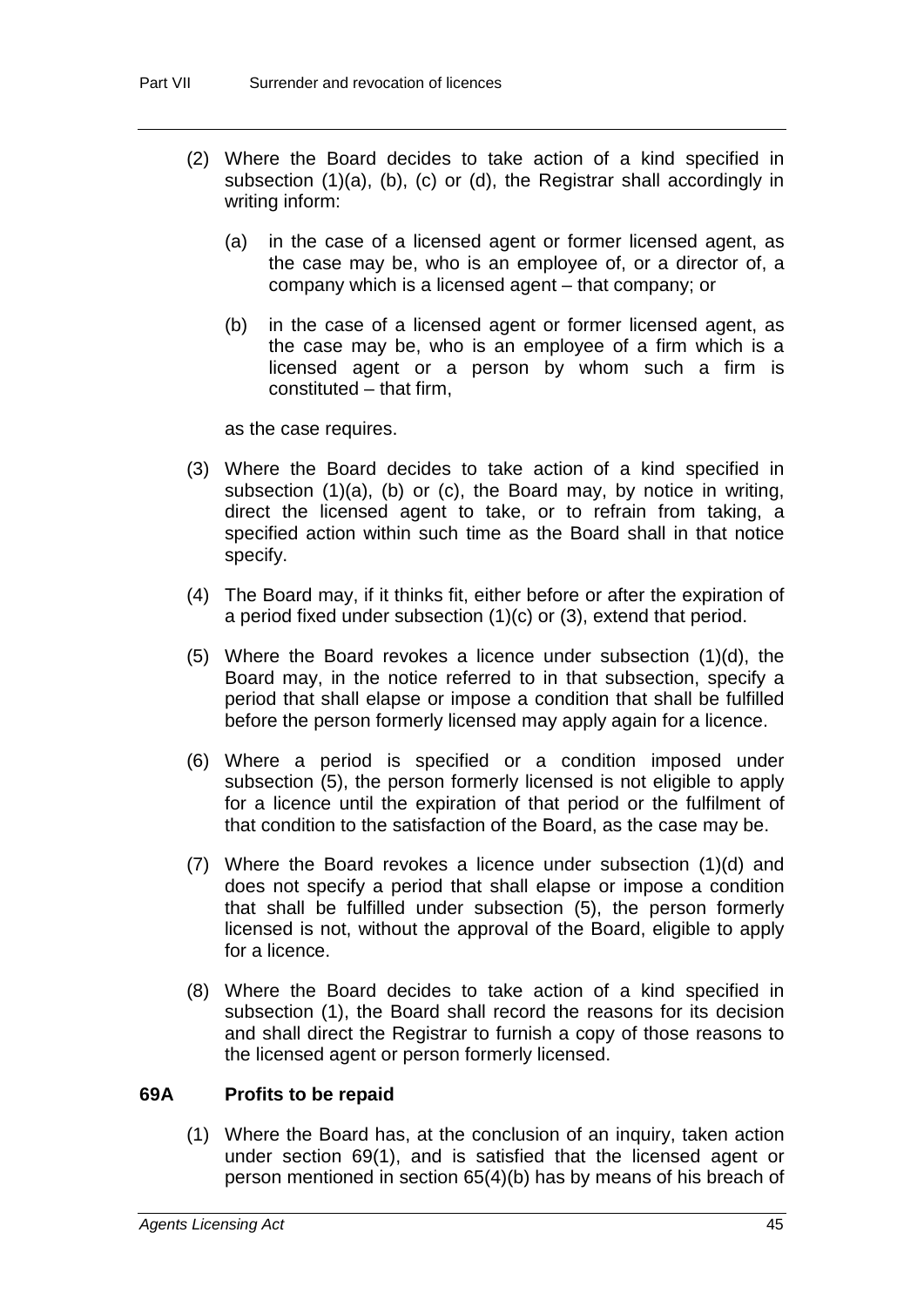the rules of conduct for agents set out or referred to in section 65(1), made a profit which he would not, but for his breach of those rules, have made, the Board may require him to pay over to the person at whose expense, or in relation to whose affairs, the profit has been made, the amount of that profit or such amount of money as, in the opinion of the Board, is equivalent to that profit.

(2) An amount ordered by the Board to be paid to a person under subsection (1) may be sued for and recovered at the suit of the Board.

## **70 Effect of suspension or revocation**

- (1) A licence that is suspended under section 69(1)(c) or revoked under section 69(1)(d) ceases to have effect on and from:
	- (a) the day on which the licence is suspended or revoked, as the case may be; or
	- (b) such other date as the Board may specify in the notice referred to in section 69(1)(c) or (d), as the case may be.
- (2) A licence that is suspended under section  $69(1)(c)$  shall, unless the Board otherwise determines, have no effect until the expiration of the period specified in the notice referred to in that subsection.
- (3) Where a licence is suspended under section 69(1)(c) or revoked under section 69(1)(d), the Registrar shall note in the register:
	- (a) the fact of suspension and the period specified in the notice referred to in section 69(1)(c); or
	- (b) the fact of revocation and the period, if any, specified in the notice referred to in section 69(1)(d) that is to elapse or any condition that is to be fulfilled, before the person formerly licensed may apply for a licence,

as the case requires.

# **Part VIII Receivers**

## **71 Appointment**

- (1) The Board may apply to the Supreme Court to appoint a registered company auditor to be receiver of the trust moneys of a licensed agent in the following circumstances:
	- (a) where the Board is required to hold an inquiry under section 68(3);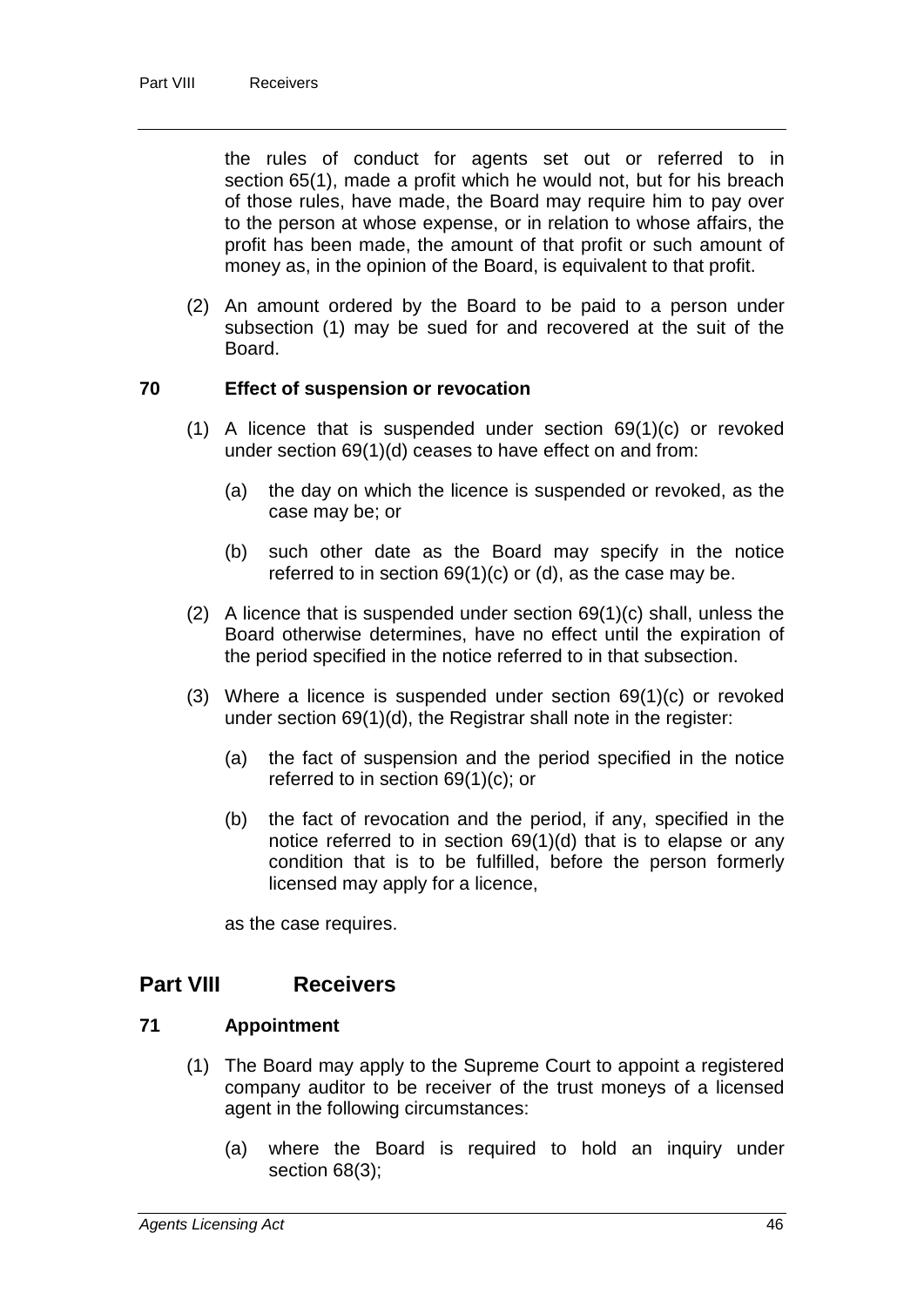- (b) where an agent has, through physical or mental illness, become incapable of carrying on business as an agent;
- (c) on the death of an agent; or
- (d) or any other ground that the Board thinks fit, and the Supreme appoint the registered company accordingly.
- (2) The Board may apply to the Supreme Court for the appointment of a registered company auditor as the receiver of moneys received by a person who, although not licensed under this Act, appears to the Board to be carrying on business as a real estate agent, business agent or conveyancing agent, and the Supreme Court may, if satisfied that the person is holding moneys in that capacity, appoint the registered company auditor accordingly.

## **72 Responsibility**

- (1) A receiver appointed under this Part:
	- (a) is responsible to the Supreme Court for his acts and for the performance of transactions entered into by him; and
	- (b) shall report to the Board as often as required by the Supreme Court.
- (2) The Supreme Court may replace a receiver appointed under this Part with another registered company auditor to be receiver of the trust moneys of the agent.

## **73 Notice to bank**

- (1) A receiver appointed under this Part may:
	- (a) by instrument in writing, give to the manager or other officer in charge of the bank, building society or credit union at which the agent maintains or has maintained his trust account, notice of the appointment of the receiver; and
	- (b) by the same or a subsequent instruction in writing, withdraw the authority, or purported authority, of the agent, and of any other persons authorised, or purported to be authorised, by the agent, to sign cheques or other authorities for the payment of moneys out of the trust account.
- (2) Where, by a notice given under subsection (1), the receiver has withdrawn the authority, or purported authority, of the agent, and of any other persons authorised, or purported to be authorised, by the agent, to sign cheques or other authorities for the payment of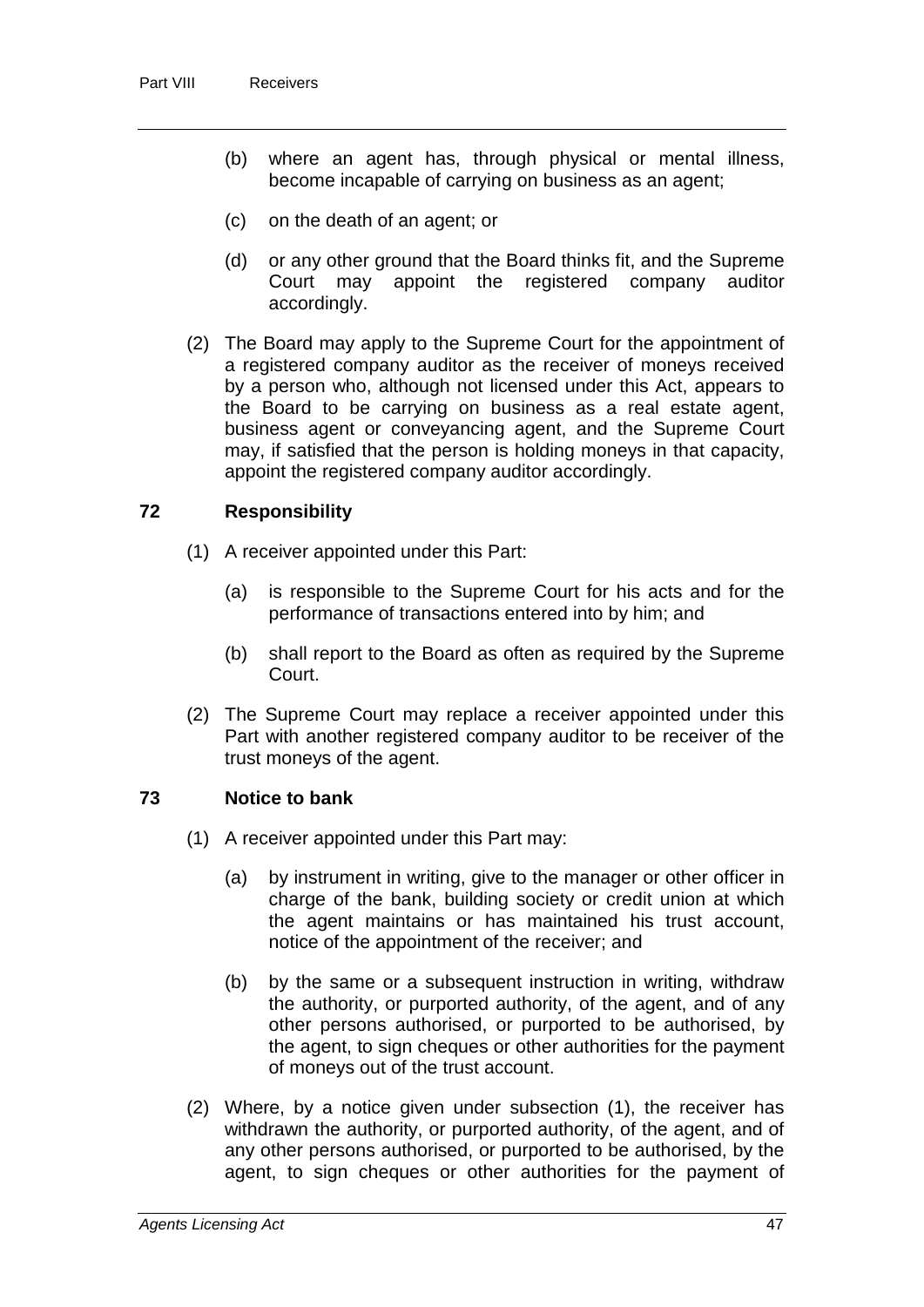moneys out of the trust account:

- (a) the bank, building society or credit union shall not, except with the approval of the receiver, pay any moneys out of the trust account on cheques or other authorities signed by the agent or any other person authorised, or purported to be authorised, by the agent; and
- (b) only the receiver and a person authorised by the receiver by notice in writing delivered to the bank, building society or credit union are authorised to sign cheques or other authorities for the payment of moneys out of the account.
- (3) A purported payment of moneys out of an account in contravention of subsection (2) is of no effect.
- (4) The receiver shall cause a copy of an instrument given under this section to be served on the agent either:
	- (a) personally; or
	- (b) by leaving it at the last-known place of residence of the agent.

#### **73A Access to books, &c.**

For the purposes of this Act, a receiver appointed under section 71:

- (a) shall have full and free access at all reasonable times to all books, documents and other papers kept by or on behalf of an agent; and
- (b) may, for those purposes, take extracts from, and make copies of, any books, documents or papers kept by or on behalf of an agent.

### **74 Powers of receiver**

- (1) A receiver appointed under this Part may do all things and shall perform all functions that a licensed agent is permitted to do, or required to perform, by this Act.
- (2) An agent shall not be personally liable for any default of the receiver appointed for the agent unless the agent is a party to the default.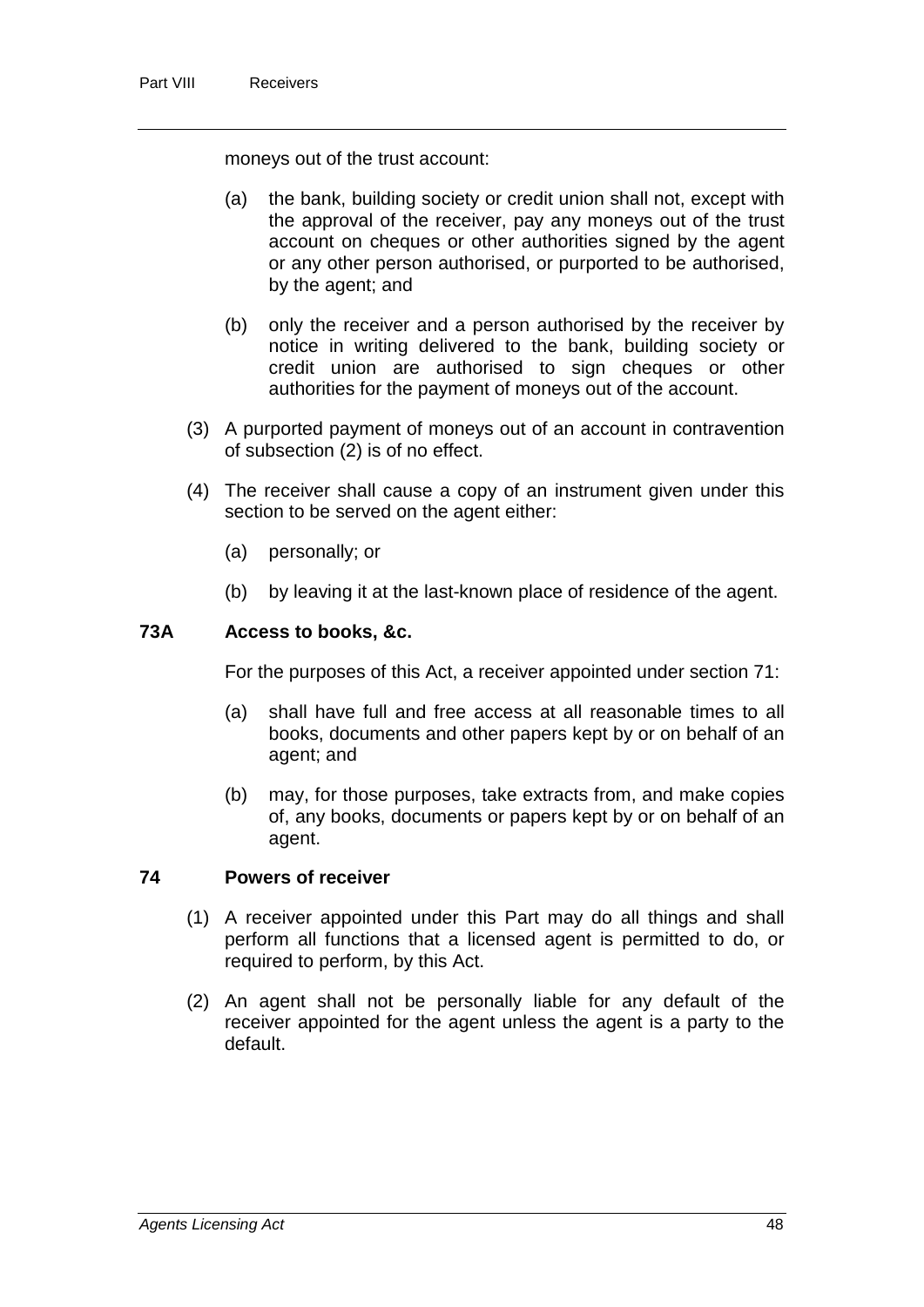### **75 Remuneration**

- (1) A receiver appointed under this Part:
	- (a) shall be paid such fees and allowances and at such rates as the Supreme Court may determine; and
	- (b) is entitled to reimbursement of the expenses necessarily incurred by him in carrying out his receivership.
- (1A) The Board may pay to the receiver from the moneys of the Fund the fees and allowances and expenses referred to in subsection (1).
	- (2) The receiver or, if it has exercised its powers under subsection (1A), the Board may recover from the agent for whom the receiver is appointed or (not being a company or firm) if dead, his Estate:
		- (a) an amount of fees and allowances paid or payable to the receiver; and
		- (b) the amount of the reimbursement of expenses paid or payable to the receiver.

#### **76 Interpretation**

In this Part, unless the contrary intention appears:

*agent* includes a person referred to in section 71(2).

*trust account* includes an account into which moneys referred to in section 71(2) have been paid.

*trust moneys* include moneys referred to in section 71(2).

# **Part IX Inquiries by Board**

## **77 Inquiries**

- (1) Where, by this Act, the Board may or is required to hold an inquiry, the Chairman shall fix a time and place for the holding of the inquiry.
- (2) The Chairman shall cause notice of the matter to be inquired into and of the time and place fixed for the holding of the inquiry to be given to the parties not less than 7 days before the date fixed for the hearing.
- (3) The Board may adjourn the holding of an inquiry from time to time and from place to place.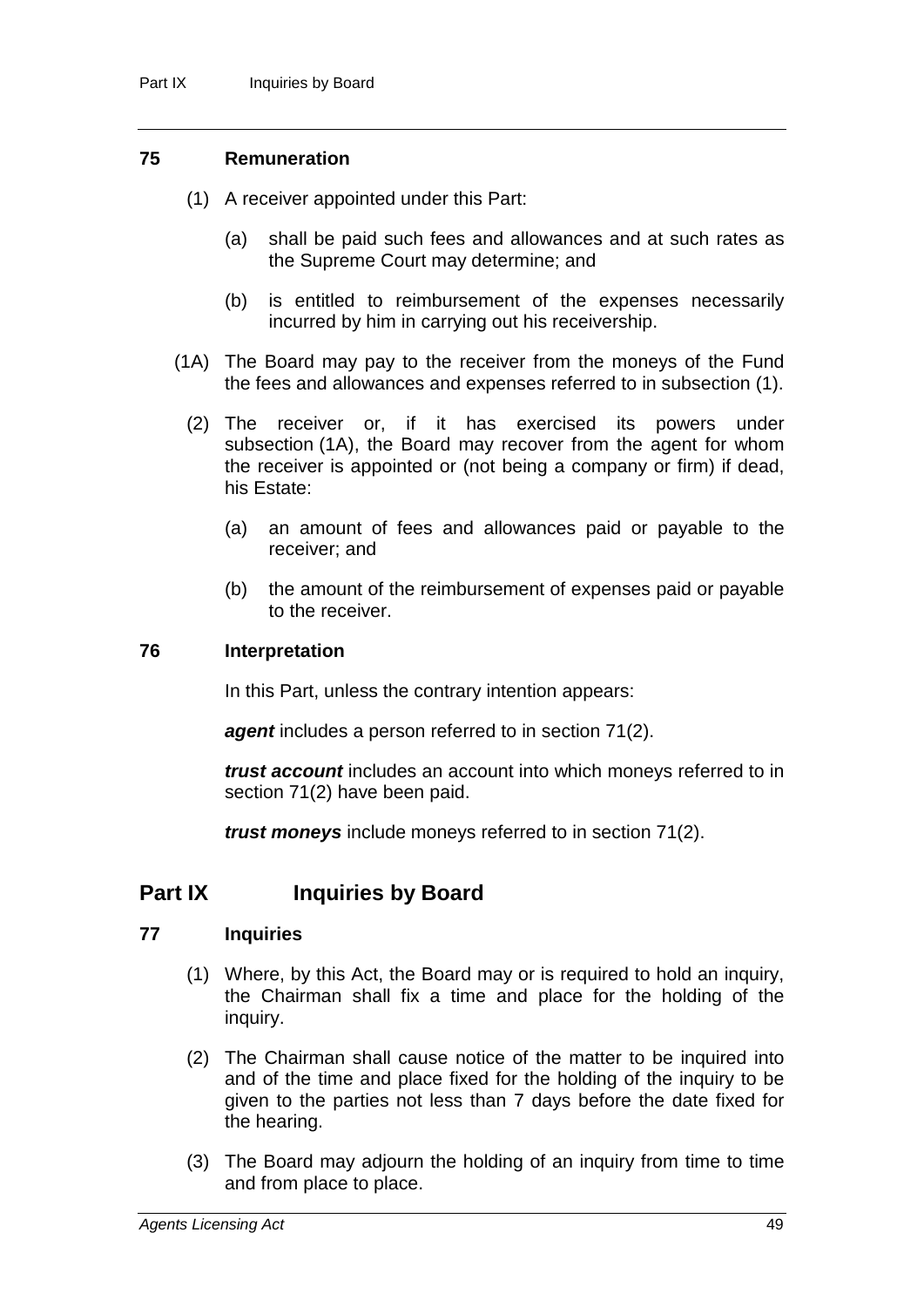- (5) At an inquiry, the Board may take unsworn evidence or take evidence on oath or affirmation and, for that purpose, a member may administer an oath or affirmation.
- (6) Subject to this Act, the procedure at an inquiry is at the discretion of the Board.
- (7) A party may be represented by a legal practitioner, or by another person, who may examine witnesses and address the Board on behalf of the person for whom he appears.
- (8) At an inquiry the Board may be assisted by a legal practitioner or by another person, who may examine witnesses and address the Board.
- (9) In conducting an inquiry the Board is not bound by rules of evidence but may inform itself in such manner as it thinks fit.
- (10) In this section, *party* means:
	- (a) at an inquiry in relation to the grant of a licence or the registration of a person as an agent's representative – the applicant for the grant of a licence or registration and a person who has lodged an objection to the grant of a licence or registration; and
	- (b) at any other inquiry the agent or agent's representative concerned in the subject matter of the inquiry and a person who has made an application under section 44 for the cancellation of a registration or under section 68 for the revocation of a licence,

and includes the Registrar and the Commissioner of Police.

## **78 Power to summon witnesses**

- (1) The Chairman may, by writing under his hand, summon a person to attend an inquiry at a time and place specified in the summons and then and there to give evidence and produce such books and other documents in his custody or control as he is required by the summons to produce.
- (2) A summons under subsection (1) may be served:
	- (a) personally;
	- (b) by sending it to the person's last-known place of residence or business; or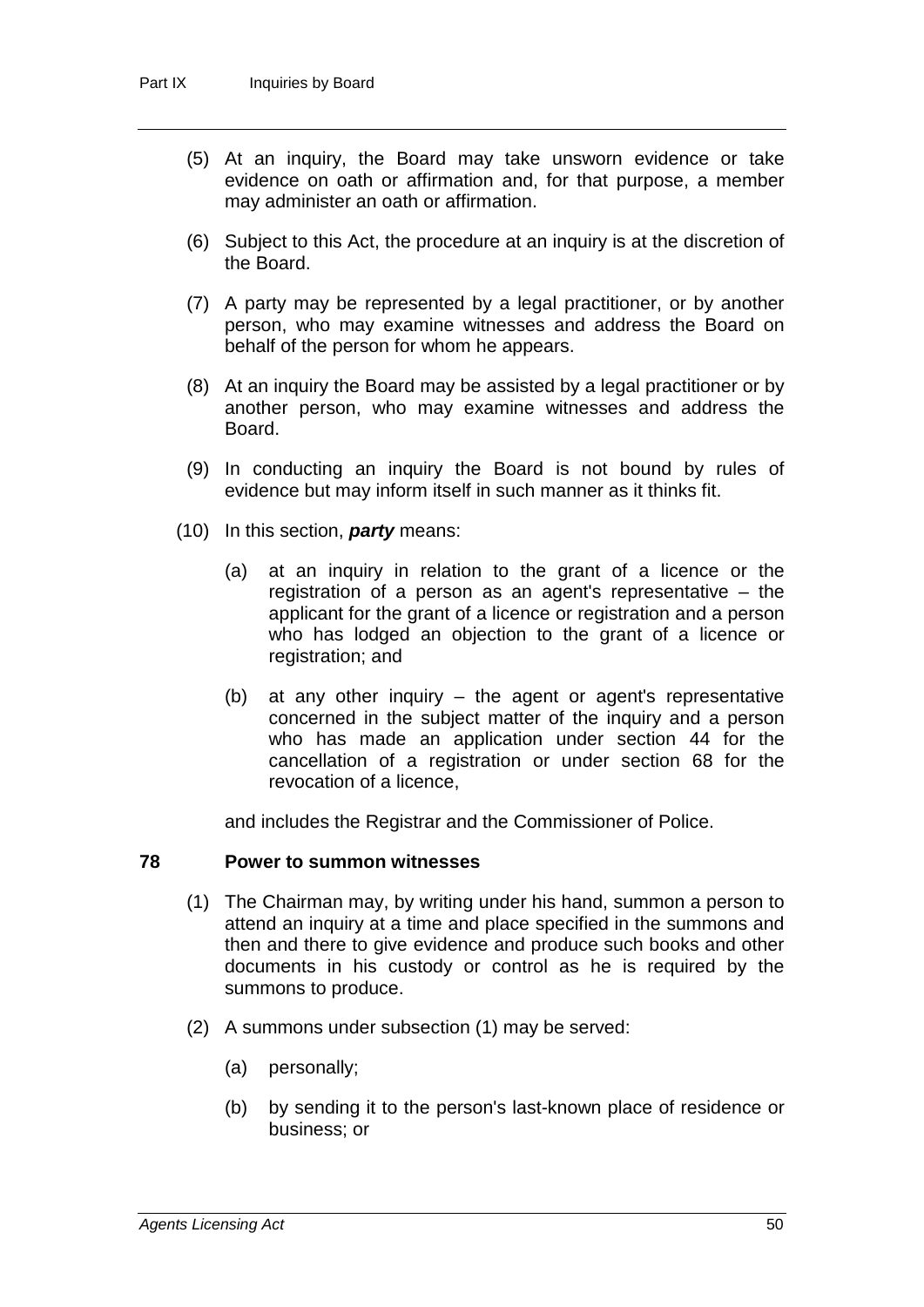(c) by leaving it at that place of business or residence with a person apparently having attained the age of 16 years.

### **79 Failure to attend or produce documents**

- (1) A person served with a summons to attend an inquiry shall not refuse or fail, without reasonable excuse:
	- (a) to attend the inquiry; or
	- (b) subject to subsection (2), to produce at the inquiry the books or other documents in his custody or control that he is required by the summons to produce.

Penalty: \$200.

(2) It is a defence to a charge in respect of a refusal or failure, without reasonable excuse, to produce at an inquiry a book or other document if the accused proves that the book or other document was not relevant to the subject-matter of the inquiry.

#### **80 Refusal to be sworn or give evidence**

(1) A person appearing as a witness at an inquiry shall not refuse to be sworn or to make an affirmation or to answer a question relevant to the proceedings put to him by a member.

Penalty: \$200.

(2) A statement or disclosure made before the Board by a witness is not, except in proceedings for giving false testimony at an inquiry, admissible in evidence in civil or criminal proceedings.

## **81 Record of evidence of witnesses**

- (1) A record of the evidence of a witness at an inquiry shall be made in the manner specified by the Board.
- (2) The Registrar shall have the custody of a record of evidence made in accordance with subsection (1).
- (3) The Registrar may give directions that a transcript of the record of any evidence made in accordance with subsection (1) be prepared.
- (4) Where a transcript of a record is prepared in accordance with the directions of the Registrar given under subsection (3), the person who prepared the transcript, or under whose supervision the transcript was prepared, shall certify on the transcript by writing under his hand, that the transcript is a true transcript of a record produced out of the custody of the Registrar.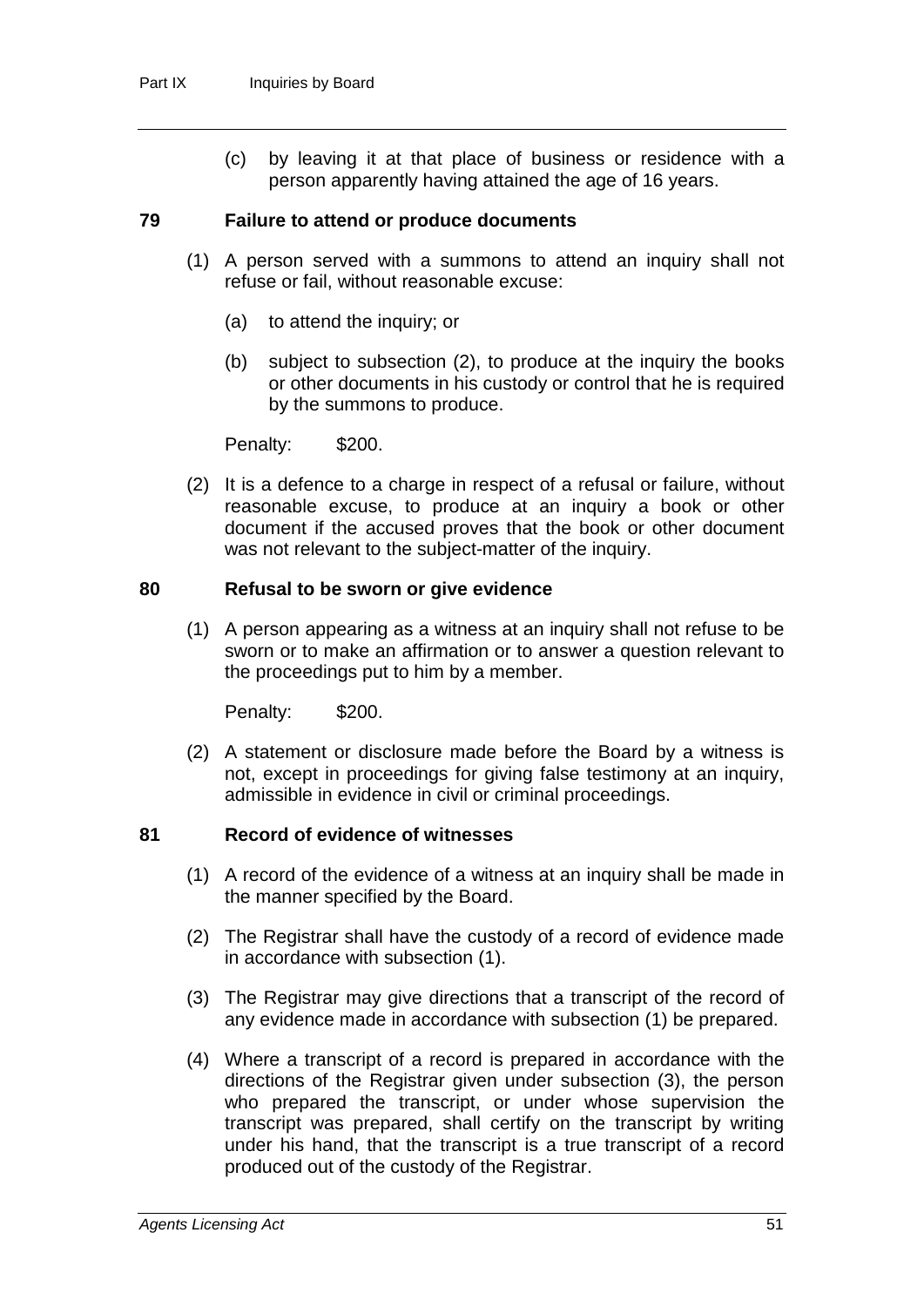- (5) Where a record that purports to be a record made in accordance with subsection (1) of the evidence of a witness at an inquiry is produced out of the custody of the Registrar, the record is, unless the contrary is proved, evidence that the person gave that evidence at that inquiry.
- (6) Where:
	- (a) a document purports to be a transcript, or a copy of a transcript, of a record, made in accordance with subsection (1), of evidence given by a witness at an inquiry; and
	- (b) the document bears a certificate that purports to be a certificate made in accordance with subsection (4),

the document is, unless the contrary is proved, evidence that the witness gave at that inquiry the evidence of which the document purports to be a transcript.

- (7) On an application made to the Registrar by:
	- (a) a person represented at an inquiry; or
	- (b) a person who satisfies the Registrar that the person has good reason for requiring a copy of a transcript or of any evidence recorded in accordance with this section,

the Registrar may, upon payment by the applicant of the prescribed fee, supply to the applicant a copy of the transcript or of the evidence so recorded.

## **82 Protection of members**

An action or proceeding, civil or criminal, does not lie against the Board or a member in respect of anything done in good faith by the Board or a member in its or his capacity as the Board or as a member.

## **83 Protection of persons appearing before board**

- (1) A legal practitioner or other person appearing before the Board has the same protection and immunity as a legal practitioner has in appearing for a party in proceedings in the Supreme Court.
- (2) A witness summoned to attend or appear before the Board has the same protection as a witness in proceedings in the Supreme Court.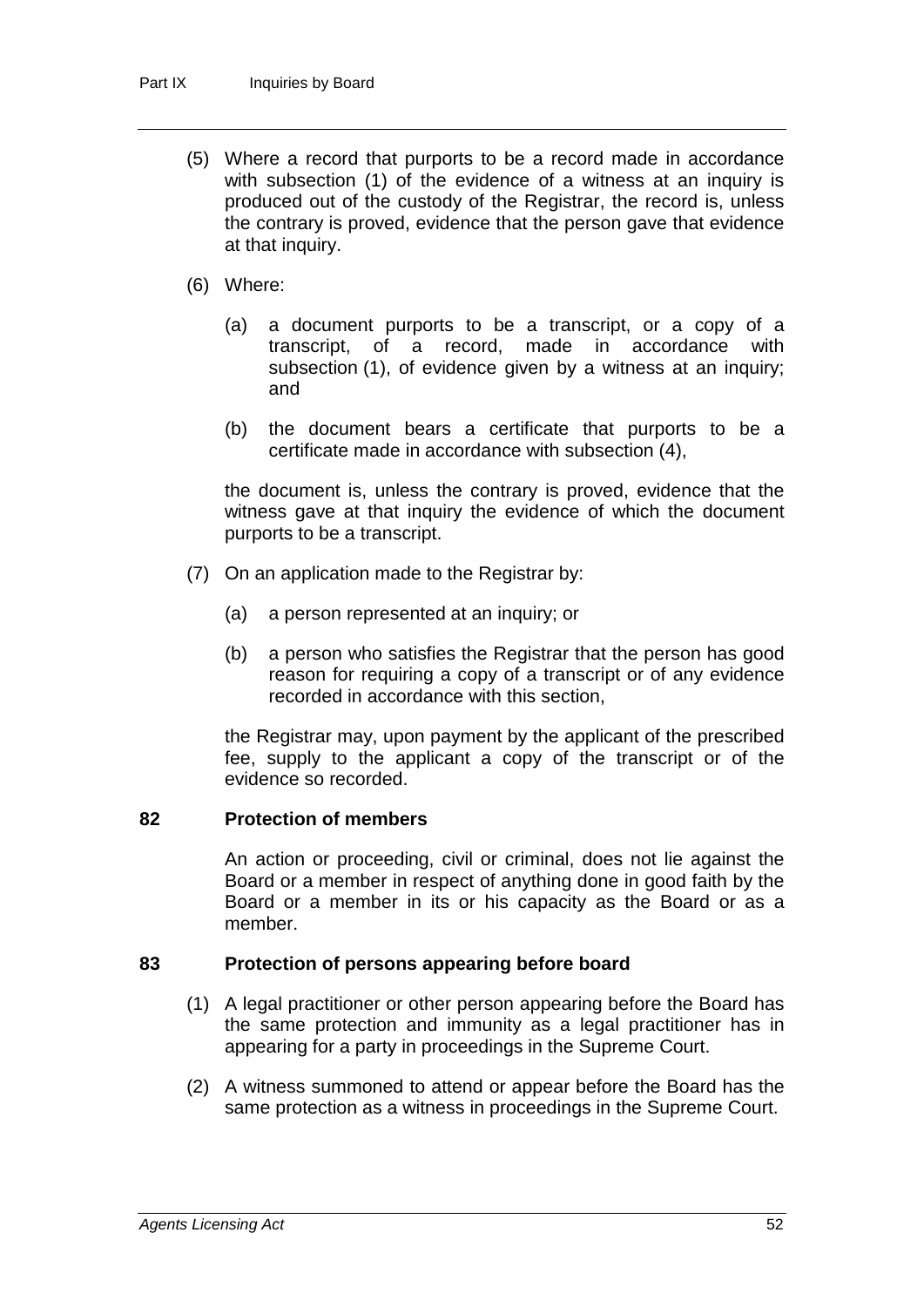## **84 Board may inspect books, &c.**

- (1) A member may inspect books or other documents or writings produced at an inquiry and shall return them as soon as practicable after the completion of the inquiry.
- (2) A member may make a copy of, or copies of such portions of, those books or other documents as are relevant to a matter before the Board.

## **84A Publication of findings and determination**

- (1) The Board must make available, at its offices during its business hours, a copy (which may include an electronic copy) of its findings and determination in respect of an inquiry under section 44 or 68 for inspection or purchase by a member of the public.
- (2) The Board may determine a fee for the inspection or purchase of a copy of its findings and determination referred to in subsection (1), and, where a fee is determined, a person may only inspect or purchase the copy on payment of the fee.
- (3) No criminal or civil proceeding lies against an officer or employee of the Board for or in relation to an action taken in good faith for the purpose of complying with subsection (1).

## **84B Proceedings to be open to public**

An inquiry under section 44 or 68 is to be open to the public unless the Board determines that the inquiry, or part of the inquiry, is to be closed to the public.

# **Part X Appeals to Stipendiary Magistrate**

## **85 Appeals**

- (1) A person aggrieved by a decision of the Board may, within 21 days after the decision was given, appeal to the Local Court against the decision of the Board on one or more of the following grounds:
	- (a) the decision was wrong in law;
	- (b) the decision was against the weight of the evidence;
	- (c) the Board had improperly exercised its discretion or otherwise acted unlawfully;
	- (d) the Board had not acted in good faith; or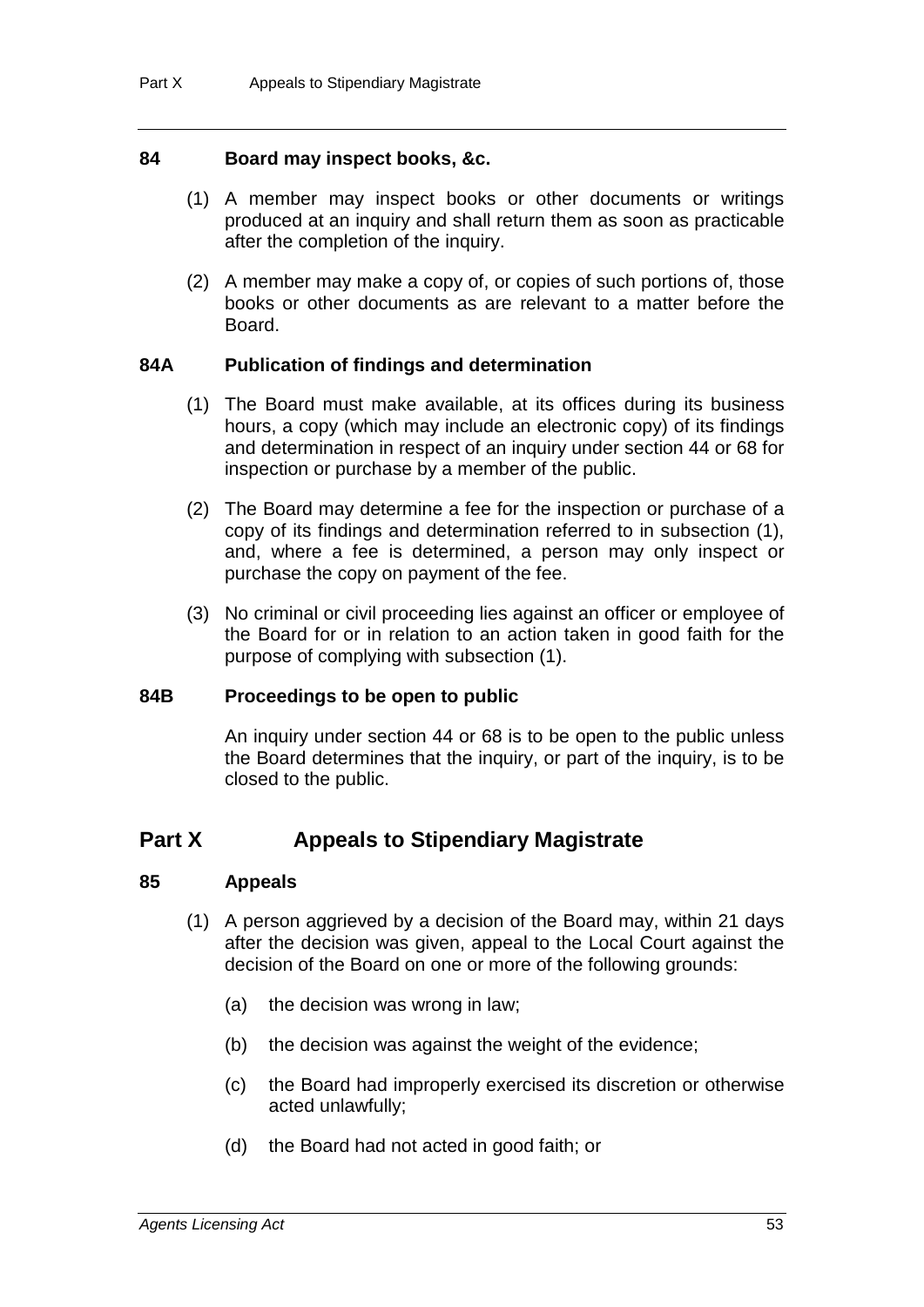- (e) the Board had acted contrary to the principles of natural justice.
- (2) Jurisdiction to hear and determine appeals under this section is vested in the Local Court.
- (3) The Board shall supply to the Local Court in relation to an appeal under this section:
	- (a) a record of any proceedings before the Board;
	- (b) a statement of the reasons for the decision appealed against; and
	- (c) any information or thing in connection with the decision that is in the possession or control of the Board and that the Court requires.
- (4) The Board is the respondent to an appeal under this section.
- (5) The Local Court may:
	- (a) affirm, set aside or vary a decision of the Board;
	- (b) give such judgment which to the Court seems proper; and
	- (c) make such other order as justice requires.
- (6) When the Local Court sets aside or varies a decision of the Board, it shall set out in its decision the reasons for the decision.
- (7) All appeals under this section shall be in accordance with the Rules of Procedure of the Local Court.

# **Part XII Fidelity Fund**

## **Division 1 Educational schemes**

#### **92 Application of money for educational schemes**

- (3) Where, at any time the amount standing to the credit of the moneys of the Fund is greater than \$250,000, or such other amount as the Administrator may determine, the Registrar may, with the consent of the Minister use:
	- (b) such moneys which may be made available for the purpose under section 95B(2)(d),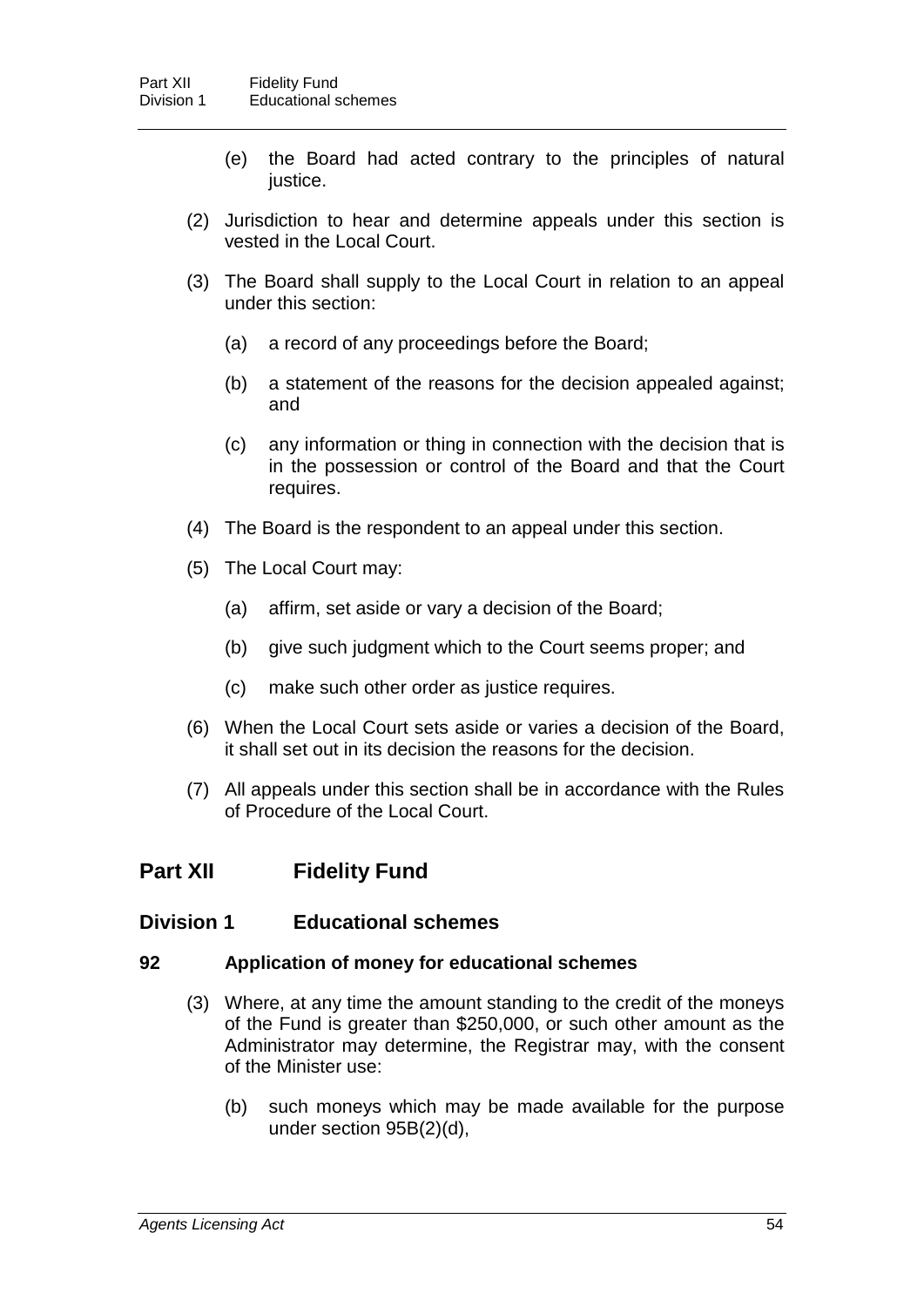for the establishment and conduct by the Board of a scheme for the payment of the whole or part of the costs or other expenses in connection with educational courses of the Board for licensed agents or registered agents' representatives, other than fees or other expenses of students attending or undertaking such a course.

- (4) The Institute may, in accordance with regulations made in that behalf, expend in each financial year such percentage or fixed amount, whichever is the less, as may be prescribed from the income of the moneys of the Fund (being the amounts paid in under section 94(3)) in the immediately preceding financial year on such educational purposes as are prescribed.
- (5) The Institute shall, within 30 days after the expiry of each financial year, give the Minister a written report on its activities carried out pursuant to subsection (4) and, at the same time, give a copy of the report to the Board.
- (6) The Board may, within 30 days after receiving a copy of a report under subsection (5), make submissions to the Minister on the content of the report.

## **Division 2 Agents Licensing Fidelity Guarantee Fund of the Northern Territory**

## **94 Establishment of Fund**

- (1) There is established by this section the Agents Licensing Fidelity Guarantee Fund of the Northern Territory.
- (2) The Fund:
	- (a) is a body corporate with perpetual succession;
	- (b) shall have a common seal; and
	- (c) is capable, in its corporate name, of acquiring, holding and disposing of real (including leasehold) and personal property and of suing and being sued.
- (3) All courts, judges and persons acting judicially shall take judicial notice of the common seal of the Fund affixed to a document and shall assume that it was duly fixed.
- (4) The functions of the Fund are to maintain and operate the moneys of the Fund.
- (5) Subject to this Act, the Fund has power to do all things that are necessary or convenient to be done for or in relation to or incidental to the performance of its functions.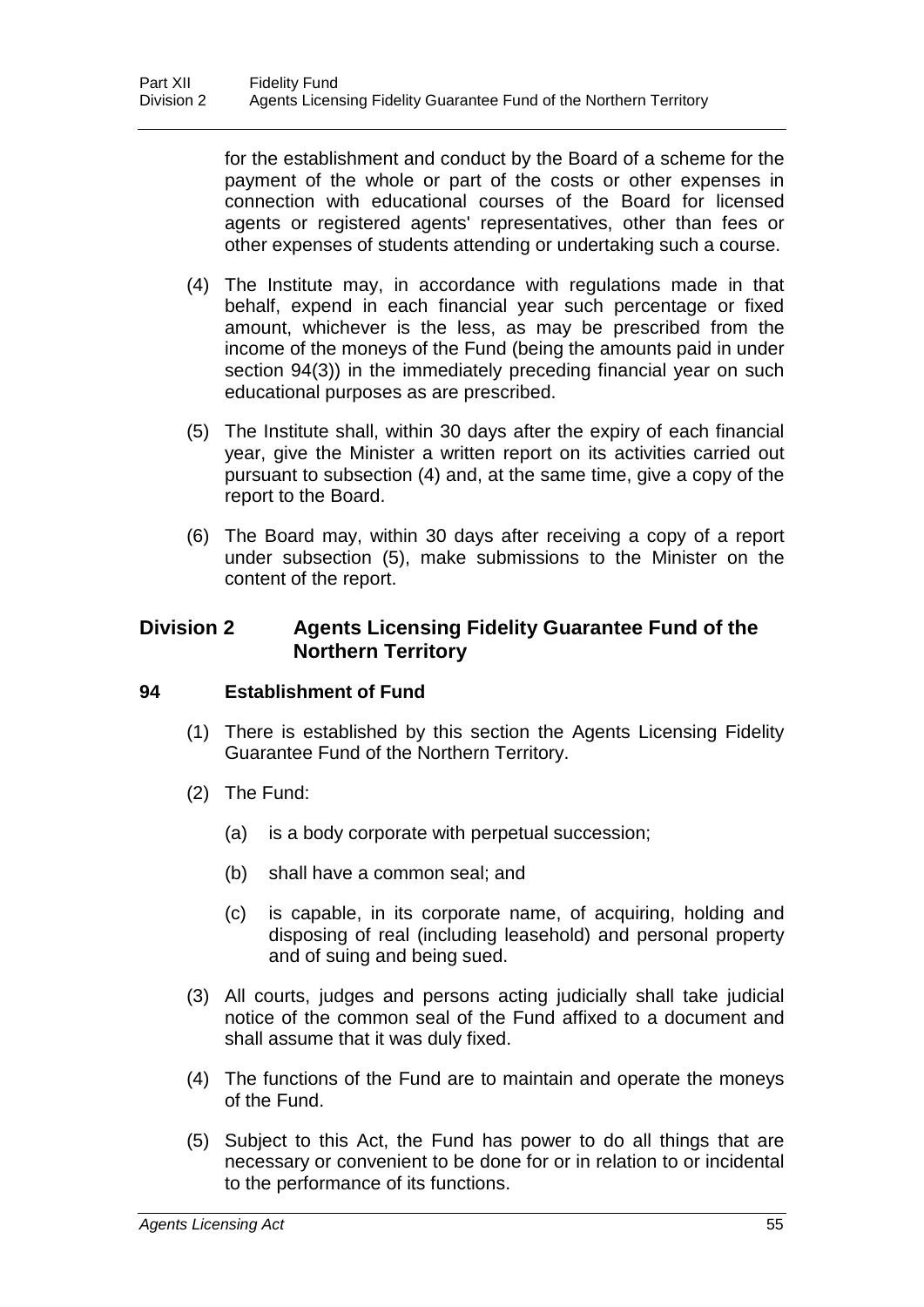- (6) The Minister may, by instrument in writing, determine the manner in which the Fund shall maintain and operate the moneys of the Fund, including the investment of moneys surplus to its immediate requirements and the acquisition, holding or disposal of real or personal property, and the Fund shall act in accordance with the determinations of the Minister, if any.
- (7) Subject to the determinations, if any, made by the Minister under subsection (6), the Fund shall:
	- (a) keep separate records of all transactions concerning the moneys of the Fund;
	- (b) provide copies of the records to the Board upon demand but, in any case, not less than once in each period of 3 months; and
	- (c) ensure that each cheque of the Fund is signed by the Registrar and another member of the Fund or, in the absence of the Registrar, by the 2 other members of the Fund.
- (8) The exercise of the powers and functions of the Fund shall not be affected by reason only of there being a vacancy in the office of a member of the Fund.

## **95 Members of Fund**

- (1) The Fund shall consist of:
	- (a) the Registrar;
	- (b) the Chairman or his nominee; and
	- (c) the appointed member.
- (2) The Minister shall, by instrument in writing, appoint a person, being a person who, in the opinion of the Minister, has expertise and experience in finance and investment, to be the appointed member of the Fund referred to in subsection (1)(c).
- (3) Subject to subsections (4) and (5), the appointed member:
	- (a) holds office for a period of 2 years; and
	- (b) is eligible for re-appointment.
- (4) The appointed member may resign office by writing signed by or with the authority of the member and delivered to the Minister.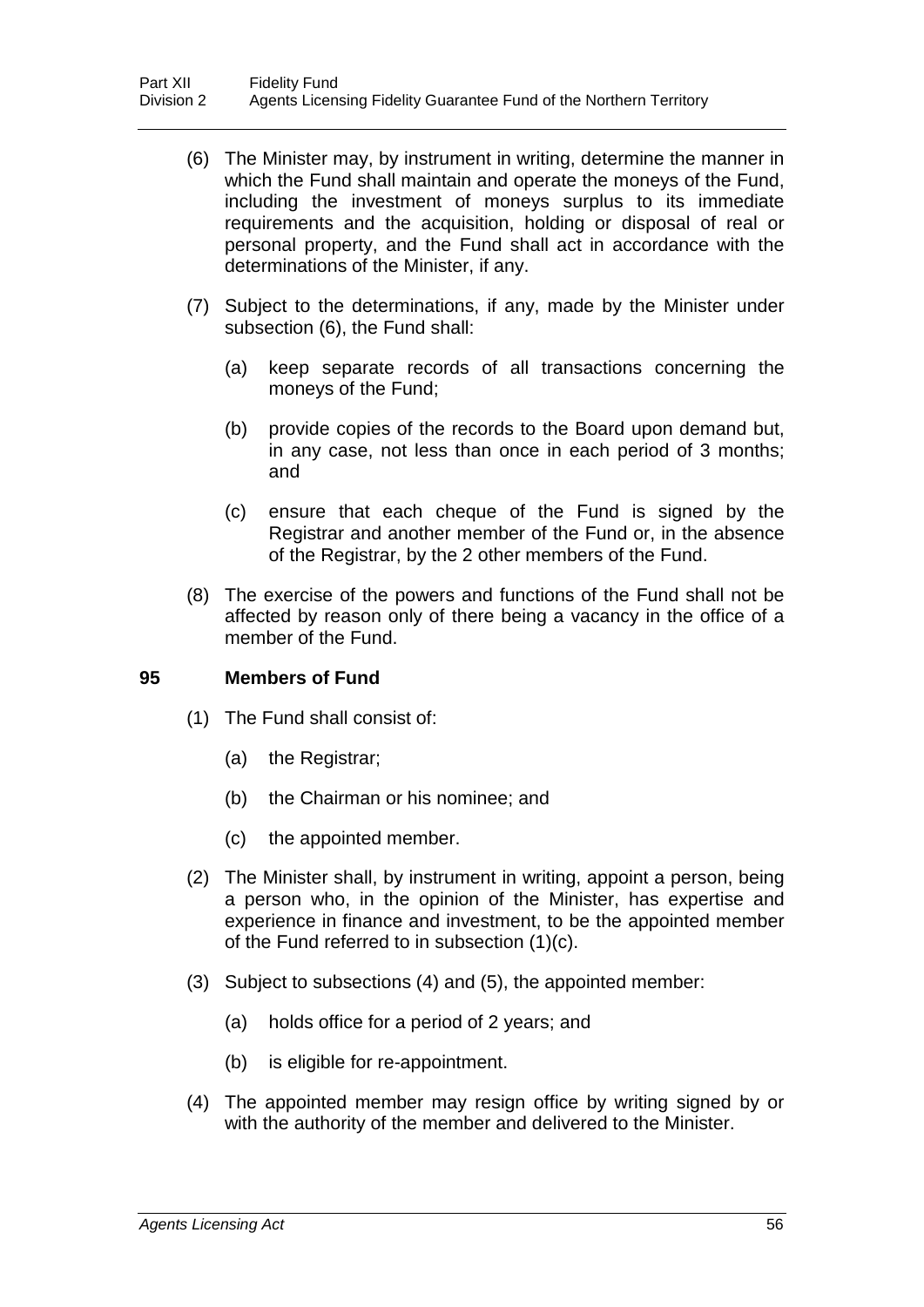- (5) The Minister may terminate the appointment of the appointed member.
- (6) Where the appointed member is or is expected to be absent from the Territory or is unable to perform the duties of his office, or there is a vacancy in the office of the appointed member, the Minister may appoint a person temporarily to act in the place of the appointed member for a period not exceeding 3 months.

## **95A Meetings of Fund**

- (1) The Registrar shall call such meetings of the Fund as are necessary for the exercise of its powers and the performance of its functions, but the interval between one meeting and the next shall not exceed 3 months.
- (2) Subject to subsections (3) and (4), the Fund shall determine the procedure to be followed at or in relation to its meetings.
- (3) The Registrar shall preside at the meetings of the Fund.
- (4) The Fund shall keep records of its meetings.

## **95B Moneys of Fund**

- (1) The moneys of the Fund shall comprise:
	- (a) contributions and levies paid under this Act;
	- (b) fees paid to the Board with respect to licences or registrations;
	- (c) fines imposed by the Board under section  $69(1)(b)$ ;
	- (d) interest from time to time accruing from the investment of the moneys of the Fund; and
	- (e) any other money which may be lawfully paid to the Fund.
- (2) Subject to this Division, the Fund shall pay out of the moneys of the Fund:
	- (a) the amount of all claims, including costs allowed or established against the moneys of the Fund in accordance with Division 3;
	- (b) the costs and expenses of the administration of this Act;
	- (c) the amount of remuneration, allowances and expenses payable under the *Remuneration (Statutory Bodies) Act* to a member;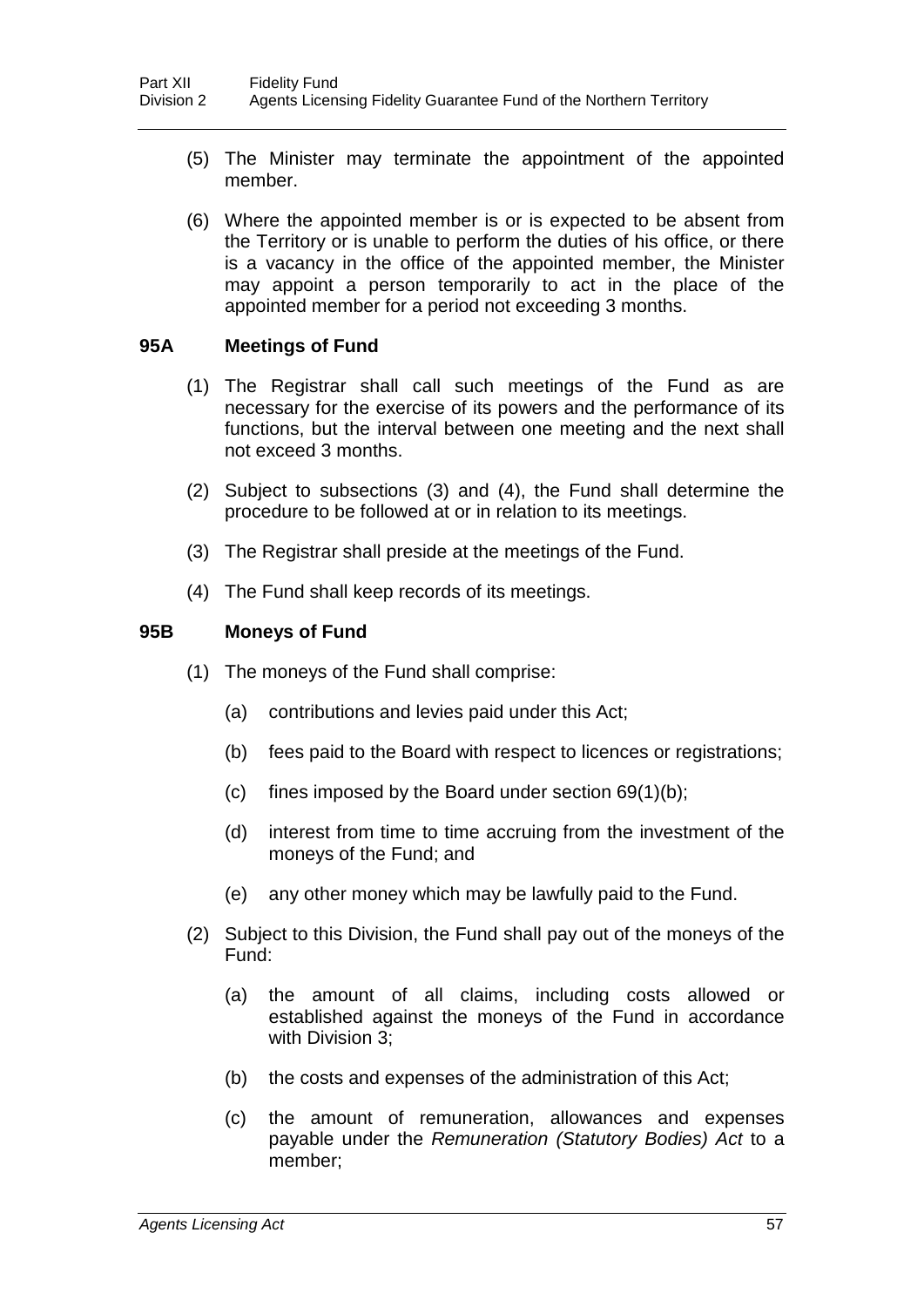- (d) where the amount of the moneys of the Fund is greater than \$250,000, or such other amount as the Administrator may determine, such amounts, if any, as the Minister determines for the purpose referred to in section 92(3);
- (e) such amounts, if any, used by the Institute in pursuance of section 92(4);
- (ea) such amounts as may be paid out of the moneys of the Fund in maintaining and operating the moneys of the Fund in accordance with the determinations of the Minister, if any, under section 94(6); and
- (f) such other amounts as may lawfully be paid out of the moneys of the Fund.

## **Division 3 Claims against Fund**

## **96 Persons who may apply**

- (1) Subject to this Part, after the date fixed for the purpose of this section by the Board by notice published in the *Gazette,* a person who suffers pecuniary loss arising out of a defalcation of trust moneys or misappropriation of other property by:
	- (a) a licensed agent or a partner of a licensed agent;
	- (b) a person constituting, or an officer or employee of, a firm or company licensed under this Act; or
	- (c) any other person carrying on business as an agent,

may apply to the Registrar for compensation under this Part in respect of that loss.

- (1A) Nothing in subsection (1) shall be construed as permitting a person to apply to the Registrar for compensation in respect of a pecuniary loss arising out of a defalcation of trust moneys or a misappropriation of other property by a person referred to in subsection (1)(c) which occurred before the commencement of the *Land and Business Agents Amendment Act 1992*.
	- (2) Subject to this Part, the pecuniary loss in respect of which compensation may be paid to an applicant under this Part is the amount of the pecuniary loss suffered by the applicant less any amount that the applicant has recovered from any person in respect of the loss.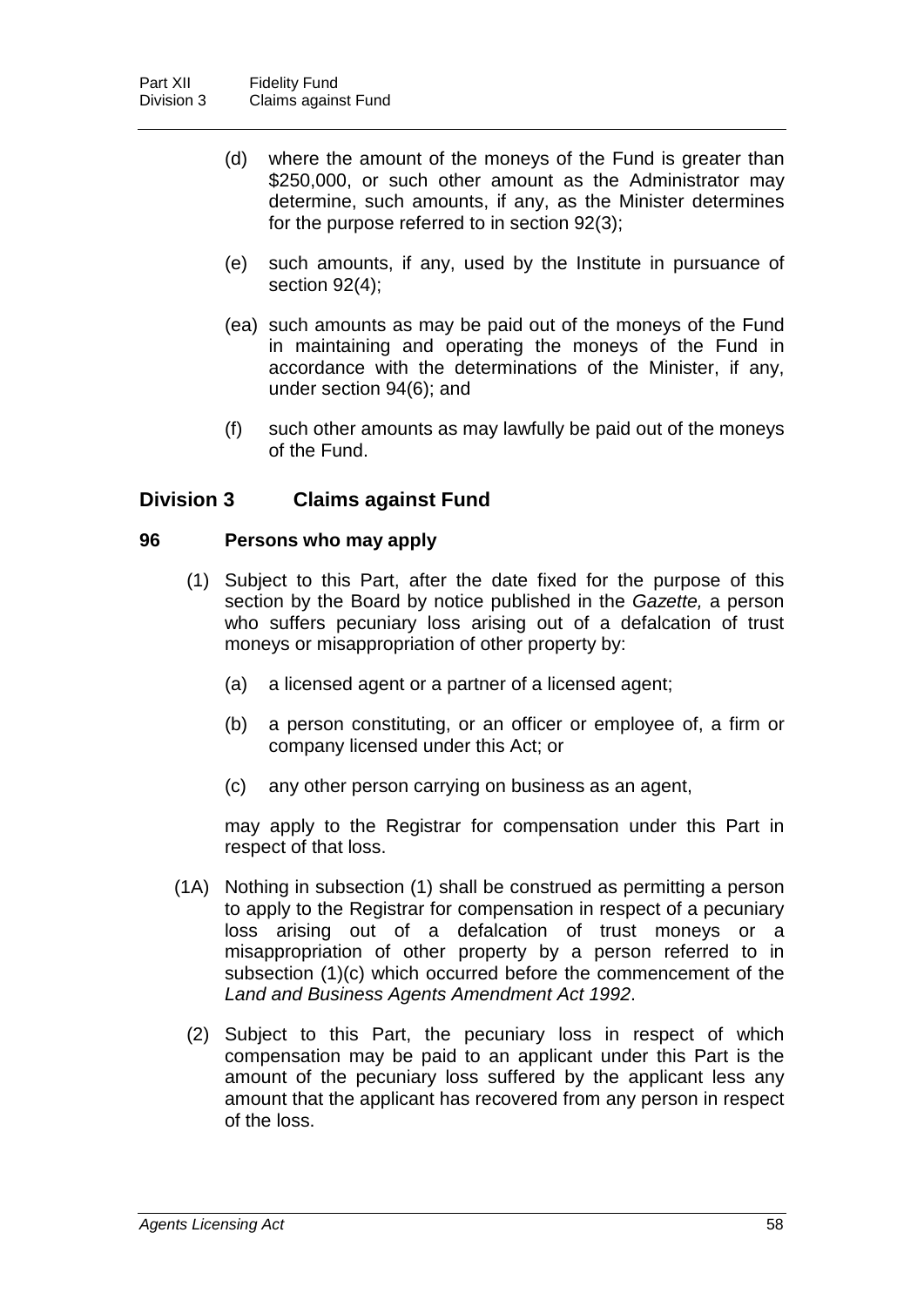## **97 Registrar may invite claims**

- (1) The Registrar may cause to be published in the *Gazette* and a newspaper or newspapers nominated by the Minister a notice inviting persons entitled to apply for compensation under this Part in respect of losses arising out of a defalcation or misappropriation committed by an agent, a person in the employ of an agent, a partner of an agent, a person by whom an agent firm is constituted or a director of an agent company named in the notice to make an application within the period specified in the notice.
- (2) Subject to subsection (3), the period to be specified in a notice published under this section shall be not less than 3 months commencing on the date of publication of the notice in the *Gazette*, newspaper or newspapers, whichever is the latest.
- (3) An action for damage does not lie against the Registrar in respect of the publication in good faith of a notice under this section.

## **98 Time for making applications**

- (1) Subject to subsection (2), an application for compensation under this Part shall not be accepted unless it is made in writing:
	- (a) within the period of 6 months after the applicant becomes aware of the defalcation or misappropriation; or
	- (b) within such further period, not exceeding 2 years, as the Registrar, in his discretion and either before or after the expiration of the period referred to in paragraph (a), allows.
- (2) Where a notice is published under section 97, an application for compensation under this Part in respect of a defalcation or misappropriation committed before the publication of the notice shall be made:
	- (a) before the expiration of the period specified in the notice; or
	- (b) within such further period, not exceeding 2 years, as the Registrar, in his discretion and either before or after the expiration of that period, allows.

## **99 Manner of applications**

(1) An application for compensation under this Part shall be made by the delivery to the Registrar, in writing, of full particulars of the claim supported by a statutory declaration by the applicant.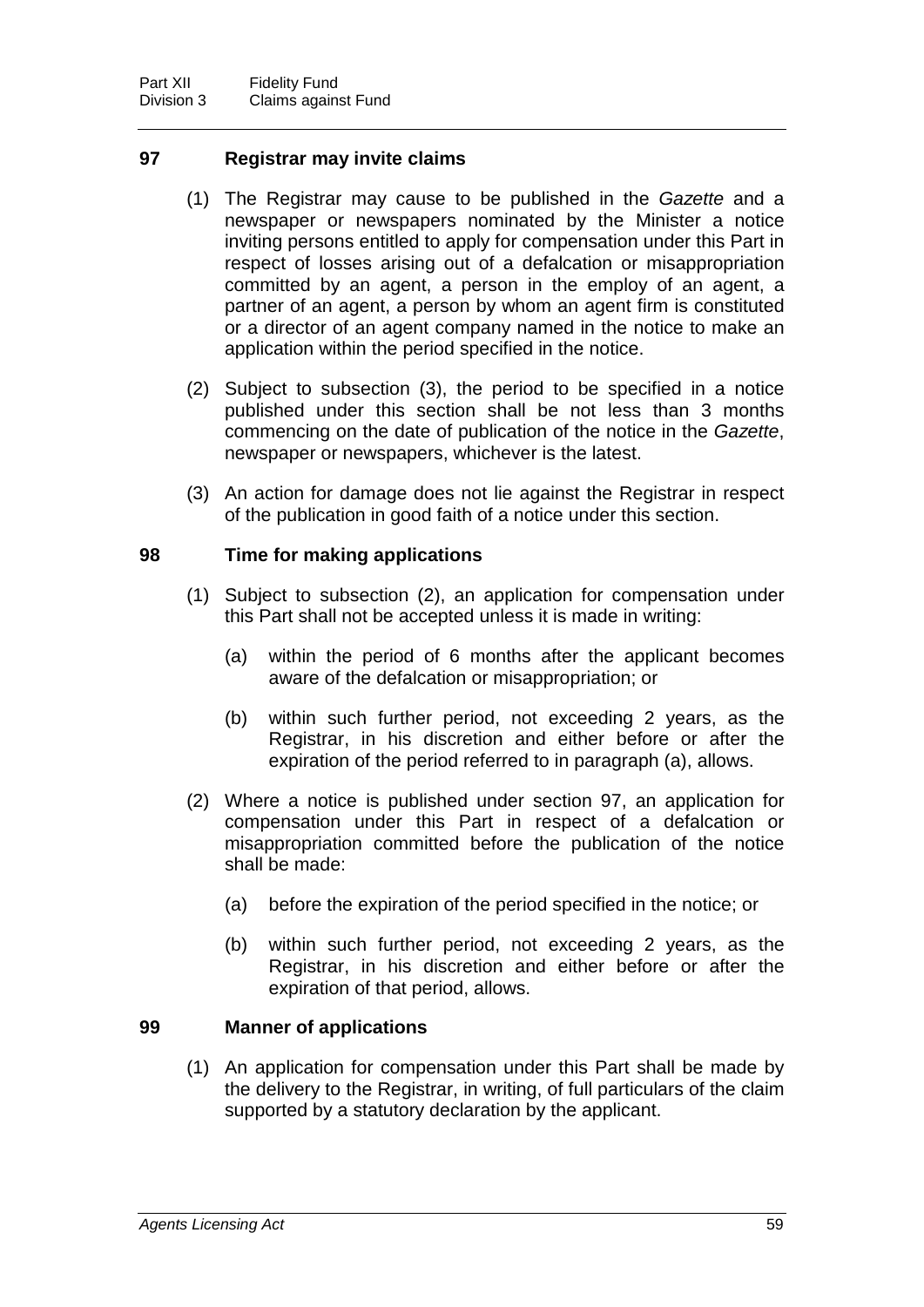- (2) The Registrar shall, within one week after receiving an application for compensation under this Part, post to the applicant a letter acknowledging receipt of the application.
- (3) The Registrar may, by notice in writing delivered to an applicant for compensation under this Part, require the applicant to:
	- (a) give to the Registrar information in the possession or control of the applicant with regard to a matter relating to the application; or
	- (b) deliver to the Registrar any documents in the possession or control of the applicant that tend to establish the fact of the defalcation or misappropriation and the amount of the loss to which the application relates.
- (4) The Registrar may retain a document delivered to him in accordance with a requirement under subsection (3) for as long as the Registrar considers necessary for the purposes of this Part, but the person by whom the document was produced is entitled to be supplied, as soon as practicable, with a copy of the document certified by the Registrar to be a true copy.
- (5) A copy certified under subsection (4) shall be received in all courts as if it were the original.
- (6) Where the Registrar makes a requirement under subsection (3), the Registrar need not take any further steps in relation to the application until the requirement is satisfied.

#### **100 Registrar to consider applications**

- (1) Subject to section 99(6), the Registrar shall consider an application made in accordance with this Part and shall determine:
	- (a) the amount of the pecuniary loss in respect of which compensation may be paid to the applicant under this Part; or
	- (b) that there is no pecuniary loss in respect of which compensation may be so paid.
- (2) Subsection (1) does not require the Registrar to be satisfied:
	- (a) that a person has been found guilty of an offence arising out of a defalcation or misappropriation; or
	- (b) that there is evidence upon which a person might be found guilty of such an offence.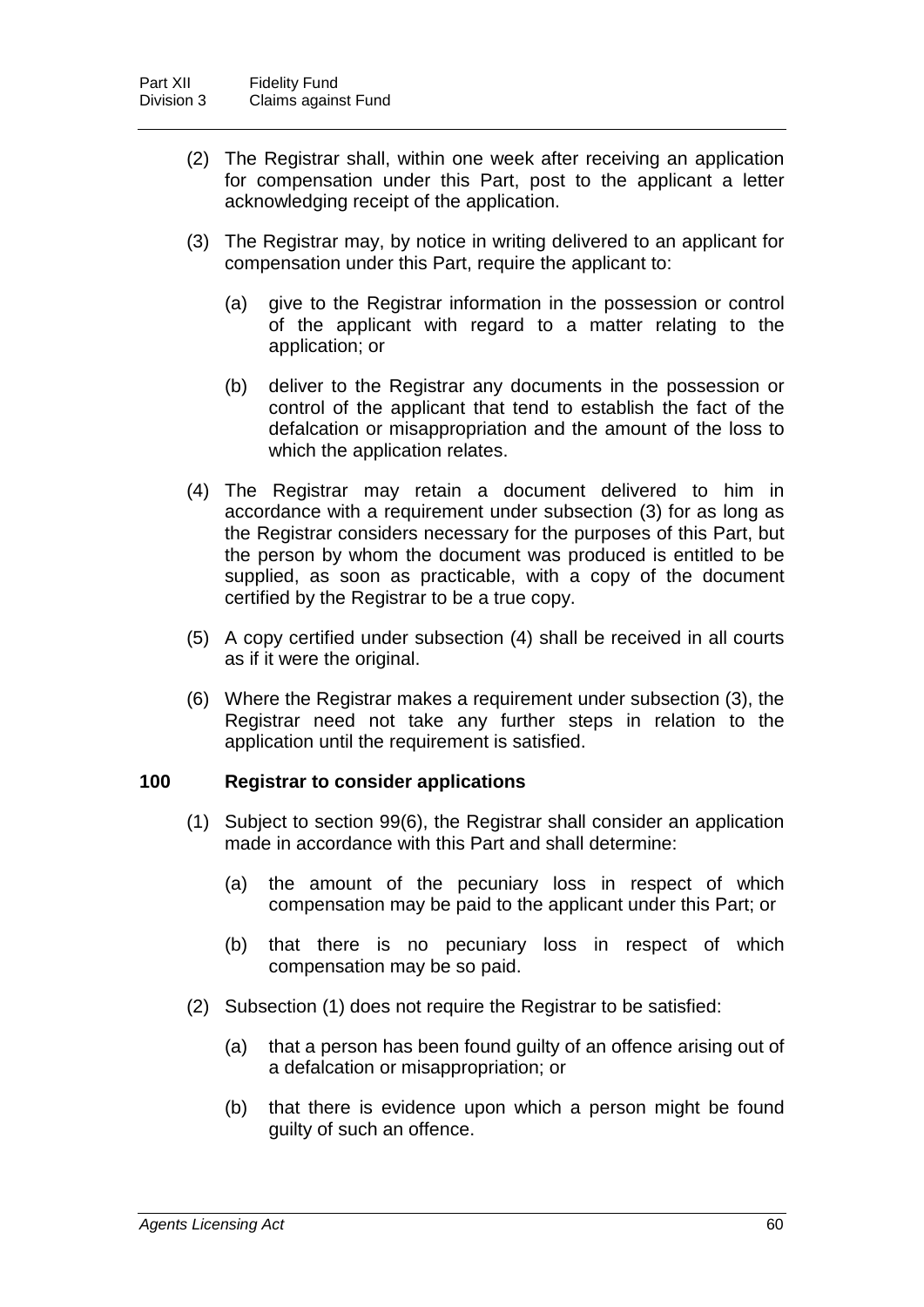- (3) Before making a determination under subsection (1), the Registrar may, if he is of the opinion that the circumstances so warrant, require the applicant to institute against the agent, employee, partner, person by whom an agent firm is constituted or director to whose defalcation or misappropriation the claim relates, or any other person considered to be liable in respect of the loss, or both, proceedings for the recovery of the money the subject of the defalcation or the property the subject of the misappropriation, including proceedings to follow assets and any property into which the money or other property may have been converted.
- (4) Where the Registrar requires a person to institute proceedings under subsection (3), the Registrar is liable to pay out of the moneys of the Fund the costs and other expenses necessarily incurred by the person by reason of the institution of the proceedings.
- (5) The Registrar shall give to an applicant for compensation under this Part notice in writing stating:
	- (a) the amount that the Registrar has determined is the pecuniary loss in respect of which compensation may be paid to the applicant under this Part; or
	- (b) that the Registrar has determined that there is no pecuniary loss in respect of which compensation may be so paid.
- (6) In a notice given under this section, the Registrar shall state the grounds on which he has made the determination referred to in the notice.

## **101 Review of registrar's determinations**

- (1) An applicant for compensation under this Part to whom the Registrar gives notice under section 100(5) may, within 21 days after the date on which notice is so given, make application to the Local Court for an order under this section.
- (2) The Local Court, on application under this section may, if it thinks fit, by order affirm, set aside or vary a determination of the Registrar made under section 102(1).

## **102 Payment of compensation**

(1) Subject to this section, where an amount has been determined under this Part as the amount of pecuniary loss in respect of which compensation may be paid to an applicant under this Part, the Registrar shall pay to the applicant an amount equal to the amount so determined.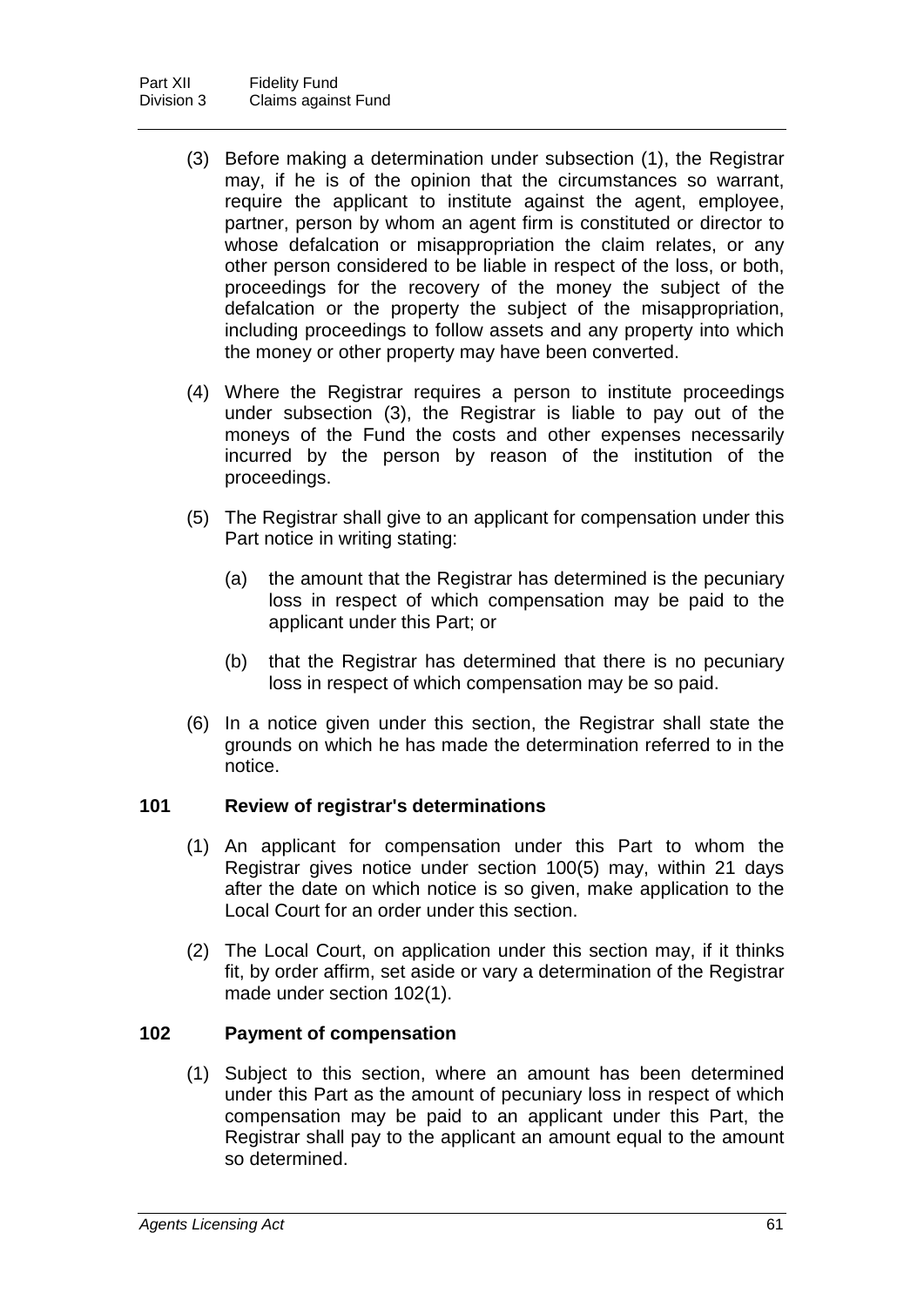- (2) The amounts paid under subsection (1) to applicants for compensation in respect of defalcations or misappropriations by the same person shall not exceed, in the aggregate, \$50,000 or such other amount as the Administrator may determine by notice published in the Gazette.
- (3) Where the aggregate of the amounts that the Registrar would, but for this subsection, be required by subsection (1) to pay to applicants for compensation in respect of defalcations or misappropriations by the same person, exceeds the amount available under subsection (2), the Registrar shall divide the amount available under that subsection among those applicants in proportion to the amounts payable to them.
- (4) Where, at any time, the amount of the moneys of the Fund is insufficient for the payment of all amounts that the Registrar would, but for this subsection, be required by this section to pay, the Registrar shall divide the amount of the moneys of the Fund among the persons to whom it would be required to pay those amounts in proportion to those amounts.

## **103 Subrogation**

Where the Registrar has paid compensation to a person under this Part, the Registrar is, to the extent of the payment, subrogated to the rights of that person against any other person in relation to the occurrence that gave rise to the claim for compensation.

## **104 Agents may claim in certain circumstances**

- (1) Where:
	- (a) the Registrar has paid the amounts of compensation that he is required to pay in respect of defalcations or misappropriations committed by a person; and
	- (b) the sum of those amounts is less than \$50,000, or such other amount as the Administrator has determined under section 102(2),

an agent who was, at the time at which any of those defalcations or misappropriations were committed, a partner of or employer of the person referred to in paragraph (a) and has made a payment to a person in respect of pecuniary loss suffered by that person as a result of any of those defalcations or misappropriations, may apply to the Registrar for compensation under this Part in respect of that payment.

(2) Section 98 does not apply in relation to an application under this section.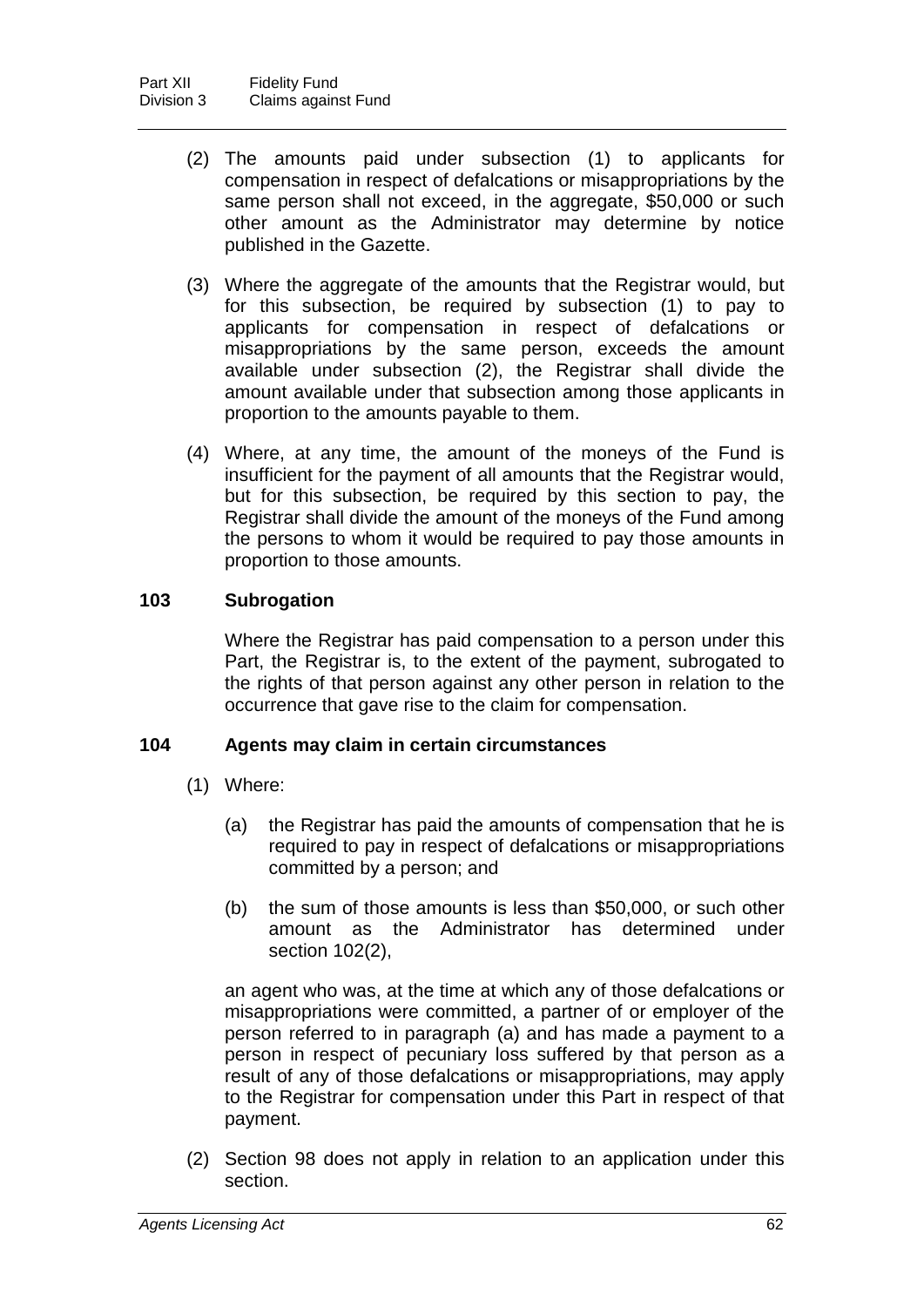- (3) Where:
	- (a) an application is made under this section; and
	- (b) the Registrar is satisfied that:
		- (i) the agent by whom the application is made is entitled to make an application under this section; and
		- (ii) in relation to the defalcation or misappropriation to which the claim relates, the agent acted in good faith,

the Registrar may pay compensation out of the moneys of the Fund to that agent.

(4) The amount to be paid under subsection (3) is such amount, not exceeding the difference between \$50,000 or such other amount as the Administrator has determined under section 102(2) and the sum of the amounts referred to in subsection (1)(a), as the Registrar thinks fit.

#### **105 Interim payments**

- (1) Where, in relation to an application made under this Part, other than an application under section 104, the Registrar has determined the amount of pecuniary loss in respect of which compensation may be paid to the applicant, the Registrar may, if he thinks fit, make an interim payment of compensation to the applicant.
- (2) An amount paid to a person under this section shall be set off against the compensation that the Registrar is required by section 102 to pay to the person.

## **Division 4 Contributions and levies to Fund**

#### **106 Annual contributions**

- (1) A licensed agent shall pay to the Registrar annually a contribution to the Fund of such amount and at such time as may be determined by the Board.
- (2) A licensed agent shall, in addition to the amount payable under subsection (1), pay to the Registrar annually a contribution to the Fund of such amount and at such time as may be determined by the Board in respect of each agent's representative employed by that agent.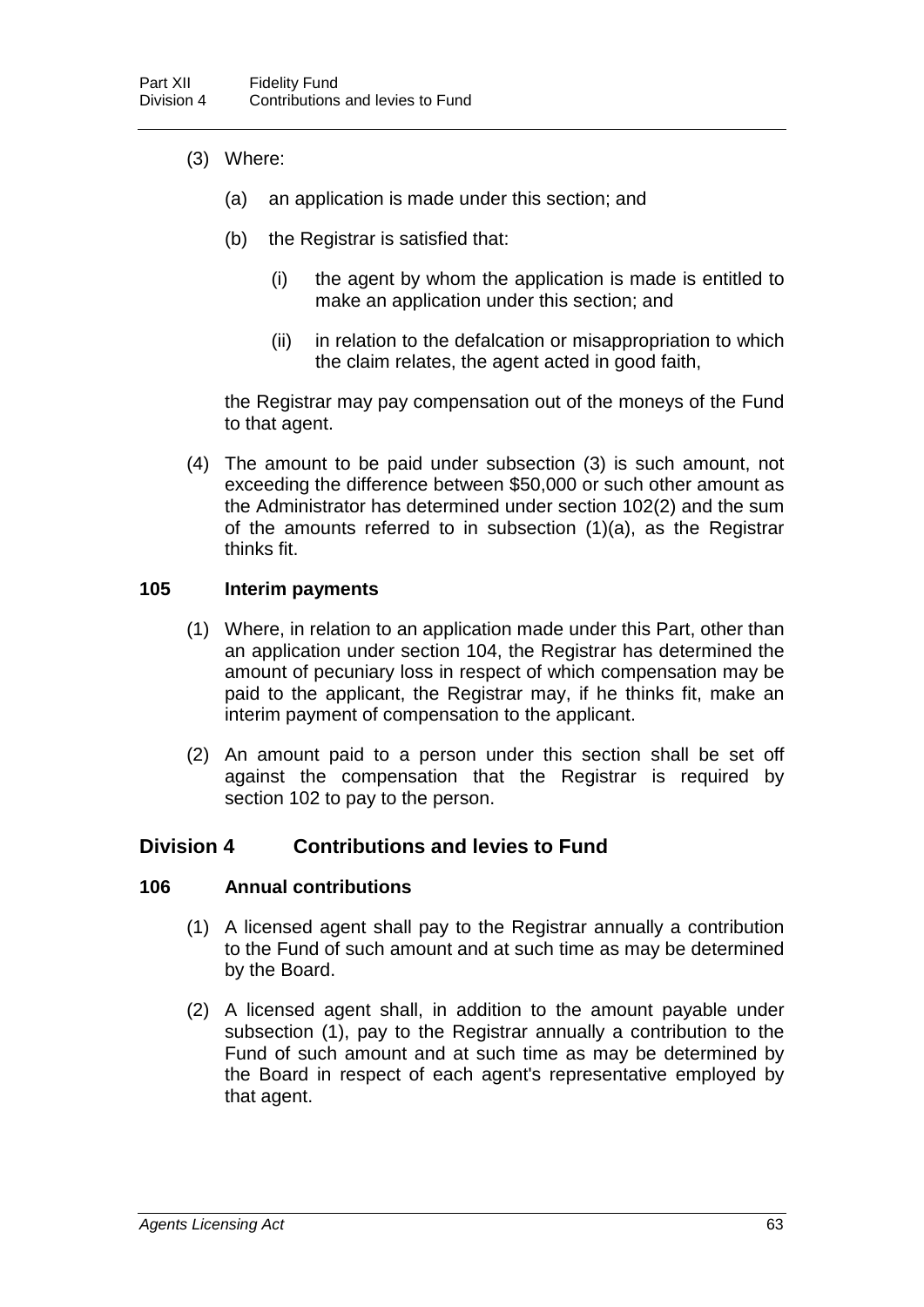## **107 Contributions not payable in certain circumstances**

Notwithstanding section 106(1) and (2), a licensed agent:

- (a) who has contributed to the Fund not less than 4 annual contributions in respect of himself and in respect of each agent's representative employed by him; and
- (b) in respect of whom or in respect of a person in the employ of that agent or a partner of that agent no claim has been made and sustained or is pending against the moneys of the Fund,

is not liable to pay any further annual contributions under section 106(1) or (2) at any time while the amount standing to the credit of the moneys of the Fund, including any investments of the moneys of the Fund, and after deducting the amount of all unpaid claims and other liabilities out-standing against the moneys of the Fund, exceeds \$250,000 or such other amount as the Administrator may determine.

## **108 Levies**

- (1) Where, at any time the Registrar considers that the moneys of the Fund are not sufficient to satisfy the liabilities of the Registrar in relation to the moneys of the Fund, the Registrar may, with the approval of the Administrator, impose a levy of such amount, not exceeding \$20 a year, as he thinks fit for payment to the Fund.
- (2) Subject to this section:
	- (a) a levy imposed under subsection (1) is payable on the date fixed, for the purpose of this section, by the Registrar by notice published in the *Gazette*; and
	- (b) a levy so imposed is payable by each agent who, on that date, holds a licence and is payable also by such an agent in respect of each agent's representative employed by that agent.
- (3) The Registrar may, if he thinks that the circumstances so warrant, extend the time for payment of a levy by an agent and, in such a case, the levy is payable by that agent on the date fixed by the Registrar under this subsection.
- (4) Where an agent does not pay a levy in accordance with this section the Registrar shall record the fact in the register and so long as the levy remains unpaid, the agent shall be deemed to be unlicensed.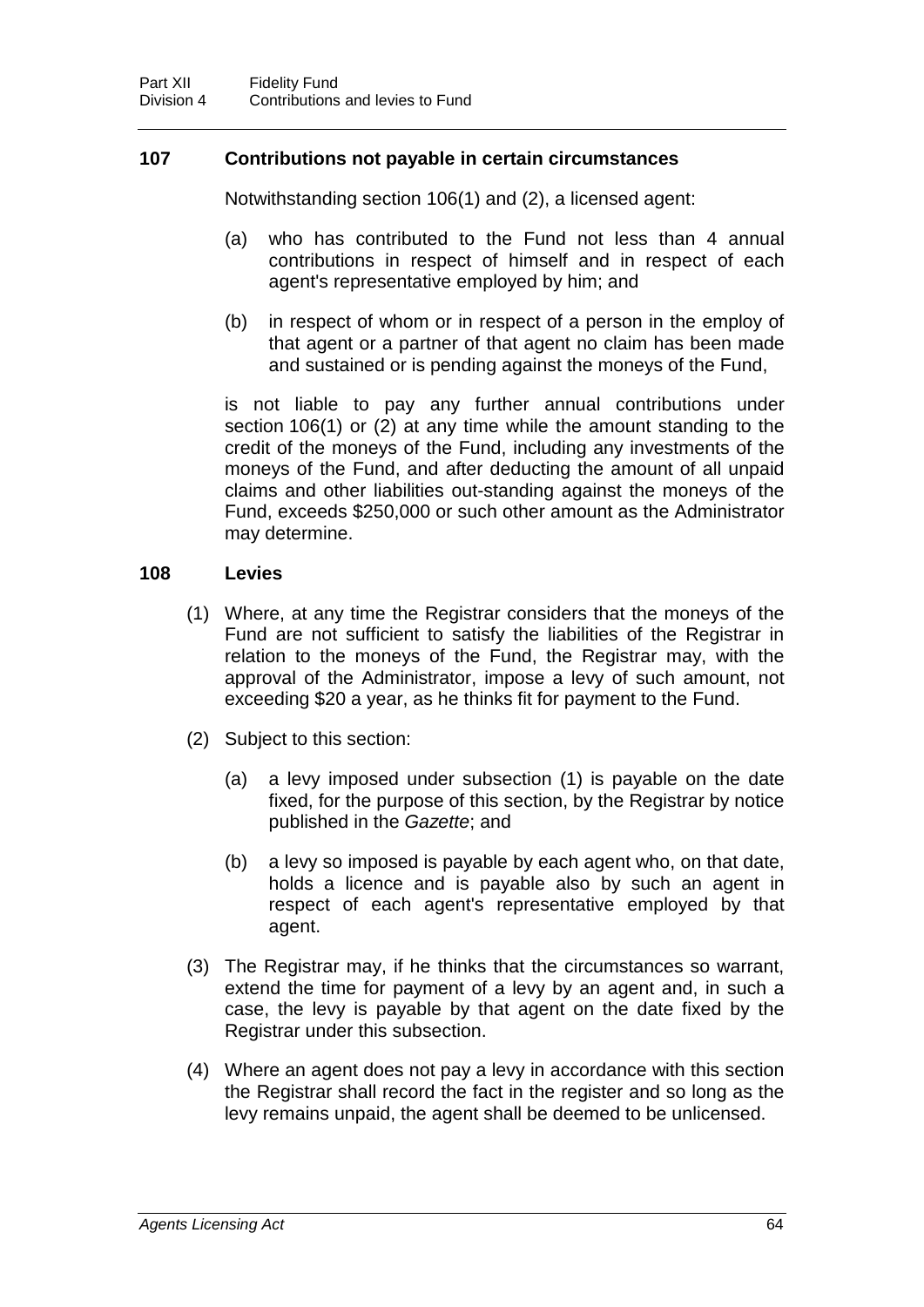# **Part XIIA Indemnity insurance**

#### **108A Interpretation**

(1) In this Part, unless the contrary intention appears:

*authorised insurer* means a person who carries on insurance business and is for the time being approved:

- (a) in relation to agents who are members of the Institute, by the Institute; and
- (b) in relation to other agents, by the Registrar,

for the purposes of this Part.

*indemnity insurance* means insurance against loss arising from claims in respect of any description of civil liability (other than a prescribed description of civil liability) incurred by an agent or former agent in connection with:

- (a) his business as an agent;
- (b) the business of a firm of agents of which he is or formerly was a member; or
- (c) a company which carries on business as agents of which he is or formerly was a director,

or by an employee or former employee of that agent, firm or company.

(2) Nothing in this Part shall derogate from Division 3 of Part XII.

#### **108B Indemnity insurance**

- (1) The Institute or, as the case may be, the Registrar and an authorised insurer may enter into an arrangement for or with respect to the provision by the authorised insurer to agents or former agents who are members of a class prescribed for the purposes of this Part, of indemnity insurance.
- (2) Where an arrangement is made under subsection (1), the Institute or, as the case may be, Registrar and the authorised insurer may:
	- (a) do anything necessary or convenient for carrying out or giving effect to the arrangement; and
	- (b) by subsequent arrangement, rescind or vary the arrangement.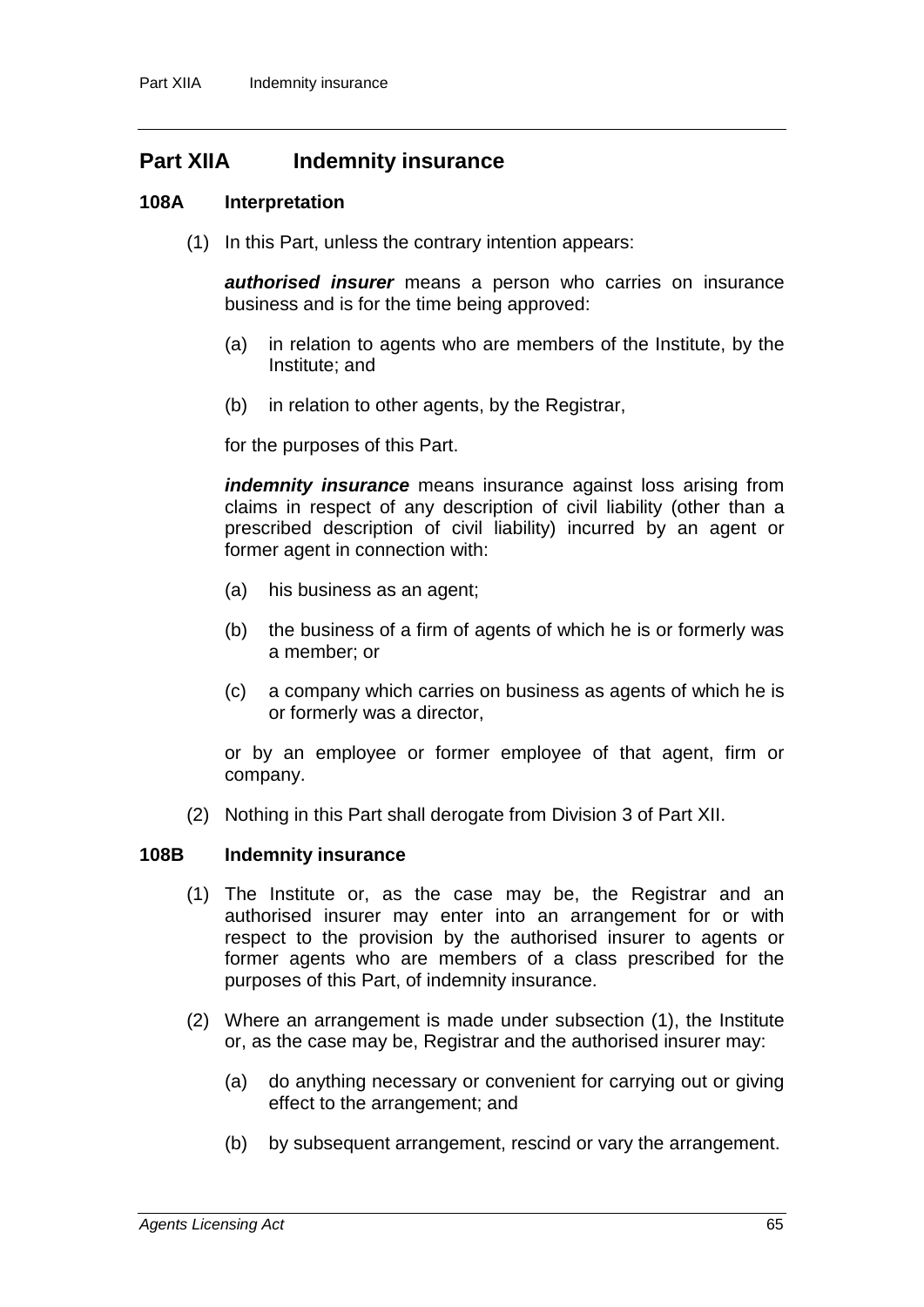- (3) An arrangement under subsection (1) or (2) may include provisions with respect to:
	- (a) the terms and conditions to which the provision of indemnity insurance is to be subject;
	- (b) the amount of insurance cover to be provided;
	- (c) the amount payable by way of premiums;
	- (d) the circumstances in which insurance cover is to be limited or denied;
	- (e) the period during which the indemnity insurance is to be provided;
	- (f) the issue of certificates to persons covered by indemnity insurance and the form of those certificates;
	- (g) the payment by or on behalf of the authorised insurer to the Institute or, as the case may be, Registrar for their own benefit of an amount by way of brokerage or profit commission;
	- (h) the payment by or on behalf of the authorised insurer to the Institute or, as the case may be, Registrar of an amount by way of reimbursement for expenses incurred by either of them in connection with the arrangement; and
	- (j) other matters in connection with indemnity insurance agreed between the Institute or, as the case may be, Registrar and the authorised insurer.
- (4) Without limiting the generality of section 127, the Administrator may make regulations, not inconsistent with this Act, prescribing all matters required or permitted by this Part to be prescribed, or necessary or convenient to be prescribed for carrying out or giving effect to this Part, and in particular prescribing matters for or in relation to:
	- (a) requiring agents and former agents, or persons who are members of a specified class of agents or former agents, to take out and maintain with an authorised insurer indemnity insurance on the terms and conditions specified in and in accordance with an arrangement under subsection (1) or (2);
	- (b) the issue of certificates in relation to indemnity insurance and the form of those certificates;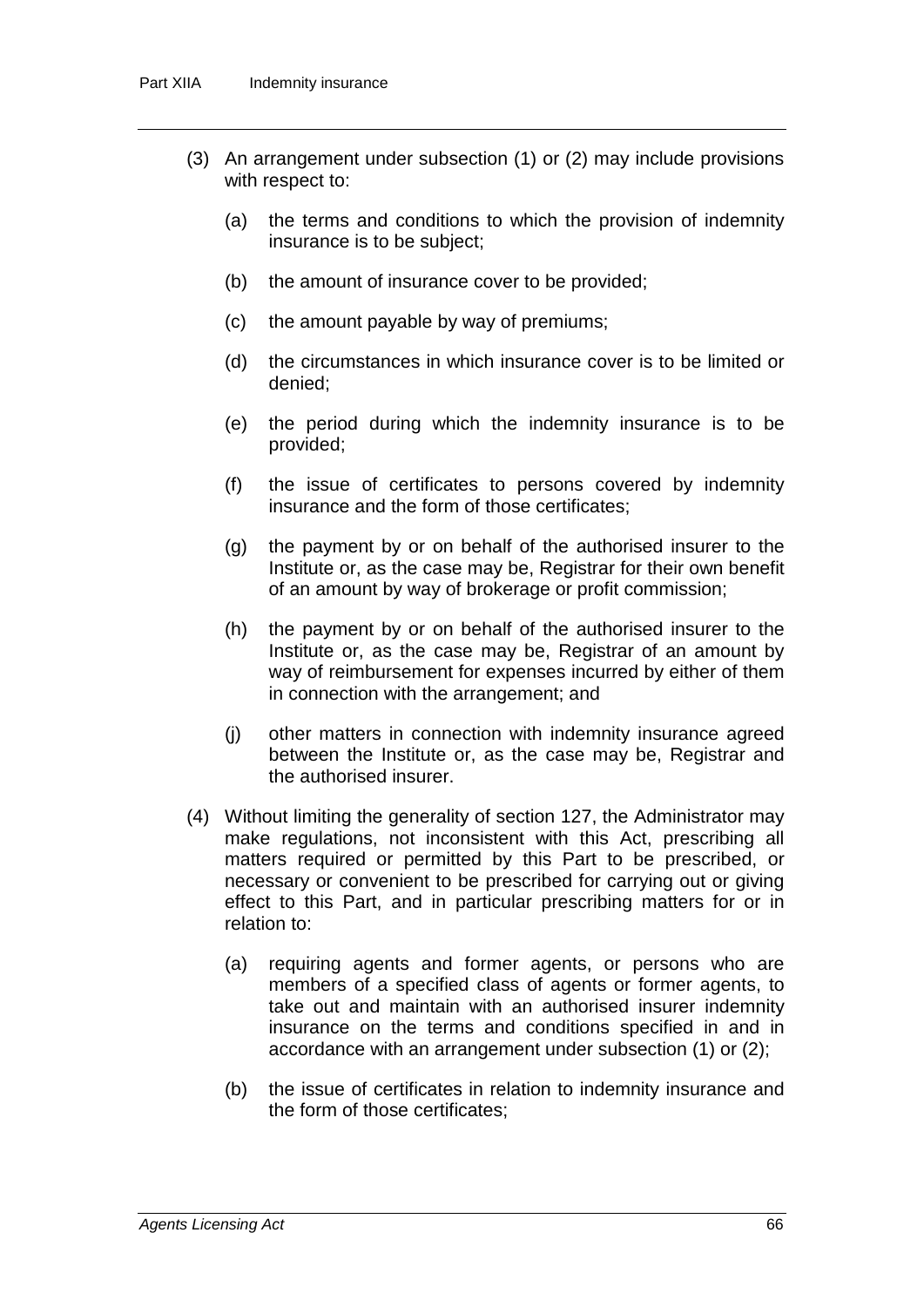- (c) empowering the Minister:
	- (i) to exempt from compliance with the Regulations agents or former agents or persons who are members of a specified class of agents or former agents;
	- (ii) to grant an exemption referred to in subparagraph (i) indefinitely or for a specified period or subject to any other conditions determined by the Minister; and
	- (iii) to revoke an exemption granted by the Minister or vary conditions referred to in subparagraph (ii);
- (d) making provisions that, in consequence of a substantial change in the nature of the practice of an agent are necessary;
- (e) providing for the making of such declarations by agents or former agents as may be necessary to determine premiums in relation to indemnity insurance;
- (f) exempting arbitration agreements that are related to the arbitration of disputes between agents and insurers in relation to indemnity insurance from a statutory provision that would, apart from the exemption, have the effect of invalidating such an agreement or a provision of such an agreement; and
- (g) prescribing penalties, not exceeding \$5,000, for breach of, or noncompliance with, a regulation made in pursuance of this Part.

#### **108C Conveyancing agents to insure**

A conveyancing agent shall, before commencing to carry on business, take out and maintain with an authorised insurer indemnity insurance in the sum of \$500,000, or the maximum sum agreed under the arrangements entered into under section 108B with the authorised insurer, whichever is the lesser.

Penalty: \$5,000.

# **Part XIII Miscellaneous**

#### **109 Registers**

- (1) The Registrar shall keep the following registers:
	- (a) a Register of Licensed Real Estate Agents;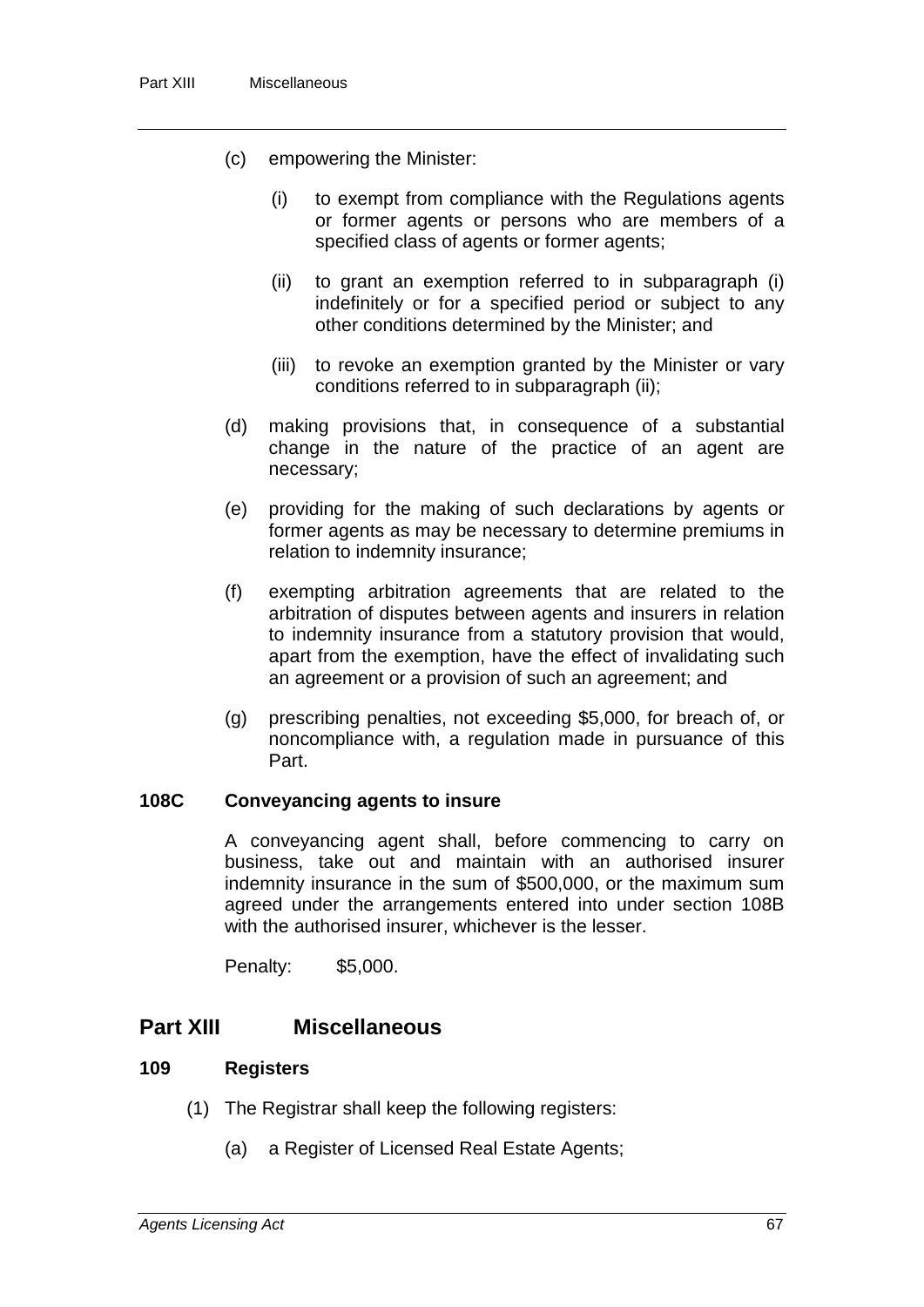- (b) a Register of Licensed Business Agents;
- (c) a Register of Agents' Representatives who are entitled to be registered; and
- (d) a Register of Conveyancing Agents.
- (2) The Registrar shall record in the registers:
	- (a) the name of each licensed agent or registered agent's representative, as the case may be;
	- (b) in the case of a register other than the register specified in subsection (1)(c), the address of each office in the Territory at which each licensed agent carries on business and, if there is more than one such office, a statement as to which is the principal office;
	- (c) the prescribed particulars; and
	- (d) such other particulars as the Board determines or as are required to be recorded under this Act.
- (3) A register so kept shall, without fee, be open to inspection during ordinary business hours by a person desiring to inspect the register.

#### **110 Requirements with respect to registered offices**

- (1) A licensed agent shall register any office at which the agent carries on business under his licence by giving notice of the address of the office to the Registrar on or before the day on which he commences to carry on business at that office.
- (2) Where, pursuant to subsection (1), a licensed agent registers more than one office, he shall specify in the notice referred to in that subsection, which of the offices is to be his principal office.
- (3) Subject to subsection (3A) and section 111, a licensed agent shall nominate and have at all times in his service at a registered office, as manager of that office, a branch manager who is a licensed agent.
- (3A) A licensed agent shall not, at a registered office referred to in subsection (3), have under that subsection more than one branch manager.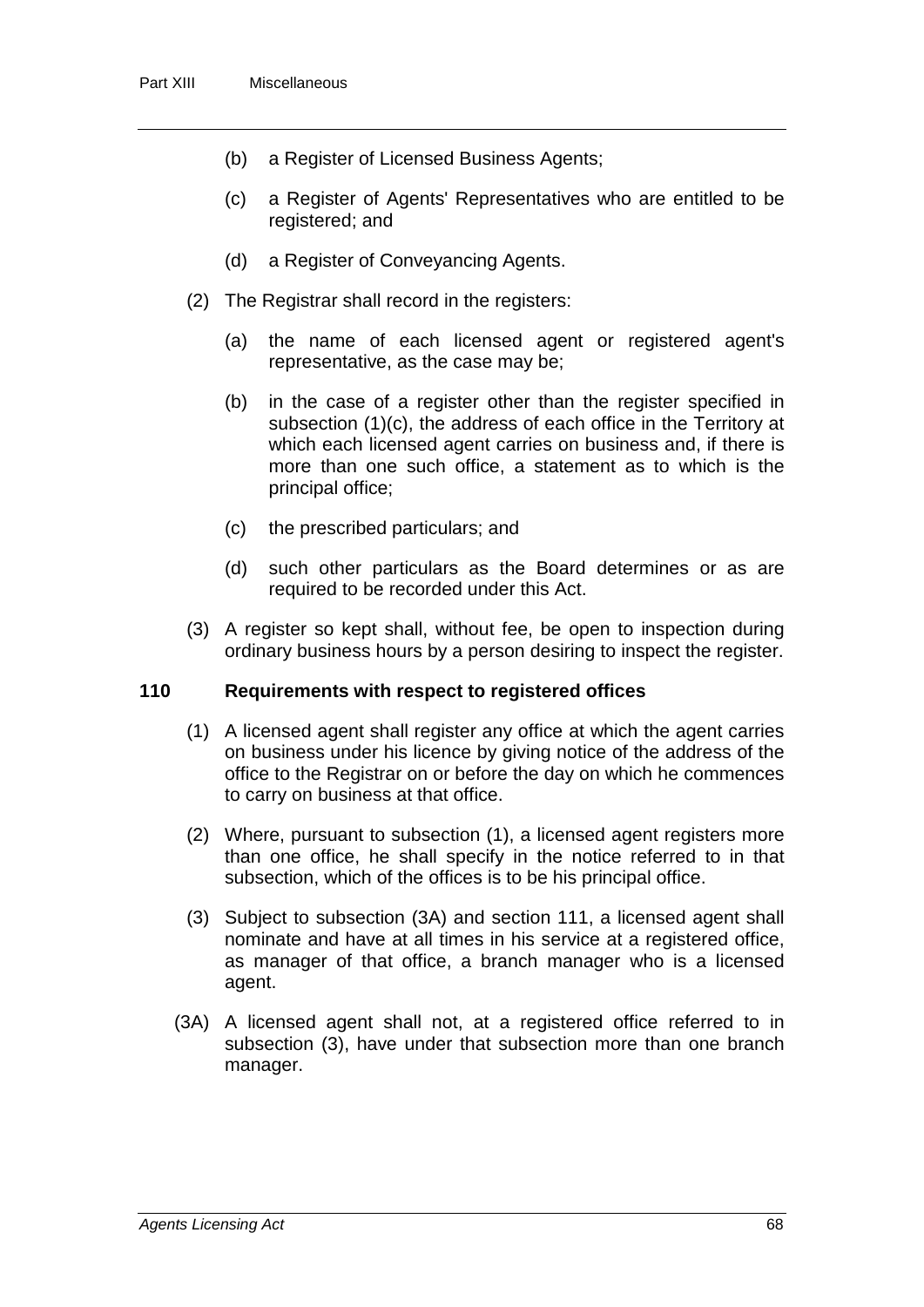(4) A branch manager shall not be a licensed agent nominated as manager by any other licensed agent or in respect of any other office and shall not carry on business as an agent on his own account.

Penalty: \$500 or imprisonment for 3 months.

#### **111 Registrar may approve operation of registered office without licensed branch manager**

- (1) Upon an application by a licensed agent, the Registrar may, subject to such conditions that he may consider necessary or desirable, grant approval, in writing, to the licensed agent to carry on business as a licensed agent for a period, not exceeding 60 days, during which the branch manager of a registered office of the licensed agent is not a licensed agent.
- (2) licensed agent shall not contravene or fail to comply with a condition specified in an approval granted under subsection (1).

Penalty: \$500 or imprisonment for 3 months.

### **112 Agent not to share commission**

(1) Except as may be prescribed, a licensed agent shall not share with another person, other than a licensed agent, or partner of, or registered agent's representative employed by, the first-mentioned agent, a fee, commission or other gain or reward payable to the first-mentioned agent in respect of a transaction in his capacity as agent.

Penalty: \$500 or imprisonment for 3 months.

(2) In subsection (1), a reference to a licensed agent includes a reference to a person licensed under a law of a State or Territory providing for the licensing of real estate agents, business agents or conveyancing agents (by whatever name called).

#### **113 Improper use of licence**

A licensed agent shall not permit any other person to have possession of his licence with the intent that the other person shall represent himself as the person to whom the licence was granted.

Penalty: \$500 or imprisonment for 3 months.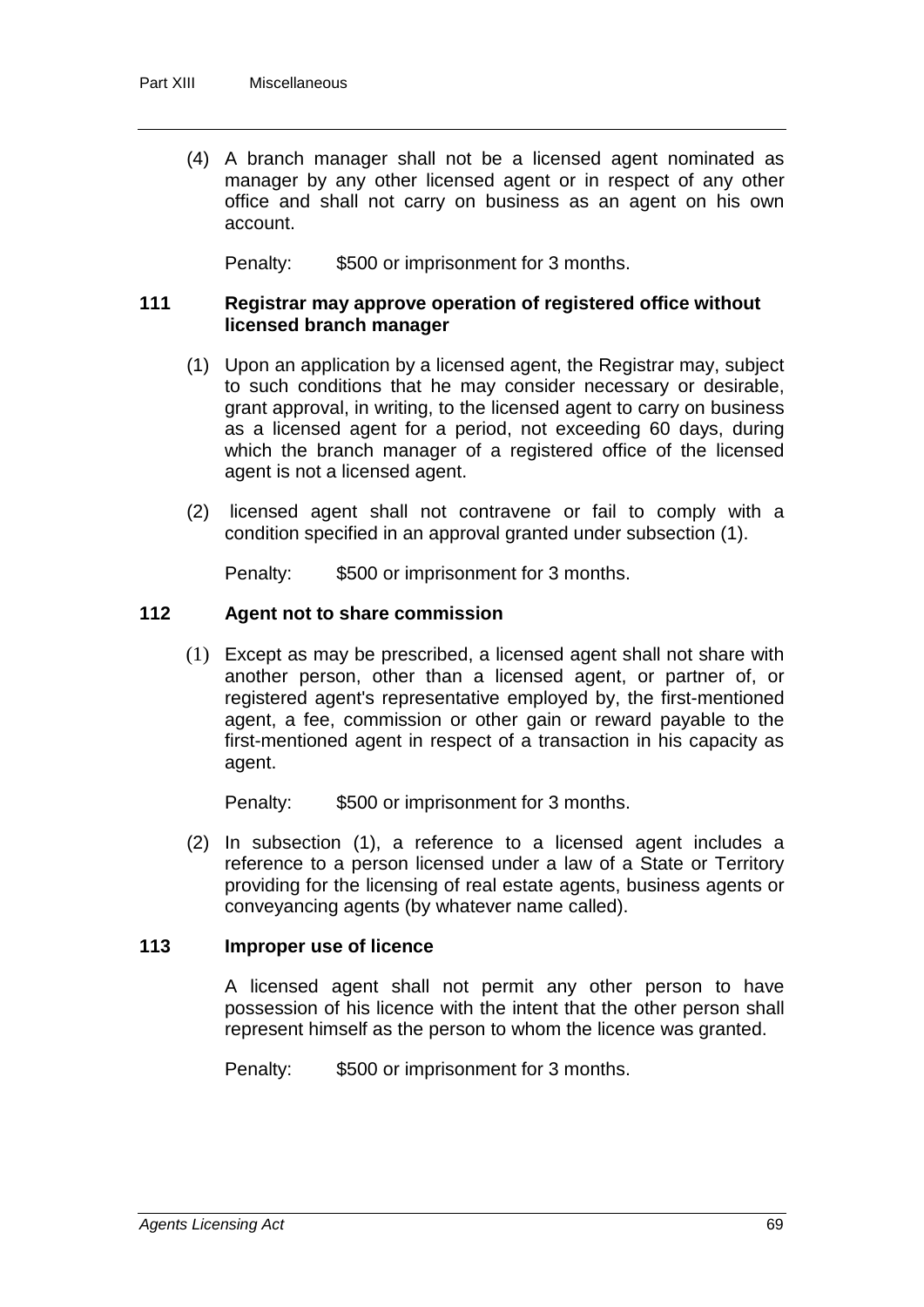#### **114 Improper use of title of agent**

- (1) A person, other than a licensed agent, shall not use, in an advertisement or any other mode of public notification, words that would reasonably lead to the belief that he is a licensed agent.
- (2) Without limiting the effect of subsection (1), a person other than a licensed agent or a registered agent's representative shall not:
	- (a) place, or suffer or permit to be placed, on the building in which his office is situated; or
	- (b) place, on a document, as a description of his business,

the words "real estate agent", "estate agent", "land agent", "property agent", "business agent", "conveyancing agent" or words implying that, in the course of his business, he acts, or is prepared to act, as agent for principals in connection with any of the matters referred to in section 5(2).

Penalty: \$500 or imprisonment for 3 months.

#### **115 False or misleading advertisements**

A licensed agent shall not, in an advertisement or any other mode of public notification published in connection with his business as a licensed agent, make a statement or any representation that is false, misleading or is intended to deceive.

Penalty: \$500 or imprisonment for 3 months.

#### **116 Obstruction of registrar, inspector, &c.**

A person shall not obstruct, threaten or intimidate another person in the exercise of a power conferred, or the performance of a duty imposed by or under this Act on that other person.

Penalty: \$200.

#### **117 Production of licence**

A licensed agent shall not fail, without reasonable excuse, upon demand of the Registrar or an inspector, to produce the licence of the agent for inspection.

Penalty: \$200.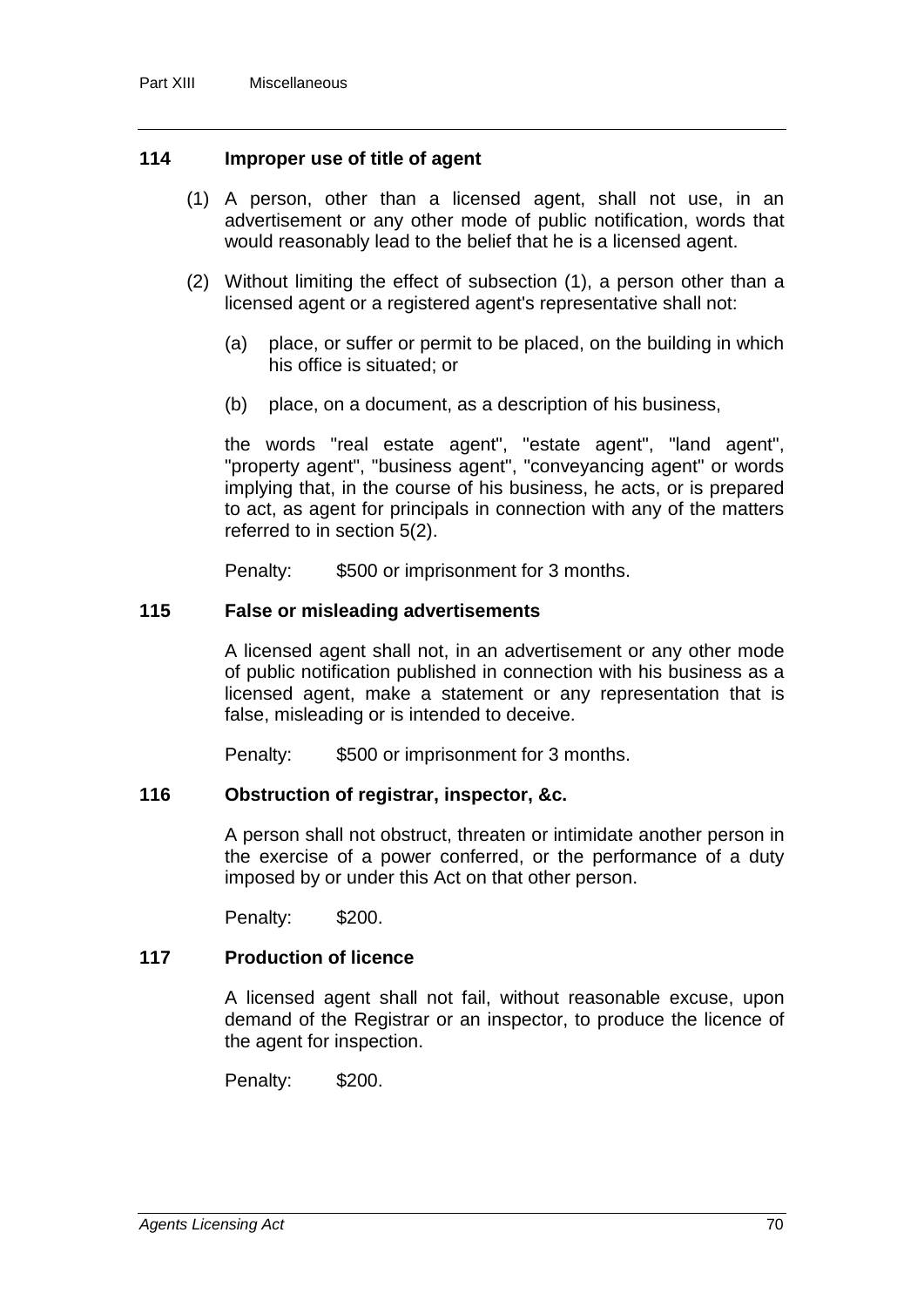### **118 Withholding of deposit**

Where an agent is authorised to retain in a trust account money received as a deposit in respect of a transaction in the capacity of agent and the money is to be withheld or not repaid, the agent shall, within a period of 14 days from the completion of the transaction, inform in writing all persons involved, including his principal, of the reason for withholding or not repaying the money.

Penalty: \$200.

#### **119 Requirements of advertisements**

A licensed agent shall not publish an advertisement in connection with his business as agent unless it is stated in the advertisement:

- (a) that the agent is licensed; and
- (b) the address of the place or, where the agent carries on business at more than one place, one of the places at which the agent carries on business as an agent.

Penalty: \$200.

#### **120 Display of notices**

- (1) A licensed agent shall exhibit and keep exhibited in a prominent position at the place, or each place specified in the licence of the agent as a place at which the agent is authorised to carry on business as a licensed agent, and so as to be easily read from outside that place of business:
	- (a) a notice of:
		- (i) the name of the agent and the fact of his being licensed as an agent; and
		- (ii) if the business is carried on in a name other than the name of the agent – the name under which the agent carries on business; and
	- (b) the licence, or a photographic copy of the licence, issued to the agent.
- (2) Where a licensed agent ceases to carry on business at the place specified in the licence of the agent, the agent shall forthwith remove from that place a notice, photograph or licence exhibited under subsection (1).

Penalty: \$200.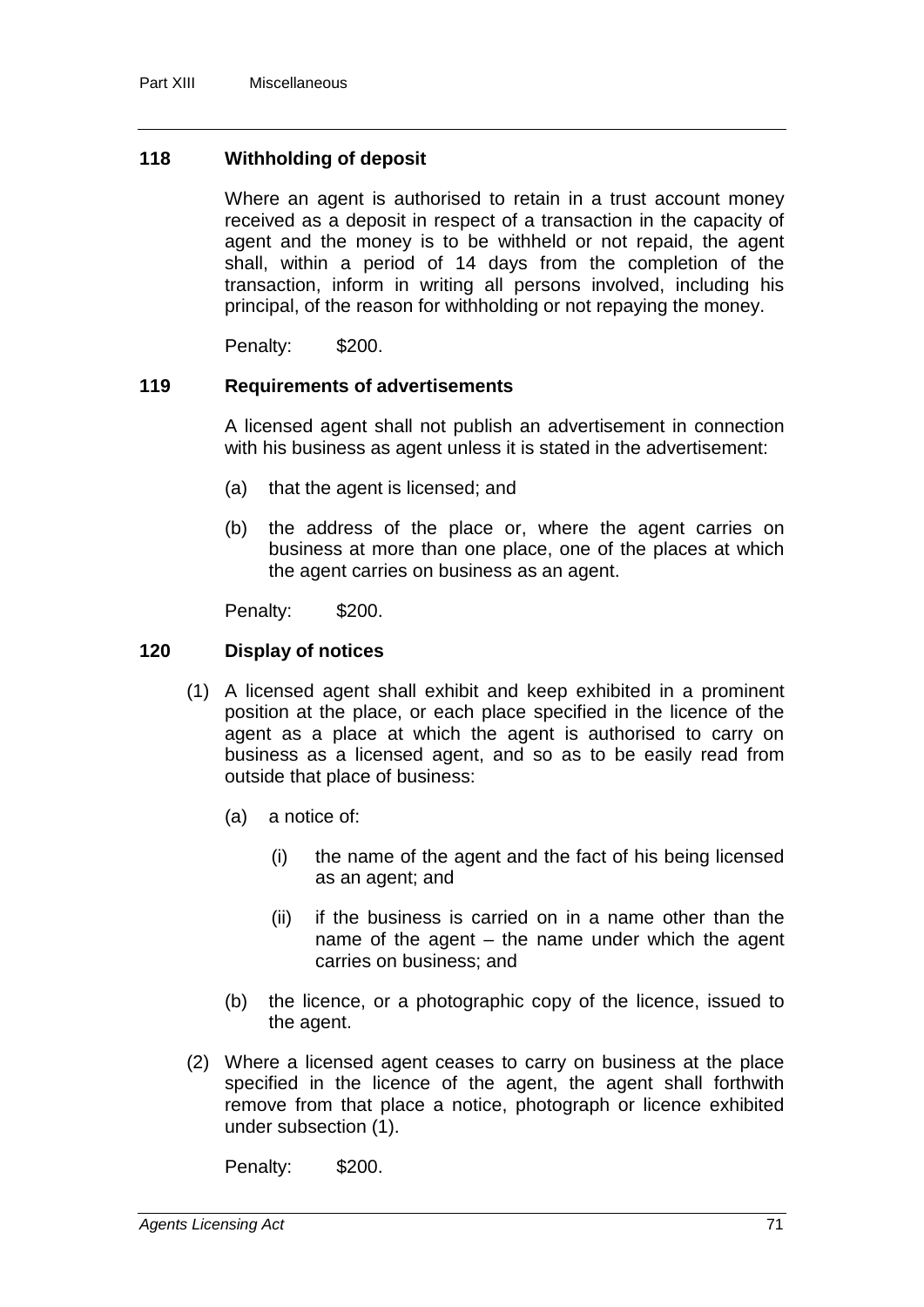#### **121 No recovery of commission unless licensed**

A person is not entitled to bring an action to recover a fee, commission or other gain or reward for acting as an agent for a principal in relation to a matter referred to in section 5(2) or to work which, under this Act, a conveyancing agent may perform unless:

- (a) at the time the person was engaged to act as an agent, the person was a licensed agent and was such an agent at the time of acting as agent; or
- (b) the person was engaged to act as an agent before the expiration of the period of one month after the commencement of this Act and, at the time of acting as agent, was a person to whom section 17 did not apply by reason of section 128.

#### **121A Restriction on agent, &c., purchasing or selling property in which interested**

(1) Subject to subsection (6), a licensed agent, a registered agent's representative, an employee of a licensed agent or a person who holds himself out to be an agent shall not purchase, whether directly or indirectly, or be beneficially interested in the purchase of land or a business, as the case may be, where he is acting as an agent for a principal.

Penalty: \$20,000.

(2) Subject to subsection (6), a licensed agent, a registered agent's representative, an employee of a licensed agent or a person who holds himself out to be an agent shall not, whether directly or indirectly, accept title to land or a business where he is in breach of subsection (1).

Penalty: \$20,000.

(3) Subject to subsection (6), a licensed agent, a registered agent's representative, an employee of a licensed agent or a person who holds himself out to be an agent shall not sell, whether directly or indirectly, land or a business that he owns or is beneficially interested in to a person who is a principal for whom he is acting as an agent.

Penalty: \$20,000.

(4) A licensed agent or a person who holds himself out to be an agent shall not receive commission from a principal in any case where he has been found guilty of an offence against subsection (1) or (3).

Penalty: \$10,000.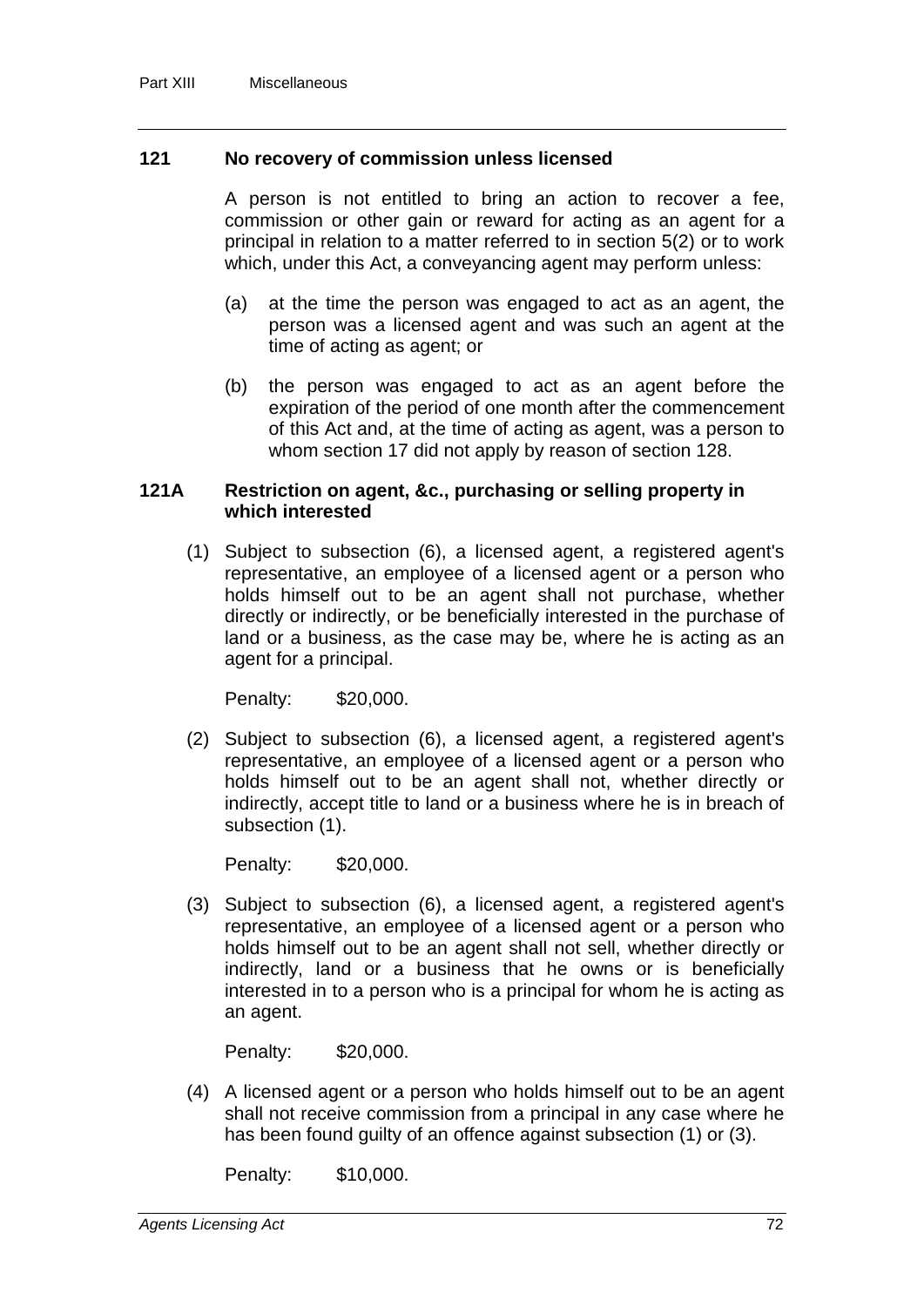- (5) A person who is found guilty of an offence against this section shall:
	- (a) account for and repay to the principal all profits (including commission received) resulting from the purchase or sale and any subsequent dealings with the land or business;
	- (b) subject to an agreement with the principal, in the case of a finding of guilt against subsection (2), transfer title to the land or business to the principal.
- (6) This section does not apply where:
	- (a) the land or business is purchased by a person who is a shareholder or creditor of a licensed agent which is a corporation the shares of which are listed on the Australian Stock Exchange or a prescribed corporation;
	- (b) the licensed agent, the registered agent's representative or employee acted honestly and reasonably;
	- (c) the principal is in substantially as good a position as if the licensed agent, agent's representative or employee had no interest whatsoever in the purchase or sale; or
	- (d) the licensed agent, registered agent's representative or employee has complied with section 121B.
- (7) A person who has sold land may lodge a caveat with the Registrar-General in respect of his former interest in the land, except where the land has been sold to a bona fide purchaser, where:
	- (a) he believes that the person who acted as agent for him for the purposes of the sale of the land was beneficially interested in the purchase of the land at the time of the trans-action; and
	- (b) the sale of the land is or will be the subject of an action brought under this section.

#### **121B Where agent, &c., may purchase or sell**

(1) A licensed agent, a registered agent's representative or an employee of a licensed agent may purchase or sell, whether directly or indirectly, or be beneficially interested in the purchase or sale of land or a business which the person for whom he is acting as agent wishes to purchase or sell, as the case may be, where the agent, agent's representative or employee makes a full disclosure of his intention to purchase or sell or of his interest in the purchase or sale.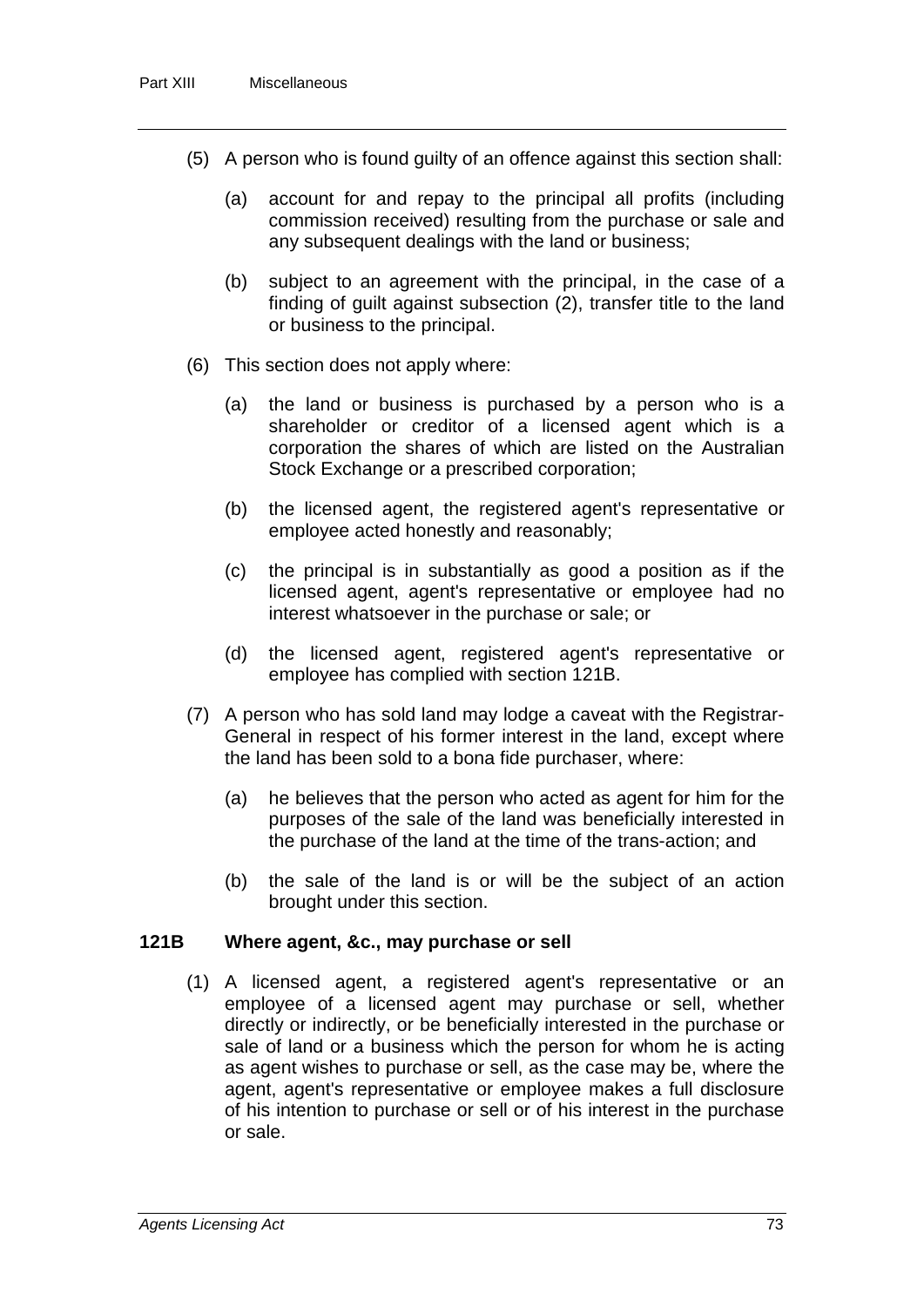- (2) A disclosure under subsection (1) shall be in the prescribed form and subject to the prescribed conditions, if any.
- (3) A form prescribed for the purposes of subsection (1), shall:
	- (a) provide that full details of the intention to purchase or sell or of the beneficial interest in the purchase or sale shall be set out in or attached to the form; and
	- (b) contain a statement to the effect that the agent, agent's representative or employee may have gained information in relation to the principal's circumstances and the proposed purchase or sale by virtue of his relationship with the principal that may place him in a position of advantage.

### **122 Service of documents**

- (1) Subject to this Act, a document required by this Act to be given to, or served on, a licensed agent may be given or served by:
	- (a) leaving the document at the place specified in the licence as the place or principal place at which the business of the agent is carried on; or
	- (b) sending the document by post to the address of the place specified in the licence as the place or principal place at which the business of the agent is carried on.
- (2) A document required by this Act to be given to, or served on, an applicant for a licence or for registration as an agent's representative may be given or served by sending it by post to the applicant at the last-known place of residence of the applicant.

### **123 Evidence of licensing or registration**

A document purporting to be a certificate under the hand of the Chairman or Registrar and stating that a person was, or was not, on a date or dates or during a period mentioned in the document, the holder of a real estate agent's licence or business agent's licence or a registered agent's representative is, in all courts and before all persons and other bodies authorised to receive evidence, prima facie evidence of the matter so stated.

#### **124 Requirement by registrar or inspector**

Where the Registrar or an inspector is empowered by this Act to require a person to do any thing, the Registrar or inspector may make the requirement orally or in writing served on that person.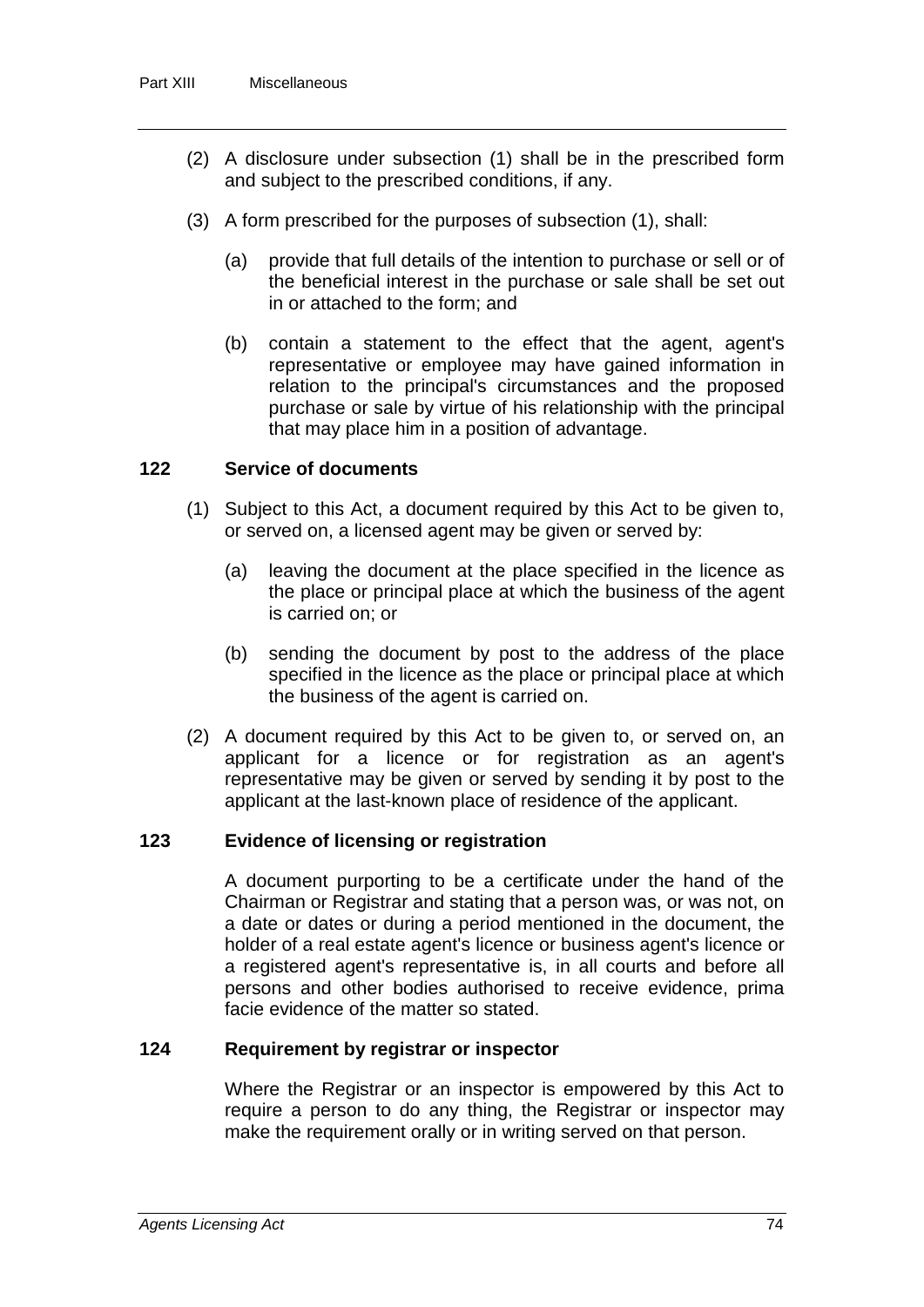### **125 Cancelled registration and revoked licences**

- (1) Where:
	- (a) the Board cancels the registration of an agent's representative; or
	- (b) the Board revokes the licence of an agent,

the agent's representative or the holder of the licence, as the case may be, shall deliver the certificate of registration or licence, as the case may be, to the Registrar as directed by the Registrar.

Penalty: \$500 or imprisonment for 3 months.

(2) Where the cancellation of the registration of an agent's representative or the revocation of a licence is set aside by a Stipendiary Magistrate under section 85 the Registrar shall return the certificate of registration or the licence, as the case may be, to the agent's representative or the agent.

#### **125A Offences punishable summarily**

All offences against this Act, other than offences expressed to be indictable, shall be punishable on a summary finding of guilt.

#### **125AA Infringement notices**

Notwithstanding section 125A, the Regulations may provide for:

- (a) the payment, as an alternative to prosecution, of a prescribed amount in lieu of a penalty otherwise imposed for infringement of this Act or the Regulations; and
- (b) the service of notices on persons who appear to have infringed this Act or the Regulations and the particulars to be included in the notices.

#### **125B Regulatory offences**

An offence of contravening or failing to comply with section 47, 51, 56, 59, 60, 61, 80(1), 111(2), 118, 119, 120 or 125(1) is a regulatory offence.

#### **126 Offences committed by employees, partners, or directors**

(1) Subject to subsection (2), a licensed agent may be prosecuted for an offence committed against this Act by a person who, not being a licensed agent, is an employee of, a partner of or, where the licensed agent is a company, a director of the licensed agent.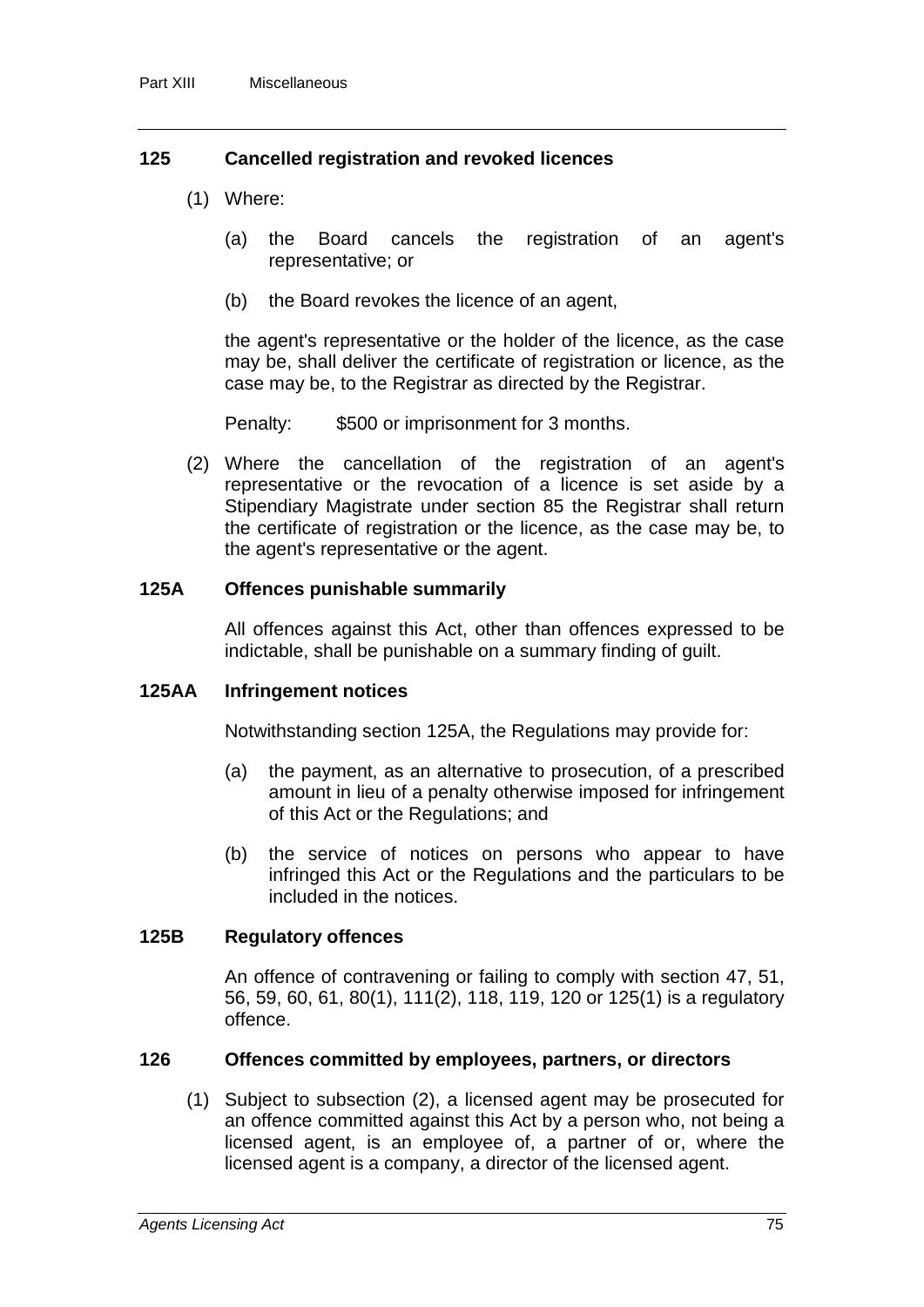(2) A licensed agent shall not be liable under subsection (1) where the licensed agent proves that he or it had given such directions to the employee, partner or director and had exercised or caused to have been exercised such supervision of the employee, partner or director as were reasonably necessary to ensure that the employee, partner or director did not commit an offence against this Act.

### **127 Regulations**

- (1) The Administrator may make regulations, not inconsistent with this Act, prescribing all matters that this Act requires or permits to be prescribed or that are necessary or convenient to be prescribed for carrying out or giving effect to this Act and, in particular, as to:
	- (a) the fees to be paid for the grant or renewal of a licence or for the grant of registration of an agent's representative;
	- (b) the annual fees to be paid by the holder of a licence or a registered agent's representative;
	- (c) applications for renewal or restoration of licences or of registration and the circumstances in which applications may be granted;
	- (d) the maximum commission, or rate of commission, that agents may receive in respect of services or transactions generally or in respect of specified areas or transactions or classes of transactions;
	- (e) the educational qualifications required to be held by an applicant for a licence to carry on business as a real estate agent or business agent;
	- (f) the educational qualifications required to be held by an applicant for registration as an agent's representative;
	- (g) the procedures and forms to be followed or used under this Act;
	- (h) penalties not exceeding a fine of \$100 for an offence against the regulations;
	- (j) rules of conduct;
	- (k) the type of services relating to the sale and transfer of land that a licensed conveyancing agent may and the regulation and limits of those services perform; and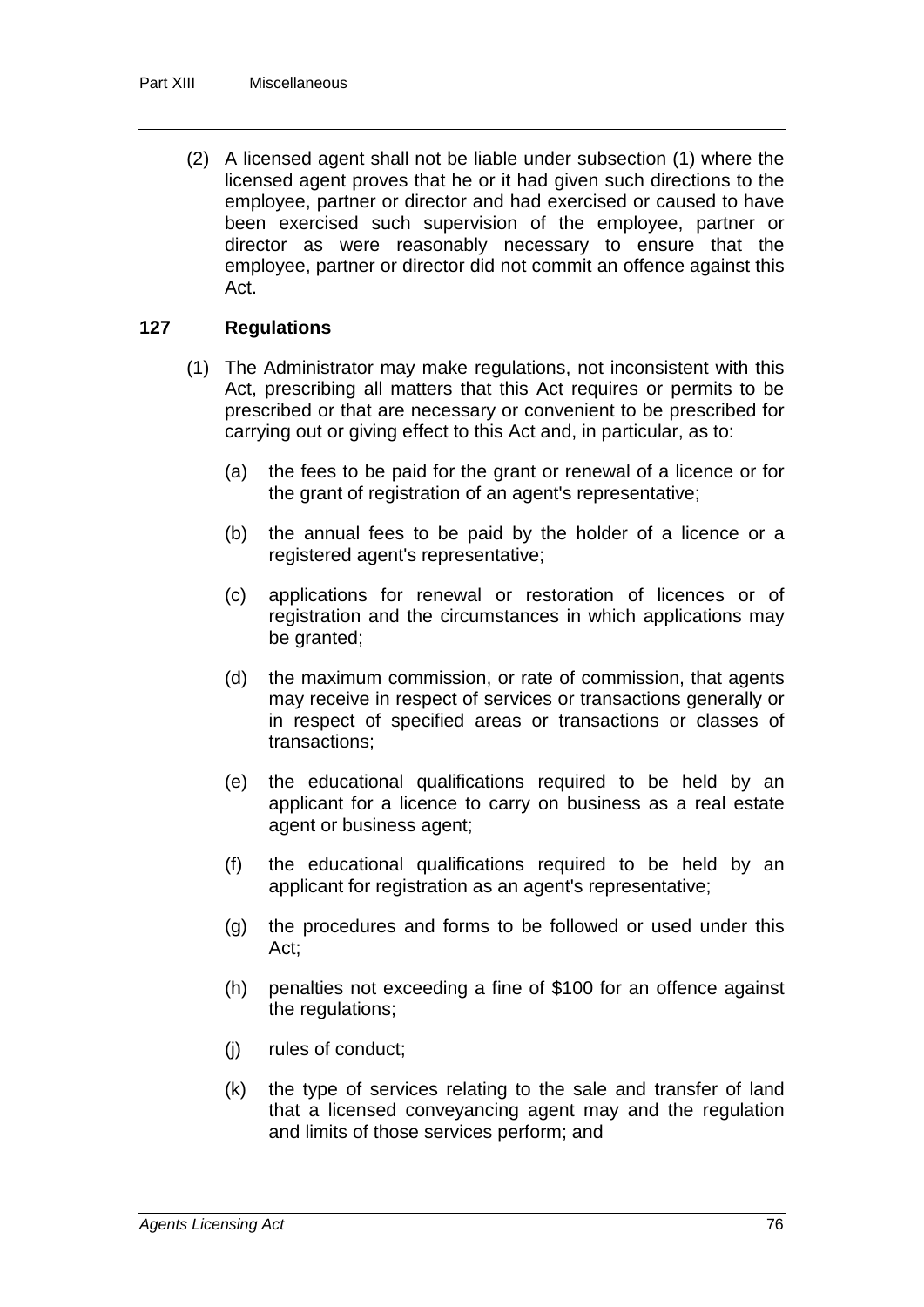- (m) the regulation of licensed agents in respect of professional service or agency activities they may provide or in which they may engage in association with their activities as licensed agents.
- (2) The Regulations may prescribe a scheme for holding and dealing with trust money received by a licensed agent in the course of business carried on as a corporation manager under the *Unit Titles Act*.

# **Part XIV Transitional**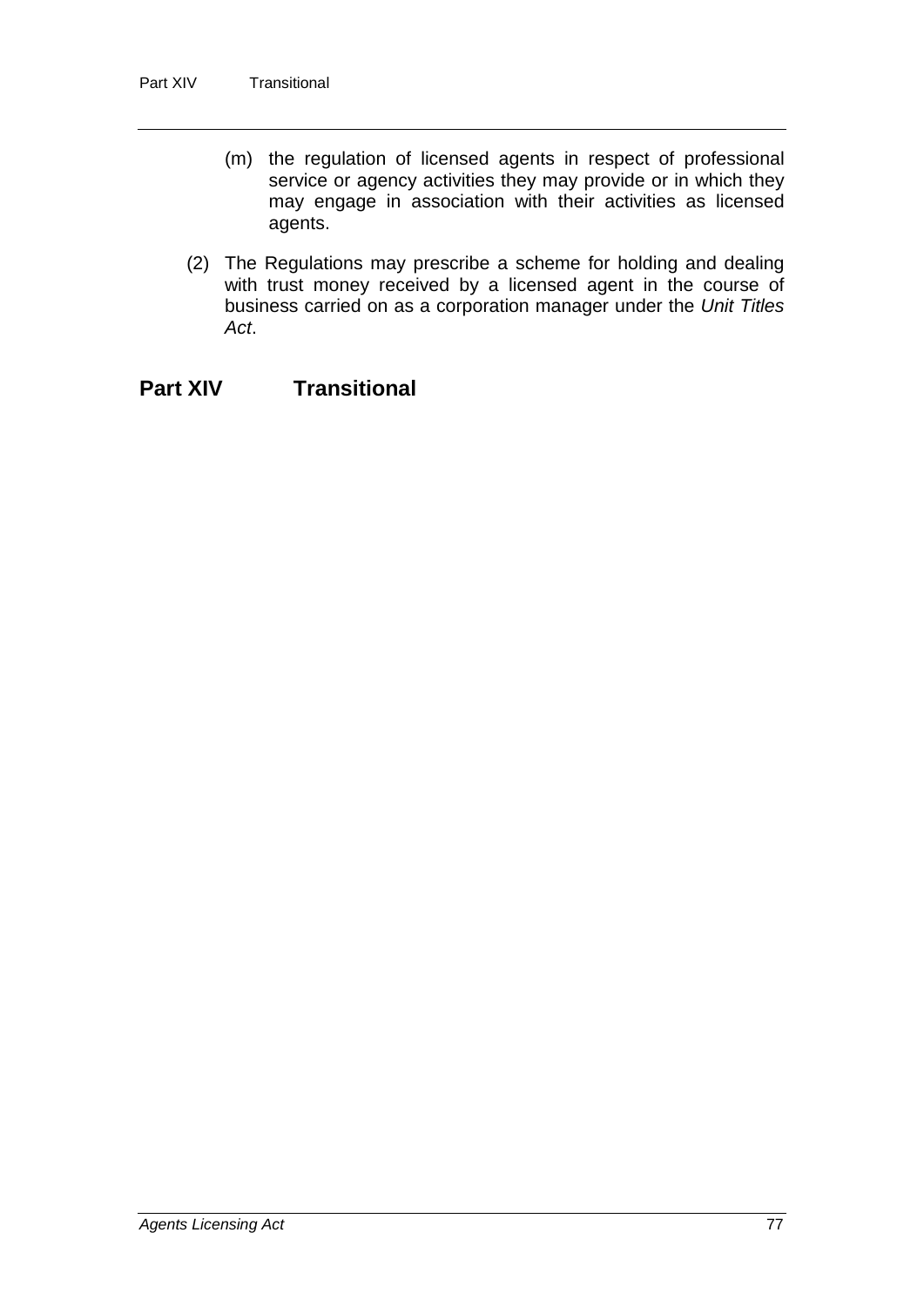# **Schedule**

## **PART 1**

section 5(2)(c)

### **FUNCTIONS OF CONVEYANCING AGENT**

- 1. A licensed conveyancing agent may perform the following functions in respect of the sale and transfer of real property:
	- (a) search land titles and dealings thereon and search for caveats against such dealings;
	- (b) search and inquire at Government offices and at the offices of statutory authorities and municipalities, and obtain certificates therefrom, in respect of records, plans and policies and make inquiries with respect to adjustment of rates, taxes and other outgoings of a periodical nature in respect of the real estate the subject of the transaction involved;
	- (c) arrange for the preparation and execution of contracts of sale, but only where the contract is in a form:
		- (i) approved by the Registrar for the purposes of this Act; or
		- (ii) approved by the Law Society of the Northern Territory for use by persons who are not legal practitioners;
	- (d) arrange and attend on settlement, including the exchange of documents and the receipt of money;
	- (e) lodge documents at the Registry Office or other Government offices or the offices of statutory authorities for registration, and uplift such documents;
	- (f) complete powers of attorney in such form and subject to such conditions as are prescribed;
	- (g) draw or prepare, and arrange the execution of, the documents referred to in clause 2; and
	- (h) report progress to the agent's client.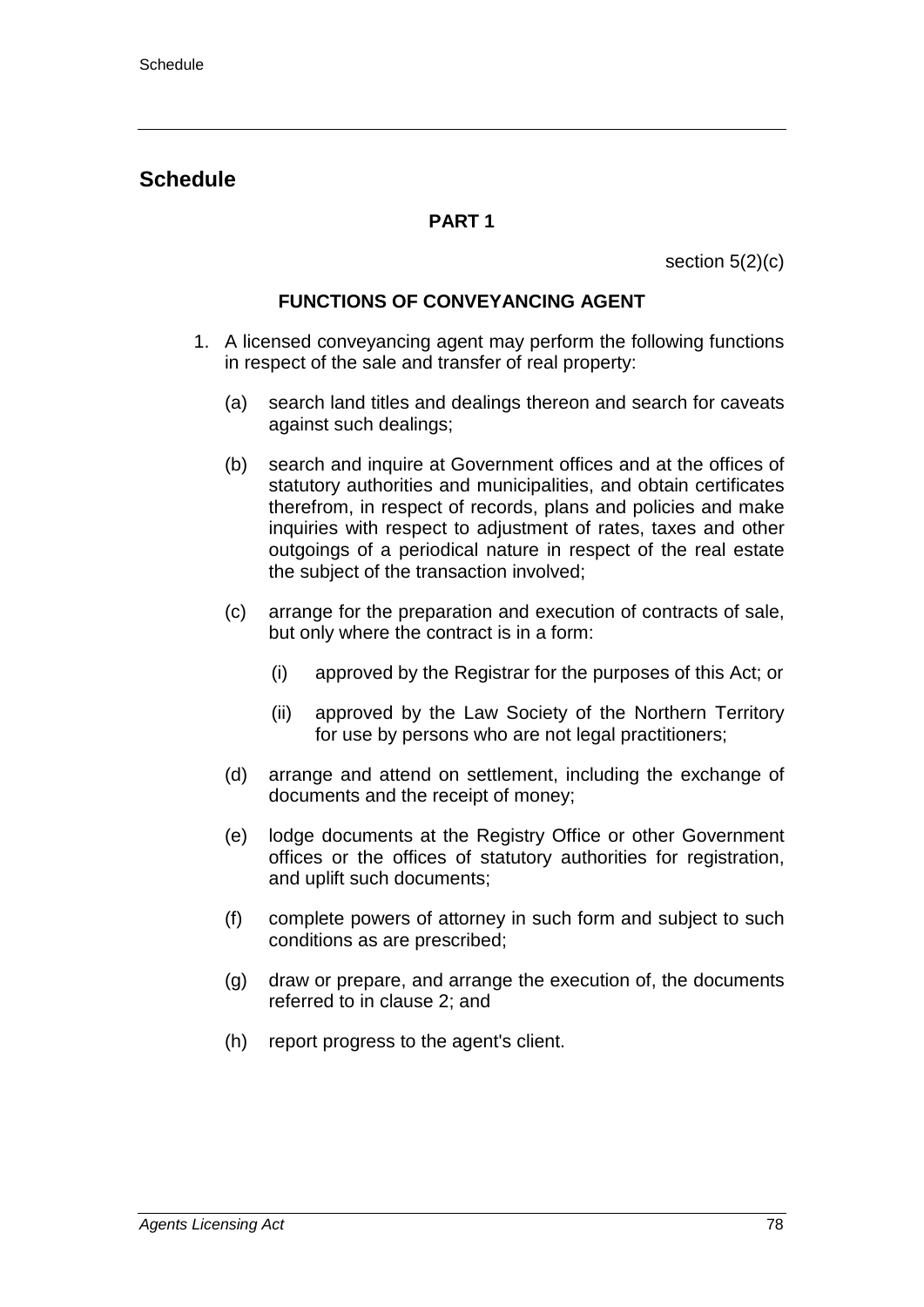- 2. A licensed conveyancing agent may, in addition to any document required for the purposes of the performance of a function referred to in clause 1, draw or prepare the following documents:
	- (a) instruments (including caveats but not including leases, mortgages or encumbrances) and memoranda relating to the sale and transfer of real property for lodgement or registration under the *Real Property Act*, the *Unit Titles Act*, the *Crown Lands Act* or any other Act dealing with the grant of title to Crown land;
	- (b) statutory declarations to support documents mentioned in paragraph (a);
	- (c) declarations of non-revocation of powers of attorney; and
	- (d) such other documents with the approval of the Board.

#### **PART 2**

### **REQUIREMENTS RELATING TO CONVEYANCING AGENTS**

- 1. REMUNERATION
	- (1) A conveyancing agent is not entitled to receive any reward in respect of services in that capacity unless a valid appointment to act in that capacity has been signed, before the services are rendered, by the party to the transaction for whom the services are to be rendered or by some other person lawfully authorised to sign on behalf of the person for whom the services are to be rendered (not being a real estate agent or other commission agent or an employee or agent thereof, acting for a party in the transaction).
	- (2) A person may recover remuneration for services rendered as a licensed conveyancing agent notwithstanding that there is no valid appointment as required by subclause (1) if;
		- (a) the party to the transaction for whom the services were rendered has certified that the party was aware of the provisions of subclause (1) and has ratified in writing the appointment of the conveyancing agent; or
		- (b) a court before which the claim for remuneration is heard is satisfied that in all the circumstances it would be unjust to deprive the agent of all or a part of the remuneration.
	- (3) Where an appointment of a conveyancing agent is terminated before the transaction is completed, the agent shall be entitled to recover such proportion of the quoted remuneration as is reasonable in the circumstances.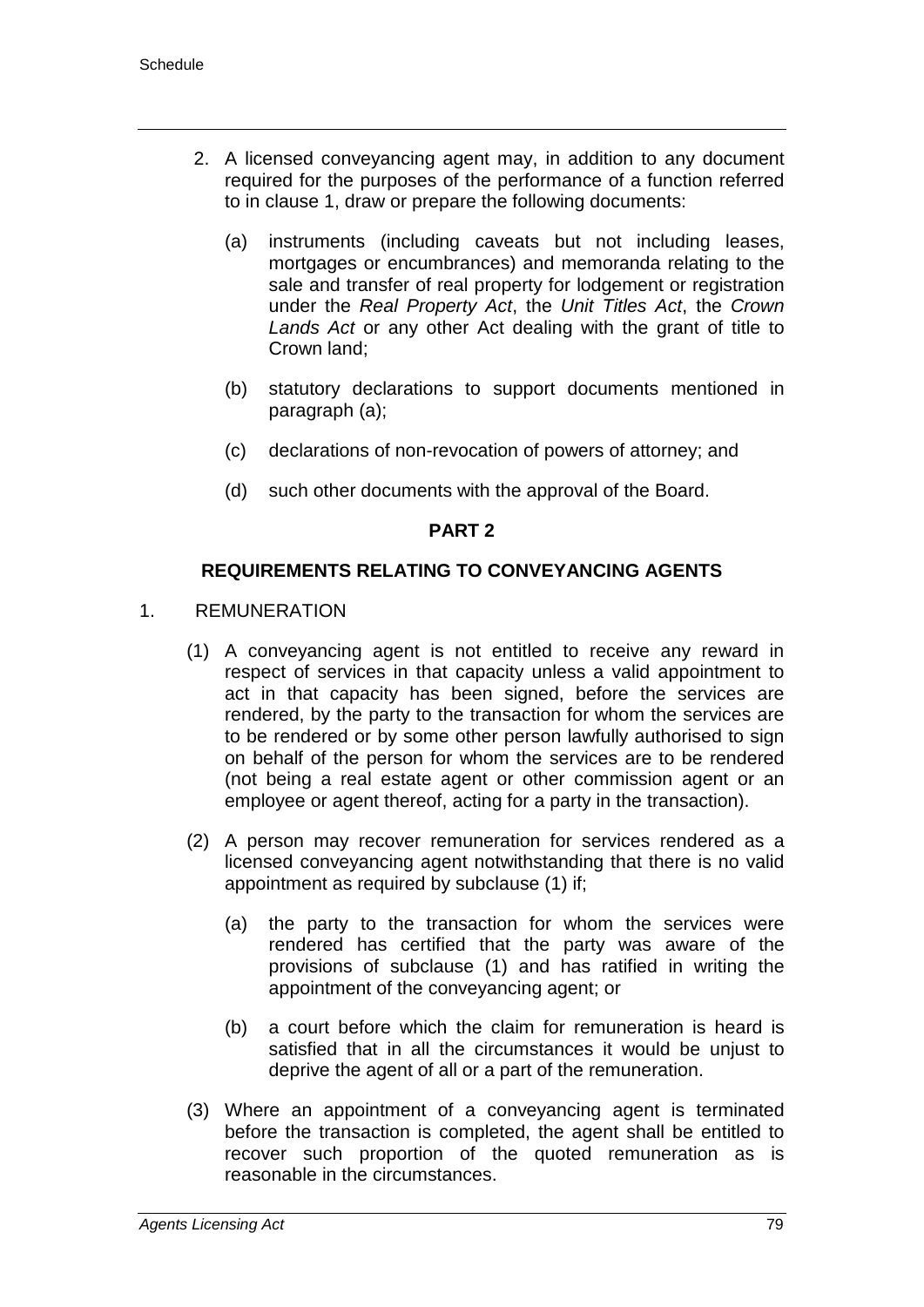### 2. QUOTES FOR SERVICES

A conveyancing agent shall supply to a person for whom the agent is acting or who may wish to engage the agent to act, upon request by that person, a bona fide quote of the cost of the services of the agent in respect of the particular transaction to which the request relates.

#### 3. POSSESSORY LIENS

A conveyancing agent is not entitled to claim a possessory or other lien over documents for the agent's fees or otherwise.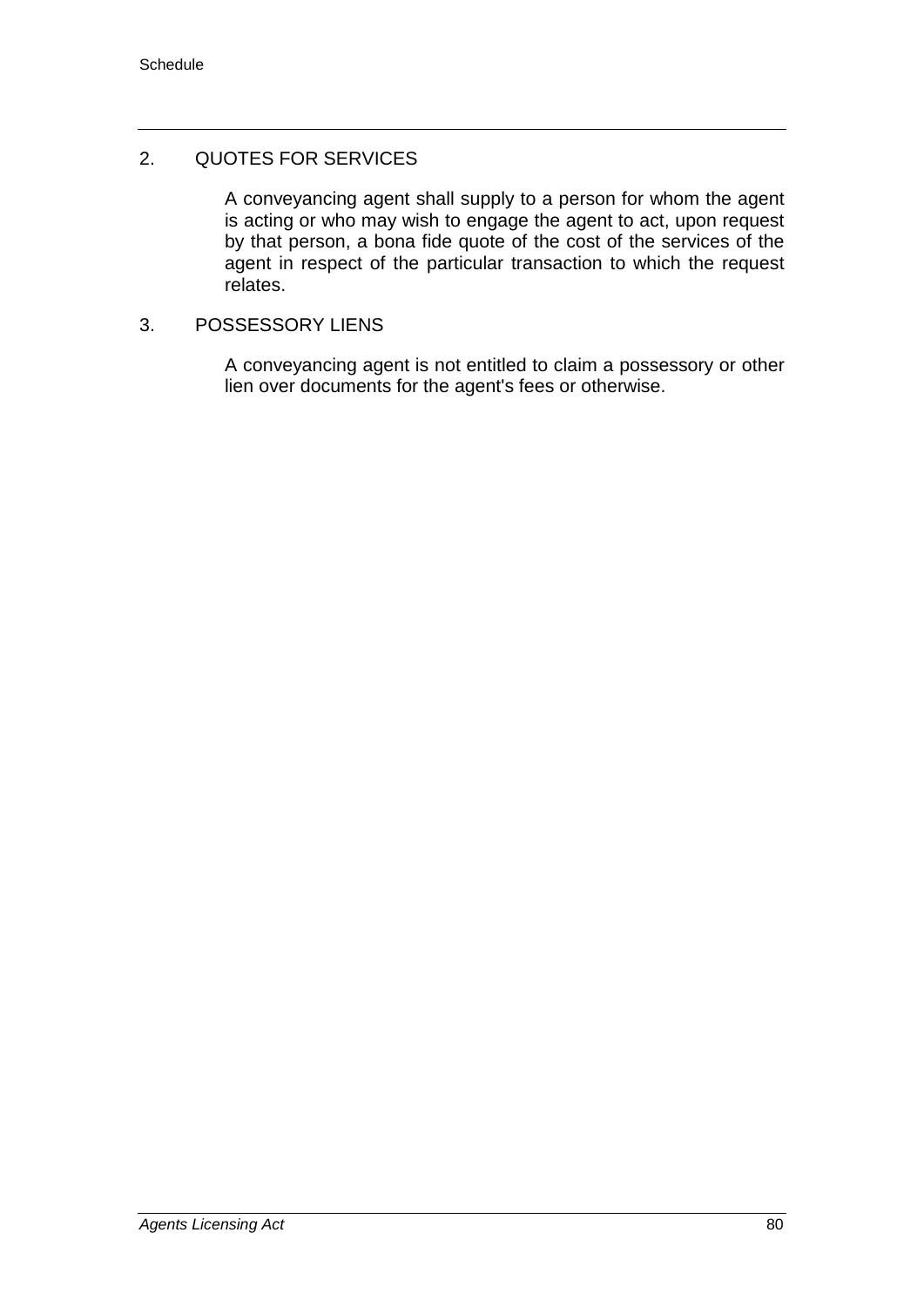#### **ENDNOTES**

**1 KEY**

Key to abbreviations

| $amd = amended$         |
|-------------------------|
| $app = appendix$        |
| $bl = by-law$           |
| $ch = Chapter$          |
| cl = clause             |
| div = Division          |
| $exp = expires/expired$ |
| f = forms               |
| Gaz = Gazette           |
| hdg = heading           |
| ins = inserted          |
| It = $long$ title       |
| nc = not commenced      |
|                         |

 $od = order$ **app = appendix om = omitted** *pt* **= Part ch = Chapter r = regulation/rule cl = clause rem = remainder div = Division renum = renumbered exp = expires/expired rep = repealed f = forms s = section** *Gaz* **=** *Gazette* **sch = Schedule hdg = heading sdiv = Subdivision ins = inserted SL = Subordinate Legislation lt = long title sub = substituted**

# **2 LIST OF LEGISLATION**

|             | Land and Business Agents Act 1979 (Act No. 57, 1979)           |
|-------------|----------------------------------------------------------------|
| Assent date | 18 May 1979                                                    |
| Commenced   | 9 November 1979 (Gaz G45, 9 November 1979, p 2)                |
|             | Remuneration (Statutory Bodies) Act 1979 (Act No. 9, 1980)     |
| Assent date | 14 January 1980                                                |
| Commenced   | 8 February 1980 (Gaz G6, 8 February 1980, p 6)                 |
|             | Land and Business Agents Act 1980 (Act No. 34, 1980)           |
| Assent date | 19 March 1980                                                  |
| Commenced   | 19 March 1980                                                  |
|             | Land and Business Agents Amendment Act 1981 (Act No. 95, 1981) |
| Assent date | 8 December 1981                                                |
| Commenced   | 9 December 1981 (Gaz S25, 9 December 1981)                     |
|             | Land and Business Agents Amendment Act 1982 (Act No. 87, 1982) |
| Assent date | 14 December 1982                                               |
| Commenced   | 14 December 1982                                               |
|             | Criminal Law (Regulatory Offences) Act 1983 (Act No. 68, 1983) |
| Assent date | 28 November 1983                                               |
| Commenced   | 1 January 1984 (s 2 s 2 Criminal Code Act 1983 (Act No. 47,    |
|             | 1983), Gaz G46, 18 November 1983, p 11 and Gaz G8,             |
|             | 26 February 1986, p 5)                                         |
|             | Land and Business Agents Amendment Act 1985 (Act No. 66, 1985) |
| Assent date | 24 December 1985                                               |
| Commenced   | 1 February 1986 (Gaz G3, 22 January 1986, p 8)                 |
|             | Land and Business Agents Amendment Act 1986 (Act No. 2, 1986)  |
| Assent date | 1 April 1986                                                   |
| Commenced   | 15 July 1985 (s 2)                                             |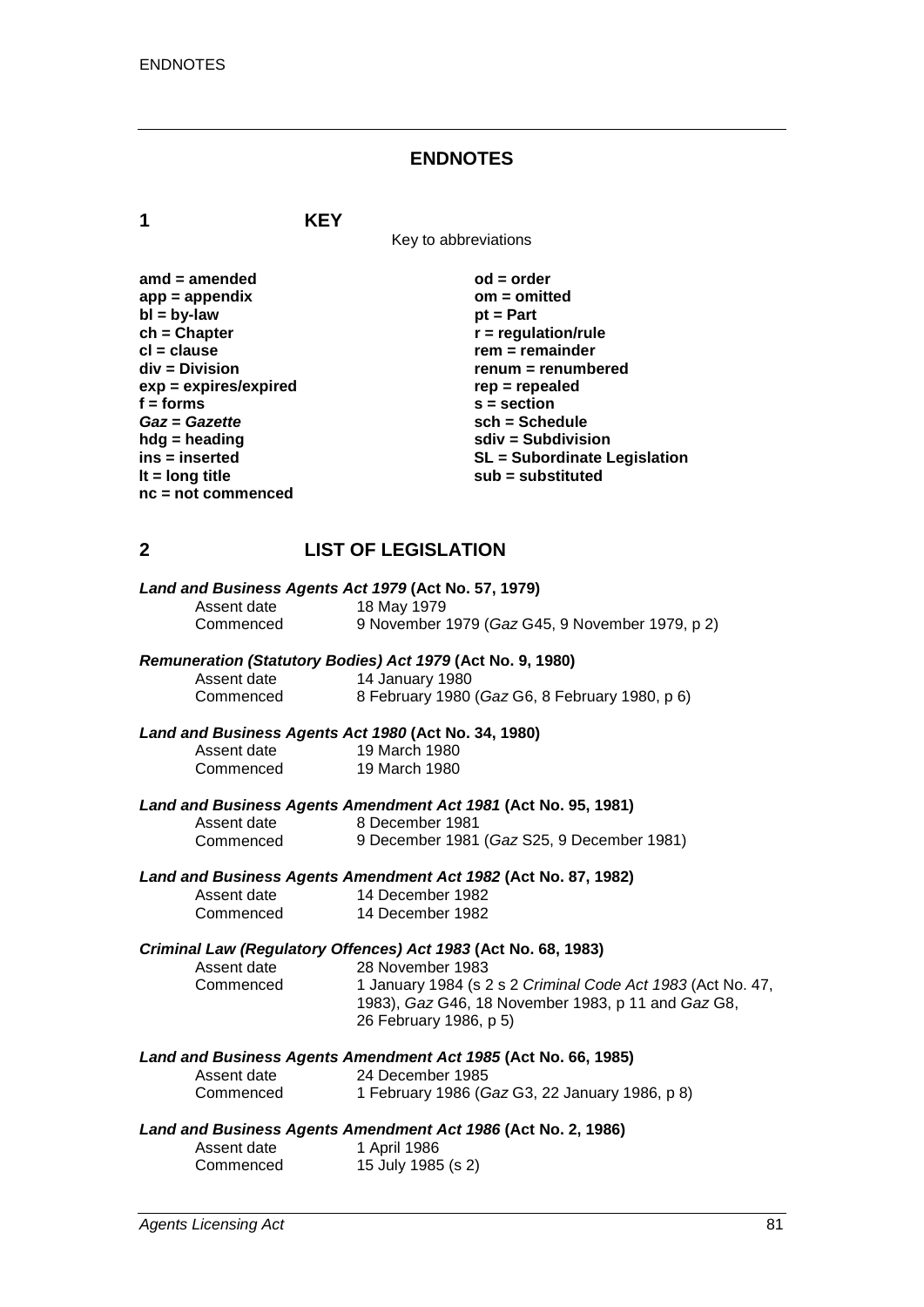| Statute Law Revision Act 1986 (Act No. 64, 1986) |                                                                                                                 |
|--------------------------------------------------|-----------------------------------------------------------------------------------------------------------------|
| Assent date                                      | 19 December 1986                                                                                                |
| Commenced                                        | 19 December 1986                                                                                                |
| Assent date                                      | Statute Law Revision Act (No. 2) 1987 (Act No. 59, 1987)<br>31 December 1987                                    |
| Commenced                                        | s 2: 1 July 1986; rem: 31 December 1987 (s 2)                                                                   |
|                                                  | Local Court (Consequential Amendments) Act 1989 (Act No. 14, 1989)                                              |
| Assent date                                      | 5 June 1989                                                                                                     |
| Commenced                                        | s 6: 5 June 1989; rem: 1 January 1991 (s 2, s 2 Small Claims                                                    |
|                                                  | Amendment Act 1988 (Act No. 43, 1988), Gaz G17,<br>3 May 1989, p 2, s 2 Local Court Act 1989 (Act No. 31, 1989) |
|                                                  | and Gaz G49, 12 December 1990, p 2)                                                                             |
|                                                  | Land and Business Agents Amendment Act 1989 (Act No. 74, 1989)                                                  |
| Assent date                                      | 12 December 1989                                                                                                |
| Commenced                                        | 1 February 1990 (Gaz G4, 31 January 1990, p 3)                                                                  |
|                                                  | Land and Business Agents Amendment Act 1990 (Act No. 44, 1990)                                                  |
| Assent date                                      | 20 September 1990                                                                                               |
| Commenced                                        | ss 4, 18 to 20: 1 January 1992; rem: 21 November 1990<br>(Gaz G46, 21 November 1990, p 3 and Gaz G44,           |
|                                                  | 6 November 1991, p 3)                                                                                           |
|                                                  | Corporations (Consequential Amendments) Act 1990 (Act No. 59, 1990)                                             |
| Assent date                                      | 14 December 1990                                                                                                |
| Commenced                                        | 1 January 1991 (s 2, s 2 Corporations (NT) Act 1990 (Act                                                        |
|                                                  | No. 56, 1990) and Gaz S76, 21 December 1990)                                                                    |
| Statute Law Revision Act 1991 (Act No. 31, 1991) |                                                                                                                 |
| Assent date<br>Commenced                         | 25 June 1991<br>25 June 1991                                                                                    |
|                                                  |                                                                                                                 |
|                                                  | Land and Business Agents Amendment Act 1991 (Act No. 79, 1991)<br>17 December 1991                              |
| Assent date<br>Commenced                         | 10 August 1992 (Gaz S43, 4 August 1992)                                                                         |
|                                                  |                                                                                                                 |
| Assent date                                      | Financial Institutions (NT) (Consequential Amendments) Act 1992 (Act No. 23, 1992)<br>2 June 1992               |
| Commenced                                        | 1 July 1992 (s 2, s 2 Financial Institutions (NT) Act 1992 (Act                                                 |
|                                                  | No. 22, 1992) and Gaz S35, 30 June 1992)                                                                        |
|                                                  | Land and Business Agents Amendment Act 1992 (Act No. 33, 1992)                                                  |
| Assent date                                      | 25 June 1992                                                                                                    |
| Commenced                                        | ss 4(d), 7, 11, and 19: 1 January 1993; rem: 10 August 1992                                                     |
|                                                  | (Gaz S43, 5 August 1992 and Gaz G49, 9 December 1992,<br>p 7)                                                   |
| Statute Law Revision Act 1994 (Act No. 50, 1994) |                                                                                                                 |
| Assent date                                      | 20 September 1994                                                                                               |
| Commenced                                        | 20 September 1994                                                                                               |
|                                                  | Agents Licensing Amendment Act 1995 (Act No. 20, 1995)                                                          |
| Assent date                                      | 26 June 1995                                                                                                    |
| Commenced                                        | 19 July 1995 (Gaz G29, 19 July 1995, p 2)                                                                       |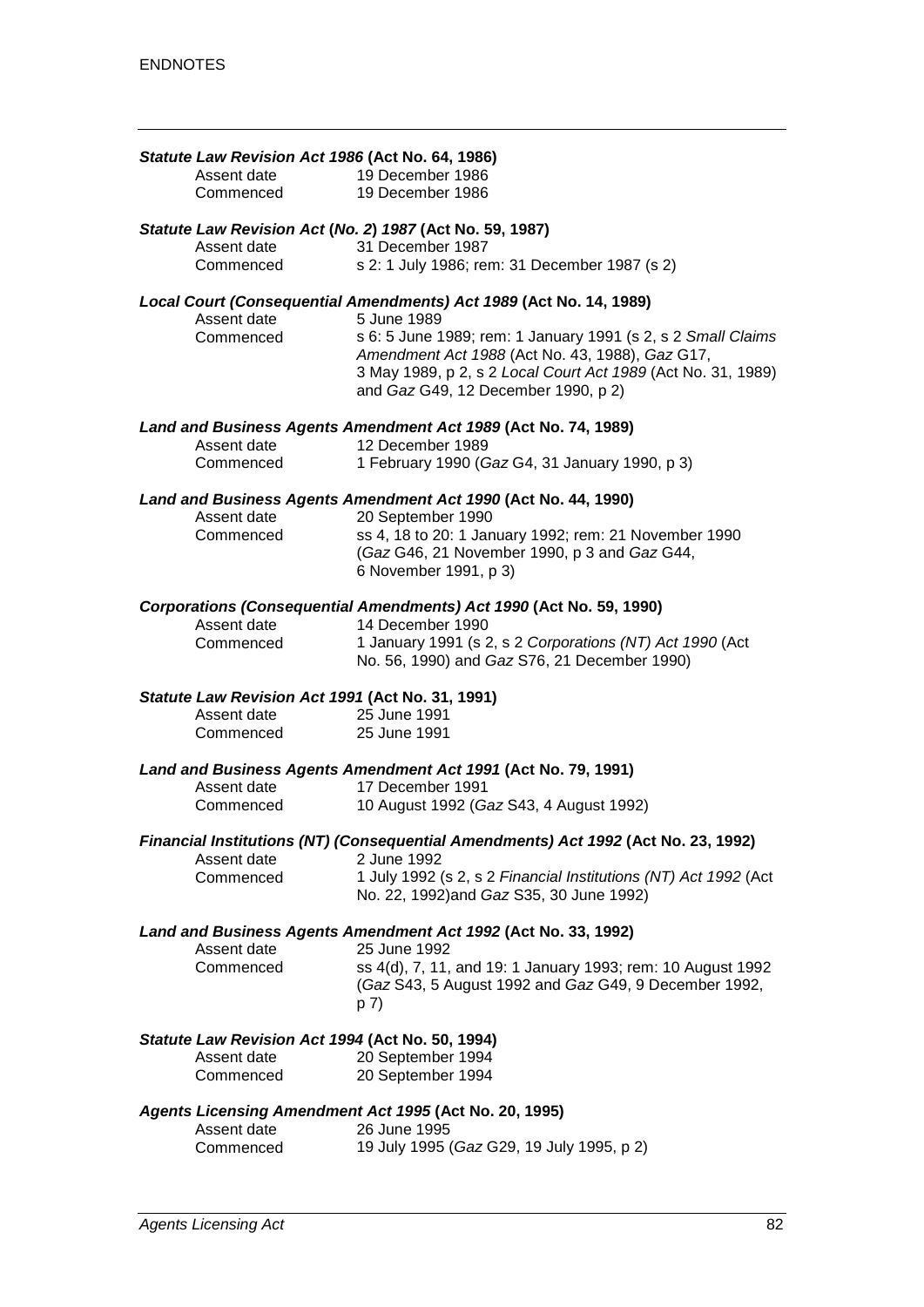# *Trustee (Consequential Amendments) Act 1996* **(Act No. 8, 1996)**

Assent date 20 March 1996<br>Commenced 26 February 19

26 February 1996 (s 2, s 2 *Trustee Amendment Act (No. 2) 1995* (Act No. 60, 1995) and *Gaz* G7, 14 February 1996, p 2)

#### *Sentencing (Consequential Amendments) Act 1996* **(Act No. 17, 1996)**

| Assent date | 19 April 1996                                             |
|-------------|-----------------------------------------------------------|
| Commenced   | s 7: 19 April 1996; rem: 1 July 1996 (s 2, s 2 Sentencing |
|             | Act 1995 (Act No. 39, 1995) and Gaz S15, 13 June 1996)    |

#### *Financial Institutions (Miscellaneous Amendments) Act 1997* **(Act No. 23, 1997)**

| Assent date | 2 June 1997 |
|-------------|-------------|
| Commenced   | 2 June 1997 |

#### *Agents Licensing Amendment Act 1998* **(Act No. 28, 1998)**

| Assent date | 30 March 1998                         |
|-------------|---------------------------------------|
| Commenced   | 6 May 1998 (Gaz G17, 6 May 1998, p 2) |

#### **3 SAVINGS AND TRANSITIONAL PROVISIONS**

s 16 *Land and Business Agents Amendment Act 1985* (Act No. 66, 1985) s 5(3) *Land and Business Agents Amendment Act 1989* (Act No. 74, 1989) s 23 *Land and Business Agents Amendment Act 1992* (Act No. 33, 1992)

Part XI ceased to operate on 1 March 1990, Gaz G8, 28 February 1990, p 6

#### **4 LIST OF AMENDMENTS**

| sub No. 79, 1991, s 4<br>s 1 |  |  |
|------------------------------|--|--|
|------------------------------|--|--|

- s 4 amd No. 95, 1981, s 4; No. 23, 1997, s 6; No. 37, 1998, s 2; No. 69, 2002, s 36
- s 5 amd No. 34, 1980, s 3; No. 66, 1985, s 4; No. 2, 1986, s 3; No. 64, 1986, s 2; No. 59, 1987, s 2; No. 74, 1989, s 4; No. 44, 1990, s 4; No. 59, 1990, s 4; No. 31, 1991, s 14; No. 79, 1991, s 5; No. 23, 1992, s 4; No. 33, 1992, s 4; No. 8, 1996, s 3; No. 23, 1997, s 6
- ss 5A 5B ins No. 44, 1990, s 5
- s 7 amd No. 79, 1991, s 6; No. 50, 1994, s 16 s 7A ins No. 44, 1990, s 6
- 
- s 8 amd No. 66, 1985, s 5; No. 79, 1991, s 19
- s 9 amd No. 44, 1990, s 7<br>s 10 rep No. 9, 1980, s 6 rep No. 9, 1980, s 6
- s 14 amd No. 44, 1990, s 8
- s 17 amd No. 44, 1990, s 9; No. 79, 1991, s 7; No. 33, 1992, s 5 ss 20 – 21 rep No. 79, 1991, s 19
- s 22 sub No. 79, 1991, s 8 amd No. 28, 1998, s 4
- s 23A ins No. 95, 1981, s 5
- amd No. 79, 1991, s 19
- s 24 amd No. 79, 1991, s 9
- sub No. 33, 1992, s 6
- s 25 sub No. 66, 1985, s 6
- s 25A ins No. 44, 1990, s 10 amd No. 95, 1981, s
- s 27 amd No. 95, 1981, s 7
- s 29 amd No. 28, 1998, s 5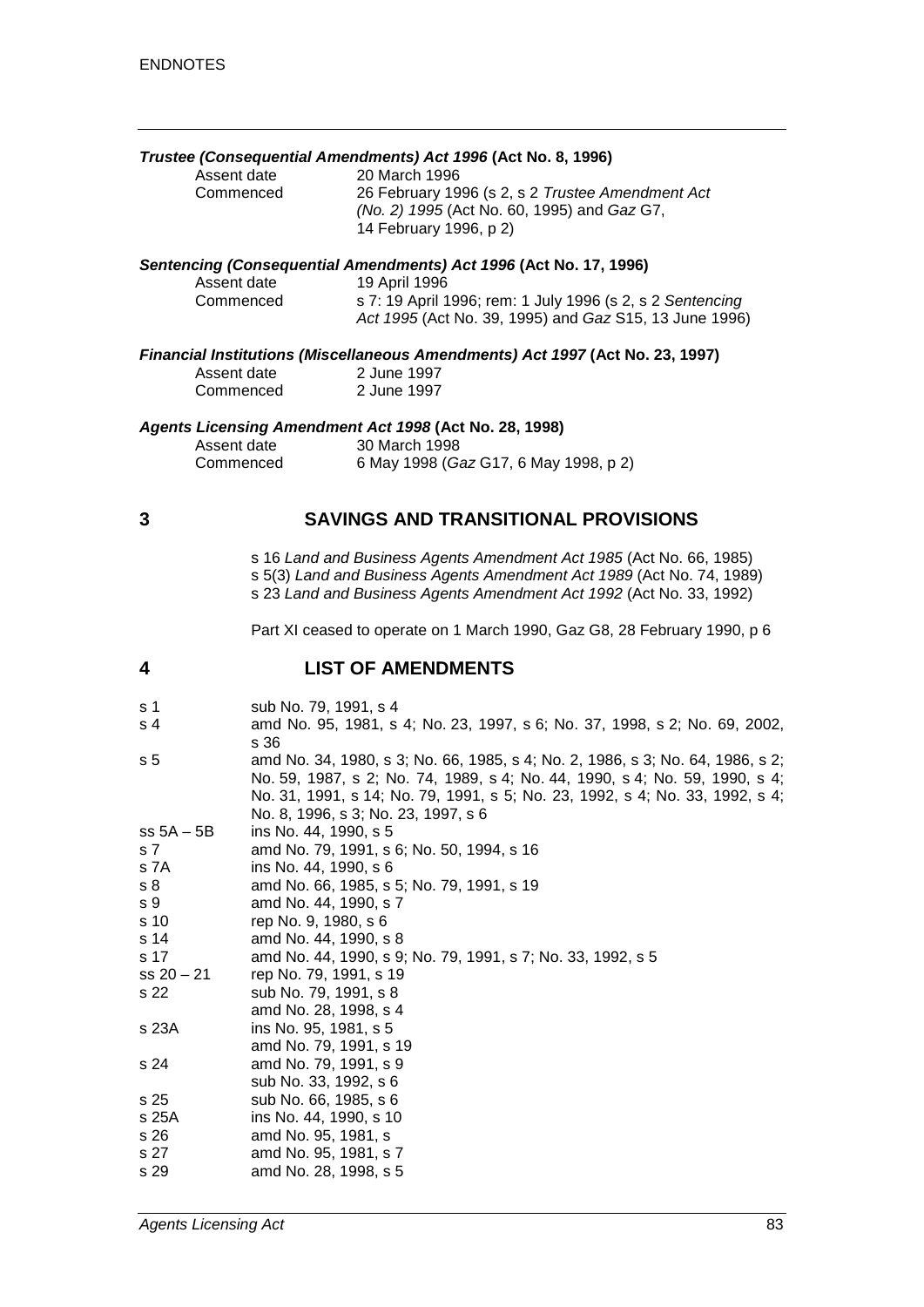s 31 amd No. 95, 1981, s 8; No. 44, 1990, s 11<br>s 32 amd No. 95, 1981, s 9: No. 33, 1992, s 7: s 32 amd No. 95, 1981, s 9; No. 33, 1992, s 7; No. 28, 1998, s 6 s 32A ins No. 95, 1981, s 10<br>s 32B ins No. 28, 1998, s 7 s 32B ins No. 28, 1998, s 7 s 39 amd No. 28, 1998, s 8<br>s 40 rep No. 33, 1992, s 8 rep No. 33, 1992, s 8 s 41 amd No. 33, 1992, s 9; No. 28, 1998, s 9 s 41A ins No. 44, 1990, s 12<br>s 42 amd No. 33, 1992, s 1 amd No. 33, 1992, s 10 s 43A ins No. 34, 1980, s 4 sub No. 33, 1992, s 11 amd No. 28, 1998, s 10 s 44 amd No. 34, 1980 s 5; No. 44, 1990, s 13; No. 17, 1996, s 6 sub No. 28, 1998, s 11 ss 44A – 44C ins No. 28, 1998, s 11 s 49 amd No. 95, 1981, s 11 s 50 amd No. 74, 1989, s 5; No. 33, 1992, s 22; No. 23, 1997, s 6 s 51 amd No. 33, 1992, s 12; No. 23, 1997, s 6 s 54 amd No. 23, 1997, s 6 s 56 amd No. 33, 1992, s 13<br>s 59 amd No. 33, 1992, s 14 amd No. 33, 1992, s 14 s 62 amd No. 33, 1992, s 22 s 64 amd No. 79, 1991, s 10; No. 28, 1998, s 12<br>s 65 amd No. 66, 1985, s 7; No. 79, 1991, s 11; amd No. 66, 1985, s 7; No. 79, 1991, s 11; No. 33, 1992, s 15; No. 17, 1996, s 6 pt VIA hdg ins No. 28, 1998, s 13<br>ss 65A – 65D ins No. 28, 1998, s 13 ins No. 28, 1998, s 13 s 67 amd No. 95, 1981, s 12; No. 66, 1985, s 8 s 68 amd No. 44, 1990, s 15; No. 33, 1992, s 16; No. 28, 1998, s 14 s 68A ins No. 66, 1985, s 9<br>s 69 amd No. 66, 1985, s s 69 amd No. 66, 1985, s 10; No. 44, 1990, s 16; No. 28, 1998, s 15 ins No. 95, 1981, s 13 amd No. 79, 1991, s 19 s 71 amd No. 95, 1981, s 14; No. 79, 1991, s 19 s 73 amd No. 23, 1997, s 6<br>s 73A ins No. 95, 1981, s 15 ins No. 95, 1981, s 15 s 75 amd No. 95, 1981, s 16; No. 33, 1992, s 22 s 77 amd No. 44, 1990, s 17; No. 28, 1998, s 16 ss 84A – 84B ins No. 28, 1998, s 17 s 85 amd No. 14, 1989, s 7<br>pt XI hdg rep No. 31, 1991, s 14 pt XI hdg rep No. 31, 1991, s 14<br>s 86 sub No. 95, 1981, s 17 sub No. 95, 1981, s 17 rep No. 31, 1991, s 14 ss 87 – 89 rep No. 31, 1991, s 14 pt XII hdg sub No. 74, 1989, s 6 pt XII div 1 hdg sub No. 74, 1989, s 6 s 90 amd No. 66, 1985, s 11 rep No. 74, 1989, s 6 s 91 rep No. 74, 1989, s 6 s 92 amd No. 66, 1985, s 12; No. 74, 1989, s 6; No. 44, 1990, s 18; No. 33, 1992, s 22; No. 20, 1995, s 3 s 93 amd No. 95, 1981, s 18; No. 87, 1982, s 2 rep No. 74, 1989, s 6 pt XII div 2 hdg sub No. 33, 1992, s 17